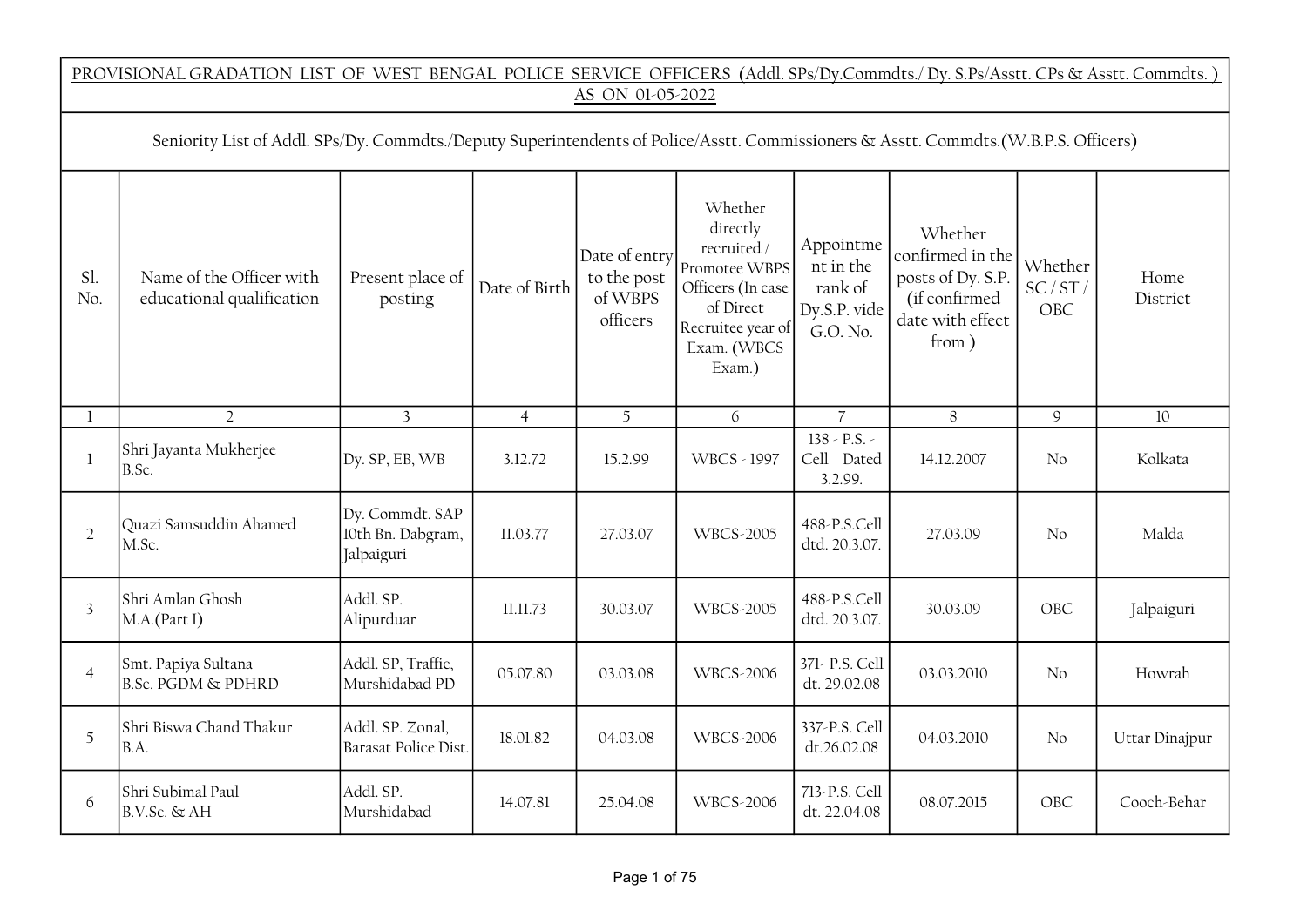| Sl.<br>No.     | Name of the Officer with<br>educational qualification | Present place of<br>posting                                | Date of Birth  | Date of entry<br>to the post<br>of WBPS<br>officers | Whether<br>directly<br>recruited/<br>Promotee WBPS<br>Officers (In case<br>of Direct<br>Recruitee year of<br>Exam. (WBCS<br>Exam.) | Appointme<br>nt in the<br>rank of<br>Dy.S.P. vide<br>G.O. No. | Whether<br>confirmed in the<br>posts of Dy. S.P.<br>(if confirmed<br>date with effect<br>from) | Whether<br>SC/ST/<br>OBC | Home<br>District |
|----------------|-------------------------------------------------------|------------------------------------------------------------|----------------|-----------------------------------------------------|------------------------------------------------------------------------------------------------------------------------------------|---------------------------------------------------------------|------------------------------------------------------------------------------------------------|--------------------------|------------------|
|                | $\overline{2}$                                        | $\overline{3}$                                             | $\overline{4}$ | 5                                                   | 6                                                                                                                                  | $\overline{7}$                                                | 8                                                                                              | 9                        | 10               |
| $\overline{7}$ | Dr. Shyamal Samanta<br>M.Sc.(Ag.)Ph.D.                | Addl. SP. Hqrs.<br>Barasat Police Dist.                    | 22.11.80       | 03.03.08                                            | <b>WBCS-2006</b>                                                                                                                   | 371-P.S. Cell<br>dt. 29.02.08                                 | 03.03.2010                                                                                     | No                       | Hooghly          |
| 8              | Tauseef Ali Azhar<br>B.A. (Hons. in English)          | Addl. DC. SB.<br>Bidhannagar PC                            | 20.11.76       | 29.02.08                                            | <b>WBCS-2006</b>                                                                                                                   | 337-P.S. Cell<br>dt.26.02.08                                  | 01.03.2010                                                                                     | No                       | Kolkata          |
| 9              | Shri Wangden Bhutia<br>B.Sc. Economics (Hons.)        | Addl. SP. Rural,<br>Jalpaiguri (with<br>Hqrs. at Dhupguri) | 05.05.82       | 03.03.08                                            | <b>WBCS-2006</b>                                                                                                                   | 337-P.S. Cell<br>dt.26.02.08                                  | 03.03.2010                                                                                     | <b>ST</b>                | Darjeeling       |
| 10             | Shri Tanmoy Sarkar-II<br>M.Sc. (Ag.)                  | Addl. SP. Lalbag,<br>Murshidabad                           | 23.06.80       | 03.03.08                                            | <b>WBCS-2006</b>                                                                                                                   | 371-P.S. Cell<br>dt. 29.02.08                                 | 03.03.2010                                                                                     | <b>SC</b>                | Cooch-Behar      |
| 11             | Shri Dhruba Das<br>B.Sc.(Hons.)                       | Addl. SP. Rural,<br>Purba Bardhaman                        | 20.02.81       | 03.03.08                                            | <b>WBCS-2006</b>                                                                                                                   | 371-P.S. Cell<br>dt. 29.02.08                                 | 08-06-2016                                                                                     | <b>SC</b>                | Hooghly          |
| 12             | Shri Ganesh Biswas<br>B.Tech.                         | Addl. SP. Opr.<br>Bankura                                  | 19.07.79       | 29.02.08                                            | <b>WBCS-2006</b>                                                                                                                   | 337-P.S. Cell<br>dt.26.02.08                                  | 14-12-2015                                                                                     | <b>SC</b>                | Nadia            |
| 13             | Shri Pinaki Ranjan Das<br>B.A. (DME,CIC)              | Addl. DC. Traffic,<br>Chandannagar PC                      | 07.02.75       | 03.03.08                                            | <b>WBCS-2006</b>                                                                                                                   | 371-P.S. Cell<br>dt. 29.02.08                                 | 16.11.2011                                                                                     | OBC                      | Kolkata          |
| 14             | Shri Amlan Kusum Ghosh<br>M.A.                        | Addl. SP. Hqrs.<br>Paschim<br>Medinipur                    | 26.11.77       | 29.02.08                                            | <b>WBCS-2006</b>                                                                                                                   | 337-P.S. Cell<br>dt.26.02.08                                  | 08-06-2016                                                                                     | OBC                      | Bankura          |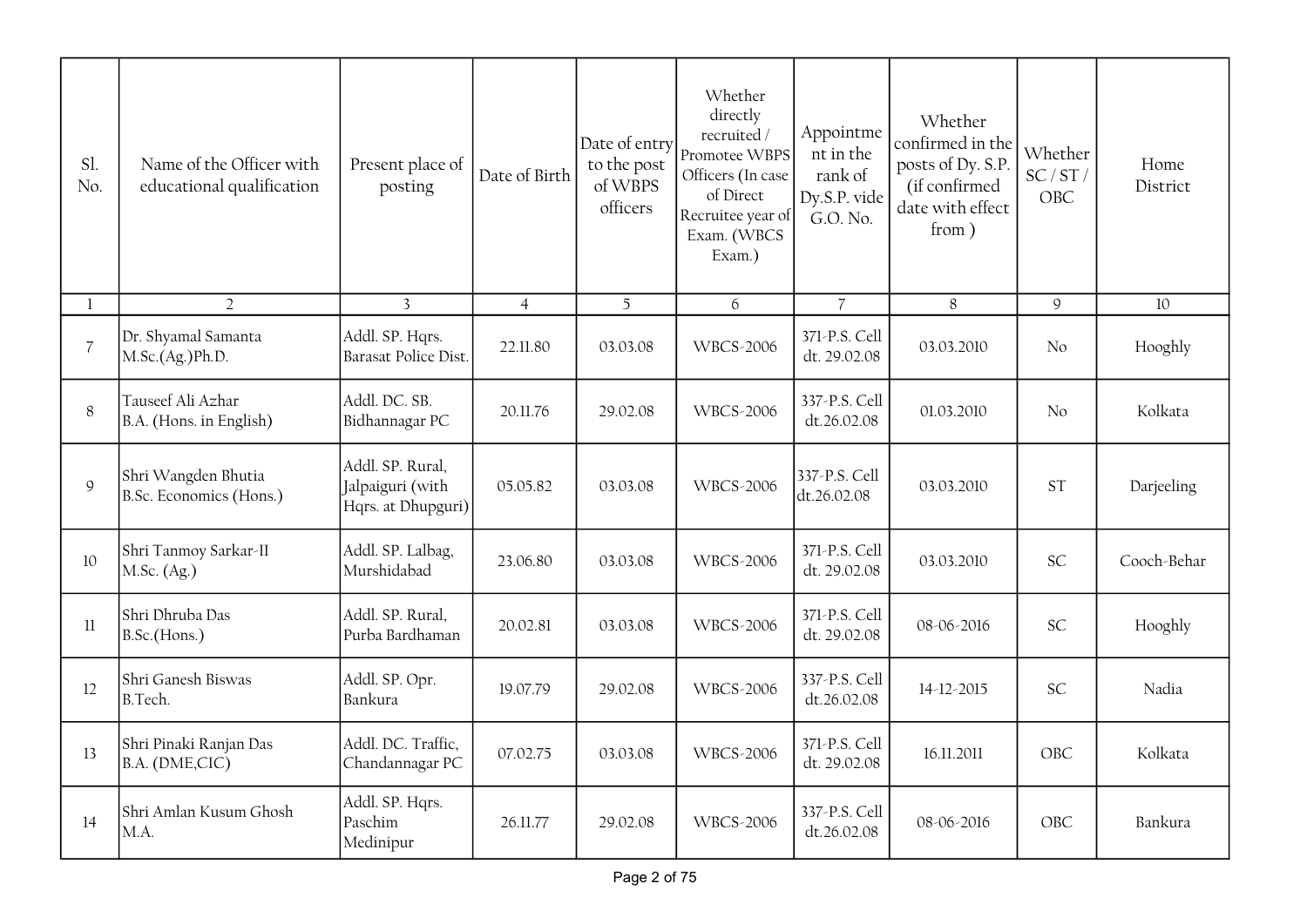| Sl.<br>No. | Name of the Officer with<br>educational qualification                                                      | Present place of<br>posting                               | Date of Birth  | Date of entry<br>to the post<br>of WBPS<br>officers | Whether<br>directly<br>recruited /<br>Promotee WBPS<br>Officers (In case<br>of Direct<br>Recruitee year of<br>Exam. (WBCS<br>Exam.) | Appointme<br>nt in the<br>rank of<br>Dy.S.P. vide<br>G.O. No. | Whether<br>confirmed in the<br>posts of Dy. S.P.<br>(if confirmed<br>date with effect<br>from) | Whether<br>SC/ST/<br>OBC | Home<br>District |
|------------|------------------------------------------------------------------------------------------------------------|-----------------------------------------------------------|----------------|-----------------------------------------------------|-------------------------------------------------------------------------------------------------------------------------------------|---------------------------------------------------------------|------------------------------------------------------------------------------------------------|--------------------------|------------------|
|            | $\overline{2}$                                                                                             | $\overline{3}$                                            | $\overline{4}$ | 5                                                   | 6                                                                                                                                   | $\overline{7}$                                                | $8\,$                                                                                          | $\mathcal{G}$            | 10               |
| 15         | Smt. Anuradha Mandal<br>M.A.                                                                               | Addl. SP. STF. WB                                         | 16.01.78       | 29.02.08                                            | <b>WBCS-2006</b>                                                                                                                    | 337-P.S. Cell<br>dt.26.02.08                                  | 30-06-2016                                                                                     | <b>SC</b>                | Nadia            |
| 16         | Shri Kalyan Sinha Ray<br>B.Sc.(Hons.)                                                                      | Addl. SP. Hqrs.<br>Purba Bardhaman                        | 27.10.84       | 19.03.09                                            | <b>WBCS-2007</b>                                                                                                                    | 463-P.S. Cell<br>dt. 05.03.09                                 | 21-05-2014                                                                                     | No                       | Howrah           |
| 17         | Shri Rana Mukherjee<br>B.A.(Hons.)                                                                         | Addl. SP.<br>Kharagpur,<br>Paschim<br>Medinipur           | 26.12.79       | 19.03.09                                            | <b>WBCS-2007</b>                                                                                                                    | 463-P.S. Cell<br>dt. 05.03.09                                 | 12.01.2018                                                                                     | No                       | Hooghly          |
| 18         | Shri Rupantar Sengupta<br>B.A.                                                                             | Addl. SP.Ranaghat<br>PD                                   | 06.09.81       | 13.03.09                                            | <b>WBCS-2007</b>                                                                                                                    | 502-P.S. Cell<br>dt. 12.03.09                                 | 08-06-2016                                                                                     | No                       | Kolkata          |
| 19         | Shri Indrajit Sarkar<br>B.Sc.(Hons.)                                                                       | Addl. SP. Rural,<br>Howrah Rural                          | 04.01.73       | 11.06.09                                            | <b>WBCS-2007</b>                                                                                                                    | 688-P.S. Cell<br>dt. 06.04.09                                 | 20.05.2013                                                                                     | <b>SC</b>                | Nadia            |
| 20         | Shri Santosh Kumar Mondal<br>B.Sc.                                                                         | Addl. SP. Zonal,<br>Sundarban Police<br>Dist.             | 21.01.78       | 19.03.09                                            | <b>WBCS-2007</b>                                                                                                                    | 463-P.S. Cell<br>dt. 05.03.09                                 | 15-06-2017                                                                                     | SC                       | Malda            |
| 21         | Shri Kuntal Banerjee, M. Sc.<br>(Agriculture), MBA (HR); MA<br>(Public Admin); PGDM (Police<br>Management) | Addl. SP. Jaigaon,<br>Alipurduar with<br>Hqrs. at Jaigaon | 14.04.81       | 13.01.10                                            | <b>WBCS-2008</b>                                                                                                                    | 2328-P.S.<br>Cell dtd.<br>29.12.09                            | 05-01-2015                                                                                     | No                       | Darjeeling       |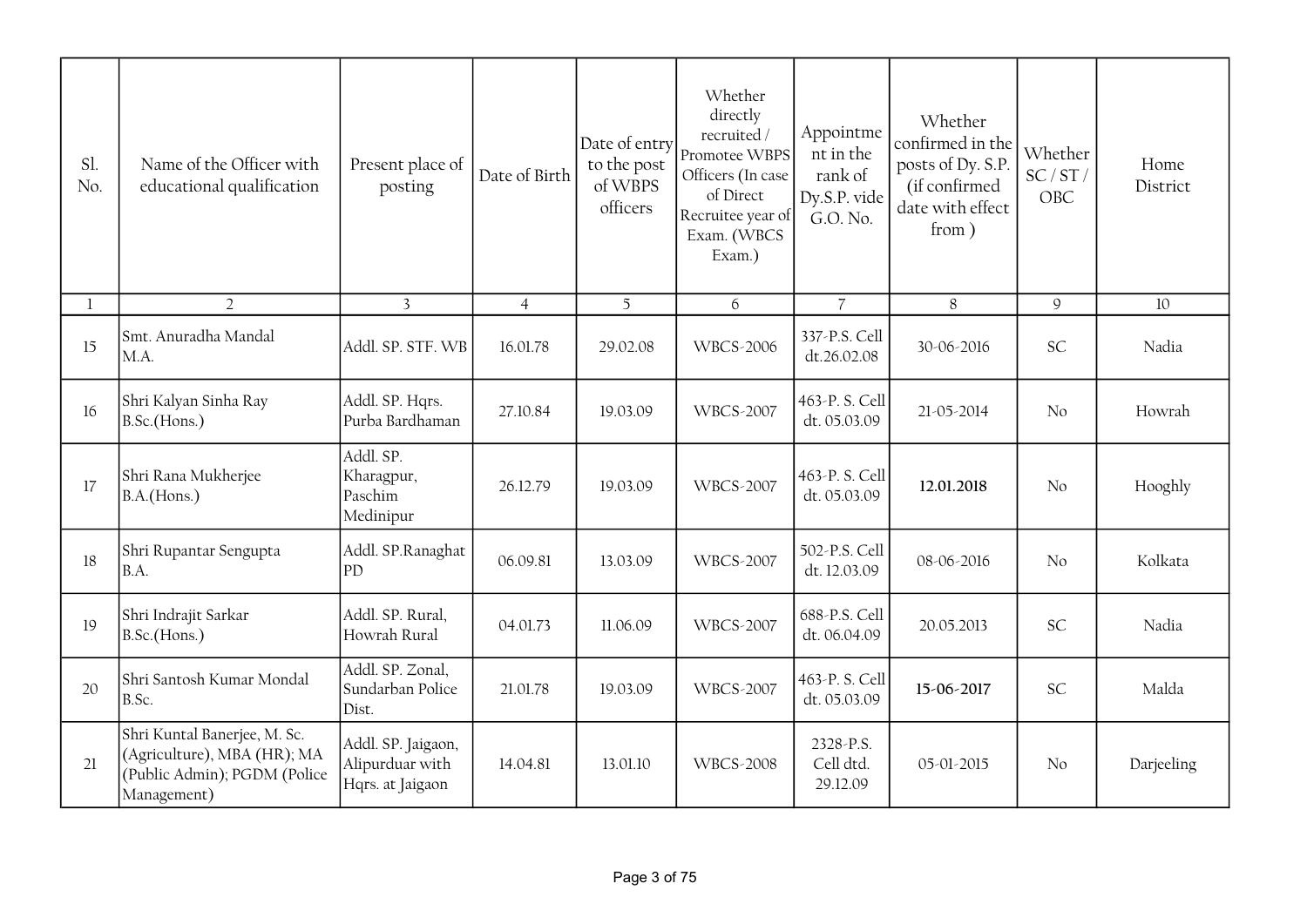| Sl.<br>No.   | Name of the Officer with<br>educational qualification | Present place of<br>posting                                            | Date of Birth  | Date of entry<br>to the post<br>of WBPS<br>officers | Whether<br>directly<br>recruited /<br>Promotee WBPS<br>Officers (In case<br>of Direct<br>Recruitee year of<br>Exam. (WBCS<br>Exam.) | Appointme<br>nt in the<br>rank of<br>Dy.S.P. vide<br>G.O. No. | Whether<br>confirmed in the<br>posts of Dy. S.P.<br>(if confirmed<br>date with effect<br>from) | Whether<br>SC/ST/<br>OBC | Home<br>District |
|--------------|-------------------------------------------------------|------------------------------------------------------------------------|----------------|-----------------------------------------------------|-------------------------------------------------------------------------------------------------------------------------------------|---------------------------------------------------------------|------------------------------------------------------------------------------------------------|--------------------------|------------------|
| $\mathbf{1}$ | $\overline{2}$                                        | $\overline{3}$                                                         | $\overline{4}$ | 5 <sup>5</sup>                                      | 6                                                                                                                                   | $\overline{7}$                                                | 8                                                                                              | $\mathcal{G}$            | 10               |
| 22           | Shri Chandan Ghosh, B.A.<br>(Hons.)                   | Dy. CO, RAF Bn.,<br>Durgapur, Paschim<br>Bardhaman                     | 10.12.79       | 01.01.10                                            | <b>WBCS-2008</b>                                                                                                                    | 2328-P.S.<br>Cell dtd.<br>29.12.09                            | 30-06-2016                                                                                     | OBC                      | Nadia            |
| 23           | Mir Shakir Ali<br>B. Com (Hons.)                      | Addl. SP, Jangipur                                                     | 28.07.78       | 01.01.10                                            | <b>WBCS-2008</b>                                                                                                                    | 2328-P.S.<br>Cell dtd.<br>29.12.09                            | 05-01-2015                                                                                     | No                       | Kolkata          |
| 24           | Shri Parag Ghosh<br>M.A. (Geography)                  | Addl. SP, STF, WB                                                      | 05.01.83       | 01.01.10                                            | <b>WBCS-2008</b>                                                                                                                    | 2328-P.S.<br>Cell dtd.<br>29.12.09                            | 15-06-2017                                                                                     | No                       | Kolkata          |
| 25           | Shri Harekrishna Haldar<br>B. Sc.                     | Dy. CO, SAP 3rd<br>Bn.                                                 | 20.02.72       | 01.01.10                                            | <b>WBCS-2008</b>                                                                                                                    | 2328-P.S.<br>Cell dtd.<br>29.12.09                            | 05-07-2018                                                                                     | <b>SC</b>                | North 24 Pgs.    |
| 26           | Shri Kartick Chandra Mondal<br>M. Com (Accountancy)   | Addl. SP. Islampur<br>Police Dist.                                     | 05.03.79       | 01.01.10                                            | <b>WBCS-2008</b>                                                                                                                    | 2328-P.S.<br>Cell dtd.<br>29.12.09                            | 12-01-2018                                                                                     | <b>SC</b>                | South 24 Pgs.    |
| 27           | Shri Dendup Sherpa<br>B. Com.                         | Addl. SP. Rural,<br>Dakshin Dinajpur<br>(with Hqrs. at<br>Gangarampur) | 17.11.80       | 01.01.10                                            | <b>WBCS-2008</b>                                                                                                                    | 2328-P.S.<br>Cell dtd.<br>29.12.09                            | 17-12-2016                                                                                     | <b>ST</b>                | Jalpaiguri       |
| 28           | Maqsood Hasan<br>B.A. (Hons.)                         | Addl. SP. (HQ)<br>Baruipur PD                                          | 02.09.1978     | 31.12.2010                                          | <b>WBCS-2009</b>                                                                                                                    | 2370/2 PS<br>Cell dtd.<br>29.12.10                            | 18-01-2020                                                                                     | No                       | North 24 Pgs     |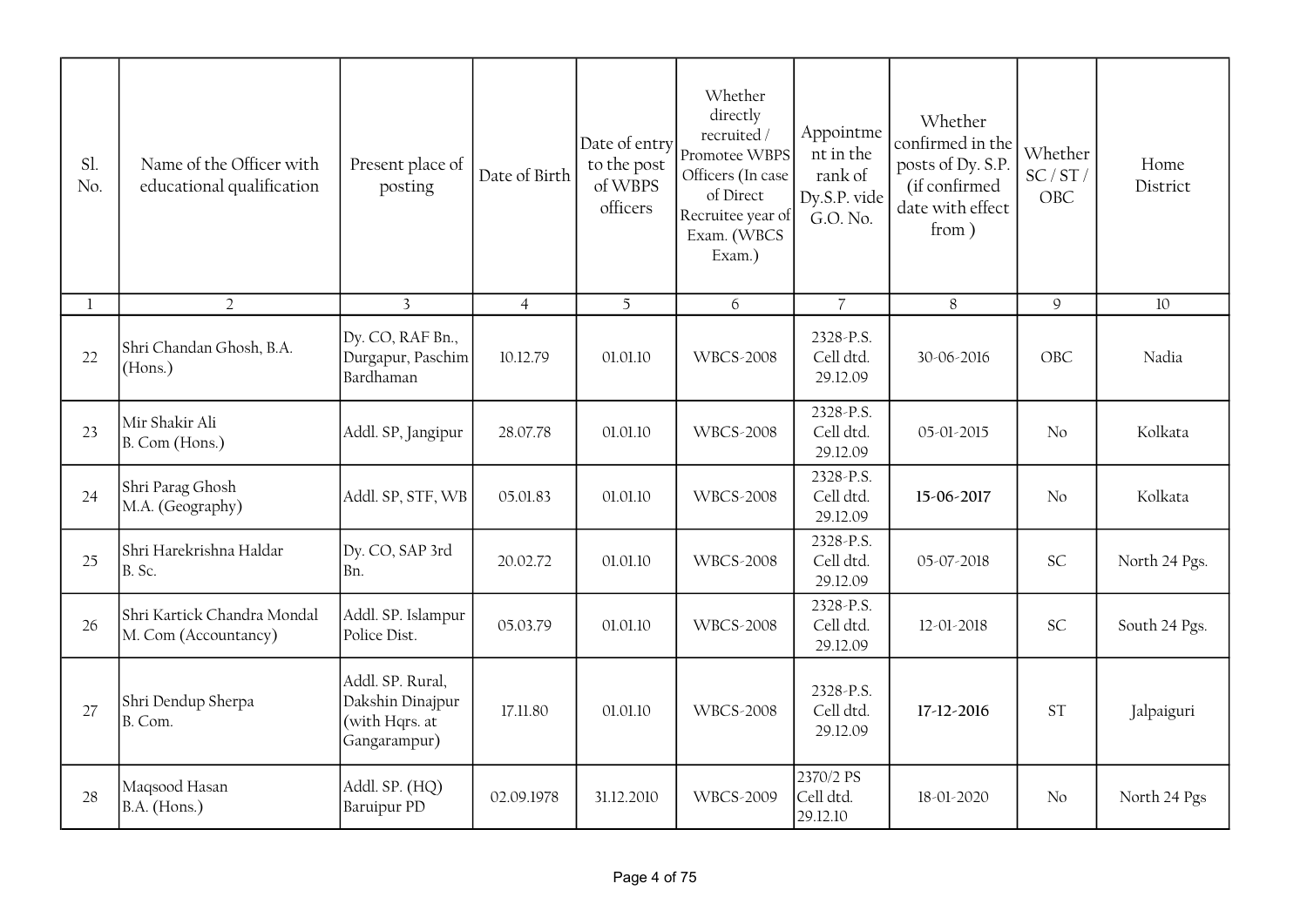| Sl.<br>No.   | Name of the Officer with<br>educational qualification  | Present place of<br>posting                        | Date of Birth  | Date of entry<br>to the post<br>of WBPS<br>officers | Whether<br>directly<br>recruited/<br>Promotee WBPS<br>Officers (In case<br>of Direct<br>Recruitee year of<br>Exam. (WBCS<br>Exam.) | Appointme<br>nt in the<br>rank of<br>Dy.S.P. vide<br>G.O. No. | Whether<br>confirmed in the<br>posts of Dy. S.P.<br>(if confirmed<br>date with effect<br>from) | Whether<br>SC/ST/<br>OBC | Home<br>District |
|--------------|--------------------------------------------------------|----------------------------------------------------|----------------|-----------------------------------------------------|------------------------------------------------------------------------------------------------------------------------------------|---------------------------------------------------------------|------------------------------------------------------------------------------------------------|--------------------------|------------------|
| $\mathbf{1}$ | $\overline{2}$                                         | $\overline{3}$                                     | $\overline{4}$ | 5                                                   | 6                                                                                                                                  | $\overline{7}$                                                | 8                                                                                              | $\mathcal{Q}$            | 10               |
| 29           | Shri Vivek Kumar Verma<br>B.Sc.(Phy. Major)            | Addl. SP. (Hqrs.)<br>Bankura                       | 10.03.1980     | 28.01.2011                                          | <b>WBCS-2009</b>                                                                                                                   | 2370/2 PS<br>Cell dtd.<br>29.12.10                            | 18-01-2020                                                                                     | No                       | Burdwan          |
| 30           | Shri Arka Banerjee<br>M.Sc.(E S Management)            | Addl. SP. Hqrs.<br>Diamond Harbour<br>Police Dist. | 30.03.1986     | 31.12.2010                                          | <b>WBCS-2009</b>                                                                                                                   | 2370/2 PS<br>Cell dtd.<br>29.12.10                            | 22-11-2013                                                                                     | No                       | Bankura          |
| 31           | Sheikh Mohammed Azim<br>B.Sc.                          | Addl. SP.<br>Kalimpong                             | 01.01.1980     | 31.12.2010                                          | <b>WBCS-2009</b>                                                                                                                   | 2370/2 PS<br>Cell dtd.<br>29.12.10                            | 30-06-2016                                                                                     | OBC                      | Purba Medinipur  |
| 32           | Shri Surajit Kumar Dey<br>B.A.                         | Addl. SP. Birbhum<br>(with Hqrs at<br>Bolpur)      | 15.07.1978     | 21.01.2011                                          | <b>WBCS-2009</b>                                                                                                                   | 2370/2 PS<br>Cell dtd.<br>29.12.10                            | $21 - 01 - 2013$                                                                               | No                       | North 24 Pgs.    |
| 33           | Syed Mohammed Mamdoodul<br>Hasan<br>B.Sc. Phy. (Hons.) | Addl. SP. Hqrs.<br>Purba Medinipur                 | 17.05.1979     | 11.03.2011                                          | <b>WBCS-2009</b>                                                                                                                   | 61 PS Cell<br>dtd. 14.01.11                                   | 22-11-2013                                                                                     | No                       | Kolkata          |
| 34           | Shri Tanmoy Mukherjee<br>B.Sc. (Hons.)                 | Asstt. CO, SAP 4th<br>Bn.                          | 18.08.1982     | 19.01.2011                                          | <b>WBCS-2009</b>                                                                                                                   | 2370/2 PS<br>Cell dtd.<br>29.12.10                            | 09-02-2021                                                                                     | No                       | North 24 Pgs.    |
| 35           | Smt. Debasree Sanyal<br>B.Sc. (Hons.)                  | Dy. CO. PTS. Salua                                 | 06.10.1984     | 14.01.2011                                          | <b>WBCS-2009</b>                                                                                                                   | 61 PS Cell<br>dtd. 14.01.11                                   | 12-01-2018                                                                                     | No                       | North 24 Pgs.    |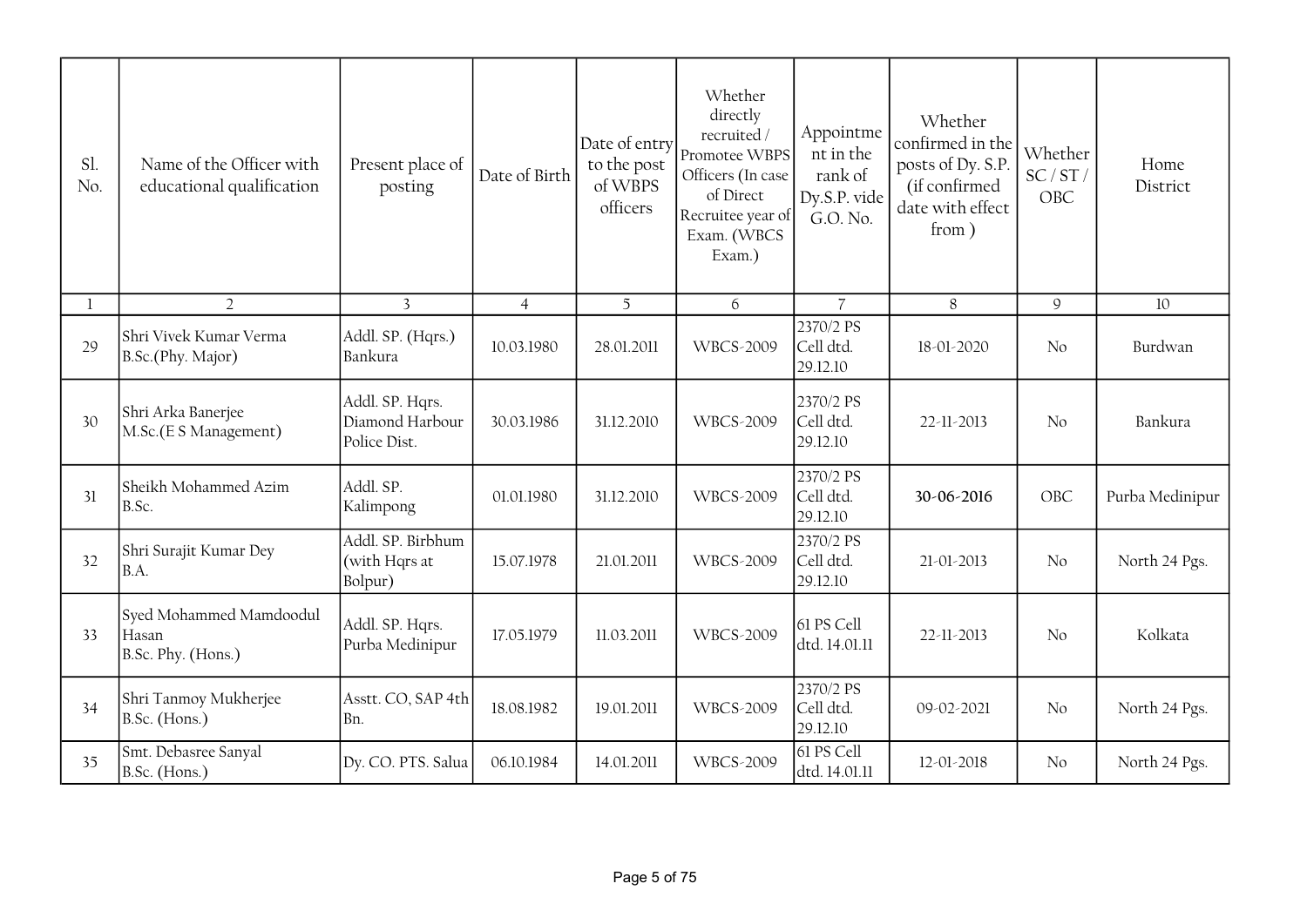| Sl.<br>No.   | Name of the Officer with<br>educational qualification   | Present place of<br>posting                                      | Date of Birth  | Date of entry<br>to the post<br>of WBPS<br>officers | Whether<br>directly<br>recruited /<br>Promotee WBPS<br>Officers (In case<br>of Direct<br>Recruitee year of<br>Exam. (WBCS<br>Exam.) | Appointme<br>nt in the<br>rank of<br>Dy.S.P. vide<br>G.O. No. | Whether<br>confirmed in the<br>posts of Dy. S.P.<br>(if confirmed<br>date with effect<br>from) | Whether<br>SC/ST/<br>OBC | Home<br>District |
|--------------|---------------------------------------------------------|------------------------------------------------------------------|----------------|-----------------------------------------------------|-------------------------------------------------------------------------------------------------------------------------------------|---------------------------------------------------------------|------------------------------------------------------------------------------------------------|--------------------------|------------------|
| $\mathbf{1}$ | $\overline{2}$                                          | $\overline{3}$                                                   | $\overline{4}$ | 5                                                   | 6                                                                                                                                   | $\overline{7}$                                                | 8                                                                                              | 9                        | 10               |
| 36           | Shri Krishanu Roy<br>B.Sc. (Hons.)                      | Addl. SP.Rural,<br>Krishnanagar PD<br>(with Hqrs. at<br>Tehatta) | 23.01.1980     | 14.01.2011                                          | <b>WBCS-2009</b>                                                                                                                    | 2370/2 PS<br>Cell dtd.<br>29.12.10                            | 14-12-2015                                                                                     | No                       | North 24 Pgs.    |
| 37           | Shri Manoranjan Ghosh<br>B.Com. (Hons.)                 | Addl. SP.<br>Kurseong,<br>Darjeeling                             | 09.03.1979     | 31.12.2010                                          | <b>WBCS-2009</b>                                                                                                                    | 2370/2 PS<br>Cell dtd.<br>29.12.10                            | 05-07-2018                                                                                     | No                       | Alipurduar       |
| 38           | Shri Pinaki Dutta<br>B.Sc.                              | Addl. SP. Purulia                                                | 14.08.1978     | 31.12.2010                                          | <b>WBCS-2009</b>                                                                                                                    | 2370/2 PS<br>Cell dtd.<br>29.12.10                            | 31-12-2012                                                                                     | No                       | Burdwan          |
| 39           | Mir Sahidul Ali<br>B.Com (Hons.)                        | Addl. DC.SB.<br>Howrah PC                                        | 16.01.1978     | 01.01.2011                                          | <b>WBCS-2009</b>                                                                                                                    | 2370/2 PS<br>Cell dtd.<br>29.12.10                            | $01 - 01 - 2013$                                                                               | No                       | Murshidabad      |
| 40           | Shri Kaustuvdipta Acharya<br>B.Com (Hons.) & CA (Inter) | Dy. CO. SAP 1st<br> Bn                                           | 12.01.1978     | 01.02.2011                                          | <b>WBCS-2009</b>                                                                                                                    | 2370/2 PS<br>Cell dtd.<br>29.12.10                            | 20-02-2016                                                                                     | No                       | Malda            |
| 41           | Shri Shoubhanik<br>Mukhopadhyay<br>B.Sc (Hons.)         | Addl. SP. (Hqrs.)<br>Ranaghat PD Hqrs.<br>at Kalyani             | 25.12.1978     | 01.01.2011                                          | <b>WBCS-2009</b>                                                                                                                    | 2370/2 PS<br>Cell dtd.<br>29.12.10                            | 16-05-2013                                                                                     | N <sub>o</sub>           | North 24 Pgs.    |
| 42           | Shri Soutam Banerjee<br>Graduate                        | Addl. SP, Basirhat<br>PD                                         | 30.04.1983     | 21.01.2011                                          | <b>WBCS-2009</b>                                                                                                                    | 2370/2 PS<br>Cell dtd.<br>29.12.10                            | 12-01-2019                                                                                     | No                       | North 24 Pgs.    |
| 43           | Shri Partha Ghosh<br>B.Sc. Math (Hons.)                 | Addl. SP (HQ),<br>Darjeeling                                     | 07.12.1981     | 01.02.2011                                          | <b>WBCS-2009</b>                                                                                                                    | 61 PS Cell<br>dtd. 14.01.11                                   | 05-07-2018                                                                                     | OBC                      | Malda            |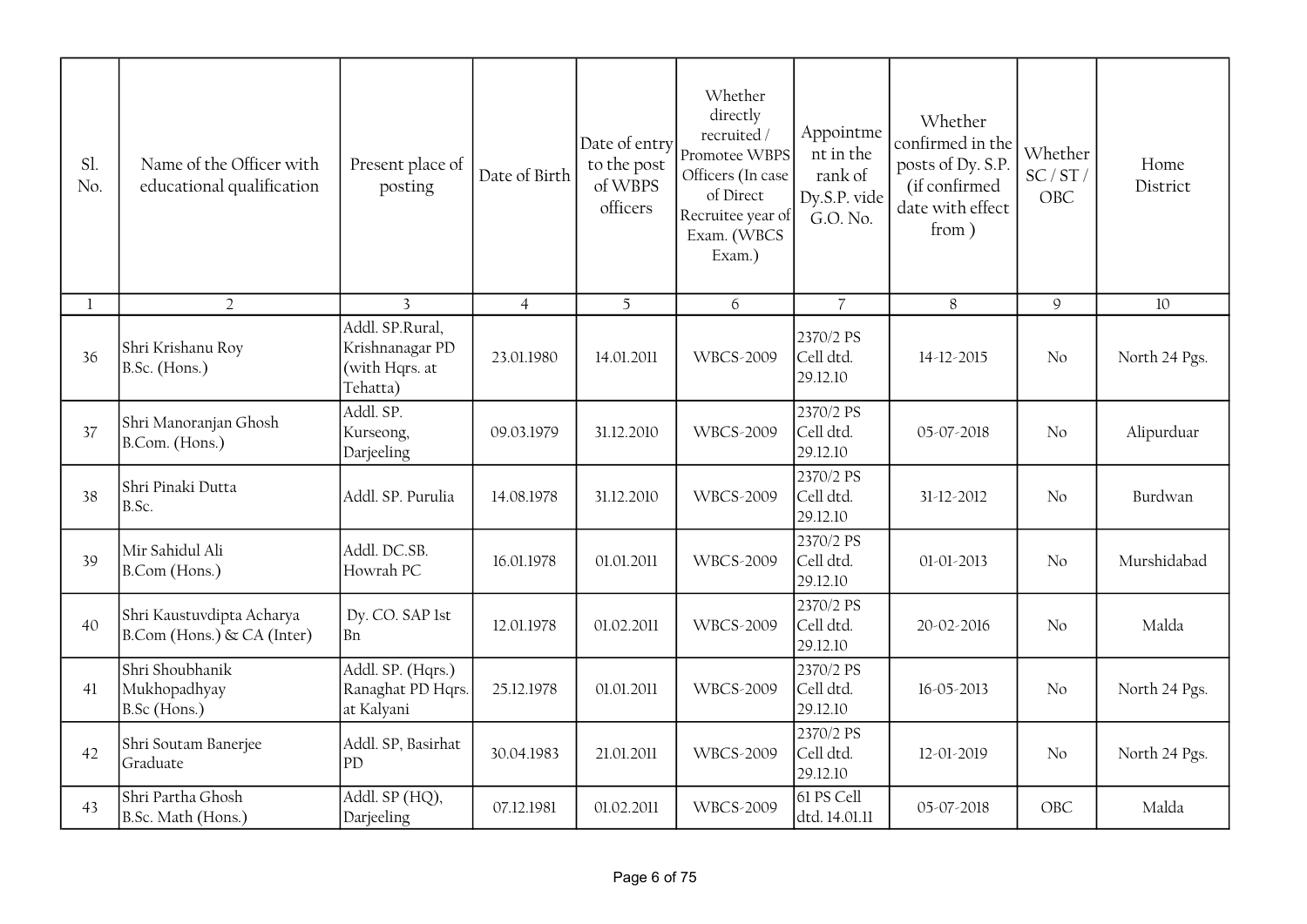| Sl.<br>No.   | Name of the Officer with<br>educational qualification | Present place of<br>posting             | Date of Birth  | Date of entry<br>to the post<br>of WBPS<br>officers | Whether<br>directly<br>recruited/<br>Promotee WBPS<br>Officers (In case<br>of Direct<br>Recruitee year of<br>Exam. (WBCS<br>Exam.) | Appointme<br>nt in the<br>rank of<br>Dy.S.P. vide<br>G.O. No. | Whether<br>confirmed in the<br>posts of Dy. S.P.<br>(if confirmed<br>date with effect<br>from) | Whether<br>SC/ST/<br>OBC | Home<br>District |
|--------------|-------------------------------------------------------|-----------------------------------------|----------------|-----------------------------------------------------|------------------------------------------------------------------------------------------------------------------------------------|---------------------------------------------------------------|------------------------------------------------------------------------------------------------|--------------------------|------------------|
| $\mathbf{1}$ | $\overline{2}$                                        | $\overline{3}$                          | $\overline{4}$ | 5                                                   | 6                                                                                                                                  | $\overline{7}$                                                | 8                                                                                              | $\mathcal{G}$            | 10               |
| 44           | Shri Indranil Kanjilal<br>BA (Hons.)                  | Addl. DC. SB,<br>Asansol-Durgapur<br>PC | 18.06.1978     | 16.03.2011                                          | <b>WBCS-2009</b>                                                                                                                   | 61 PS Cell<br>dtd. 14.01.11                                   | 17-12-2016                                                                                     | No                       | South 24 Pgs.    |
| 45           | Shri Debojyoti Chakraborty<br>B.E.                    | Asstt. Commdt.<br>SAP 7th Bn.           | 19.10.1984     | 01.01.2011                                          | <b>WBCS-2009</b>                                                                                                                   | 2370/2 PS<br>Cell dtd.<br>29.12.10                            | Due to pass<br>depttl. Exam.                                                                   | No                       | Hooghly          |
| 46           | Shri Soumik Sengupta<br>B.E. (Electronics)            | Addl. DC. DD.<br>Asansol-Durgapur<br>PC | 29.05.1981     | 14.01.2011                                          | <b>WBCS-2009</b>                                                                                                                   | 2370/2 PS<br>Cell dtd.<br>29.12.10                            | 15-12-2013                                                                                     | No                       | Malda            |
| 47           | Md. Nasim<br>B.A.                                     | Addl. SP. Dakshin<br>Dinajpur           | 24.10.1979     | 01.01.2011                                          | <b>WBCS-2009</b>                                                                                                                   | 2370/2 PS<br>Cell dtd.<br>29.12.10                            | 12-01-2018                                                                                     | No                       | Hooghly          |
| 48           | Shri Sandip Sen<br>M.Sc                               | Addl. SP (HQ),<br>Jalpaiguri            | 19.01.1983     | 21.01.2011                                          | <b>WBCS-2009</b>                                                                                                                   | 61 PS Cell<br>dtd. 14.01.11                                   | 21-05-2014                                                                                     | No                       | North 24 Pgs.    |
| 49           | Shri Kalyan Sarkar<br>B.Sc (H) & PGDM                 | Addl. SP.Hqrs.<br><b>Jhargram</b>       | 31.07.1979     | 14.01.2011                                          | <b>WBCS-2009</b>                                                                                                                   | 61 PS Cell<br>dtd. 14.01.11                                   | 21-05-2014                                                                                     | No                       | Purulia          |
| 50           | Smt. Santi Sen<br>B.Sc.(Phy.)(Ignou)                  | Addl. SS. CID, WB                       | 02-02-1979     | 17.02.2011                                          | <b>WBCS-2009</b>                                                                                                                   | 61 PS Cell<br>dtd. 14.01.11                                   | 22-11-2013                                                                                     | <b>SC</b>                | Kolkata          |
| 51           | Shri Siddharth Dorji<br>B.A.                          | Dy. CO, SAP 9th<br>Bn.                  | 29.08.1984     | 14.01.2011                                          | <b>WBCS-2009</b>                                                                                                                   | 61 PS Cell<br>dtd. 14.01.11                                   | 12-01-2019                                                                                     | <b>SC</b>                | Alipurduar       |
| 52           | Shri Uttam Ghosh<br>B.Com.(Hons.)                     | Addl. SP. Opr.<br>Jhargram              | 06.01.1982     | 19.01.2011                                          | <b>WBCS-2009</b>                                                                                                                   | 2370/2 PS<br>Cell dtd.<br><u>2012.10</u>                      | 12-01-2018                                                                                     | OBC                      | Alipurduar       |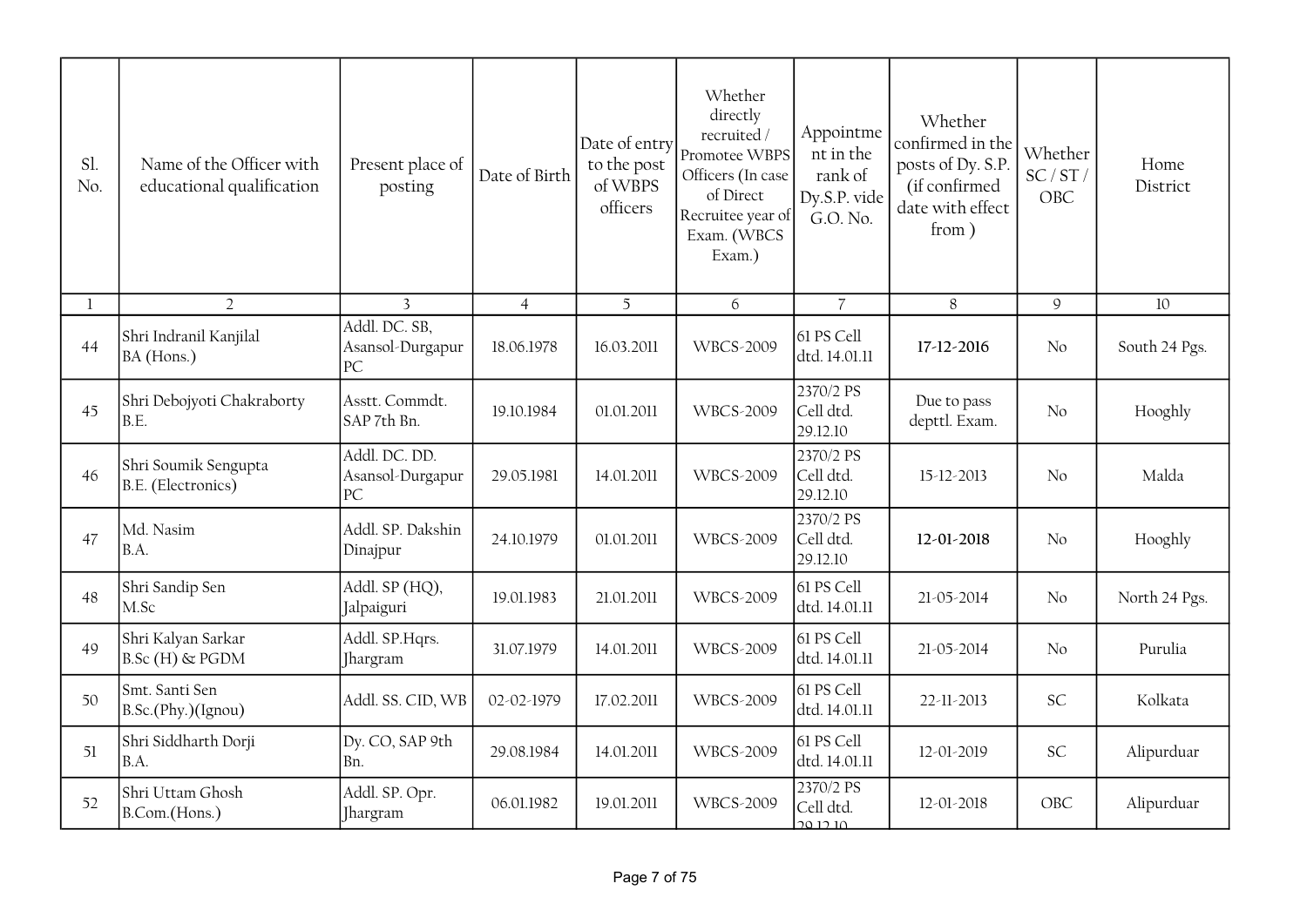| Sl.<br>No.   | Name of the Officer with<br>educational qualification | Present place of<br>posting                       | Date of Birth  | Date of entry<br>to the post<br>of WBPS<br>officers | Whether<br>directly<br>recruited/<br>Promotee WBPS<br>Officers (In case<br>of Direct<br>Recruitee year of<br>Exam. (WBCS<br>Exam.) | Appointme<br>nt in the<br>rank of<br>Dy.S.P. vide<br>G.O. No. | Whether<br>confirmed in the<br>posts of Dy. S.P.<br>(if confirmed<br>date with effect<br>from) | Whether<br>SC/ST/<br>OBC | Home<br>District |
|--------------|-------------------------------------------------------|---------------------------------------------------|----------------|-----------------------------------------------------|------------------------------------------------------------------------------------------------------------------------------------|---------------------------------------------------------------|------------------------------------------------------------------------------------------------|--------------------------|------------------|
| $\mathbf{1}$ | $\overline{2}$                                        | $\overline{3}$                                    | $\overline{4}$ | 5                                                   | 6                                                                                                                                  | $\overline{7}$                                                | 8                                                                                              | 9                        | 10               |
| 53           | Smt. Salima Lama<br>B.Sc.(Hons.)                      | Dy.Commdt. IR<br>2nd Bn.Siliguri,<br><b>WB</b>    | 18.11.1985     | 31.12.2010                                          | <b>WBCS-2009</b>                                                                                                                   | 2370/2 PS<br>Cell dtd.<br>29.12.10                            | 12-01-2018                                                                                     | <b>ST</b>                | Darjeeling       |
| 54           | Shri Bijoy Krishna Mondal<br>B.Sc. & Spl. BA          | Addl. SP. DIB.<br>Diamond Harbour<br>Police Dist. | 06.04.1974     | 04.01.2011                                          | <b>WBCS-2009</b>                                                                                                                   | 2370/2 PS<br>Cell dtd.<br>29.12.10                            | 18-01-2020                                                                                     | <b>SC</b>                | North 24 Pgs.    |
| 55           | Shri Laltu Halder<br>B.Com.(Hons.)                    | Addl. SP. Telecom,<br><b>WB</b>                   | 10.02.1979     | 25.01.2011                                          | <b>WBCS-2009</b>                                                                                                                   | 61 PS Cell<br>dtd. 14.01.11                                   | 17-12.2016                                                                                     | <b>SC</b>                | South 24 Pgs.    |
| 56           | Smt. Ambalika Das<br>M.Sc(AG)                         | Addl. SS. IB. WB                                  | 10.06.1980     | 18.01.2011                                          | <b>WBCS-2009</b>                                                                                                                   | 2370/2 PS<br>Cell dtd.<br>29.12.10                            | 18-01-2020                                                                                     | <b>SC</b>                | Kolkata          |
| 57           | Shri Sajal Kanti Biswas<br>B.E.                       | Addl. SP. Bongaon<br>PD                           | 01.06.1982     | 04.02.2011                                          | <b>WBCS-2009</b>                                                                                                                   | 2370/2 PS<br>Cell dtd.<br>29.12.10                            | 12-01-2019                                                                                     | <b>SC</b>                | Nadia            |
| 58           | Smt. Purnima Sherpa<br><b>BA</b>                      | Addl. DC. Traffic,<br>Siliguri PC                 | 22.06.1986     | 14.01.2011                                          | <b>WBCS-2009</b>                                                                                                                   | 61 PS Cell<br>dtd. 14.01.11                                   | 16-05-2013                                                                                     | <b>ST</b>                | Jalpaiguri       |
| 59           | Shri Malay Kumar Das-I<br>B.Com.                      | Dy.SP. $(AP)$<br>Bongaon PD                       | 26.03.1964     | 04.11.2011                                          | Promotee                                                                                                                           | 1841-PS Cell<br>dated<br>19.10.2011                           | N.A.                                                                                           | <b>SC</b>                | Hooghly          |
| 60           | Shri Manojit Kr. Samaddar<br><b>B.Com</b>             | Dy. SP (Border)<br>Ranaghat PD                    | 16.10.1962     | 12.07.12                                            | Promotee                                                                                                                           | 1298 PS Cell<br>dt. 26.06.12                                  | N.A.                                                                                           | <b>SC</b>                | Kolkata          |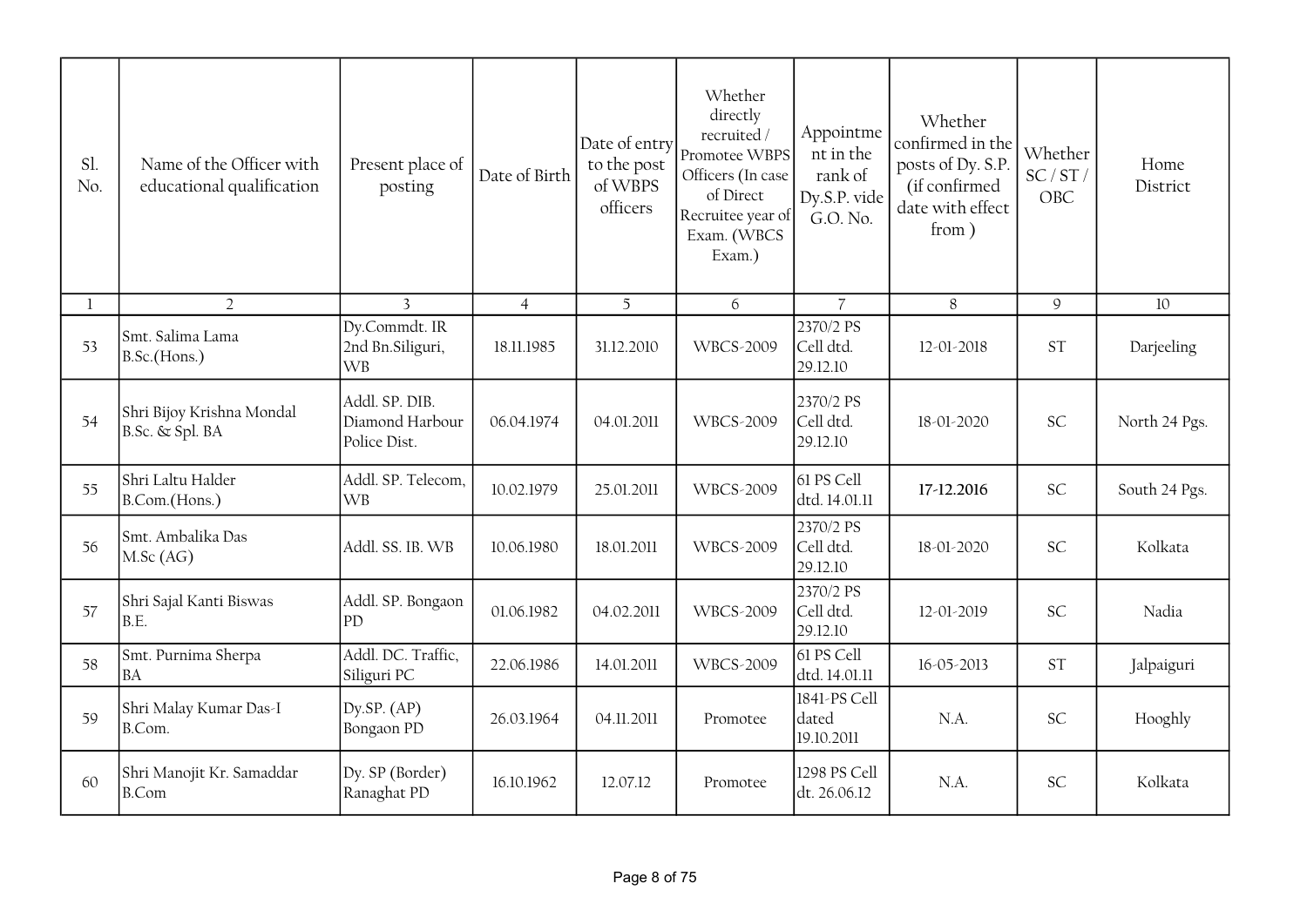| Sl.<br>No.   | Name of the Officer with<br>educational qualification | Present place of<br>posting                | Date of Birth  | Date of entry<br>to the post<br>of WBPS<br>officers | Whether<br>directly<br>recruited /<br>Promotee WBPS<br>Officers (In case<br>of Direct<br>Recruitee year of<br>Exam. (WBCS<br>Exam.) | Appointme<br>nt in the<br>rank of<br>Dy.S.P. vide<br>G.O. No. | Whether<br>confirmed in the<br>posts of Dy. S.P.<br>(if confirmed<br>date with effect<br>from) | Whether<br>SC/ST/<br>OBC | Home<br>District |
|--------------|-------------------------------------------------------|--------------------------------------------|----------------|-----------------------------------------------------|-------------------------------------------------------------------------------------------------------------------------------------|---------------------------------------------------------------|------------------------------------------------------------------------------------------------|--------------------------|------------------|
| $\mathbf{1}$ | $\overline{2}$                                        | $\overline{3}$                             | $\overline{4}$ | 5                                                   | 6                                                                                                                                   | $\overline{7}$                                                | 8                                                                                              | 9                        | 10               |
| 61           | Smt. Ishrat Jahan Alima<br>Rahaman<br><b>BA</b>       | Dy.SP. STF. WB                             | 09.01.1981     | 05.04.2012                                          | <b>WBCS-2010</b>                                                                                                                    | 481-PS Cell<br>dt 22.03.12                                    | 08-07-2015                                                                                     | No                       | Kolkata          |
| 62           | Shri Abhisek Ray<br><b>MA</b>                         | SDPO, Bolpur,<br>Birbhum                   | 07.04.1980     | 05.04.2012                                          | <b>WBCS-2010</b>                                                                                                                    | 481-PS Cell<br>dt 22.03.12                                    | 09-02-2021                                                                                     | No                       | South 24 Pgs.    |
| 63           | Smt. Ritu Dhar<br><b>MSc</b>                          | <b>Joint Assistant</b><br>Director, IB, WB | 27.08.1983     | 05.04.2012                                          | <b>WBCS-2010</b>                                                                                                                    | 481-PS Cell<br>dt 22.03.12                                    | 05-04-2014                                                                                     | No                       | Kolkata          |
| 64           | Shri Durbar Bandyopadhyay<br><b>BSc</b>               | Asstt. CO, SAP<br>12th Bn.                 | 14.02.1986     | 05.04.2012                                          | <b>WBCS-2010</b>                                                                                                                    | 481-PS Cell<br>dt 22.03.12                                    | 18-01-2020                                                                                     | N <sub>0</sub>           | Hooghly          |
| 65           | Shri Sumanta Kabiraj<br><b>BSc</b>                    | SDPO.<br>Gorubathan,<br>Kalimpong          | 23.09.1985     | 12.04.2012                                          | <b>WBCS-2010</b>                                                                                                                    | 481-PS Cell<br>dt 22.03.12                                    | 05-01-2015                                                                                     | No                       | Nadia            |
| 66           | Shri Bappaditya Ghosh<br><b>BA</b>                    | ACP.<br>Chandannagar PC                    | 27.04.1983     | 05.04.2012                                          | <b>WBCS-2010</b>                                                                                                                    | 481-PS Cell<br>dt 22.03.12                                    | 12-01-2019                                                                                     | No                       | Howrah           |
| 67           | Shri Ghulam Sarwar<br>M.A. (English)                  | Dy SP (HQ)<br><b>Basirhat PD</b>           | 01.01.1980     | 09.10.2012                                          | <b>WBCS-2010</b>                                                                                                                    | 481-PS Cell<br>dt 22.03.12                                    | 18-01-2020                                                                                     | No                       | North 24 Pgs.    |
| 68           | Shri Subhendu Mandal<br>BSc(H)                        | SDPO. Chanchal,<br>Malda                   | 30.11.1978     | 05.04.2012                                          | <b>WBCS-2010</b>                                                                                                                    | 481-PS Cell<br>dt 22.03.12                                    | 09-02-2021                                                                                     | No                       | Burdwan          |
| 69           | Shri Avishek Majumder<br><b>B</b> Com                 | ACP, Barrackpore<br> PC                    | 02.01.1984     | 05.04.2012                                          | <b>WBCS-2010</b>                                                                                                                    | 481-PS Cell<br>dt 22.03.12                                    | 05-07-2018                                                                                     | No                       | Hooghly          |
| 70           | Shri Animesh Roy<br><b>BA</b>                         | SDPO, Barasat,<br><b>Barasat PD</b>        | 06.01.1979     | 01-01-2014                                          | <b>WBCS-2010</b>                                                                                                                    | 1974-PS Cell<br>dt 27.09.12                                   | Due to pass<br>depttl. Exam.                                                                   | OBC                      | Nadia            |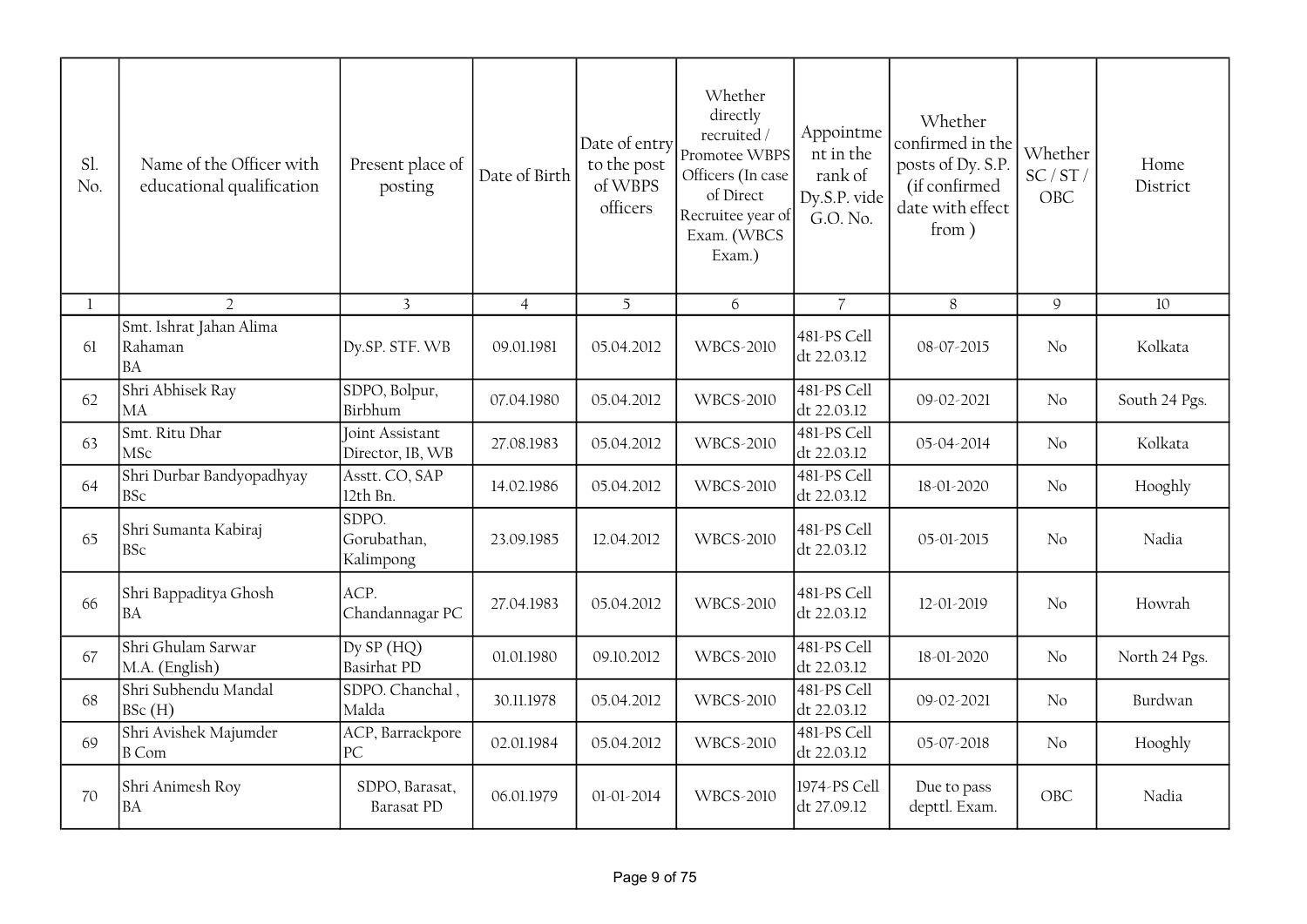| Sl.<br>No.   | Name of the Officer with<br>educational qualification | Present place of<br>posting          | Date of Birth  | Date of entry<br>to the post<br>of WBPS<br>officers | Whether<br>directly<br>recruited/<br>Promotee WBPS<br>Officers (In case<br>of Direct<br>Recruitee year of<br>Exam. (WBCS<br>Exam.) | Appointme<br>nt in the<br>rank of<br>Dy.S.P. vide<br>G.O. No. | Whether<br>confirmed in the<br>posts of Dy. S.P.<br>(if confirmed<br>date with effect<br>from) | Whether<br>SC/ST/<br>OBC | Home<br>District |
|--------------|-------------------------------------------------------|--------------------------------------|----------------|-----------------------------------------------------|------------------------------------------------------------------------------------------------------------------------------------|---------------------------------------------------------------|------------------------------------------------------------------------------------------------|--------------------------|------------------|
| $\mathbf{1}$ | $\overline{2}$                                        | $\overline{3}$                       | $\overline{4}$ | 5                                                   | 6                                                                                                                                  | $\overline{7}$                                                | 8                                                                                              | $\mathfrak{g}$           | 10               |
| 71           | Shri Subrata Deb<br><b>BSc</b>                        | SDPO. Jhalda,<br>Purulia             | 11.11.1978     | 05.04.2012                                          | <b>WBCS-2010</b>                                                                                                                   | 481-PS Cell<br>dt 22.03.12                                    | Due to pass<br>depttl. Exam.                                                                   | No                       | Nadia            |
| 72           | Shri Bidyut Tarafder<br>MA (Eco.)                     | SDPO. Jangipur                       | 04.01.1976     | 12.10.2012                                          | <b>WBCS-2010</b>                                                                                                                   | 1974-PS Cell<br>dt 27.09.12                                   | 18-01-2020                                                                                     | OBC                      | Nadia            |
| 73           | Shri Sowmojit Barua<br>BSc(H)                         | SDPO. Deganga,<br><b>Barasat PD</b>  | 25.11.1984     | 05.04.2012                                          | <b>WBCS-2010</b>                                                                                                                   | 481-PS Cell<br>dt 22.03.12                                    | 09-02-2021                                                                                     | <b>ST</b>                | Purba Bardhaman  |
| 74           | Smt. Moumita Karmakar<br>MA (Eco.)                    | Joint Assistant<br>Director, IB, WB  | 27.04.1981     | 05.04.2012                                          | <b>WBCS-2010</b>                                                                                                                   | 481-PS Cell<br>dt 22.03.12                                    | 18-01-2020                                                                                     | OBC                      | Dakshin Dinajpur |
| 75           | Shri Aniruddha Thakur<br><b>B</b> Tech.               | Dy.SP. WBPD<br>(under<br>suspension) | 20.04.1983     | 05.04.2012                                          | <b>WBCS-2010</b>                                                                                                                   | 481-PS Cell<br>dt 22.03.12                                    | Due to pass<br>depttl. Exam.                                                                   | <b>SC</b>                | North 24 Pgs.    |
| 76           | Shri Shyamal Kumar Mandal<br><b>BA</b>                | Dy SP, DEB,<br>Paschim<br>Medinipur  | 03.04.1980     | 20.04.2012                                          | <b>WBCS-2010</b>                                                                                                                   | 481-PS Cell<br>dt 22.03.12                                    | 16-07-2019                                                                                     | <b>SC</b>                | Nadia            |
| 77           | Shri Shovan Adhikary<br>MA                            | Dy SRP DEB<br>Sealdah GRP            | 08.01.1981     | 13.10.2012                                          | <b>WBCS-2010</b>                                                                                                                   | 1974-PS Cell<br>dt 27.09.12                                   | 17-12-2016                                                                                     | <b>SC</b>                | Hooghly          |
| 78           | Shri Santanu Choudhury<br>BA(H)                       | Dy.SP. (Adm.)<br>Bankura             | 02.01.1979     | 05.04.2012                                          | <b>WBCS-2010</b>                                                                                                                   | 481-PS Cell<br>dt 22.03.12                                    | 17-12-2016                                                                                     | <b>SC</b>                | Nadia            |
| 79           | Shri Manabendra Das<br><b>BA</b>                      | Dy. SP DIB<br>Jalpaiguri             | 30.09.1973     | 12.04.2012                                          | <b>WBCS-2010</b>                                                                                                                   | 481-PS Cell<br>dt 22.03.12                                    | 16-07-2019                                                                                     | SC                       | Alipurduar       |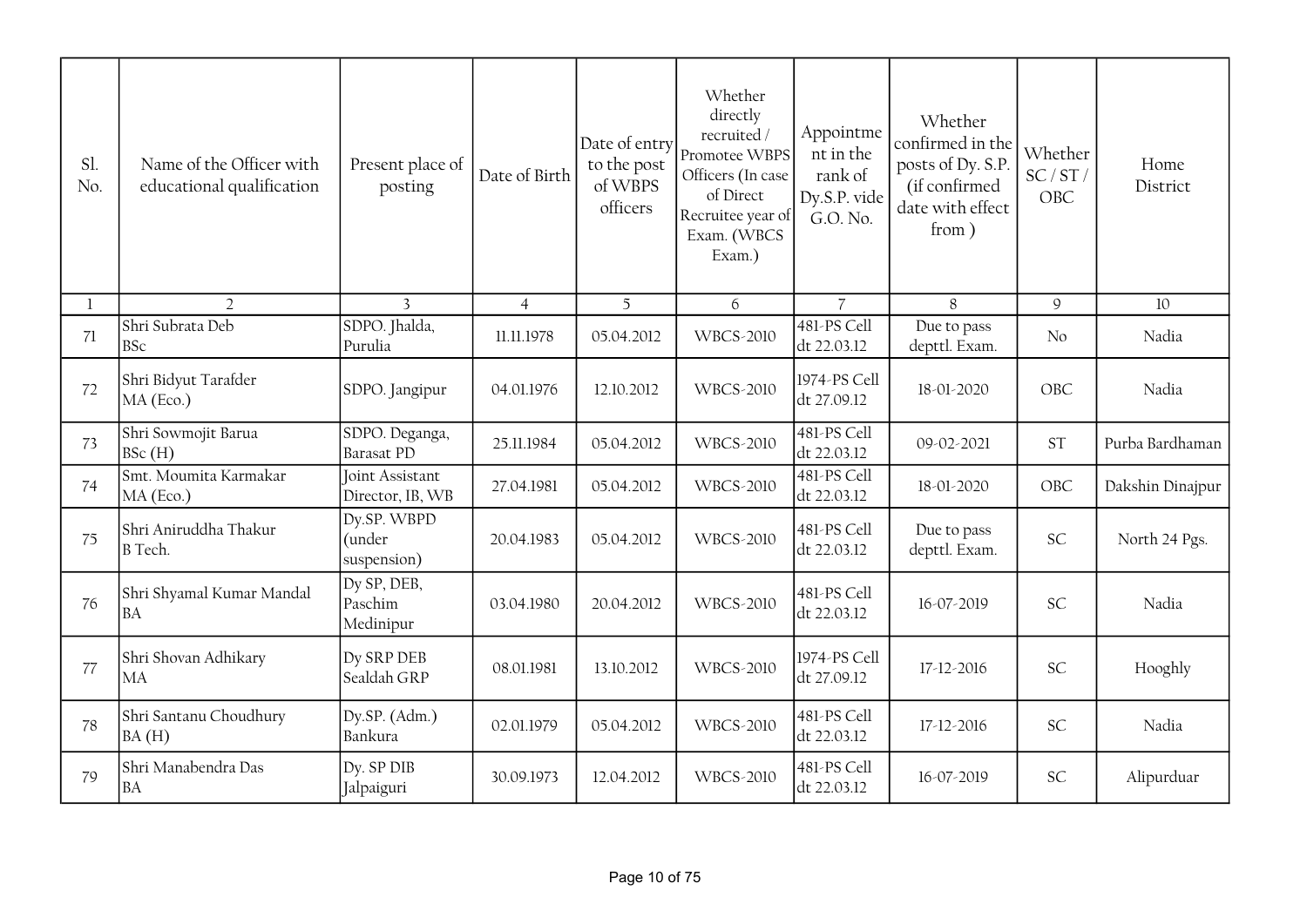| Sl.<br>No. | Name of the Officer with<br>educational qualification | Present place of<br>posting                    | Date of Birth  | Date of entry<br>to the post<br>of WBPS<br>officers | Whether<br>directly<br>recruited /<br>Promotee WBPS<br>Officers (In case<br>of Direct<br>Recruitee year of<br>Exam. (WBCS<br>Exam.) | Appointme<br>nt in the<br>rank of<br>Dy.S.P. vide<br>G.O. No. | Whether<br>confirmed in the<br>posts of Dy. S.P.<br>(if confirmed<br>date with effect<br>from) | Whether<br>SC/ST/<br>OBC | Home<br>District |
|------------|-------------------------------------------------------|------------------------------------------------|----------------|-----------------------------------------------------|-------------------------------------------------------------------------------------------------------------------------------------|---------------------------------------------------------------|------------------------------------------------------------------------------------------------|--------------------------|------------------|
| 1          | $\overline{2}$                                        | $\overline{3}$                                 | $\overline{4}$ | 5                                                   | 6                                                                                                                                   | $\overline{7}$                                                | $8\,$                                                                                          | $\mathcal{G}$            | 10               |
| 80         | Shri Debashis Gangopadhyay<br>B.Sc                    | ACP. Traffic,<br>Howrah PC                     | 01.02.1963     | 26.03.13                                            | Promotee                                                                                                                            | 507-P.S.Cell<br>dt. 22.03.13                                  | N.A.                                                                                           | No                       | Burdwan          |
| 81         | Shri Subrata Chatterjee<br><b>B.Com</b>               | Asstt. Commdt.<br>RAF Bn.<br>Barrackpore       | 08.01.1963     | 28.03.13                                            | Promotee                                                                                                                            | 507-P.S.Cell<br>dt. 22.03.13                                  | N.A.                                                                                           | No                       | Purba Burdwan    |
| 82         | Shri Prasanta Kumar Khanra<br>B.Sc.                   | Asstt. Commdt.<br>RAF Bn. Durgapur             | 28.09.1962     | 27.08.2013                                          | Promotee                                                                                                                            | 895-P.S. Cell<br>Dt.<br>27.05.2013                            | $NA$ .                                                                                         | No                       | Howrah           |
| 83         | Shri Prawin Kr. Lama<br><b>B.Com</b>                  | Assistant<br>Commandant, RAF<br>Bn. Dabgram    | 03.02.1965     | 02.04.13                                            | Promotee                                                                                                                            | 507-P.S.Cell<br>dt. 22.03.13                                  | N.A.                                                                                           | <b>ST</b>                | Darjeeling       |
| 84         | Shri Kiran Tamang<br><b>BA</b>                        | Assistant<br>Commandant, SAP.<br>10th Bn.      | 02.03.1966     | 29.03.13                                            | Promotee                                                                                                                            | 507-P.S.Cell<br>dt. 22.03.13                                  | N.A.                                                                                           | <b>ST</b>                | Darjeeling       |
| 85         | Shri Pradip Kr. Mondal<br><b>B.Com</b>                | ACP, Asansol-<br>Durgapur PC                   | 12.01.1966     | 26.03.13                                            | Promotee                                                                                                                            | 507-P.S.Cell<br>dt. 22.03.13                                  | N.A.                                                                                           | <b>SC</b>                | Kolkata          |
| 86         | Shri Debashis Sarkar<br>B.Com.                        | Dy. SP (AP),<br><b>Barasat PD</b>              | 28.07.1967     | 10.04.2013                                          | Promotee                                                                                                                            | 2236-P.S.<br>Cell Dated 27<br>12-2016                         | N.A.                                                                                           | <b>SC</b>                | North 24 Pgs.    |
| 87         | Shri Biplab Kumar Majumdar<br>B. Sc.                  | Director QDEB,<br>CID in the rank of<br>Dy. SP | 10.01.1966     | 10.12.13                                            | Promotee                                                                                                                            | $\sqrt{1757}$ -P.S.<br>Cell dtd.<br>04.12.13                  | N.A.                                                                                           | $\overline{N}$           | South 24 Pgs.    |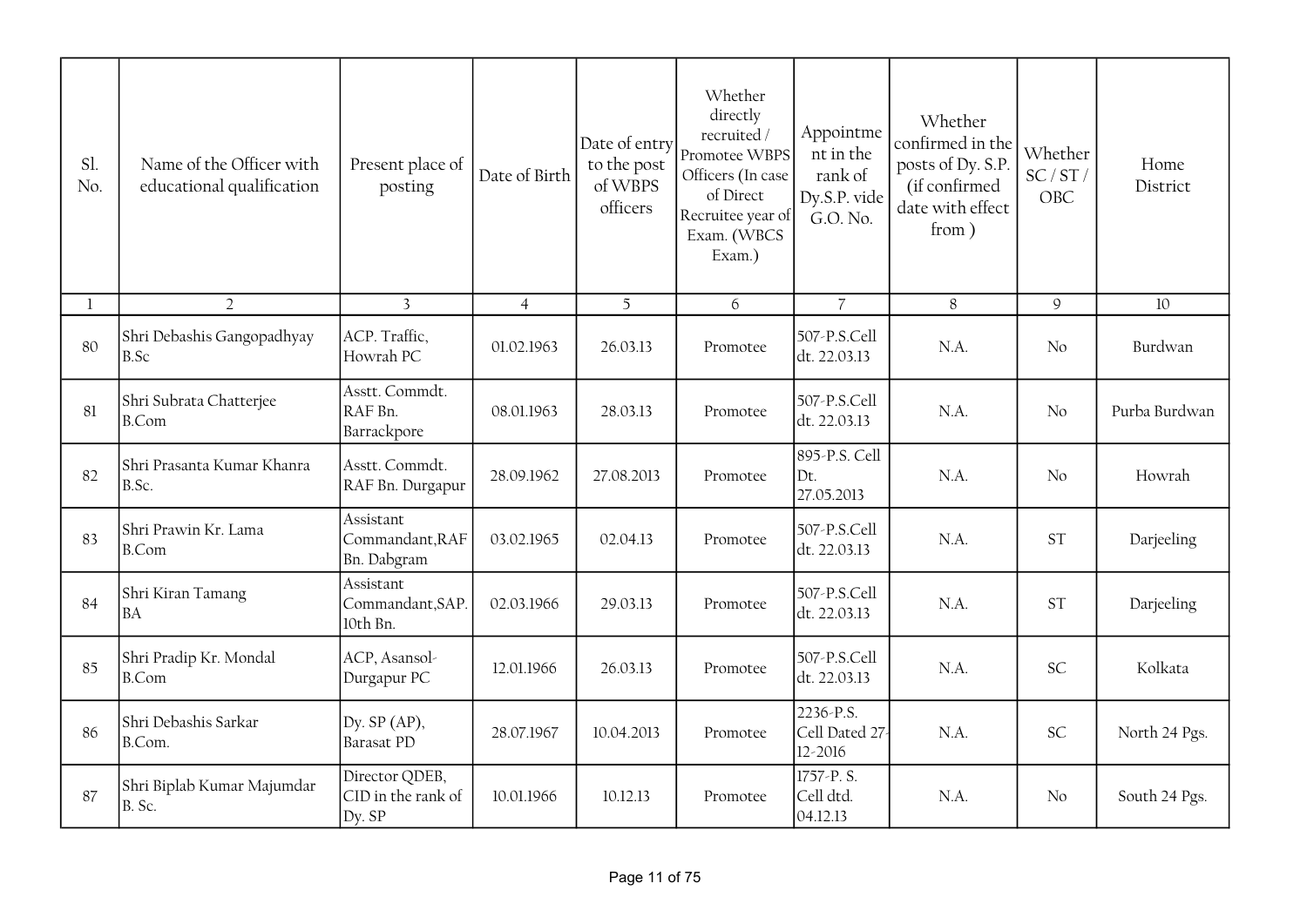| Sl.<br>No.   | Name of the Officer with<br>educational qualification | Present place of<br>posting                        | Date of Birth  | Date of entry<br>to the post<br>of WBPS<br>officers | Whether<br>directly<br>recruited /<br>Promotee WBPS<br>Officers (In case<br>of Direct<br>Recruitee year of<br>Exam. (WBCS<br>Exam.) | Appointme<br>nt in the<br>rank of<br>Dy.S.P. vide<br>G.O. No. | Whether<br>confirmed in the<br>posts of Dy. S.P.<br>(if confirmed<br>date with effect<br>from) | Whether<br>SC/ST/<br>OBC | Home<br>District          |
|--------------|-------------------------------------------------------|----------------------------------------------------|----------------|-----------------------------------------------------|-------------------------------------------------------------------------------------------------------------------------------------|---------------------------------------------------------------|------------------------------------------------------------------------------------------------|--------------------------|---------------------------|
| $\mathbf{1}$ | $\overline{2}$                                        | $\overline{3}$                                     | $\overline{4}$ | 5                                                   | 6                                                                                                                                   | $\overline{7}$                                                | 8                                                                                              | $\mathcal{Q}$            | 10                        |
| 88           | Shri Arun Kumar Mandal<br>B.A.                        | ${\rm SP}$<br>(HQ)<br>Dy.<br>Murshidabad PD        | 12.05.1963     | 06.01.14                                            | Promotee                                                                                                                            | 1488-P.S Cell<br>dt. 26.12.13                                 | N.A.                                                                                           | <b>SC</b>                | Murshidabad               |
| 89           | Shri Mihir Lal Saha, B.Com.                           | Assistant<br>Joint<br>Director, IB, West<br>Bengal | 25.08.1964     | 27.12.13                                            | Promotee                                                                                                                            | 1488-P.S Cell<br>dt. 26.12.13                                 | N.A.                                                                                           | <b>SC</b>                | Paschim MDP               |
| 90           | Shri Mitun Kumar Dey<br>M.A.                          | SDPO,<br>Diamond<br>Harbour                        | 05.06.1982     | 27-10-2014                                          | <b>WBCS-2011</b>                                                                                                                    | 11-P.S. Cell<br>Dt. 03.01.14                                  | No                                                                                             | No                       | Hooghly                   |
| 91           | Shri Rahul Pandey<br>B.E                              | SDPO, Haldia,<br>Purba Medinipur                   | 15.06.1982     | 01-01-2014                                          | <b>WBCS-2011</b>                                                                                                                    | 1840-P.S Cell<br>dt. 24.12.13                                 | 18-01-2020                                                                                     | No                       | Niwari, Madhya<br>Pradesh |
| 92           | Shri Kunal Barnabas<br>B.Sc                           | Asstt. CO, SAP 9th<br>Bn.                          | 15.11.1979     | 01-01-2014                                          | <b>WBCS-2011</b>                                                                                                                    | 1812-P.S Cell<br>dt. 16.12.13                                 | 18-01-2020                                                                                     | No                       | North 24 Pgs.             |
| 93           | Smt. Oindrila Roy<br>M.Sc, M.B.A.(HRM), PGDDF         | Dy.SP. CID, WB                                     | 08.08.1983     | $01 - 01 - 2014$                                    | <b>WBCS-2011</b>                                                                                                                    | 1812-P.S Cell<br>dt. 16.12.13                                 | 01-01-2016                                                                                     | No                       | North 24 Pgs.             |
| 94           | Smt. Chandrima Saha<br>B.Sc                           | Dy.SP. CID. WB                                     | 11.02.1984     | 01-01-2014                                          | <b>WBCS-2011</b>                                                                                                                    | 1812-P.S Cell<br>dt. 16.12.13                                 | 15-06-2017                                                                                     | No                       | South 24-Pgs.             |
| 95           | Shri Uttam Mitra<br>B.A                               | Dy. SP, ACB, WB                                    | 22.11.1979     | 01-01-2014                                          | <b>WBCS-2011</b>                                                                                                                    | 1812-P.S Cell<br>dt. 16.12.13                                 | 05-07-2018                                                                                     | No                       | North 24-Pgs.             |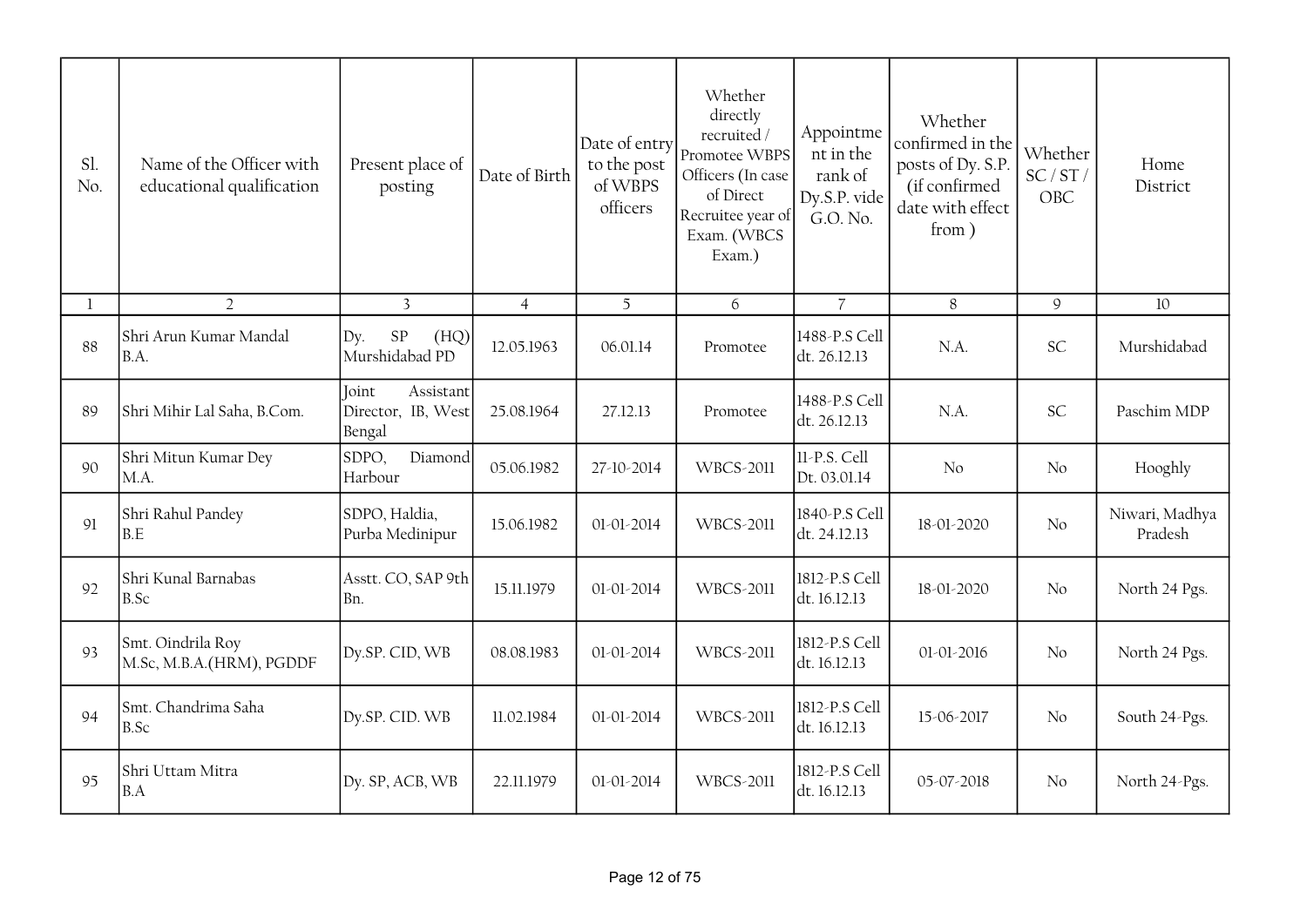| Sl.<br>No. | Name of the Officer with<br>educational qualification | Present place of<br>posting                       | Date of Birth  | Date of entry<br>to the post<br>of WBPS<br>officers | Whether<br>directly<br>recruited/<br>Promotee WBPS<br>Officers (In case<br>of Direct<br>Recruitee year of<br>Exam. (WBCS<br>Exam.) | Appointme<br>nt in the<br>rank of<br>Dy.S.P. vide<br>G.O. No.                    | Whether<br>confirmed in the<br>posts of Dy. S.P.<br>(if confirmed<br>date with effect<br>from) | Whether<br>SC/ST/<br>OBC | Home<br>District     |
|------------|-------------------------------------------------------|---------------------------------------------------|----------------|-----------------------------------------------------|------------------------------------------------------------------------------------------------------------------------------------|----------------------------------------------------------------------------------|------------------------------------------------------------------------------------------------|--------------------------|----------------------|
| 1          | $\overline{2}$                                        | $\overline{3}$                                    | $\overline{4}$ | 5                                                   | 6                                                                                                                                  | $\overline{7}$                                                                   | 8                                                                                              | $\mathcal{Q}$            | 10                   |
| 96         | Shri Faruque Md Chowdhury<br>M.Com                    | SDPO, Domkal,<br>Murshidabad                      | 14.01.1980     | 10-01-2014                                          | <b>WBCS-2011</b>                                                                                                                   | 1840-P.S Cell<br>dt. 24.12.13                                                    | N <sub>o</sub>                                                                                 | No                       | Purba Burdwan        |
| 97         | Shri Anindya Sundar<br>Bhattacharjee<br>M.Sc          | SDPO. Jhargram                                    | 16.06.1981     | 01-01-2014                                          | <b>WBCS-2011</b>                                                                                                                   | 1812-P.S Cell<br>dt. 16.12.13                                                    | No                                                                                             | No                       | Birbhum              |
| 98         | Shri Mehtab Alam<br>B.Sc(H)                           | on deputation to<br>Headquarter<br>Force, Kolkata | 01.12.1980     | $01 - 01 - 2014$                                    | <b>WBCS-2011</b>                                                                                                                   | 1812-P.S Cell<br>dt. 16.12.13                                                    | 09-02-2021                                                                                     | No                       | North 24-Pgs.        |
| 99         | Shri Atish Biswas<br>B.Sc                             | ACP, Howrah PC                                    | 14.11.1980     | 01-01-2014                                          | <b>WBCS-2011</b>                                                                                                                   | 1812-P.S Cell<br>dt. 16.12.13                                                    | No                                                                                             | <b>SC</b>                | Hooghly              |
| 100        | Shri Agniswar Chowdhury<br><b>B.Tech</b>              | SDPO. Ghatal,<br>Paschim<br>Medinipur             | 17.09.1984     | 01-01-2014                                          | <b>WBCS-2011</b>                                                                                                                   | 1812-P.S Cell<br>dt. 16.12.13                                                    | 16-07-2019                                                                                     | N <sub>o</sub>           | North 24 Pgs         |
| 101        | Shri Avisek Chakraborty, B.Sc.<br>(Hons.) LL. B.      | Dy. SP, STF, WB                                   | 07-05-1979     | 04-10-2016                                          | <b>WBCS-2011</b>                                                                                                                   | 550-P.S. Cell<br>Dated. 14-05-<br>2015<br>1306-P.S. Cell<br>Dated 16-08-<br>2016 | No                                                                                             | Genl.                    | Paschim<br>Medinipur |
| 102        | Shri Barun Baidya<br><b>B.Tech</b>                    | SDPO, Manbazar,<br>Purulia                        | 07.08.1978     | 01-01-2014                                          | <b>WBCS-2011</b>                                                                                                                   | 1812-P.S Cell<br>dt. 16.12.13                                                    | No                                                                                             | OBC(B)                   | North 24 Pgs         |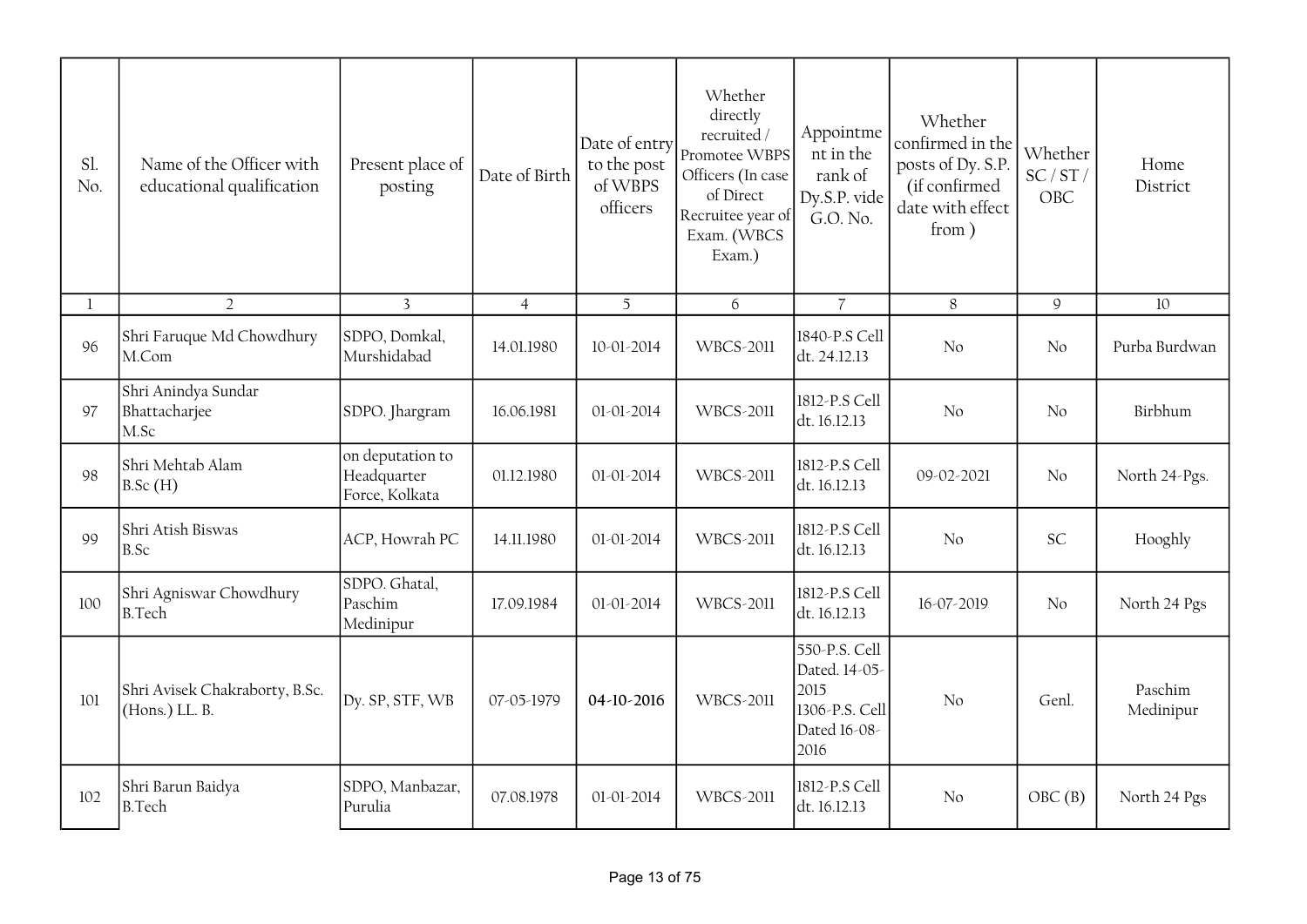| Sl.<br>No.   | Name of the Officer with<br>educational qualification | Present place of<br>posting                        | Date of Birth  | Date of entry<br>to the post<br>of WBPS<br>officers | Whether<br>directly<br>recruited /<br>Promotee WBPS<br>Officers (In case<br>of Direct<br>Recruitee year of<br>Exam. (WBCS<br>Exam.) | Appointme<br>nt in the<br>rank of<br>Dy.S.P. vide<br>G.O. No. | Whether<br>confirmed in the<br>posts of Dy. S.P.<br>(if confirmed<br>date with effect<br>from ) | Whether<br>SC/ST/<br>OBC | Home<br>District |
|--------------|-------------------------------------------------------|----------------------------------------------------|----------------|-----------------------------------------------------|-------------------------------------------------------------------------------------------------------------------------------------|---------------------------------------------------------------|-------------------------------------------------------------------------------------------------|--------------------------|------------------|
| $\mathbf{l}$ | $\overline{2}$                                        | $\overline{3}$                                     | $\overline{4}$ | 5                                                   | 6                                                                                                                                   | $\overline{7}$                                                | $8\,$                                                                                           | $\mathsf{9}$             | 10               |
| 103          | Shri Afzal Abrar<br>B.E, PGDM, MBA                    | Dy.SP. Hqrs.<br>Hooghly Rural                      | 23.05.1982     | 01-01-2014                                          | <b>WBCS-2011</b>                                                                                                                    | 1812-P.S Cell<br>dt. 16.12.13                                 | 08-06-2016                                                                                      | OBC(A)                   | Kolkata          |
| 104          | Shri Nirmal Kumar Das<br>MA                           | SDPO. Minakhan,<br><b>Basirhat Police</b><br>Dist. | 09.01.1980     | 01-01-2014                                          | <b>WBCS-2011</b>                                                                                                                    | 1812-P.S Cell<br>dt. 16.12.13                                 | No                                                                                              | <b>SC</b>                | Malda            |
| 105          | Shri Kashinath Mistri<br>B.Sc                         | SDPO. Khatra,<br>Bankura                           | 08.02.1979     | 01-01-2014                                          | <b>WBCS-2011</b>                                                                                                                    | 1812-P.S Cell<br>dt. 16.12.13                                 | No                                                                                              | <b>SC</b>                | South 24-Pgs.    |
| 106          | Shri Ashish P Subba<br><b>B.Com</b>                   | ACP, Siliguri PC                                   | 02.02.1979     | 01-01-2014                                          | <b>WBCS-2011</b>                                                                                                                    | 1812-P.S Cell<br>dt. 16.12.13                                 | No                                                                                              | <b>ST</b>                | Darjeeling       |
| 107          | Shri Tridib Sarkar<br>M.Sc                            | SDPO, Dinhata,<br>Cooch Behar                      | 08.10.1980     | 01-01-2014                                          | <b>WBCS-2011</b>                                                                                                                    | 1812-P.S Cell<br>dt. 16.12.13                                 | No                                                                                              | <b>SC</b>                | Kolkata          |
| 108          | Shri Surajit Mondal<br>$B$ .Com $(H)$                 | SDPO.<br>Mathabhanga, Coo<br>ch Behar              | 25.12.1979     | 01-01-2014                                          | <b>WBCS-2011</b>                                                                                                                    | 1812-P.S Cell<br>dt. 16.12.13                                 | N <sub>o</sub>                                                                                  | <b>SC</b>                | North 24 Pgs     |
| 109          | Shri Rashid Anwar<br>M.A                              | Dy. SP, CID, WB                                    | 12.01.1977     | 01-01-2014                                          | <b>WBCS-2011</b>                                                                                                                    | 1812-P.S Cell<br>dt. 16.12.13                                 | No                                                                                              | OBC(A)                   | Kolkata          |
| 110          | Shri Pradip Kumar Sardar<br>B.Sc                      | SDPO.<br>Gopiballavpur,<br>Jhargram                | 07.03.1978     | $01 - 01 - 2014$                                    | <b>WBCS-2011</b>                                                                                                                    | 1812-P.S Cell<br>dt. 16.12.13                                 | Proposal for<br>confirmation<br>sent to Govt.                                                   | <b>SC</b>                | South 24-Pgs.    |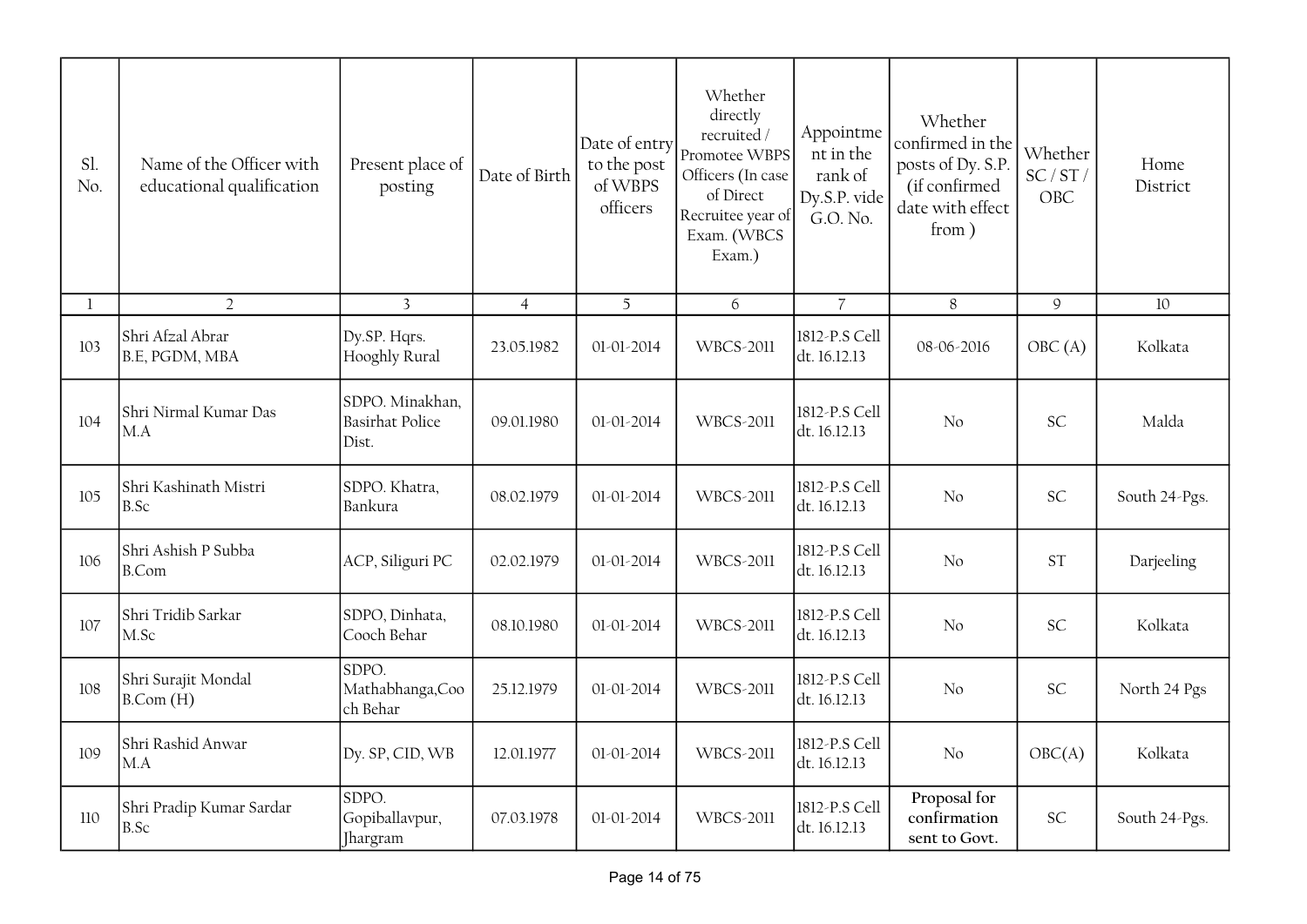| Sl.<br>No. | Name of the Officer with<br>educational qualification | Present place of<br>posting                                               | Date of Birth  | Date of entry<br>to the post<br>of WBPS<br>officers | Whether<br>directly<br>recruited/<br>Promotee WBPS<br>Officers (In case<br>of Direct<br>Recruitee year of<br>Exam. (WBCS<br>Exam.) | Appointme<br>nt in the<br>rank of<br>Dy.S.P. vide<br>G.O. No. | Whether<br>confirmed in the<br>posts of Dy. S.P.<br>(if confirmed<br>date with effect<br>from) | Whether<br>SC/ST/<br>OBC | Home<br>District |
|------------|-------------------------------------------------------|---------------------------------------------------------------------------|----------------|-----------------------------------------------------|------------------------------------------------------------------------------------------------------------------------------------|---------------------------------------------------------------|------------------------------------------------------------------------------------------------|--------------------------|------------------|
| 1          | $\overline{2}$                                        | $\overline{3}$                                                            | $\overline{4}$ | 5                                                   | 6                                                                                                                                  | $\overline{7}$                                                | 8                                                                                              | 9                        | 10               |
| $111\,$    | Shri Jibanesh Roy<br><b>B.Tech</b>                    | Dy.SP Bishnupur,<br>Diamond Harbour<br>PD                                 | 01.09.1984     | 01-01-2014                                          | <b>WBCS-2011</b>                                                                                                                   | 1812-P.S Cell<br>dt. 16.12.13                                 | No                                                                                             | <b>SC</b>                | North 24 Pgs     |
| 112        | Shri Sibasis Ghosh,<br>B. Sc.                         | Asstt. Commdt.<br>SAP 9th Bn.                                             | 19.09.1963     | 30-05-2015                                          | Promotee                                                                                                                           | 561-P.S. Cell<br>Dated 15-05-<br>2015                         | N.A.                                                                                           | No                       | Kolkata          |
| 113        | Shri Aloke Adhikari,<br>M.Sc                          | Asstt. Commdt.<br>DIG (AP Cell)<br>Barrackpore                            | 03.11.1963     | 08-06-2015                                          | Promotee                                                                                                                           | 561-P.S. Cell<br>Dated 15-05-<br>2015                         | $NA$ .                                                                                         | No                       | Hooghly          |
| 114        | Shri Kanchan Kr. Ghosh,<br>B.A.                       | Asstt. Commdt.<br>DIG (AP) Cell,<br><b>BKP</b>                            | 19.06.1963     | 25-05-2015                                          | Promotee                                                                                                                           | 561-P.S. Cell<br>Dated 15-05-<br>2015                         | N.A.                                                                                           | No                       | Birbhum          |
| 115        | Shri Tapas Kumar Roy, B.Sc.                           | Asstt. Commdt.<br>SAP. 8th Bn.<br>deputed to ERSS<br>Control Room,<br>PHQ | 01.04.1965     | 18-05-2015                                          | Promotee                                                                                                                           | 561-P.S. Cell<br>Dated 15-05-<br>2015                         | N.A.                                                                                           | No                       | Howrah           |
| 116        | Shri Sajal Kumar Mandal,<br>B.Sc. (Hons.)             | Asstt. CO. RAF<br>Bn., Durgapur                                           | 16.06.1963     | 27-05-2015                                          | Promotee                                                                                                                           | 561-P.S. Cell<br>Dated 15-05-<br>2015                         | N.A.                                                                                           | No                       | Purba Bardhaman  |
| 117        | Shri Sanjit Chakrobortty, B.Sc.                       | Asstt. Commdt.<br>SAP. 13th Bn.                                           | 02.01.1963     | 20-06-2015                                          | Promotee                                                                                                                           | 561-P.S. Cell<br>Dated 15-05-<br>2015                         | N.A.                                                                                           | $\overline{N}$           | Bankura          |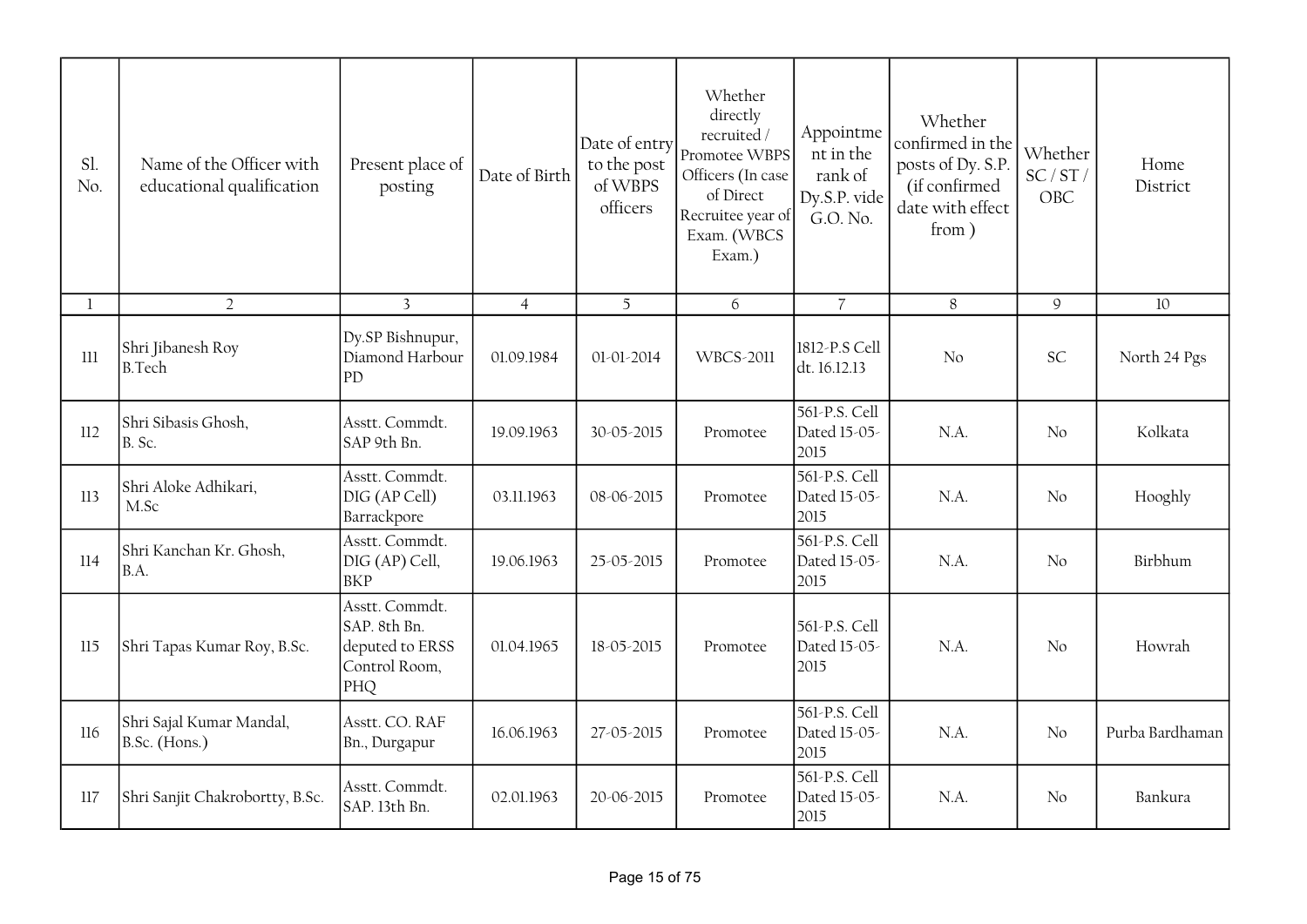| Sl.<br>No. | Name of the Officer with<br>educational qualification | Present place of<br>posting                                            | Date of Birth  | Date of entry<br>to the post<br>of WBPS<br>officers | Whether<br>directly<br>recruited /<br>Promotee WBPS<br>Officers (In case<br>of Direct<br>Recruitee year of<br>Exam. (WBCS<br>Exam.) | Appointme<br>nt in the<br>rank of<br>Dy.S.P. vide<br>G.O. No. | Whether<br>confirmed in the<br>posts of Dy. S.P.<br>(if confirmed<br>date with effect<br>from) | Whether<br>SC/ST/<br>OBC | Home<br>District |
|------------|-------------------------------------------------------|------------------------------------------------------------------------|----------------|-----------------------------------------------------|-------------------------------------------------------------------------------------------------------------------------------------|---------------------------------------------------------------|------------------------------------------------------------------------------------------------|--------------------------|------------------|
| -1         | $\overline{2}$                                        | $\overline{3}$                                                         | $\overline{4}$ | 5                                                   | 6                                                                                                                                   | $\overline{7}$                                                | 8                                                                                              | $\mathcal{G}$            | 10               |
| 118        | Shri Mukul Saha,<br>B.Sc.                             | Dy. SP.<br>(Recruitment),<br><b>WBPRB</b>                              | 16.11.1962     | 05-06-2015                                          | Promotee                                                                                                                            | 561-P.S. Cell<br>Dated 15-05-<br>2015                         | N.A.                                                                                           | No                       | North 24 Pgs.    |
| 119        | Shri Arup Kumar<br>Mukhopadhyay,<br>B.Sc.             | Dy. $SP(AP)$ ,<br>Krishnanagar PD                                      | 07.01.1967     | 28-05-2015                                          | Promotee                                                                                                                            | 561-P.S. Cell<br>Dated 15-05-<br>2015                         | N.A.                                                                                           | No                       | Purulia          |
| 120        | Shri Arabindo Ghosh,<br>B.Sc.                         | Dy.SP. (Adm. &<br>Law), WBPRB                                          | 05.05.1967     | 29-05-2015                                          | Promotee                                                                                                                            | 561-P.S. Cell<br>Dated 15-05-<br>2015                         | N.A.                                                                                           | No                       | Nadia            |
| 121        | Shri Anirban Home Roy, B.<br>Com.                     | Dy. SP (Traffic)<br>Howrah Rural                                       | 11.05.1965     | 22-05-2015                                          | Promotee                                                                                                                            | 561-P.S. Cell<br>Dated 15-05-<br>2015                         | N.A.                                                                                           | No                       | North 24 Pgs.    |
| 122        | Shri Subrata Kapat,<br>B. Com.                        | Asstt. CO. SSF.<br>Bn.(on deputation<br>to the office of<br>ADG.AP.WB) | 01.01.1965     | 20-05-2015                                          | Promotee                                                                                                                            | 561-P.S. Cell<br>Dated 15-05-<br>2015                         | N.A.                                                                                           | No                       | South 24 Pgs.    |
| 123        | Shri Pabitra Kumar Barik,<br>M.A.                     | Dy. SP, Traffic,<br>Purba Medinipur                                    | 25.01.1969     | 01-07-2015                                          | Promotee                                                                                                                            | 561-P.S. Cell<br>Dated 15-05-<br>2015                         | N.A.                                                                                           | <b>SC</b>                | Hooghly          |
| 124        | Shri Sanjoy (Das) Chowdhary,<br>B. Com.               | Dy. SP (AP) Purba<br>Bardhaman                                         | 19.09.1963     | 05-06-2015                                          | Promotee                                                                                                                            | 561-P.S. Cell<br>Dated 15-05-<br>2015                         | N.A.                                                                                           | <b>SC</b>                | Kolkata          |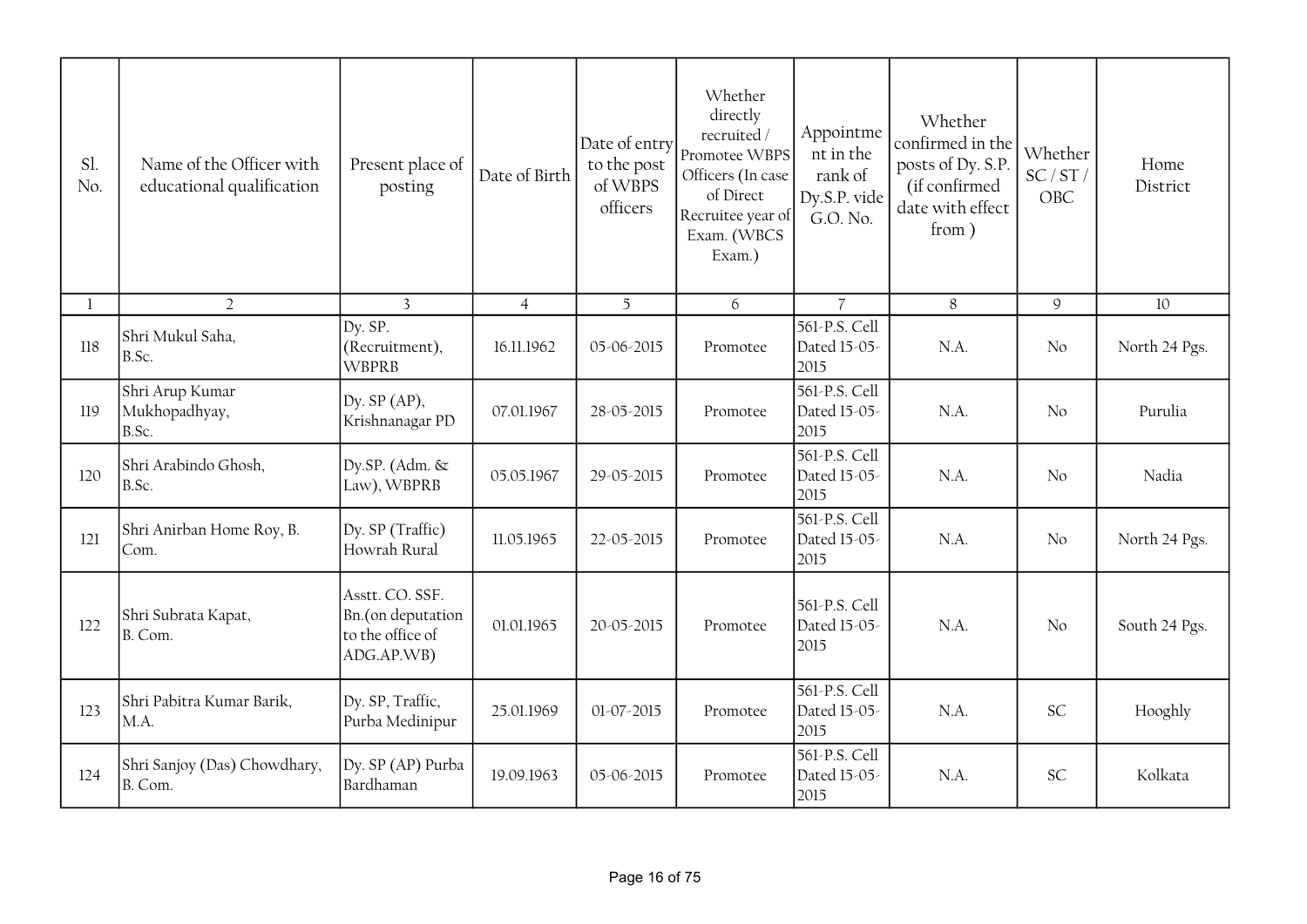| Sl.<br>No. | Name of the Officer with<br>educational qualification | Present place of<br>posting                                 | Date of Birth  | Date of entry<br>to the post<br>of WBPS<br>officers | Whether<br>directly<br>recruited /<br>Promotee WBPS<br>Officers (In case<br>of Direct<br>Recruitee year of<br>Exam. (WBCS<br>Exam.) | Appointme<br>nt in the<br>rank of<br>Dy.S.P. vide<br>G.O. No. | Whether<br>confirmed in the<br>posts of Dy. S.P.<br>(if confirmed<br>date with effect<br>from) | Whether<br>SC/ST/<br><b>OBC</b> | Home<br>District |
|------------|-------------------------------------------------------|-------------------------------------------------------------|----------------|-----------------------------------------------------|-------------------------------------------------------------------------------------------------------------------------------------|---------------------------------------------------------------|------------------------------------------------------------------------------------------------|---------------------------------|------------------|
| 1          | $\overline{2}$                                        | $\overline{3}$                                              | $\overline{4}$ | 5                                                   | 6                                                                                                                                   | $\overline{7}$                                                | $8\,$                                                                                          | $\mathsf g$                     | 10               |
| 125        | Shri Adhir Kumar Biswas,<br>Graduate                  | Asstt. CO. SAP.<br>2nd Bn.                                  | 08.07.1962     | 20-05-2015                                          | Promotee                                                                                                                            | 561-P.S. Cell<br>Dated 15-05-<br>2015                         | N.A.                                                                                           | <b>SC</b>                       | North 24 Pgs.    |
| 126        | Shri Subash Pradhan, B. Com &<br>B.A.                 | Asstt. Commdt.<br>RAF Bn. Dabgram                           | 22-04-1963     | 02-09-2015                                          | Promotee                                                                                                                            | 999-P.S. Cell<br>Dated 28-08-<br>2015                         | N.A.                                                                                           | OBC                             | Darjeeling       |
| 127        | Shri Himadri Bandyopadhyay,<br>M.A.                   | Joint Assistant<br>Director, IB WB                          | 23-05-1962     | 17-10-2015                                          | Promotee                                                                                                                            | 999-P.S. Cell<br>Dated 28-08-<br>2015                         | N.A.                                                                                           | Genl.                           | South 24 Pgs.    |
| 128        | Shri Shambhu Paul,<br>B.Com.(Hons.)                   | Asstt. Commdt.<br>SAP 4th Bn.                               | 05-10-1962     | 14-09-2015                                          | Promotee                                                                                                                            | 999-P.S. Cell<br>Dated 28-08-<br>2015                         | N.A.                                                                                           | Genl.                           | Uttar Dinajpur   |
| 129        | Shri Ases Bikram Dastidar, B.Sc.                      | SDPO. Bongaon,<br>Barasat, Police<br>District               | 29-05-1962     | 19-10-2015                                          | Promotee                                                                                                                            | 999-P.S. Cell<br>Dated 28-08-<br>2015                         | N.A.                                                                                           | Genl.                           | Kolkata          |
| 130        | Shri Tarak Nath Karati, B.Com.                        | Dy.SP. & PA to<br>DIG Presidency<br>Range                   | 01-01-1963     | 16-10-2015                                          | Promotee                                                                                                                            | 999-P.S. Cell<br>Dated 28-08-<br>2015                         | N.A.                                                                                           | Genl.                           | Howrah           |
| 131        | Shri Jayanta Chakravorty, B.Sc.                       | Dy. SP, DEO, WB                                             | 31-10-1964     | 22-10-2015                                          | Promotee                                                                                                                            | 999-P.S. Cell<br>Dated 28-08-<br>2015                         | N.A.                                                                                           | Genl.                           | Bankura          |
| 132        | Shri Samit Narayan Kundu, B.Sc.                       | Deputy<br>Superintendent of<br>Police Telecom,<br><b>WB</b> | 24-07-1962     | 07-09-2015                                          | Promotee                                                                                                                            | 999-P.S. Cell<br>Dated 28-08-<br>2015                         | $NA$ .                                                                                         | Genl.                           | Nadia            |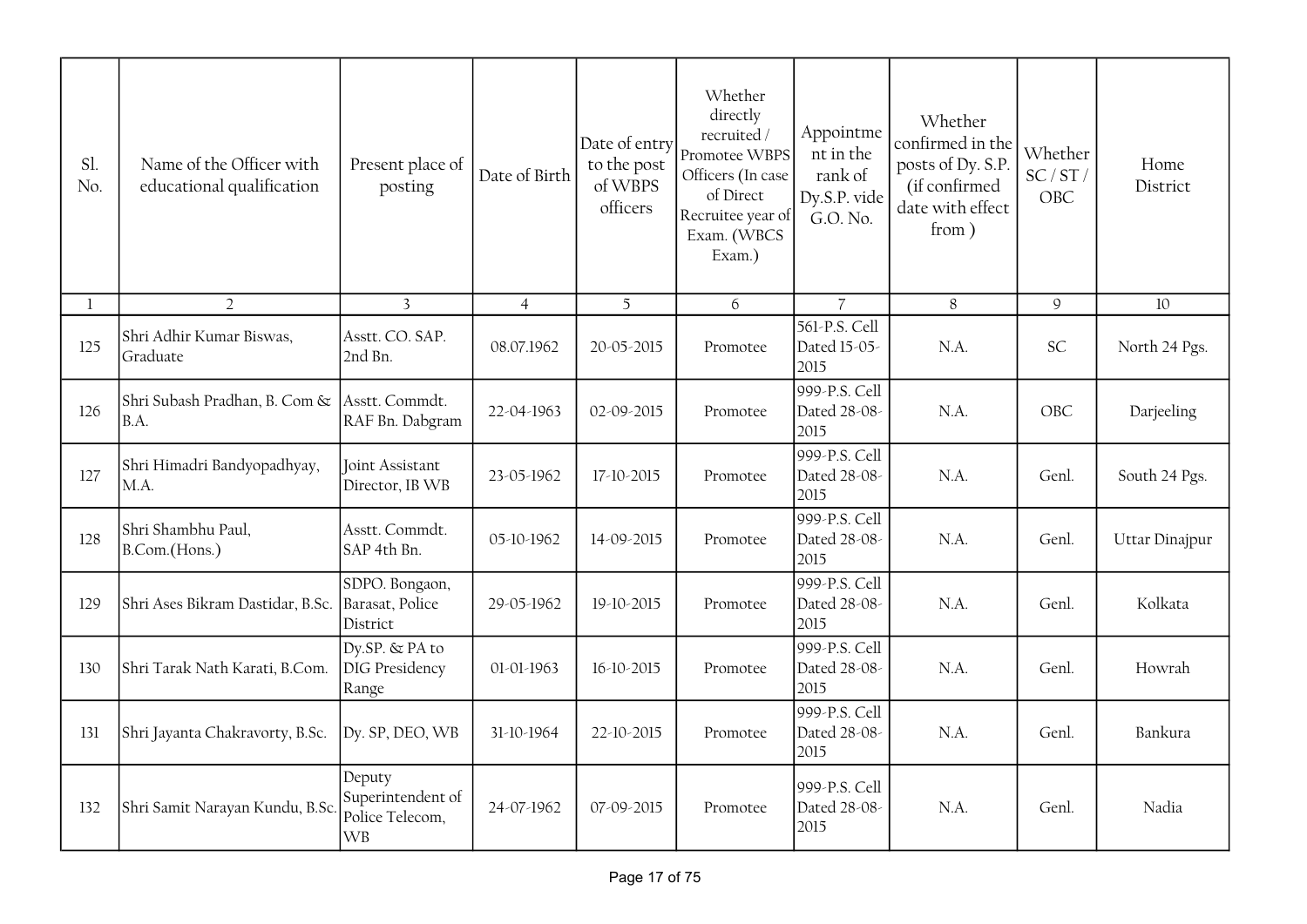| Sl.<br>No.   | Name of the Officer with<br>educational qualification | Present place of<br>posting                                        | Date of Birth  | Date of entry<br>to the post<br>of WBPS<br>officers | Whether<br>directly<br>recruited /<br>Promotee WBPS<br>Officers (In case<br>of Direct<br>Recruitee year of<br>Exam. (WBCS<br>Exam.) | Appointme<br>nt in the<br>rank of<br>Dy.S.P. vide<br>G.O. No. | Whether<br>confirmed in the<br>posts of Dy. S.P.<br>(if confirmed<br>date with effect<br>from) | Whether<br>SC/ST/<br>OBC | Home<br>District |
|--------------|-------------------------------------------------------|--------------------------------------------------------------------|----------------|-----------------------------------------------------|-------------------------------------------------------------------------------------------------------------------------------------|---------------------------------------------------------------|------------------------------------------------------------------------------------------------|--------------------------|------------------|
| $\mathbf{1}$ | $\overline{2}$                                        | $\overline{3}$                                                     | $\overline{4}$ | 5                                                   | 6                                                                                                                                   | $\overline{7}$                                                | 8                                                                                              | 9                        | 10               |
| 133          | Sk. Zafar Alam, B.Com.                                | <b>Joint Assistant</b><br>Director, IB,<br>Bengal                  | 02-06-1962     | 31-08-2015                                          | Promotee                                                                                                                            | 999-P.S. Cell<br>Dated 28-08-<br>2015                         | N.A.                                                                                           | Genl.                    | Kolkata          |
| 134          | Shri Sukhen Sinha, B.Sc.                              | Dy.SRP. Hqrs.<br>Howrah GRP                                        | 20-11-1962     | 31-08-2015                                          | Promotee                                                                                                                            | 999-P.S. Cell<br>Dated 28-08-<br>2015                         | N.A.                                                                                           | Genl.                    | Nadia            |
| 135          | Shri Tapas Chakraborty, B.Com. Dy.SP. WBHRC           |                                                                    | 20-02-1963     | 16-09-2015                                          | Promotee                                                                                                                            | 999-P.S. Cell<br>Dated 28-08-<br>2015                         | N.A.                                                                                           | Genl.                    | North 24 Pgs     |
| 136          | Shri Narayan Chandra Mondal,<br>B.Sc.                 | Dy.SRP. DEB.<br>Howrah GRP                                         | 12-02-1963     | 21-09-2015                                          | Promotee                                                                                                                            | 999-P.S. Cell<br>Dated 28-08-<br>2015                         | N.A.                                                                                           | Genl.                    | South 24 Pgs.    |
| 137          | Shri Goutam Sil, B.Sc.                                | Deputy<br>Superintendent of<br>Police, Vigilance<br>Commission, WB | 16-05-1962     | 31-08-2015                                          | Promotee                                                                                                                            | 999-P.S. Cell<br>Dated 28-08-<br>2015                         | N.A.                                                                                           | Genl.                    | Kolkata          |
| 138          | Shri Asish Palit, B.Com.                              | Dy.SP. EB. WB                                                      | 29-12-1963     | 31-08-2015                                          | Promotee                                                                                                                            | 999-P.S. Cell<br>Dated 28-08-<br>2015                         | N.A.                                                                                           | Genl.                    | Hooghly          |
| 139          | Shri Kalyan Kumar Roy, B.Com.                         | Joint Assistant<br>Director, IB, WB                                | 13-07-1963     | 16-10-2015                                          | Promotee                                                                                                                            | 999-P.S. Cell<br>Dated 28-08-<br>2015                         | N.A.                                                                                           | Genl.                    | Birbhum          |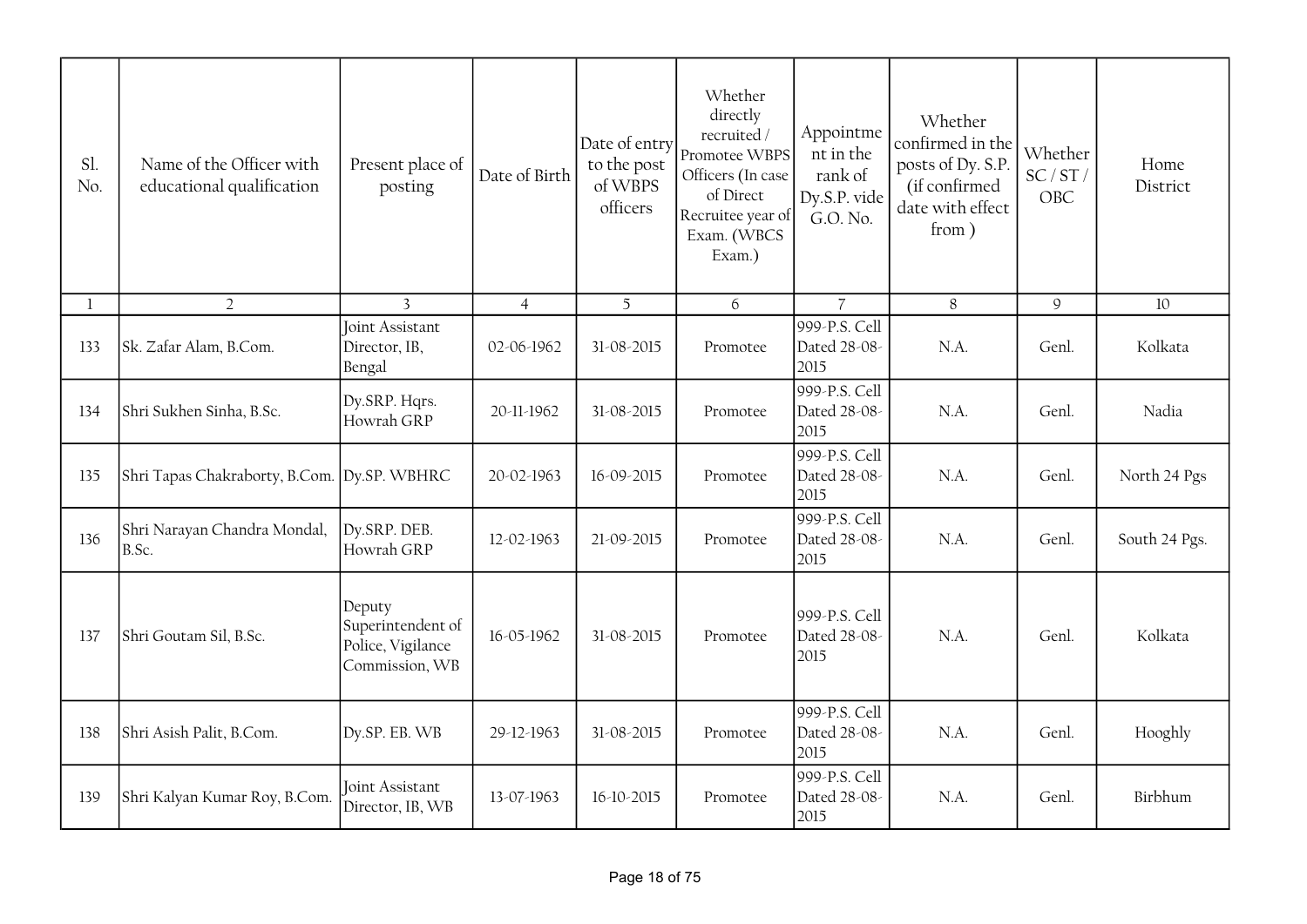| Sl.<br>No. | Name of the Officer with<br>educational qualification | Present place of<br>posting                                      | Date of Birth  | Date of entry<br>to the post<br>of WBPS<br>officers | Whether<br>directly<br>recruited /<br>Promotee WBPS<br>Officers (In case<br>of Direct<br>Recruitee year of<br>Exam. (WBCS<br>Exam.) | Appointme<br>nt in the<br>rank of<br>Dy.S.P. vide<br>G.O. No. | Whether<br>confirmed in the<br>posts of Dy. S.P.<br>(if confirmed<br>date with effect<br>from) | Whether<br>SC/ST/<br>OBC | Home<br>District     |
|------------|-------------------------------------------------------|------------------------------------------------------------------|----------------|-----------------------------------------------------|-------------------------------------------------------------------------------------------------------------------------------------|---------------------------------------------------------------|------------------------------------------------------------------------------------------------|--------------------------|----------------------|
| 1          | $\overline{2}$                                        | 3                                                                | $\overline{4}$ | 5                                                   | 6                                                                                                                                   | $\overline{7}$                                                | 8                                                                                              | $\mathsf g$              | 10                   |
| 140        | Shri Asoke Bhattacharya,<br>B.Com.                    | Joint Assistant<br>Director, IB,<br>Bengal. SA to<br>ADG. IB. WB | 02-07-1962     | 31-08-2015                                          | Promotee                                                                                                                            | 999-P.S. Cell<br>Dated 28-08-<br>2015                         | N.A.                                                                                           | Genl.                    | Paschim<br>Medinipur |
| 141        | Shri Subhas Chandra Das,<br>B.Com. (Hons.)            | Asstt. CO EFR 2nd<br>Bn.                                         | 12-03-1966     | 31-12-2015                                          | Promotee                                                                                                                            | 1504-P.S.<br>Cell Dated 30<br>12-2015                         | N.A.                                                                                           | Genl,                    | North 24 Pgs.        |
| 142        | Shri Asim Kr. Saha<br>B.Com.                          | Asstt. CO. DIG.<br>AP. Cell,<br>Barrackpore                      | 02-04-1963     | 31-12-2015                                          | Promotee                                                                                                                            | 1504-P.S.<br>Cell Dated 30<br>12-2015                         | N.A.                                                                                           | Genl,                    | Nadia                |
| 143        | Shri Swapan Kr. Ghosh, B.Com.                         | Asstt. Commdt.<br>SAP. 10th Bn.                                  | 10-01-1963     | 01-01-2016                                          | Promotee                                                                                                                            | 1504-P.S.<br>Cell Dated 30<br>12-2015                         | N.A.                                                                                           | Genl,                    | Dakshin Dinajpur     |
| 144        | Shri Debabrata Biswas, B.Sc.                          | Asstt. CO. SAP.<br>2nd Bn.                                       | 09-09-1964     | 18-01-2016                                          | Promotee                                                                                                                            | 1504-P.S.<br>Cell Dated 30<br>12-2015                         | N.A.                                                                                           | <b>SC</b>                | North 24 Pgs.        |
| 145        | Shri Shyamal Das-II, B.Sc.                            | Asstt. Commdt.<br>SAP 1st Bn.                                    | 06-03-1967     | 31-12-2015                                          | Promotee                                                                                                                            | 1504-P.S.<br>Cell Dated 30<br>12-2015                         | N.A.                                                                                           | SC                       | Nadia                |
| 146        | Shri Somnath Jha, B.Sc.(Agril)<br>Hons.               | Dy.SP. $(HQ)$<br>Dakshin Dinajpur                                | 14.10.1981     | 09-06-2015                                          | <b>WBCS - 2012</b>                                                                                                                  | 542-P.S. Cell<br>Dated 13-05-<br>2015                         | No                                                                                             | No                       | Malda                |
| 147        | Shri Koushik Basak, M.Sc.<br>Physics                  | SDPO. Katwa,<br>Purba Bardhman                                   | 07.09.1985     | 08-06-2015                                          | <b>WBCS - 2012</b>                                                                                                                  | 542-P.S. Cell<br>Dated 13-05-<br>2015                         | 18-01-2020                                                                                     | No                       | South 24 Pgs.        |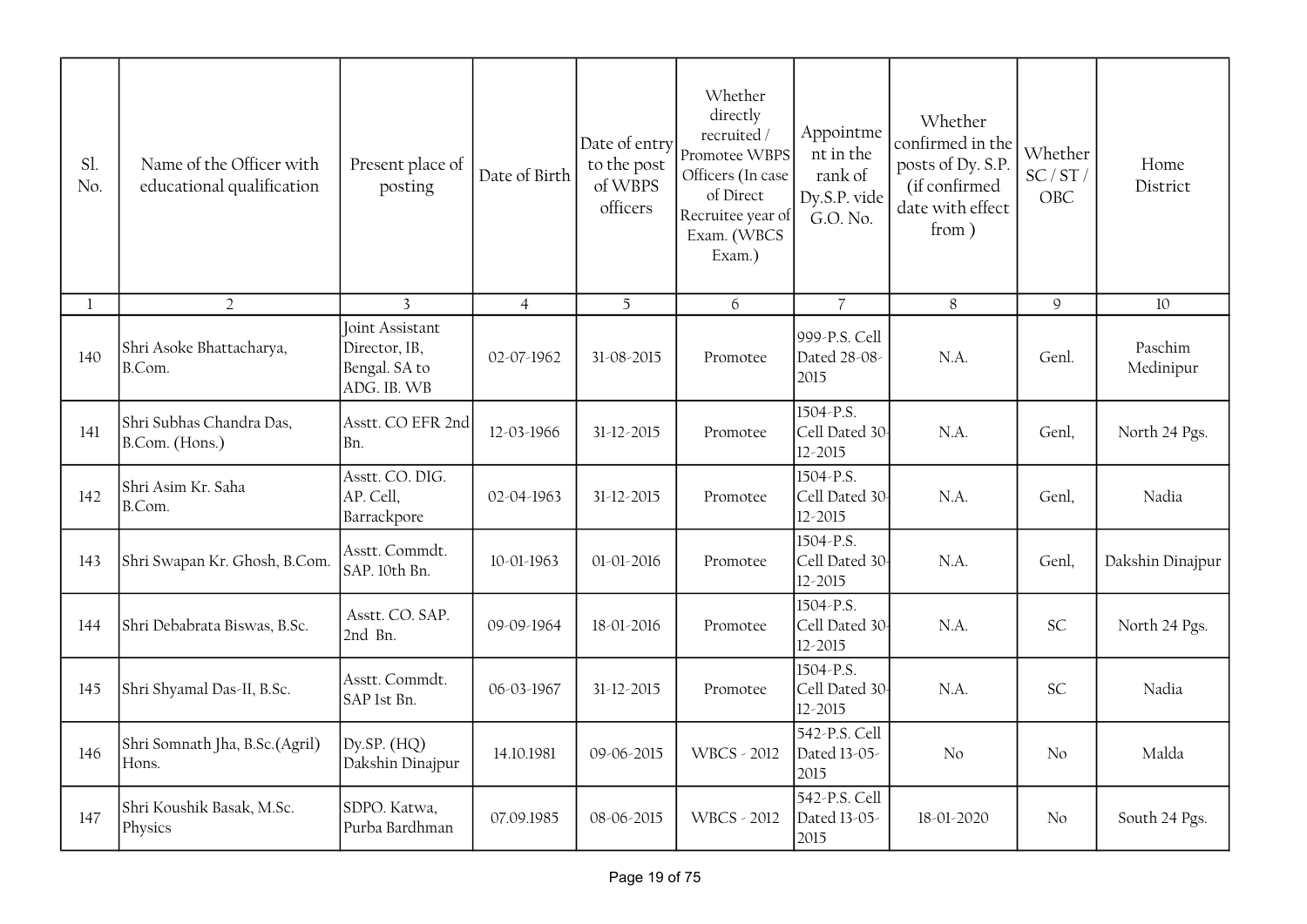| Sl.<br>No. | Name of the Officer with<br>educational qualification                                                 | Present place of<br>posting                      | Date of Birth  | Date of entry<br>to the post<br>of WBPS<br>officers | Whether<br>directly<br>recruited/<br>Promotee WBPS<br>Officers (In case<br>of Direct<br>Recruitee year of<br>Exam. (WBCS<br>Exam.) | Appointme<br>nt in the<br>rank of<br>Dy.S.P. vide<br>G.O. No. | Whether<br>confirmed in the<br>posts of Dy. S.P.<br>(if confirmed<br>date with effect<br>from) | Whether<br>SC/ST/<br>OBC | Home<br>District |
|------------|-------------------------------------------------------------------------------------------------------|--------------------------------------------------|----------------|-----------------------------------------------------|------------------------------------------------------------------------------------------------------------------------------------|---------------------------------------------------------------|------------------------------------------------------------------------------------------------|--------------------------|------------------|
|            | $\overline{2}$                                                                                        | $\overline{3}$                                   | $\overline{4}$ | 5                                                   | 6                                                                                                                                  | $\overline{7}$                                                | 8                                                                                              | $\mathcal{Q}$            | 10               |
| 148        | Shri Subrata Kr. Paul<br>B.A.                                                                         | Dy.SP, ACB, WB                                   | 01.05.1980     | 08-06-2015                                          | WBCS - 2012                                                                                                                        | 542-P.S. Cell<br>Dated 13-05-<br>2015                         | No                                                                                             | No                       | North 24 Pgs     |
| 149        | Smt. Shalini Ghosh, B.Sc.<br>(Hons.)                                                                  | Dy.SP. DIB.<br><b>Barasat Police</b><br>District | 22.06.1986     | 08-06-2015                                          | <b>WBCS - 2012</b>                                                                                                                 | 542-P.S. Cell<br>Dated 13-05-<br>2015                         | No                                                                                             | No                       | Ranaghat PD      |
| 150        | Shri Animesh Ghatak,<br>B. Tech (ECE)                                                                 | Asstt. Commdt.<br>RAF Bn. Dabgram                | 12.05.1983     | 08-06-2015                                          | <b>WBCS - 2012</b>                                                                                                                 | 542-P.S. Cell<br>Dated 13-05-<br>2015                         | No                                                                                             | No                       | Howrah           |
| 151        | Shri Santanu Sen,<br>B. Tech. (Electrical), Masters of<br>Business Management (Finance,<br>Marketing) | Dy. SP, DIB,<br>Diamond Harbour<br>Police Dist.  | 05.01.1984     | 08-06-2015                                          | WBCS - 2012                                                                                                                        | 542-P.S. Cell<br>Dated 13-05-<br>2015                         | No                                                                                             | No                       | Kolkata          |
| 152        | Smt. Arpita Guha Neogi,<br>M.Sc.                                                                      | Dy.SP. Telecom,<br> WB                           | 16.08.1987     | 08-06-2015                                          | <b>WBCS - 2012</b>                                                                                                                 | 542-P.S. Cell<br>Dated 13-05-<br>2015                         | 12-01-2018                                                                                     | No                       | Kolkata          |
| 153        | Smt. Anasua Datta Banik,<br>M.A.                                                                      | Dy. SRP. Hqrs.<br>Sealdah GRP                    | 05.05.1981     | 08-06-2015                                          | <b>WBCS - 2012</b>                                                                                                                 | 542-P.S. Cell<br>Dated 13-05-<br>2015                         | 08-06-2017                                                                                     | No                       | Kolkata          |
| 154        | Shri Santabrata Chanda, B.<br>Tech, (Computer Sc. & Engg.)<br>M.A. (Environment<br>Development)       | ACP. Barrackpore<br> PC                          | 11-02-1987     | 01-09-2016                                          | <b>WBCS - 2012</b>                                                                                                                 | 1324-P.S. Cell<br>Dated 19-08-<br>2016                        | 18-01-2020                                                                                     | No                       | Kolkata          |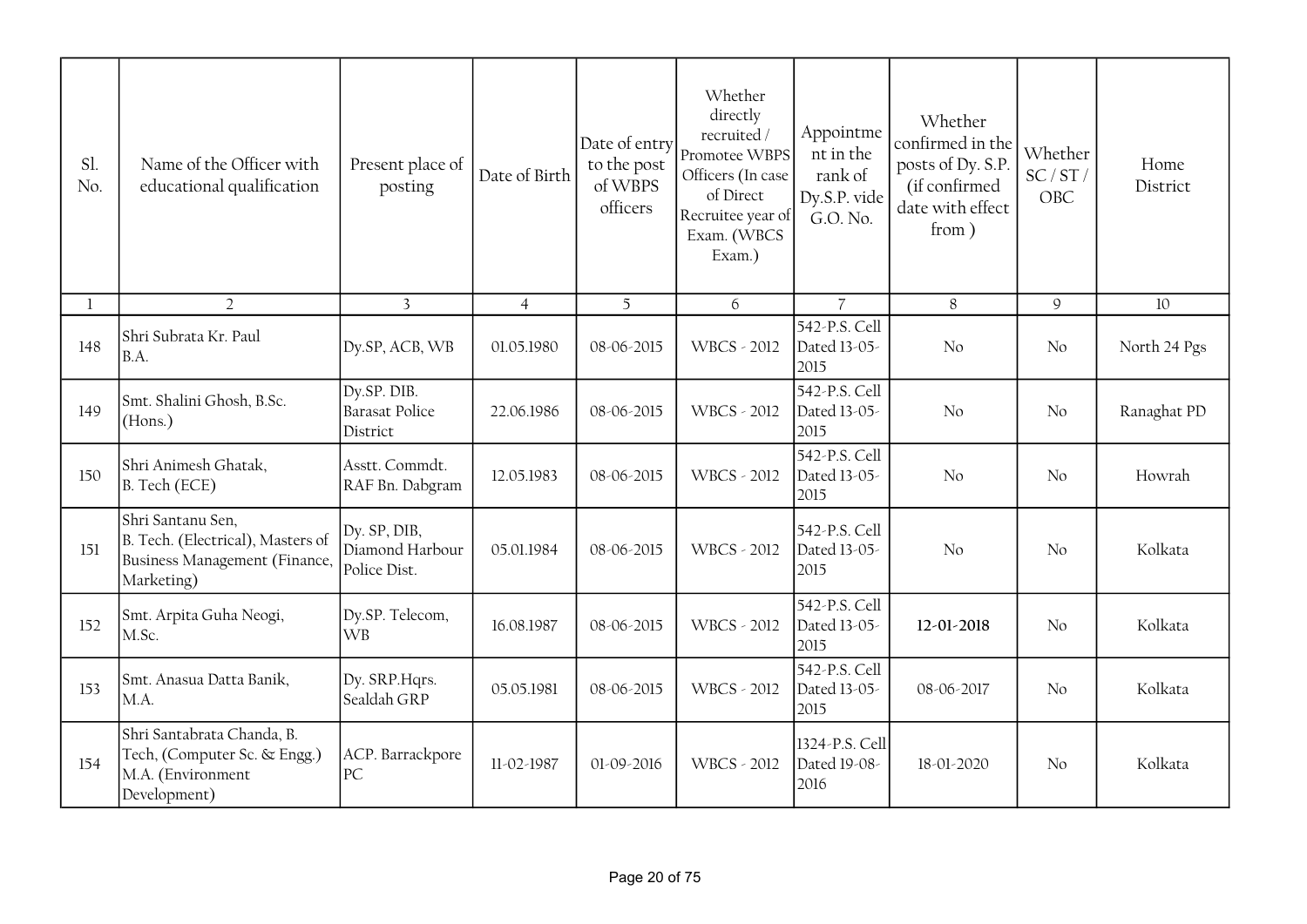| Sl.<br>No. | Name of the Officer with<br>educational qualification | Present place of<br>posting                 | Date of Birth  | Date of entry<br>to the post<br>of WBPS<br>officers | Whether<br>directly<br>recruited/<br>Promotee WBPS<br>Officers (In case<br>of Direct<br>Recruitee year of<br>Exam. (WBCS<br>Exam.) | Appointme<br>nt in the<br>rank of<br>Dy.S.P. vide<br>G.O. No. | Whether<br>confirmed in the<br>posts of Dy. S.P.<br>(if confirmed<br>date with effect<br>from) | Whether<br>SC/ST/<br>OBC | Home<br>District     |
|------------|-------------------------------------------------------|---------------------------------------------|----------------|-----------------------------------------------------|------------------------------------------------------------------------------------------------------------------------------------|---------------------------------------------------------------|------------------------------------------------------------------------------------------------|--------------------------|----------------------|
|            | $\overline{2}$                                        | $\overline{3}$                              | $\overline{4}$ | 5                                                   | 6                                                                                                                                  | $\overline{7}$                                                | $8\,$                                                                                          | $\mathcal{Q}$            | 10                   |
| 155        | Shri Anandajit Hore,<br>MA.                           | ACP. Barrackpore<br>PC                      | 29.04.1987     | 08-06-2015                                          | <b>WBCS - 2012</b>                                                                                                                 | 542-P.S. Cell<br>Dated 13-05-<br>2015                         | No                                                                                             | No                       | Kolkata              |
| 156        | Sk. Aktar Ali, B.A. (Hons.)                           | Dy. SP, Traffic,<br>Birbhum                 | 22.11.1981     | 08-06-2015                                          | <b>WBCS - 2012</b>                                                                                                                 | 542-P.S. Cell<br>Dated 13-05-<br>2015                         | No                                                                                             | OBC-A                    | Paschim<br>Medinipur |
| 157        | Shri Soumyananda Sarkar, B.Sc.                        | SDPO. Dalkhola,<br>Islampur PD              | 12.06.1975     | 08-06-2015                                          | <b>WBCS - 2012</b>                                                                                                                 | 542-P.S. Cell<br>Dated 13-05-<br>2015                         | No                                                                                             | <b>SC</b>                | Purba Burdwan        |
| 158        | Shri Mottakinur Rahaman, M.A                          | ACP. Barrackpore<br>PC                      | 10.04.1988     | 08-06-2015                                          | <b>WBCS - 2012</b>                                                                                                                 | 542-P.S. Cell<br>Dated 13-05-<br>2015                         | No                                                                                             | OBC-A                    | Murshidabad          |
| 159        | Shri Probir Mondal,<br><b>B.A. LL. B.</b>             | SDPO. Ranaghat,<br>Ranaghat Police<br>Dist. | 05.02.1984     | 08-06-2015                                          | <b>WBCS - 2012</b>                                                                                                                 | 542-P.S. Cell<br>Dated 13-05-<br>2015                         | No                                                                                             | <b>SC</b>                | North 24 Pgs         |
| 160        | Shri Arindam Adhikari,<br>M.Sc.                       | Dy.SP.Traffic,<br>Darjeeling                | 07.08.1985     | 08-06-2015                                          | <b>WBCS - 2012</b>                                                                                                                 | 542-P.S. Cell<br>Dated 13-05-<br>2015                         | 18-01-2020                                                                                     | <b>SC</b>                | North 24 Pgs         |
| 161        | Shri Utpal Purkait,<br>B.Sc.                          | Dy. SP, DEO, WB                             | 24.04.1981     | 08-06-2015                                          | WBCS - 2012                                                                                                                        | 542-P.S. Cell<br>Dated 13-05-<br>2015                         | No                                                                                             | <b>SC</b>                | South 24 Pgs.        |
| 162        | Shri Rygden Tshering Lepcha,<br><b>MSW</b>            | SDPO. Itahar,<br>Raiganj PD                 | 10.09.1987     | 08-06-2015                                          | <b>WBCS - 2012</b>                                                                                                                 | 542-P.S. Cell<br>Dated 13-05-<br>2015                         | No                                                                                             | <b>ST</b>                | Darjeeling           |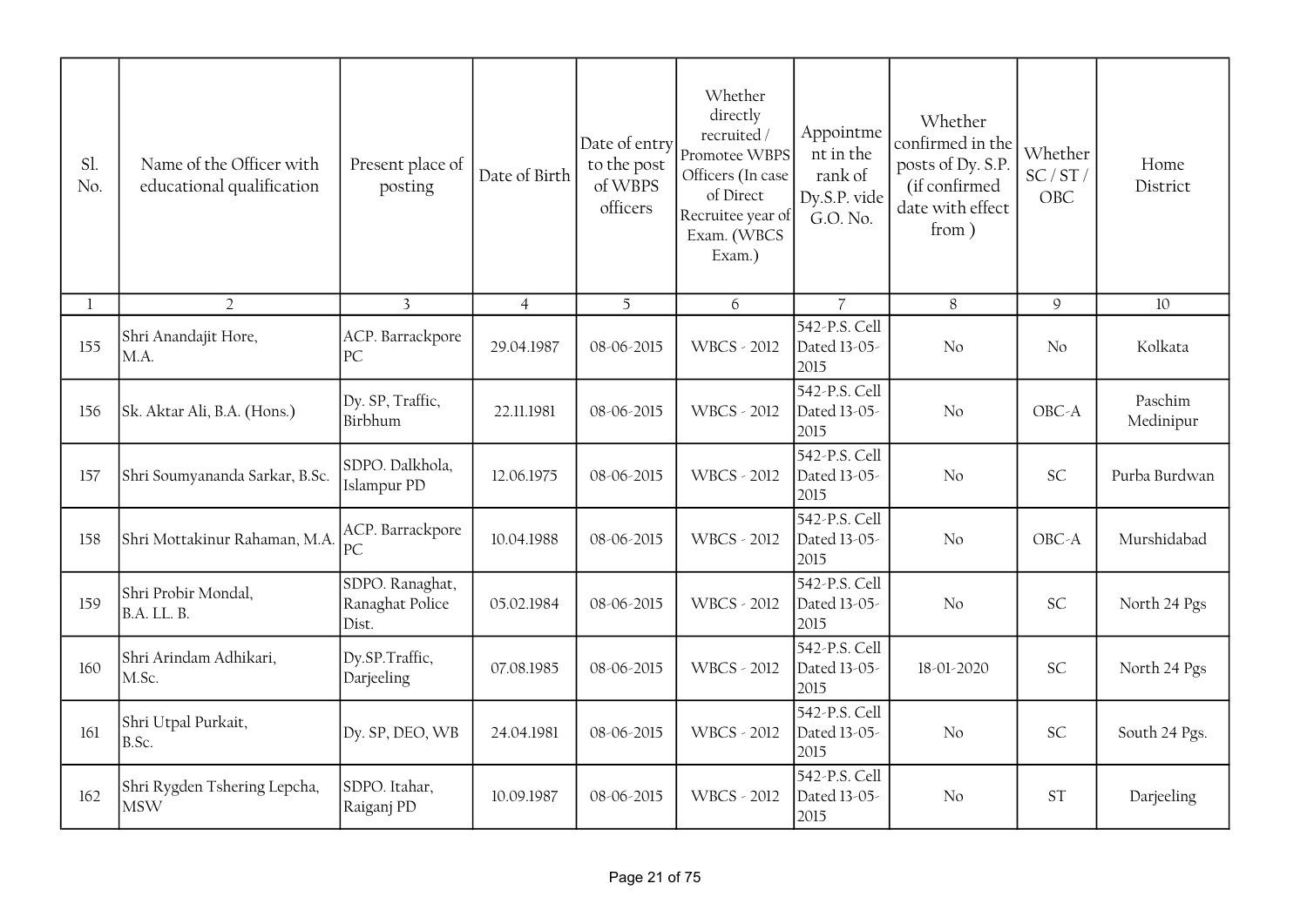| Sl.<br>No. | Name of the Officer with<br>educational qualification  | Present place of<br>posting                     | Date of Birth  | Date of entry<br>to the post<br>of WBPS<br>officers | Whether<br>directly<br>recruited $\!$<br>Promotee WBPS<br>Officers (In case<br>of Direct<br>Recruitee year of<br>Exam. (WBCS<br>Exam.) | Appointme<br>nt in the<br>rank of<br>Dy.S.P. vide<br>G.O. No. | Whether<br>confirmed in the<br>posts of Dy. S.P.<br>(if confirmed<br>date with effect<br>from ) | Whether<br>SC/ST/<br>OBC | Home<br>District     |
|------------|--------------------------------------------------------|-------------------------------------------------|----------------|-----------------------------------------------------|----------------------------------------------------------------------------------------------------------------------------------------|---------------------------------------------------------------|-------------------------------------------------------------------------------------------------|--------------------------|----------------------|
| 1          | $\overline{2}$                                         | $\overline{3}$                                  | $\overline{4}$ | 5                                                   | 6                                                                                                                                      | $\overline{7}$                                                | 8                                                                                               | $\mathsf g$              | 10                   |
| 163        | Shri Zamyang Zimba, M.A.<br>P.G. Diploma in Journalism | SDPO. Tufanganj.<br>Cooch Behar                 | 05.06.1983     | 08-06-2015                                          | <b>WBCS - 2012</b>                                                                                                                     | 542-P.S. Cell<br>Dated 13-05-<br>2015                         | No                                                                                              | <b>ST</b>                | Darjeeling           |
| 164        | Shri Samaren Halder, B.Sc.<br>(Major)                  | Dy.SP. Hqrs.<br>Alipurduar                      | 07.01.1981     | 26.04.2019                                          | <b>WBCS - 2012</b>                                                                                                                     | 537-P.S. Cell<br>Dated 28-03-<br>2019                         | No                                                                                              | <b>SC</b>                | Nadia                |
| 165        | Shri Sukumar Chakraborty, B.Sc                         | Asstt. CO. STRA<br>Bn. Jhargram                 | 17-07-1964     | 17-02-2016                                          | Promotee                                                                                                                               | 135-P.S. Cell<br>Dated 29-01-<br>2016                         | N.A.                                                                                            | Genl.                    | Hooghly              |
| 166        | Shri Kalyan Kanti Ghosh,<br>B.Com.                     | Dy.SP. AP. IR 2nd<br>Bn. Siliguri               | 17-02-1966     | 15-02-2016                                          | Promotee                                                                                                                               | 135-P.S. Cell<br>Dated 29-01-<br>2016                         | N.A.                                                                                            | Genl.                    | Cooch Behar          |
| 167        | Shri Nirmalendu Koley, B.A.                            | Dy.SP. Directorate<br>of Security, WB           | 01-01-1970     | 20-02-2016                                          | Promotee                                                                                                                               | 253-P.S. Cell<br>Dated 19-02-<br>2016                         | N.A.                                                                                            | Genl.                    | Hooghly              |
| 168        | Shri Sabyasachi Sengupta, B.Sc.                        | Dy.SP (Admn.)<br>Paschim<br>Medinipur           | 28-12-1962     | 23-11-2016                                          | Promotee                                                                                                                               | 2022-P.S.<br>Cell Dated 22<br>11-2016                         | N.A.                                                                                            | Genl.                    | Paschim<br>Medinipur |
| 169        | Shri Subrata Kansabanik, B.Sc.                         | Dy.SP. Traffic,<br>Krishnanagar<br>Police Dist. | 01-01-1964     | 23-11-2016                                          | Promotee                                                                                                                               | 2022-P.S.<br>Cell Dated 22<br>$11 - 2016$                     | N.A.                                                                                            | Genl.                    | Hooghly              |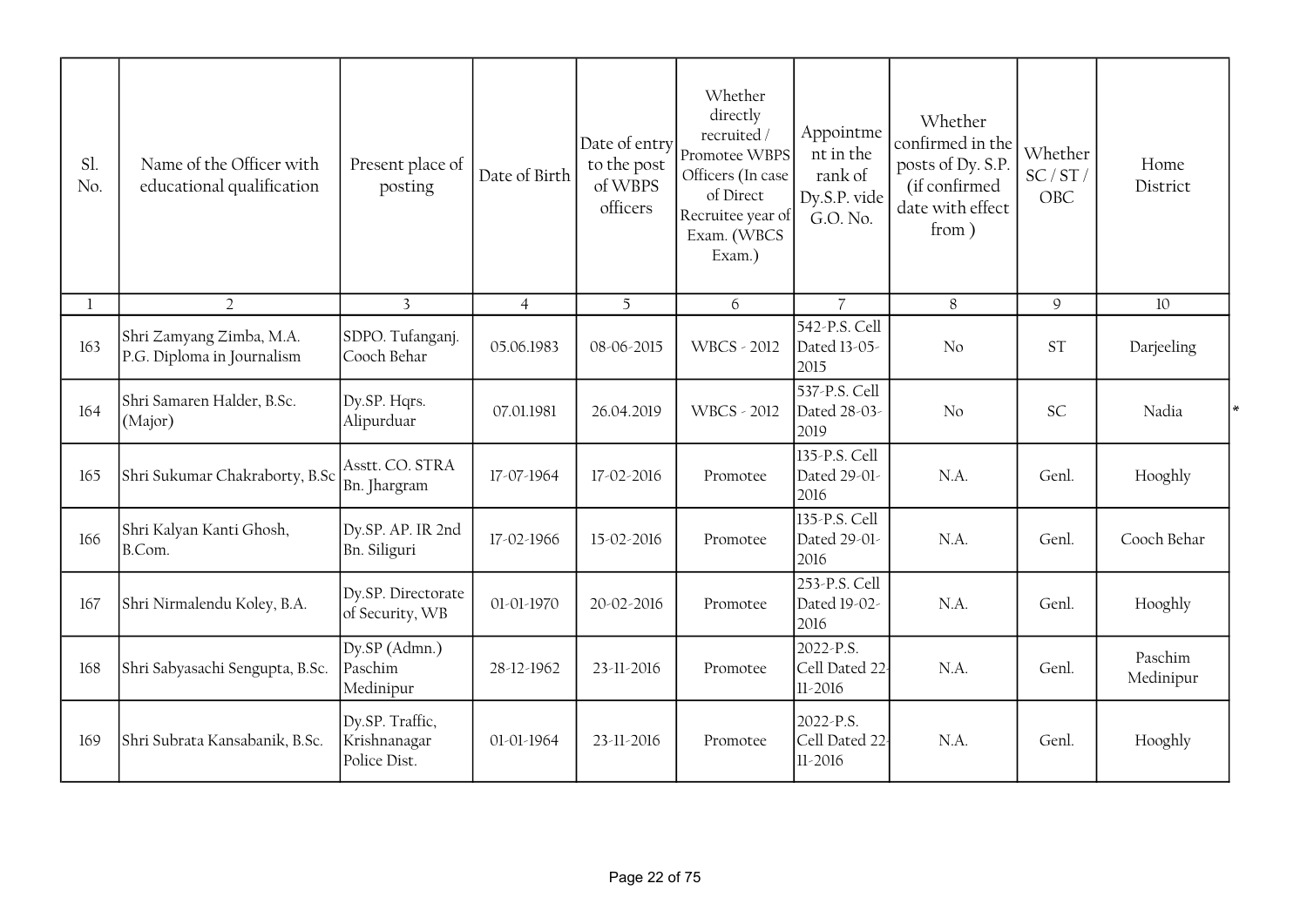| Sl.<br>No. | Name of the Officer with<br>educational qualification | Present place of<br>posting                       | Date of Birth  | Date of entry<br>to the post<br>of WBPS<br>officers | Whether<br>directly<br>recruited /<br>Promotee WBPS<br>Officers (In case<br>of Direct<br>Recruitee year of<br>Exam. (WBCS<br>Exam.) | Appointme<br>nt in the<br>rank of<br>Dy.S.P. vide<br>G.O. No. | Whether<br>confirmed in the<br>posts of Dy. S.P.<br>(if confirmed<br>date with effect<br>from) | Whether<br>SC/ST/<br>OBC | Home<br>District     |
|------------|-------------------------------------------------------|---------------------------------------------------|----------------|-----------------------------------------------------|-------------------------------------------------------------------------------------------------------------------------------------|---------------------------------------------------------------|------------------------------------------------------------------------------------------------|--------------------------|----------------------|
| 1          | $\overline{2}$                                        | $\mathbf{3}$                                      | $\overline{4}$ | 5                                                   | 6                                                                                                                                   | $\overline{7}$                                                | $8\,$                                                                                          | $\mathcal{G}$            | 10                   |
| 170        | Shri Arindam Das, B.Sc.(Hons.<br>In Chemistry)        | Dy.SP. (Adm.)<br><b>Baruipur PD</b>               | 30-09-1963     | 24-11-2016                                          | Promotee                                                                                                                            | 2022-P.S.<br>Cell Dated 22<br>11-2016                         | N.A.                                                                                           | Genl.                    | Burdwan              |
| 171        | Shri Alok Kumar Chakraborty,<br>B.Sc.                 | Dy.SP, Vigilance<br>Commission, WB                | 22-01-1965     | 23-11-2016                                          | Promotee                                                                                                                            | 2022-P.S.<br>Cell Dated 22-<br>$11 - 2016$                    | $NA$ .                                                                                         | Genl.                    | Hooghly              |
| 172        | Shri Sandip Kumar Sinha Roy,<br>B.Sc                  | Dy.SP. CID. WB                                    | 01-01-1963     | 30-11-2016                                          | Promotee                                                                                                                            | 2022-P.S.<br>Cell Dated 22<br>$11 - 2016$                     | N.A.                                                                                           | Genl.                    | Hooghly              |
| 173        | Nouser Ali Khan, B.Sc                                 | Dy.SP. Adm.<br>Sundarban Police<br>Dist.          | 01-11-1963     | 28-11-2016                                          | Promotee                                                                                                                            | 2022-P.S.<br>Cell Dated 22<br>$11-2016$                       | $NA$ .                                                                                         | Genl.                    | Paschim<br>Medinipur |
| 174        | Shri Sekhar Roy, B.A.                                 | Dy. SP, DIB,<br>Birbhum                           | 17-05-1963     | 24-11-2016                                          | Promotee                                                                                                                            | 2022-P.S.<br>Cell Dated 22<br>$11 - 2016$                     | N.A.                                                                                           | Genl.                    | South 24 Pgs.        |
| 175        | Shri Rathindra Nath Boxi, B.A.                        | Dy.SP. Directorate<br>of Economic<br>Offences, WB | 10-11-1965     | 25-11-2016                                          | Promotee                                                                                                                            | 2022-P.S.<br>Cell Dated 22<br>$11-2016$                       | N.A.                                                                                           | Genl.                    | Howrah               |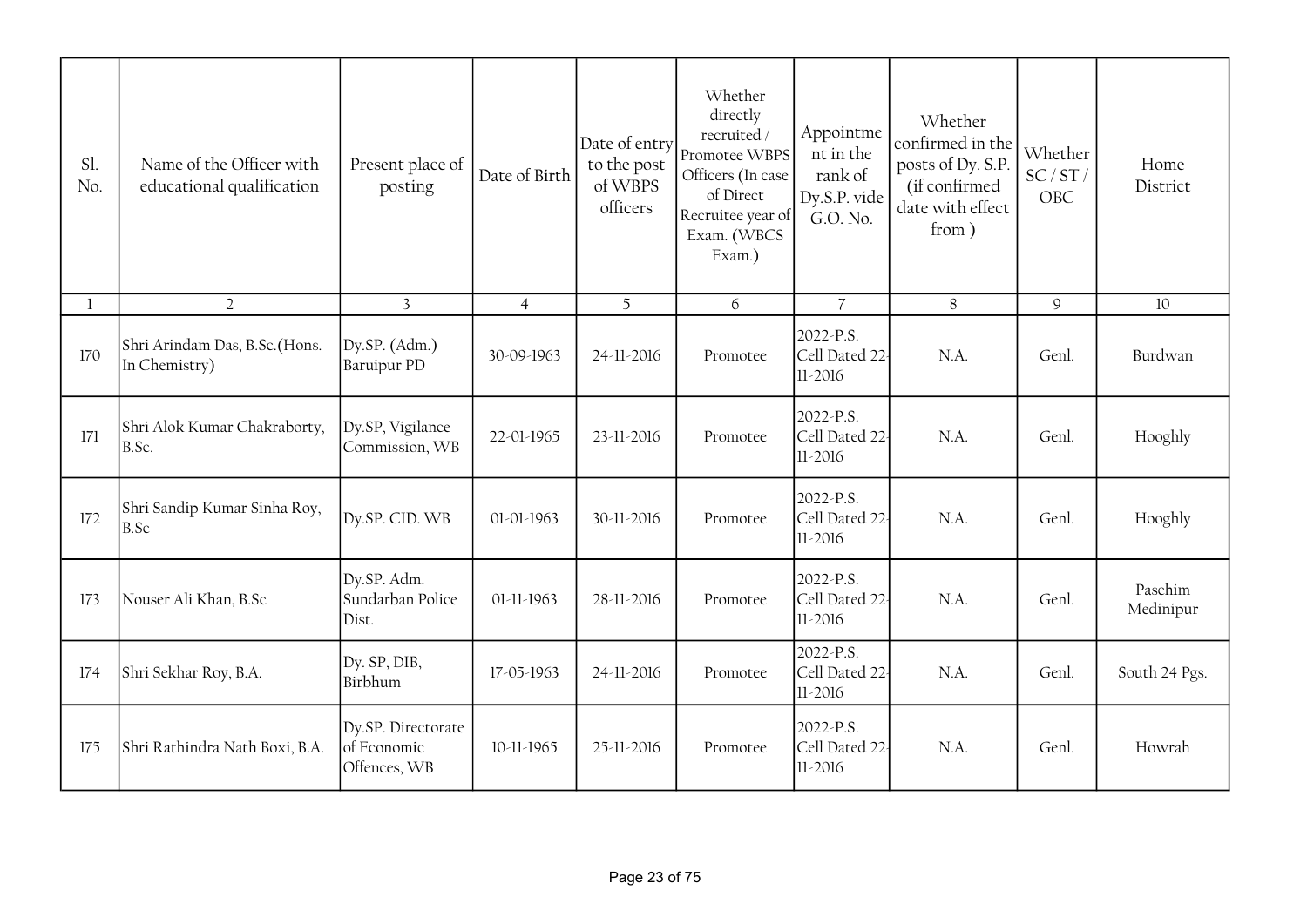| Sl.<br>No. | Name of the Officer with<br>educational qualification | Present place of<br>posting                                                | Date of Birth  | Date of entry<br>to the post<br>of WBPS<br>officers | Whether<br>directly<br>recruited/<br>Promotee WBPS<br>Officers (In case<br>of Direct<br>Recruitee year of<br>Exam. (WBCS<br>Exam.) | Appointme<br>nt in the<br>rank of<br>Dy.S.P. vide<br>G.O. No. | Whether<br>confirmed in the<br>posts of Dy. S.P.<br>(if confirmed<br>date with effect<br>from) | Whether<br>SC/ST/<br>OBC | Home<br>District     |
|------------|-------------------------------------------------------|----------------------------------------------------------------------------|----------------|-----------------------------------------------------|------------------------------------------------------------------------------------------------------------------------------------|---------------------------------------------------------------|------------------------------------------------------------------------------------------------|--------------------------|----------------------|
| -1         | $\overline{2}$                                        | $\overline{3}$                                                             | $\overline{4}$ | 5                                                   | 6                                                                                                                                  | $\overline{7}$                                                | 8                                                                                              | $\mathcal{G}$            | $10\,$               |
| 176        | Shri Tirthankar Ghosh, B.Sc.                          | Dy.SP. State<br>Vigilance<br>Commission, WB                                | 17-12-1963     | 24-11-2016                                          | Promotee                                                                                                                           | 2022-P.S.<br>Cell Dated 22<br>$11-2016$                       | N.A.                                                                                           | Genl.                    | Howrah               |
| 177        | Shri Deba Prasad Pauranik, B.A.                       | Joint Assistant<br>Director IB, WB                                         | 28-12-1964     | 24-11-2016                                          | Promotee                                                                                                                           | 2022-P.S.<br>Cell Dated 22-<br>$11 - 2016$                    | $NA$ .                                                                                         | Genl.                    | Paschim<br>Medinipur |
| 178        | Shri Alok Kr. Mitra, B.Sc.                            | ACP Asansole-<br>Durgapur PC                                               | 05-01-1964     | 07-12-2016                                          | Promotee                                                                                                                           | 2022-P.S.<br>Cell Dated 22-<br>$11 - 2016$                    | N.A.                                                                                           | Genl.                    | Burdwan              |
| 179        | Shri Joydip Basu, B.A.                                | Asstt. Commdt.<br>SAP 2nd Bn.<br>deputed to<br>Welfare Sec.<br><b>WBPD</b> | 31-08-1964     | 01-12-2016                                          | Promotee                                                                                                                           | 2022-P.S.<br>Cell Dated 22<br>$11 - 2016$                     | N.A.                                                                                           | Genl.                    | Paschim<br>Medinipur |
| 180        | Shri Pinaki Khanra, B.Sc                              | Dy.SP. Directorate<br>of Security, WB                                      | 21-11-1964     | 23-11-2016                                          | Promotee                                                                                                                           | 2022-P.S.<br>Cell Dated 22<br>$11-2016$                       | N.A.                                                                                           | Genl.                    | Howrah               |
| 181        | Shri Dhrubajyoti<br>Mukhopadhyay, B.Sc                | Dy SP DIB<br>Jhargram                                                      | 02-08-1963     | 30-11-2016                                          | Promotee                                                                                                                           | 2022-P.S.<br>Cell Dated 22<br>$11 - 2016$                     | N.A.                                                                                           | Genl.                    | Hooghly              |
| 182        | Shri Binoy Gurung, B.A.                               | Dy.SP. Co-<br>operation, WB                                                | 14-04-1965     | 29-12-2016                                          | Promotee                                                                                                                           | 2022-P.S.<br>Cell Dated 22<br>$11 - 2016$                     | N.A.                                                                                           | Genl.                    | Darjeeling           |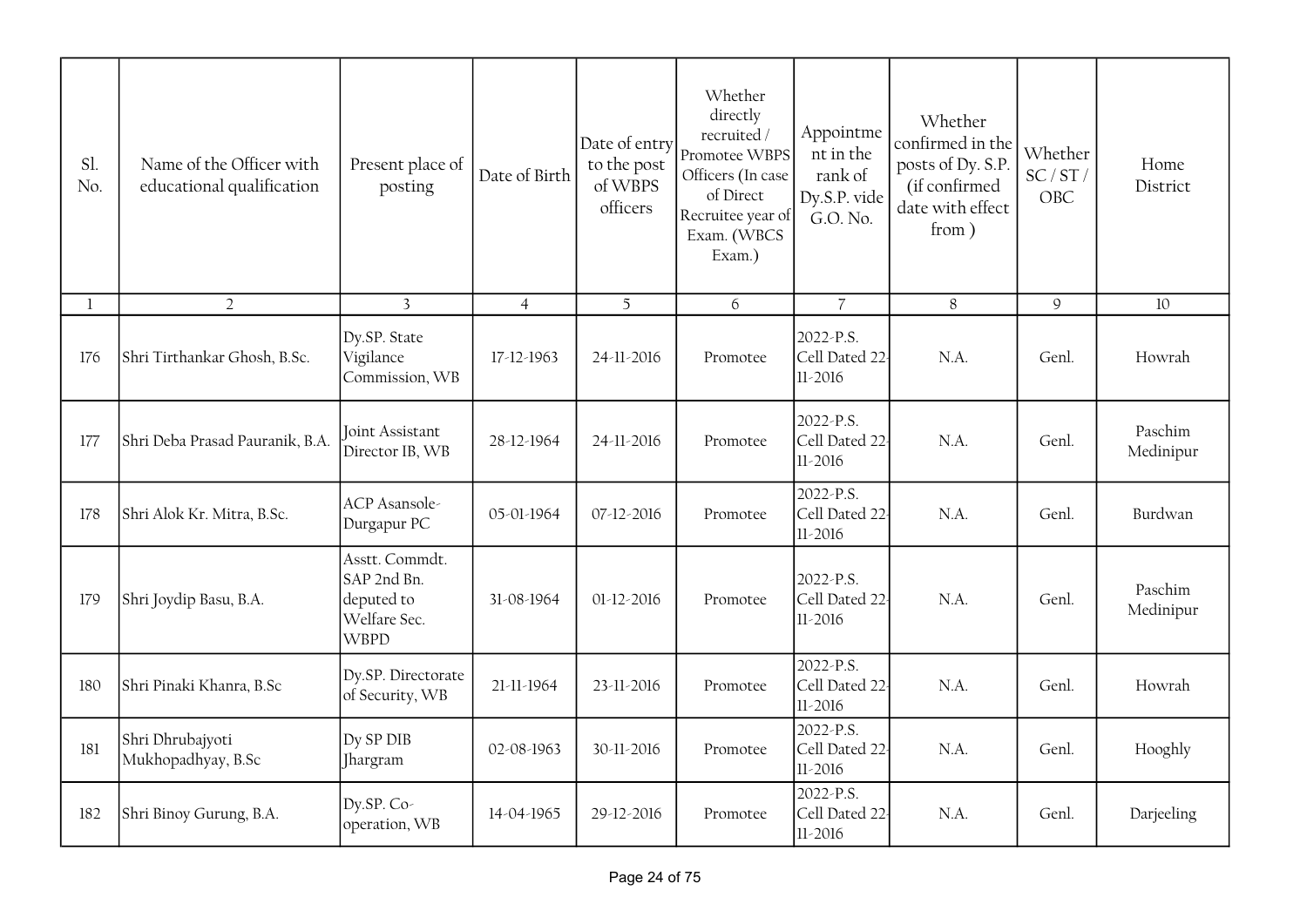| Sl.<br>No. | Name of the Officer with<br>educational qualification | Present place of<br>posting                 | Date of Birth  | Date of entry<br>to the post<br>of WBPS<br>officers | Whether<br>directly<br>recruited/<br>Promotee WBPS<br>Officers (In case<br>of Direct<br>Recruitee year of<br>Exam. (WBCS<br>Exam.) | Appointme<br>nt in the<br>rank of<br>Dy.S.P. vide<br>G.O. No. | Whether<br>confirmed in the<br>posts of Dy. S.P.<br>(if confirmed<br>date with effect<br>from ) | Whether<br>SC/ST/<br>OBC | Home<br>District |
|------------|-------------------------------------------------------|---------------------------------------------|----------------|-----------------------------------------------------|------------------------------------------------------------------------------------------------------------------------------------|---------------------------------------------------------------|-------------------------------------------------------------------------------------------------|--------------------------|------------------|
| 1          | $\overline{2}$                                        | $\overline{3}$                              | $\overline{4}$ | $\overline{5}$                                      | 6                                                                                                                                  | $\overline{7}$                                                | 8                                                                                               | $\mathsf 9$              | $10\,$           |
| 183        | Shri Anup Kumar Ghosh - II,<br>B.Sc.                  | Joint Assistant<br>Director, IB, WB         | 18-01-1963     | 23-11-2016                                          | Promotee                                                                                                                           | 2022-P.S.<br>Cell Dated 22<br>$11 - 2016$                     | N.A.                                                                                            | Genl.                    | Nadia            |
| 184        | Shri Tapan Kumar Mishra, B.A.                         | Dy.SP. DIB.<br>Krishnanagar<br>Police Dist. | 06-09-1963     | 30-11-2016                                          | Promotee                                                                                                                           | 2022-P.S.<br>Cell Dated 22<br>11-2016                         | N.A.                                                                                            | Genl.                    | Murshidabad      |
| 185        | Shri Tarak Sankar Bhattacharya, Dy.SP. D&T.<br>B.Com  | Ranaghat PD                                 | 20-05-1964     | 23-11-2016                                          | Promotee                                                                                                                           | 2022-P.S.<br>Cell Dated 22<br>$11 - 2016$                     | N.A.                                                                                            | Genl.                    | North 24 Pgs.    |
| 186        | Shri Debasish Roy - II, B.Com.                        | Joint Assistant<br>Director, IB, WB         | 01-02-1963     | 25-11-2016                                          | Promotee                                                                                                                           | 2022-P.S.<br>Cell Dated 22-<br>$11 - 2016$                    | N.A.                                                                                            | Genl.                    | North 24 Pgs.    |
| 187        | Md. Samsuzzoha, B.Sc.                                 | Asstt., CO, SAP<br>9th Bn.                  | 13-01-1963     | 05-12-2016                                          | Promotee                                                                                                                           | 2022-P.S.<br>Cell Dated 22-<br>$11 - 2016$                    | N.A.                                                                                            | Genl.                    | Murshidabad      |
| 188        | Shri Debashis Chakraborty,<br>B.Sc.                   | SDPO. Alipurduar                            | 02-01-1963     | 05-12-2016                                          | Promotee                                                                                                                           | 2022-P.S.<br>Cell Dated 22<br>$11 - 2016$                     | N.A.                                                                                            | Genl.                    | Hooghly          |
| 189        | Shri Anujit Biswas, B.Com.                            | Dy.SP. Law Cell,<br><b>WBPD</b>             | 01-03-1965     | 29-12-2016                                          | Promotee                                                                                                                           | 2022-P.S.<br>Cell Dated 22<br>$11 - 2016$                     | N.A.                                                                                            | Genl.                    | North 24 Pgs.    |
| 190        | Shri Shib Nath Kanjilal, B.Sc.                        | Joint Assistant<br>Director, IB, WB         | 08-11-1962     | 23-11-2016                                          | Promotee                                                                                                                           | 2022-P.S.<br>Cell Dated 22<br>$11-2016$                       | N.A.                                                                                            | Genl.                    | South 24 Pgs.    |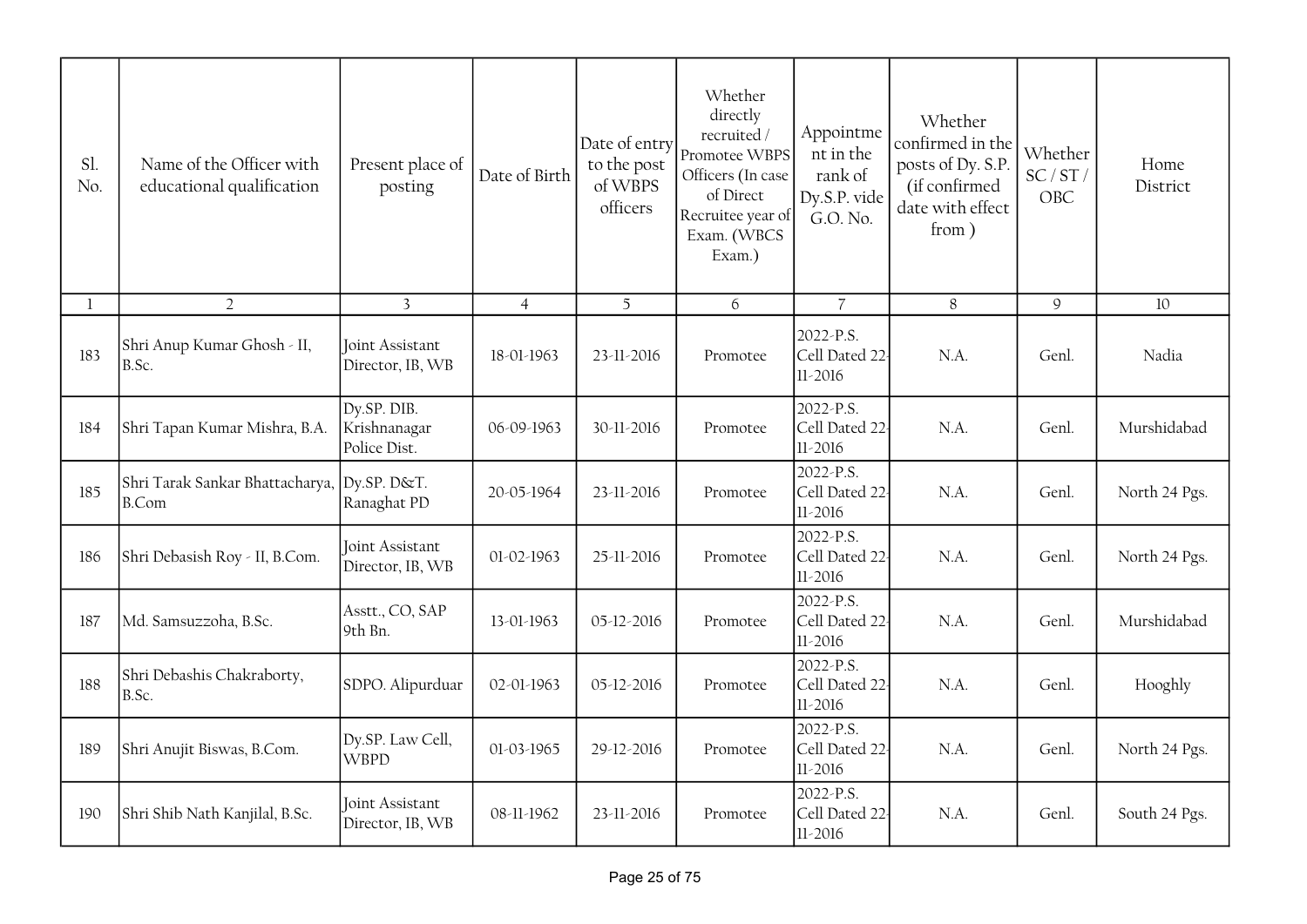| Sl.<br>No.   | Name of the Officer with<br>educational qualification | Present place of<br>posting                | Date of Birth  | Date of entry<br>to the post<br>of WBPS<br>officers | Whether<br>directly<br>recruited /<br>Promotee WBPS<br>Officers (In case<br>of Direct<br>Recruitee year of<br>Exam. (WBCS<br>Exam.) | Appointme<br>nt in the<br>rank of<br>Dy.S.P. vide<br>G.O. No. | Whether<br>confirmed in the<br>posts of Dy. S.P.<br>(if confirmed<br>date with effect<br>from) | Whether<br>SC/ST/<br>OBC | Home<br>District     |
|--------------|-------------------------------------------------------|--------------------------------------------|----------------|-----------------------------------------------------|-------------------------------------------------------------------------------------------------------------------------------------|---------------------------------------------------------------|------------------------------------------------------------------------------------------------|--------------------------|----------------------|
| $\mathbf{1}$ | $\overline{2}$                                        | $\overline{3}$                             | $\overline{4}$ | 5 <sup>5</sup>                                      | 6                                                                                                                                   | $\overline{7}$                                                | 8                                                                                              | 9                        | 10                   |
| 191          | Shri Abhijit Chowdhury-II, B.Sc                       | ACP. Bidhannagar<br>PC                     | 01-11-1963     | 30-11-2016                                          | Promotee                                                                                                                            | 2022-P.S.<br>Cell Dated 22<br>$11 - 2016$                     | N.A.                                                                                           | Genl.                    | Paschim<br>Medinipur |
| 192          | Shri Kukil. Ch. Roy B.A                               | ACP, Siliguri PC                           | 16-08-1962     | 31-12-2016                                          | Promotee                                                                                                                            | 2022-P.S.<br>Cell Dated 22<br>$11 - 2016$                     | N.A.                                                                                           | <b>SC</b>                | Jalpaiguri           |
| 193          | Smt. Eden Lamu Bhutia, B. Com.                        | Asstt. Commdt.<br>IR. 2nd Bn.,<br>Siliguri | 15-06-1966     | 19-12-2016                                          | Promotee                                                                                                                            | 2022-P.S.<br>Cell Dated 22-<br>$11 - 2016$                    | N.A.                                                                                           | <b>ST</b>                | Darjeeling           |
| 194          | Shri Tshering Thendup Bhutia,<br><b>B.Com</b>         | Dy.SP, DIB,<br>Darjeeling                  | 06-07-1965     | 02-12-2016                                          | Promotee                                                                                                                            | 2022-P.S.<br>Cell Dated 22<br>$11 - 2016$                     | N.A.                                                                                           | <b>ST</b>                | Darjeeling           |
| 195          | Shri Susanta Mukherjee, B.Sc                          | Dy.SP.CID, WB                              | 05-02-1964     | 05-12-2016                                          | Promotee                                                                                                                            | 2022-P.S.<br>Cell Dated 22<br>$11 - 2016$                     | N.A.                                                                                           | Genl.                    | South 24 Pgs.        |
| 196          | Shri Debi Dayal Kundu, B.Sc.                          | Dy.SP. (Crime)<br>Hooghly Rural            | 07-02-1966     | 30-11-2016                                          | Promotee                                                                                                                            | 2022-P.S.<br>Cell Dated 22<br>$11 - 2016$                     | N.A.                                                                                           | Genl.                    | Bankura              |
| 197          | Shri Asis Roy, B.Sc                                   | $Dy$ . $SP. (D&T)$<br>Purulia Dist.        | 14-11-1964     | 30-11-2016                                          | Promotee                                                                                                                            | 2022-P.S.<br>Cell Dated 22<br>$11 - 2016$                     | N.A.                                                                                           | Genl.                    | North 24 Pgs.        |
| 198          | Shri Santanu Koar, B.Sc.                              | ACP. Bidhannagar<br>PC                     | 16-01-1964     | 23-11-2016                                          | Promotee                                                                                                                            | 2022-P.S.<br>Cell Dated 22-<br>$11 - 2016$                    | N.A.                                                                                           | Genl.                    | Malda                |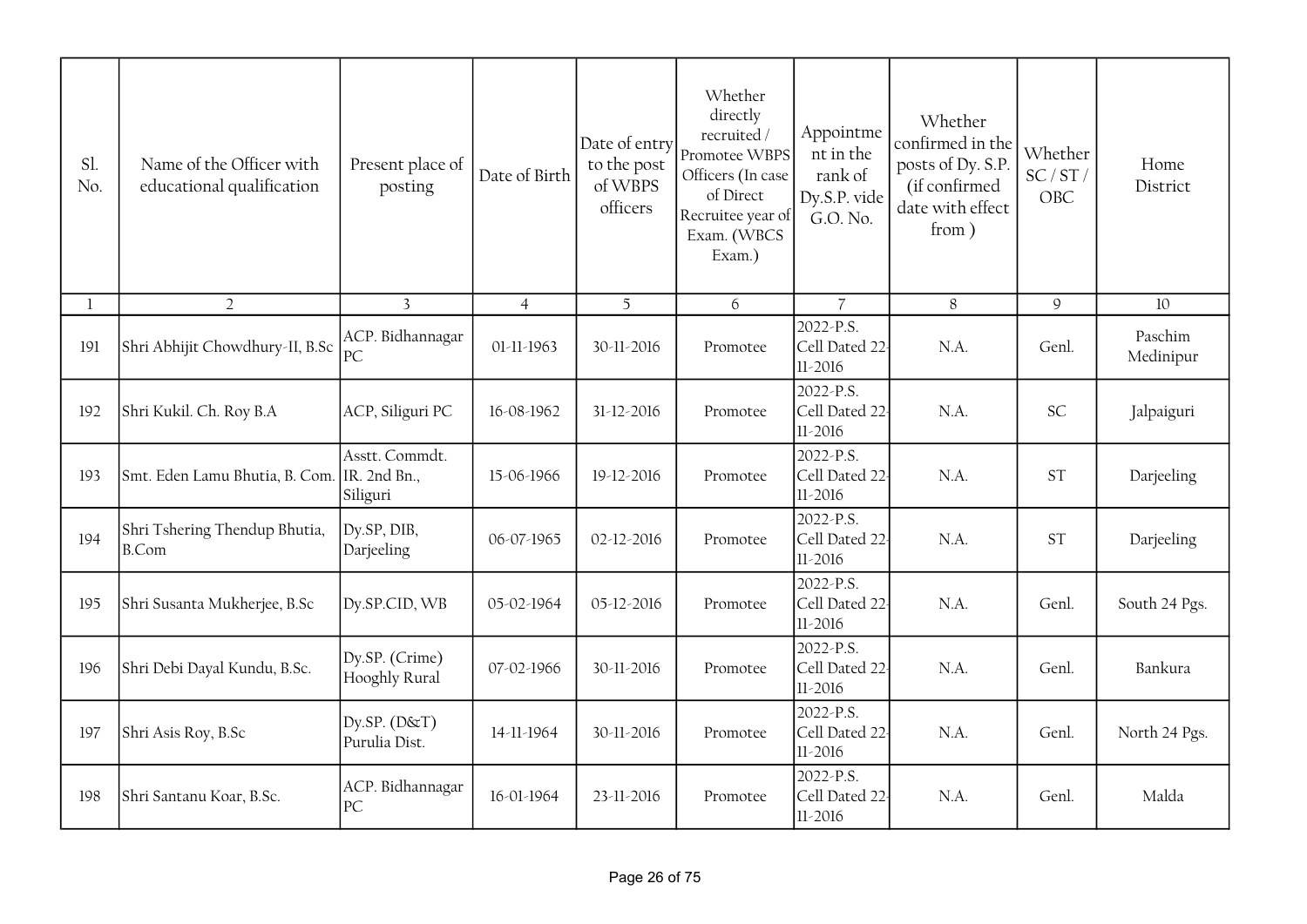| Sl.<br>No. | Name of the Officer with<br>educational qualification | Present place of<br>posting              | Date of Birth  | Date of entry<br>to the post<br>of WBPS<br>officers | Whether<br>directly<br>recruited /<br>Promotee WBPS<br>Officers (In case<br>of Direct<br>Recruitee year of<br>Exam. (WBCS<br>Exam.) | Appointme<br>nt in the<br>rank of<br>Dy.S.P. vide<br>G.O. No. | Whether<br>confirmed in the<br>posts of Dy. S.P.<br>(if confirmed<br>date with effect<br>from) | Whether<br>SC/ST/<br>OBC | Home<br>District     |
|------------|-------------------------------------------------------|------------------------------------------|----------------|-----------------------------------------------------|-------------------------------------------------------------------------------------------------------------------------------------|---------------------------------------------------------------|------------------------------------------------------------------------------------------------|--------------------------|----------------------|
| 1          | $\overline{2}$                                        | $\overline{3}$                           | $\overline{4}$ | 5                                                   | 6                                                                                                                                   | $\overline{7}$                                                | $\,8\,$                                                                                        | $\mathsf g$              | 10                   |
| 199        | Shri Satyabrata Chakraborty-II,<br>B.Sc               | Dy. SP, DEO, WB                          | 04-07-1965     | 27-12-2016                                          | Promotee                                                                                                                            | 2022-P.S.<br>Cell Dated 22<br>$11 - 2016$                     | N.A.                                                                                           | Genl.                    | Paschim<br>Medinipur |
| 200        | Shri Dipak Sarkar, B.Com.                             | SDPO. Kharagpur,<br>Paschim<br>Medinipur | 04-02-1964     | 24-11-2016                                          | Promotee                                                                                                                            | 2022-P.S.<br>Cell Dated 22<br>$11-2016$                       | N.A.                                                                                           | Genl.                    | North 24 Pgs.        |
| 201        | Shri Surajit Dey, B. Com (Hons.)                      | Asstt. CP.<br>Bidhannagar P.C.           | 12-08-1964     | 05-12-2016                                          | Promotee                                                                                                                            | 2022-P.S.<br>Cell Dated 22<br>$11 - 2016$                     | N.A.                                                                                           | Genl.                    | Kolkata              |
| 202        | Shri Manik Lal Karfa, B. Com.<br>(Hons.)              | Dy.SP. CID. WB                           | 04-07-1965     | 24-11-2016                                          | Promotee                                                                                                                            | 2022-P.S.<br>Cell Dated 22<br>$11-2016$                       | N.A.                                                                                           | Genl.                    | Burdwan              |
| 203        | Shri Priyabrata Baksi, B.Sc                           | ACP. Barrackpore<br>PC                   | 16-01-1967     | 19-12-2016                                          | Promotee                                                                                                                            | 2022-P.S.<br>Cell Dated 22<br>$11-2016$                       | N.A.                                                                                           | Genl.                    | Bankura              |
| 204        | Shri Bipul Kumar Banerjee,<br>B.Com.                  | Dy.SP. Traffic,<br>Malda                 | 06-09-1965     | 05-12-2016                                          | Promotee                                                                                                                            | 2022-P.S.<br>Cell Dated 22<br>$11-2016$                       | N.A.                                                                                           | Genl.                    | Uttar Dinajpur       |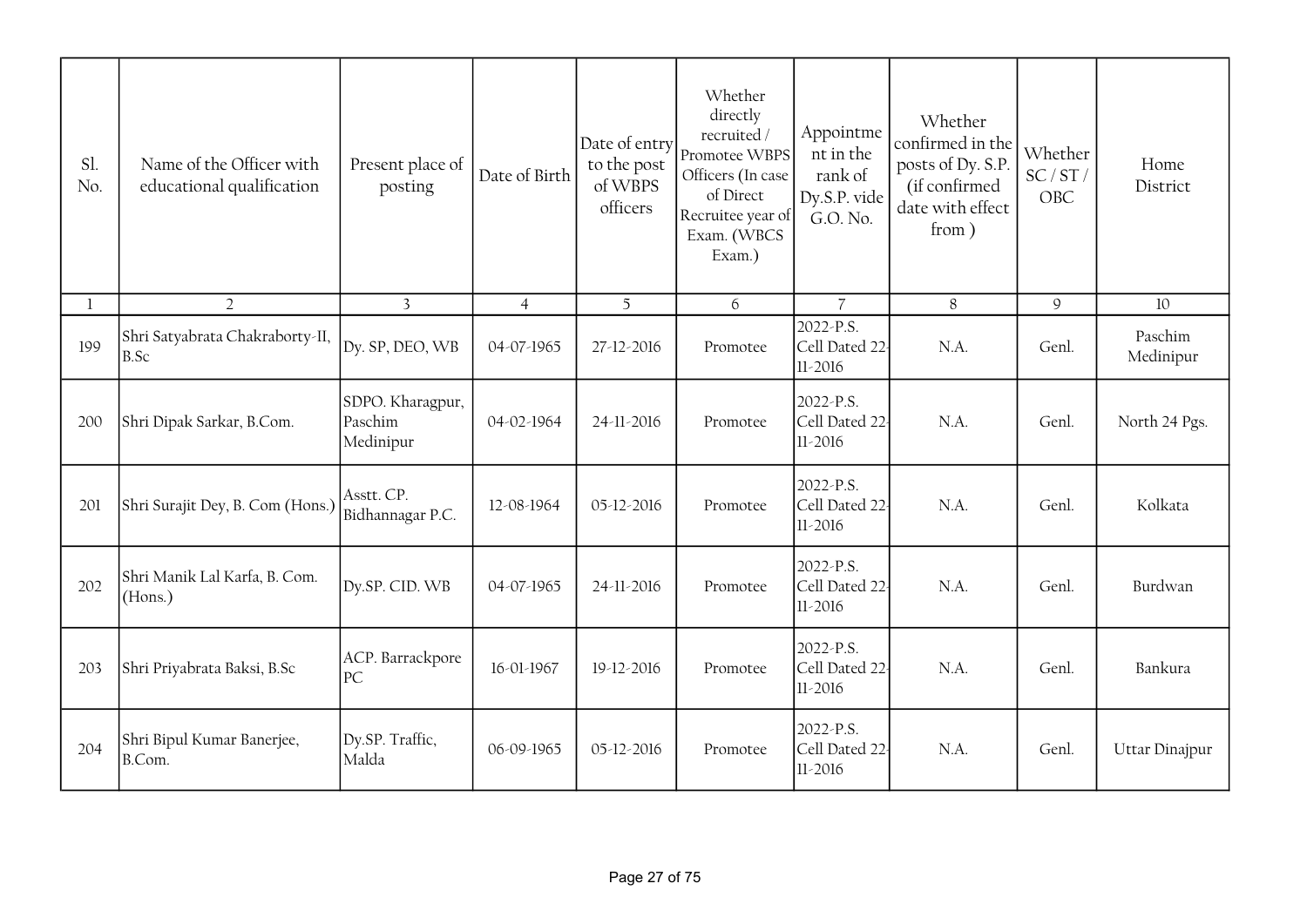| Sl.<br>No. | Name of the Officer with<br>educational qualification | Present place of<br>posting    | Date of Birth  | Date of entry<br>to the post<br>of WBPS<br>officers | Whether<br>directly<br>recruited/<br>Promotee WBPS<br>Officers (In case<br>of Direct<br>Recruitee year of<br>Exam. (WBCS<br>Exam.) | Appointme<br>nt in the<br>rank of<br>Dy.S.P. vide<br>G.O. No. | Whether<br>confirmed in the<br>posts of Dy. S.P.<br>(if confirmed<br>date with effect<br>from) | Whether<br>SC/ST/<br>OBC | Home<br>District |
|------------|-------------------------------------------------------|--------------------------------|----------------|-----------------------------------------------------|------------------------------------------------------------------------------------------------------------------------------------|---------------------------------------------------------------|------------------------------------------------------------------------------------------------|--------------------------|------------------|
| 1          | $\overline{2}$                                        | $\overline{3}$                 | $\overline{4}$ | 5                                                   | 6                                                                                                                                  | $\overline{7}$                                                | $8\,$                                                                                          | $\mathfrak{g}$           | 10               |
| 205        | Shri Krishnendu<br>Mukhopadhyay, B.Sc                 | Dy.SP, DEO, WB                 | 20-12-1964     | 23-11-2016                                          | Promotee                                                                                                                           | 2022-P.S.<br>Cell Dated 22<br>$11 - 2016$                     | N.A.                                                                                           | Genl.                    | North 24 Pgs.    |
| 206        | Shri Achintya Gupta, B.Com.                           | Dy.SP. Siliguri,<br>Darjeeling | 01-03-1964     | 23-11-2016                                          | Promotee                                                                                                                           | 2022-P.S.<br>Cell Dated 22<br>11-2016                         | N.A.                                                                                           | Genl.                    | Jalpaiguri       |
| 207        | Shri Sudip Bhattacharjee, B.Sc                        | Dy. SP. STF. WB                | 19-01-1965     | 29-11-2016                                          | Promotee                                                                                                                           | 2022-P.S.<br>Cell Dated 22<br>$11 - 2016$                     | N.A.                                                                                           | Genl.                    | Dakshin Dinajpur |
| 208        | Shri Ajay Shankar Chatterjee,<br>B.Sc                 | Asstt. Commdt.<br>SAP 7th Bn.  | 15-01-1965     | 07-12-2016                                          | Promotee                                                                                                                           | 2022-P.S.<br>Cell Dated 22-<br>$11 - 2016$                    | N.A.                                                                                           | Genl.                    | Burdwan          |
| 209        | Shri Pronab Kumar Mitra,<br>B.Com.                    | Dy.SP. CID. WB                 | 17-07-1962     | 25-11-2016                                          | Promotee                                                                                                                           | 2022-P.S.<br>Cell Dated 22<br>$11 - 2016$                     | N.A.                                                                                           | Genl.                    | Nadia            |
| 210        | Shri Sukamal Kanti Das, B.A (H)                       | Asstt. Commdt. IR<br>2nd Bn.   | 01-07-1965     | 23-11-2016                                          | Promotee                                                                                                                           | 2022-P.S.<br>Cell Dated 22<br>$11 - 2016$                     | N.A.                                                                                           | <b>SC</b>                | South 24 Pgs.    |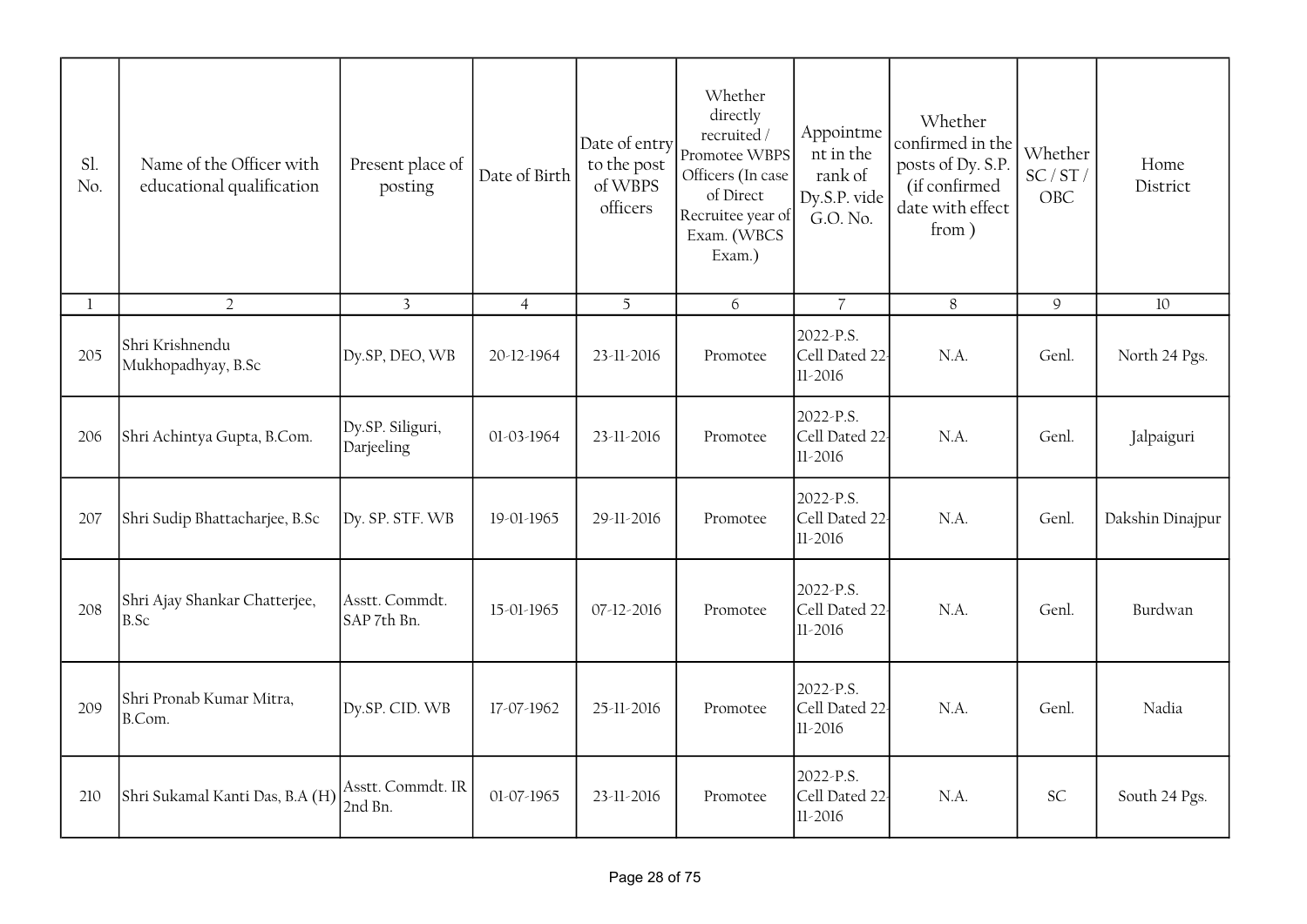| Sl.<br>No. | Name of the Officer with<br>educational qualification | Present place of<br>posting        | Date of Birth  | Date of entry<br>to the post<br>of WBPS<br>officers | Whether<br>directly<br>recruited /<br>Promotee WBPS<br>Officers (In case<br>of Direct<br>Recruitee year of<br>Exam. (WBCS<br>Exam.) | Appointme<br>nt in the<br>rank of<br>Dy.S.P. vide<br>G.O. No. | Whether<br>confirmed in the<br>posts of Dy. S.P.<br>(if confirmed<br>date with effect<br>from ) | Whether<br>SC/ST/<br>OBC | Home<br>District |
|------------|-------------------------------------------------------|------------------------------------|----------------|-----------------------------------------------------|-------------------------------------------------------------------------------------------------------------------------------------|---------------------------------------------------------------|-------------------------------------------------------------------------------------------------|--------------------------|------------------|
| 1          | $\overline{2}$                                        | $\overline{3}$                     | $\overline{4}$ | 5 <sup>1</sup>                                      | 6                                                                                                                                   | $\overline{7}$                                                | 8                                                                                               | 9                        | 10               |
| 211        | Smt. Asha Lata Goswami, B.A.                          | Asstt. Commdt.<br>RAF Bn. Durgapur | 10-01-1966     | 14-12-2016                                          | Promotee                                                                                                                            | 2022-P.S.<br>Cell Dated 22<br>$11-2016$                       | N.A.                                                                                            | <b>SC</b>                | Hooghly          |
| 212        | Shri Akhil Ch. Malakar<br>B.A.                        | Dy.SP. DEO<br>Kolkata              | 24-08-1968     | 30-11-2016                                          | Promotee                                                                                                                            | 2022-P.S.<br>Cell Dated 22<br>$11-2016$                       | N.A.                                                                                            | <b>SC</b>                | North 24 Pgs.    |
| 213        | Shri Lobsang Tshering Bhutia,<br>B.A.                 | SDPO. Jaigaon,<br>Alipurduar       | 06-12-1967     | 21-12-2016                                          | Promotee                                                                                                                            | 2022-P.S.<br>Cell Dated 22<br>$11-2016$                       | N.A.                                                                                            | <b>ST</b>                | Darjeeling       |
| 214        | Shri Aorka Panja, B. Tech                             | Dy.SP. STF. WB                     | 18-12-1988     | 01-09-2017                                          | <b>WBCS-2013</b>                                                                                                                    | 1431-P.S. Cell<br>Dated 01-08-<br>2017                        | 09-02-2021                                                                                      | Genl.                    | Kolkata          |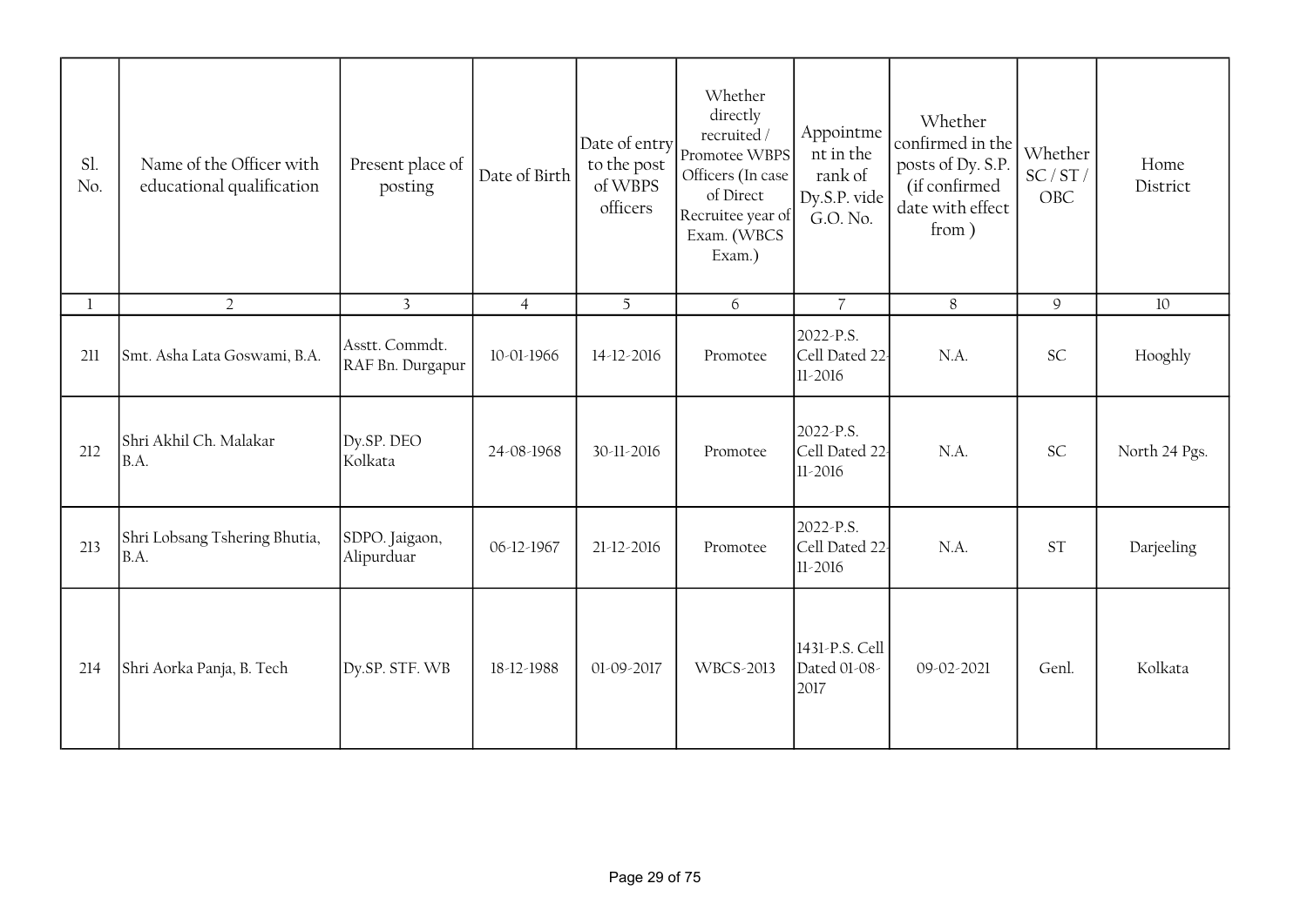| Sl.<br>No.   | Name of the Officer with<br>educational qualification | Present place of<br>posting          | Date of Birth  | Date of entry<br>to the post<br>of WBPS<br>officers | Whether<br>directly<br>recruited/<br>Promotee WBPS<br>Officers (In case<br>of Direct<br>Recruitee year of<br>Exam. (WBCS<br>Exam.) | Appointme<br>nt in the<br>rank of<br>Dy.S.P. vide<br>G.O. No. | Whether<br>confirmed in the<br>posts of Dy. S.P.<br>(if confirmed<br>date with effect<br>from) | Whether<br>SC/ST/<br>OBC | Home<br>District |
|--------------|-------------------------------------------------------|--------------------------------------|----------------|-----------------------------------------------------|------------------------------------------------------------------------------------------------------------------------------------|---------------------------------------------------------------|------------------------------------------------------------------------------------------------|--------------------------|------------------|
| $\mathbf{1}$ | $\overline{2}$                                        | $\overline{3}$                       | $\overline{4}$ | 5                                                   | 6                                                                                                                                  | $\overline{7}$                                                | $8\,$                                                                                          | $\mathcal{G}$            | 10               |
| 215          | Shri Subrata Mandal, M.Sc.(Ag.)                       | ACP. Barrackpore<br>PC               | 20-01-1981     | 01-09-2016                                          | <b>WBCS - 2013</b>                                                                                                                 | 1265-P.S. Cell<br>Dated 09-08-<br>2016                        | 16-07-2019                                                                                     | Genl.                    | Birbhum          |
| 216          | Shayan Ahmed, B.Sc                                    | Dy. SP, OCW,<br><b>WBPD</b>          | 05-01-1987     | 01-09-2016                                          | <b>WBCS - 2013</b>                                                                                                                 | 1265-P.S. Cell<br>Dated 09-08-<br>2016                        | 18-01-2020                                                                                     | Genl.                    | Kolkata          |
| 217          | Smt. Utsa Sreemani, M.A.                              | Dy.SP. Chanditala,<br>Hooghly Rural  | 14-06-1987     | 01-09-2016                                          | <b>WBCS - 2013</b>                                                                                                                 | 1265-P.S. Cell<br>Dated 09-08-<br>2016                        | No                                                                                             | Genl.                    | Kolkata          |
| 218          | Smt. Sananda Goswami, M.A.<br>(English)               | Dy.SP.DEB.<br>Basirhat               | 21-10-1986     | 01-09-2016                                          | <b>WBCS - 2013</b>                                                                                                                 | 1265-P.S. Cell<br>Dated 09-08-<br>2016                        | No                                                                                             | Genl.                    | North 24 Pgs.    |
| 219          | Md. Qutbuddin Khan,<br>B.Com.(Hons.), (Accountancy)   | SDPO. Bishnupur,<br>Bankura          | 26-05-1979     | 01-09-2016                                          | <b>WBCS - 2013</b>                                                                                                                 | 1265-P.S. Cell<br>Dated 09-08-<br>2016                        | No                                                                                             | OBC-A                    | Kolkata          |
| 220          | Smt. Sambiti Chakraborty,<br>MA(Eng.)                 | Dy.SP. DEB.<br>Diamond Harbour<br>PD | 29-01-1989     | 01-09-2016                                          | WBCS - 2013                                                                                                                        | 1265-P.S. Cell<br>Dated 09-08-<br>2016                        | No                                                                                             | Genl.                    | Kolkata          |
| 221          | Azharuddin Khan, B.Sc.(Hons.)                         | Dy.SP. (D&T)<br>Malda                | 31-07-1985     | 01-09-2016                                          | <b>WBCS - 2013</b>                                                                                                                 | 1265-P.S. Cell<br>Dated 09-08-<br>2016                        | No                                                                                             | Genl.                    | Kolkata          |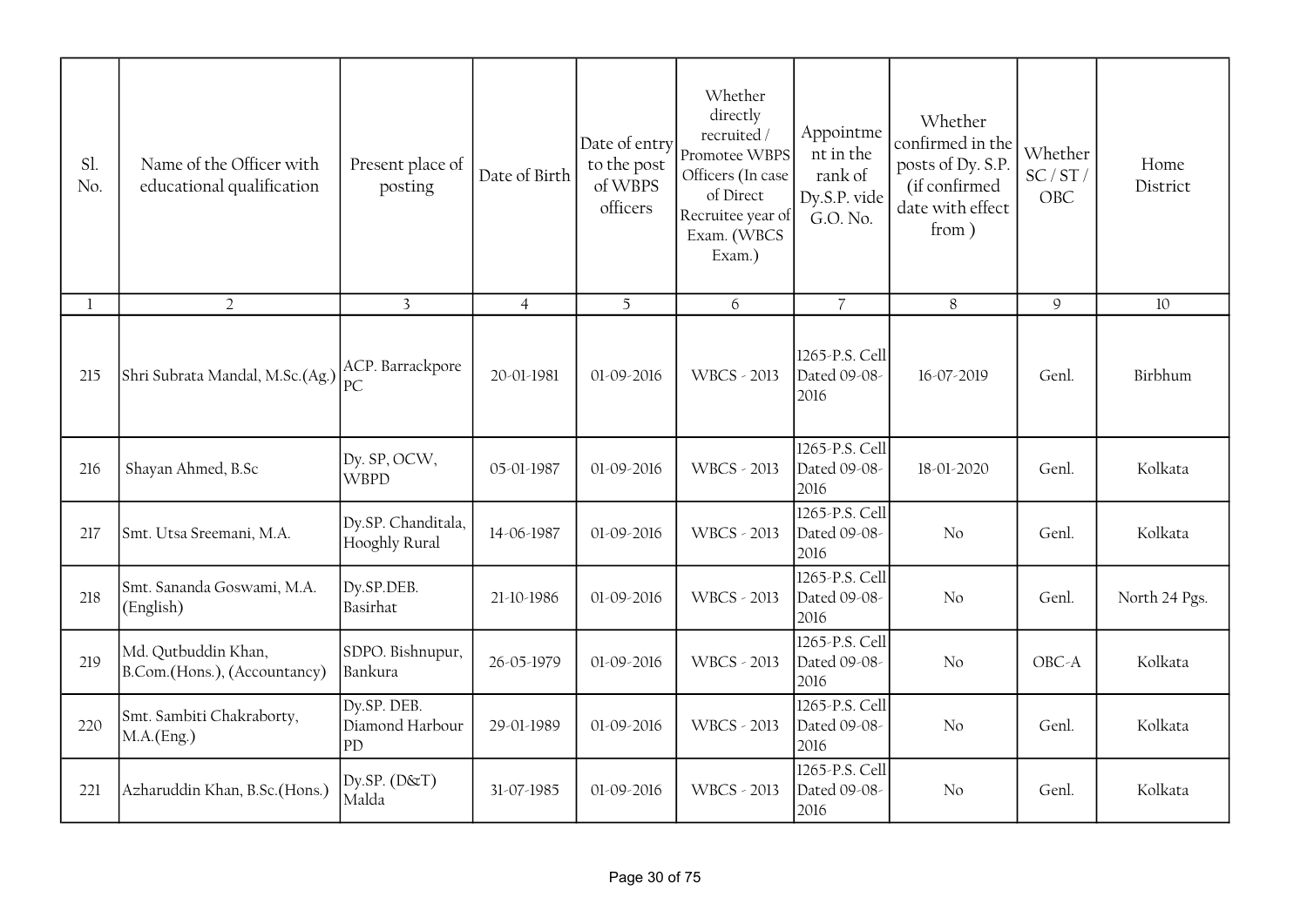| Sl.<br>No. | Name of the Officer with<br>educational qualification | Present place of<br>posting               | Date of Birth  | Date of entry<br>to the post<br>of WBPS<br>officers | Whether<br>directly<br>recruited/<br>Promotee WBPS<br>Officers (In case<br>of Direct<br>Recruitee year of<br>Exam. (WBCS<br>Exam.) | Appointme<br>nt in the<br>rank of<br>Dy.S.P. vide<br>G.O. No. | Whether<br>confirmed in the<br>posts of Dy. S.P.<br>(if confirmed<br>date with effect<br>from ) | Whether<br>SC/ST/<br>OBC | Home<br>District |
|------------|-------------------------------------------------------|-------------------------------------------|----------------|-----------------------------------------------------|------------------------------------------------------------------------------------------------------------------------------------|---------------------------------------------------------------|-------------------------------------------------------------------------------------------------|--------------------------|------------------|
|            | $\overline{2}$                                        | $\overline{3}$                            | $\overline{4}$ | 5                                                   | 6                                                                                                                                  | $\overline{7}$                                                | $8\,$                                                                                           | $\mathsf g$              | 10               |
| 222        | Smt. Saswati Sweta Samanta,<br>M.Sc.                  | Dy.SP. Crime,<br>Purba Bardhaman          | 03-09-1984     | 01-09-2016                                          | <b>WBCS - 2013</b>                                                                                                                 | 1265-P.S. Cell<br>Dated 09-08-<br>2016                        | 16-07-2019                                                                                      | Genl.                    | North 24 Pgs.    |
| 223        | Shri Dipanjan Bhattacharjee,<br><b>B.Tech.</b>        | SDPO,<br>Gangarampur,<br>Dakshin Dinajpur | 18-09-1986     | 01-09-2016                                          | <b>WBCS - 2013</b>                                                                                                                 | 1265-P.S. Cell<br>Dated 09-08-<br>2016                        | No                                                                                              | Genl.                    | Kolkata          |
| 224        | Shri Dhiman Mitra, M.A.                               | SDPO, Rampurhat,<br>Birbhum               | 02-07-1984     | 01-09-2016                                          | <b>WBCS - 2013</b>                                                                                                                 | 1265-P.S. Cell<br>Dated 09-08-<br>2016                        | No                                                                                              | Genl.                    | North 24 Pgs.    |
| 225        | Shri Abhijit Sinha Mahapatra,<br>Graduate             | SDPO. Baduria,<br><b>Basirhat PD</b>      | 20-02-1988     | 06-09-2016                                          | <b>WBCS - 2013</b>                                                                                                                 | 1265-P.S. Cell<br>Dated 09-08-<br>2016                        | No                                                                                              | Genl.                    | Bankura          |
| 226        | Shri Chandan Das, B.H.M.S.                            | Dy SP (HQ),<br>Cooch Behar                | 16-04-1981     | 01-09-2016                                          | WBCS - 2013                                                                                                                        | 1265-P.S. Cell<br>Dated 09-08-<br>2016                        | No                                                                                              | Genl.                    | Howrah           |
| 227        | Shri Debraj Ghosh, B.Sc, M.A.<br>B.Ed.                | SDPO. Hasnabad,<br><b>Basirhat PD</b>     | 17-04-1984     | 01-09-2016                                          | <b>WBCS - 2013</b>                                                                                                                 | 1265-P.S. Cell<br>Dated 09-08-<br>2016                        | No                                                                                              | Genl.                    | Bankura          |
| 228        | Aminul Islam Khan, B.Sc.(H)                           | Dy. SP, STF, WB                           | 09-05-1982     | 01-09-2016                                          | <b>WBCS - 2013</b>                                                                                                                 | 1265-P.S. Cell<br>Dated 09-08-<br>2016                        | No                                                                                              | OBC-A                    | Purba Medinipur  |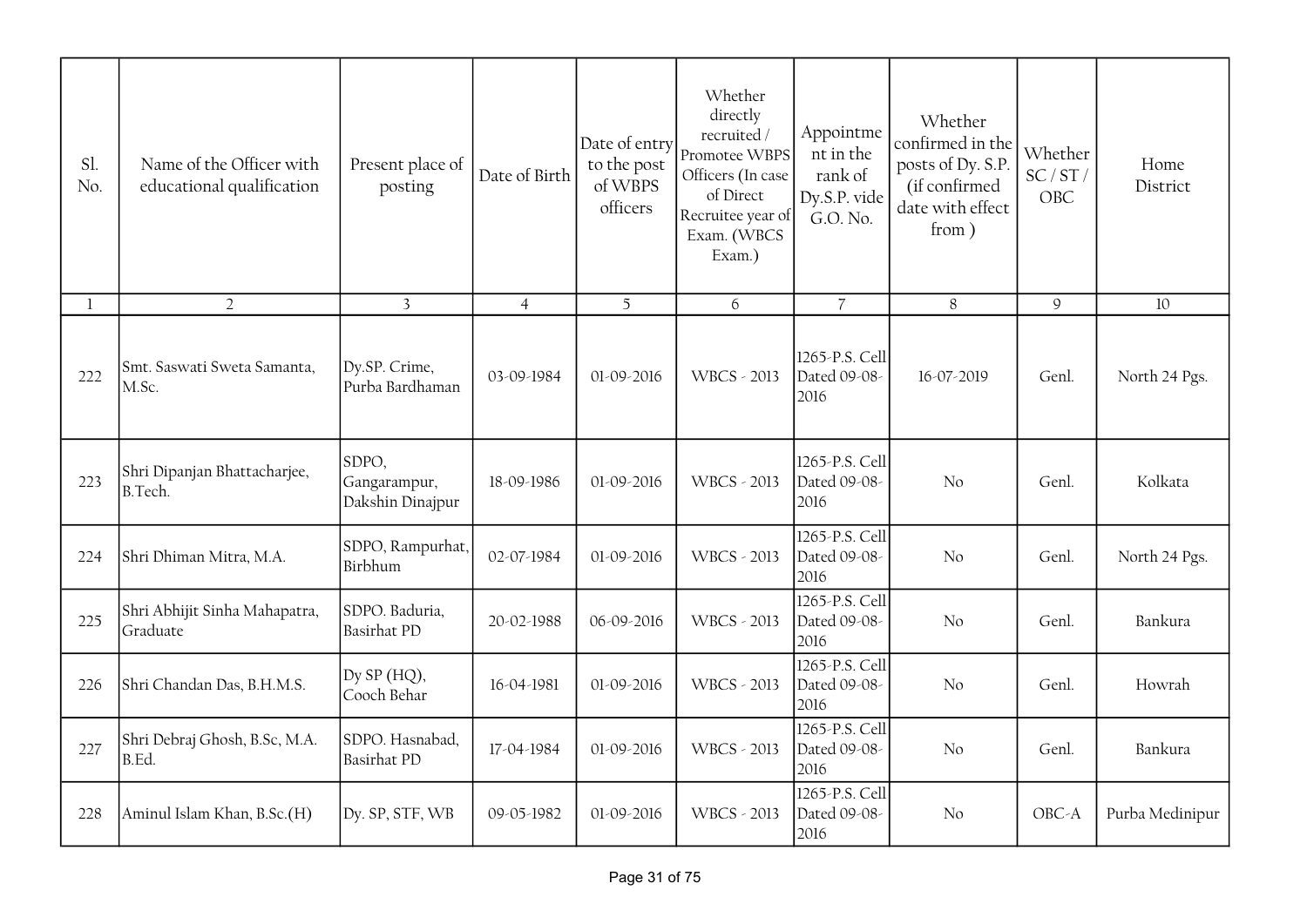| Sl.<br>No. | Name of the Officer with<br>educational qualification                            | Present place of<br>posting                          | Date of Birth  | Date of entry<br>to the post<br>of WBPS<br>officers | Whether<br>directly<br>recruited /<br>Promotee WBPS<br>Officers (In case<br>of Direct<br>Recruitee year of<br>Exam. (WBCS<br>Exam.) | Appointme<br>nt in the<br>rank of<br>Dy.S.P. vide<br>G.O. No. | Whether<br>confirmed in the<br>posts of Dy. S.P.<br>(if confirmed<br>date with effect<br>from) | Whether<br>SC/ST/<br>OBC | Home<br>District |
|------------|----------------------------------------------------------------------------------|------------------------------------------------------|----------------|-----------------------------------------------------|-------------------------------------------------------------------------------------------------------------------------------------|---------------------------------------------------------------|------------------------------------------------------------------------------------------------|--------------------------|------------------|
|            | $\overline{2}$                                                                   | $\overline{3}$                                       | $\overline{4}$ | 5                                                   | 6                                                                                                                                   | $\overline{7}$                                                | 8                                                                                              | 9                        | 10               |
| 229        | Shri Abhisek Mandal, B.Tech. in SDPO. Arambagh,<br>Electrical Engg.              | Hooghly Rural                                        | 06-11-1990     | 01-09-2016                                          | <b>WBCS - 2013</b>                                                                                                                  | 1265-P.S. Cell<br>Dated 09-08-<br>2016                        | No                                                                                             | <b>SC</b>                | Jalpaiguri       |
| 230        | Shri Rudra Narayan Sau, M.Sc.<br>(Physics) B.Ed.                                 | SDPO. Mirik with<br>addl. Charge of<br>SDPO Kurseong | 26-08-1979     | 01-09-2016                                          | <b>WBCS - 2013</b>                                                                                                                  | 1265-P.S. Cell<br>Dated 09-08-<br>2016                        | No                                                                                             | $OBC - B$                | North 24 Pgs     |
| 231        | Shri Parvez Sarfaraz, B.E., (Elec.<br>& Telecom), M.B.A. (Telecom<br>Management) | Dy. SP, STF, WB                                      | 27-04-1980     | $01-09-2016$                                        | <b>WBCS - 2013</b>                                                                                                                  | 1265-P.S. Cell<br>Dated 09-08-<br>2016                        | 09-02-2021                                                                                     | OBC-A                    | North 24 Pgs     |
| 232        | Shri Gobinda Sikdar, M.A. (Eng.<br>Lit.)                                         | SDPO, Debra,<br>Paschim<br>Medinipur                 | 27-03-1988     | 01-09-2016                                          | <b>WBCS - 2013</b>                                                                                                                  | 1265-P.S. Cell<br>Dated 09-08-<br>2016                        | No                                                                                             | <b>SC</b>                | Malda            |
| 233        | Shri Dibakar Das, M.A. (Geo),<br>B.Ed.                                           | SDPO,Canning,<br><b>Baruipur PD</b>                  | 10-08-1988     | 01-09-2016                                          | <b>WBCS - 2013</b>                                                                                                                  | 1265-P.S. Cell<br>Dated 09-08-<br>2016                        | 16-07-2019                                                                                     | <b>SC</b>                | North 24 Pgs.    |
| 234        | Shri Subhatosh Sarkar, B.Sc.<br>(Biotech)                                        | ACP.<br>Chandannagar PC                              | 01-05-1984     | 01-09-2016                                          | <b>WBCS - 2013</b>                                                                                                                  | 1265-P.S. Cell<br>Dated 09-08-<br>2016                        | No                                                                                             | <b>SC</b>                | Darjeeling       |
| 235        | Shri Saimon Tamang, M.Sc.                                                        | Asstt. Commdt.,<br>SAP 10th Bn.                      | 22-12-1982     | 01-09-2016                                          | WBCS - 2013                                                                                                                         | 1265-P.S. Cell<br>Dated 09-08-<br>2016                        | No                                                                                             | <b>ST</b>                | Darjeeling       |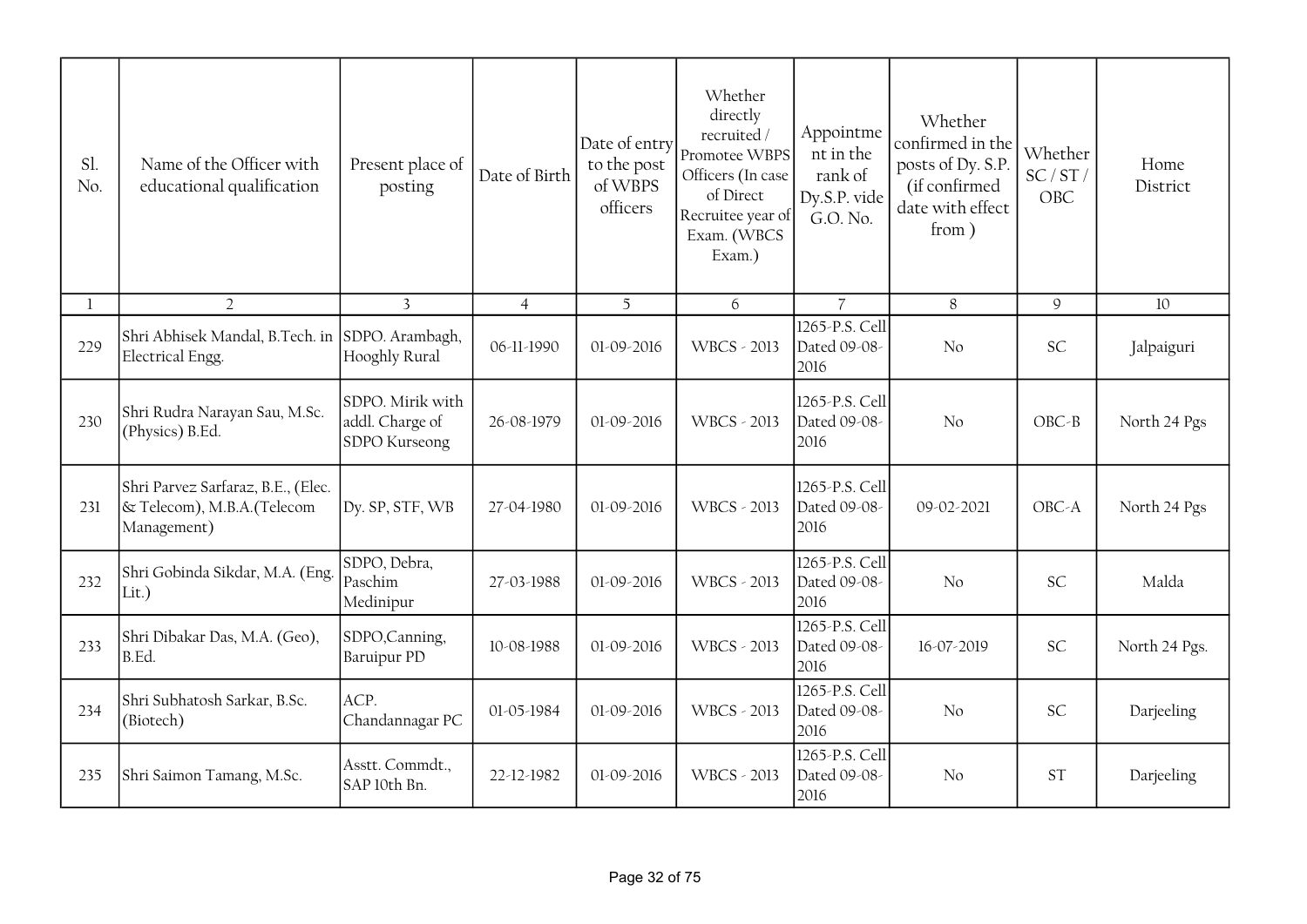| Sl.<br>No. | Name of the Officer with<br>educational qualification | Present place of<br>posting           | Date of Birth  | Date of entry<br>to the post<br>of WBPS<br>officers | Whether<br>directly<br>recruited/<br>Promotee WBPS<br>Officers (In case<br>of Direct<br>Recruitee year of<br>Exam. (WBCS<br>Exam.) | Appointme<br>nt in the<br>rank of<br>Dy.S.P. vide<br>G.O. No.                      | Whether<br>confirmed in the<br>posts of Dy. S.P.<br>(if confirmed<br>date with effect<br>from) | Whether<br>SC/ST/<br>OBC | Home<br>District |
|------------|-------------------------------------------------------|---------------------------------------|----------------|-----------------------------------------------------|------------------------------------------------------------------------------------------------------------------------------------|------------------------------------------------------------------------------------|------------------------------------------------------------------------------------------------|--------------------------|------------------|
| 1          | $\overline{2}$                                        | $\overline{3}$                        | $\overline{4}$ | 5                                                   | 6                                                                                                                                  | $\overline{7}$                                                                     | 8                                                                                              | $\mathsf g$              | 10               |
| 236        | Kamrujjaman Molla, B.Sc.                              | Dy. SP, CID, WB                       | 04-11-1983     | 01-09-2016                                          | <b>WBCS - 2013</b>                                                                                                                 | 1265-P.S. Cell<br>Dated 09-08-<br>2016                                             | No                                                                                             | OBC-A                    | Burdwan          |
| 237        | Md. Badiuzzaman, B.Sc                                 | SDPO. Egra Purba<br>Medinipur         | 15-04-1981     | 01-09-2016                                          | <b>WBCS - 2013</b>                                                                                                                 | 1265-P.S. Cell<br>Dated 09-08-<br>2016                                             | No                                                                                             | OBC-A                    | Birbhum          |
| 238        | Shri Durlav Sarkar, B.A.                              | Dy.SP (Oprn.)<br>Paschim<br>Medinipur | 04-03-1985     | 01-09-2016                                          | <b>WBCS - 2013</b>                                                                                                                 | 1265-P.S. Cell<br>Dated 09-08-<br>2016                                             | No                                                                                             | SC                       | North 24 Pgs.    |
| 239        | Shri Tutul Biswas, Graduate                           | ACP.<br>Chandannagar PC               | 07-07-1991     | 01-09-2016                                          | WBCS - 2013                                                                                                                        | 1265-P.S. Cell<br>Dated 09-08-<br>2016                                             | No                                                                                             | SC                       | Nadia            |
| 240        | Shri Ripan Baul, B.A.                                 | Dy.SP.(HQ)<br>Raiganj PD              | 20-04-1984     | 06-09-2016                                          | <b>WBCS - 2013</b>                                                                                                                 | 1357-P.S. Cell<br>Dated 24-08-<br>2016                                             | No                                                                                             | SC                       | North 24 Pgs.    |
| 241        | Smt. Shreya Sarkar, B.A.                              | ACP. Bidhannagar<br>PC                | 24-07-1989     | 01-04-2019                                          | <b>WBCS - 2013</b>                                                                                                                 | 1265-P.S. Cell<br>Dated 09-08-<br>2016 & 323-<br>P.S. Cell<br>Dated 25-02-<br>2019 | No                                                                                             | Genl.                    | South 24 Pgs.    |
| 242        | Shri Saquib Ahmed, M.A.<br>(Urdu)                     | Dy.SP. $(D&T)$<br>Purba Medinipur     | 15-08-1987     | 19-09-2016                                          | <b>WBCS-2014</b>                                                                                                                   | 1432-P.S. Cell<br>Dated 05-09-<br>2016                                             | No                                                                                             | OBC-A                    | Kolkata          |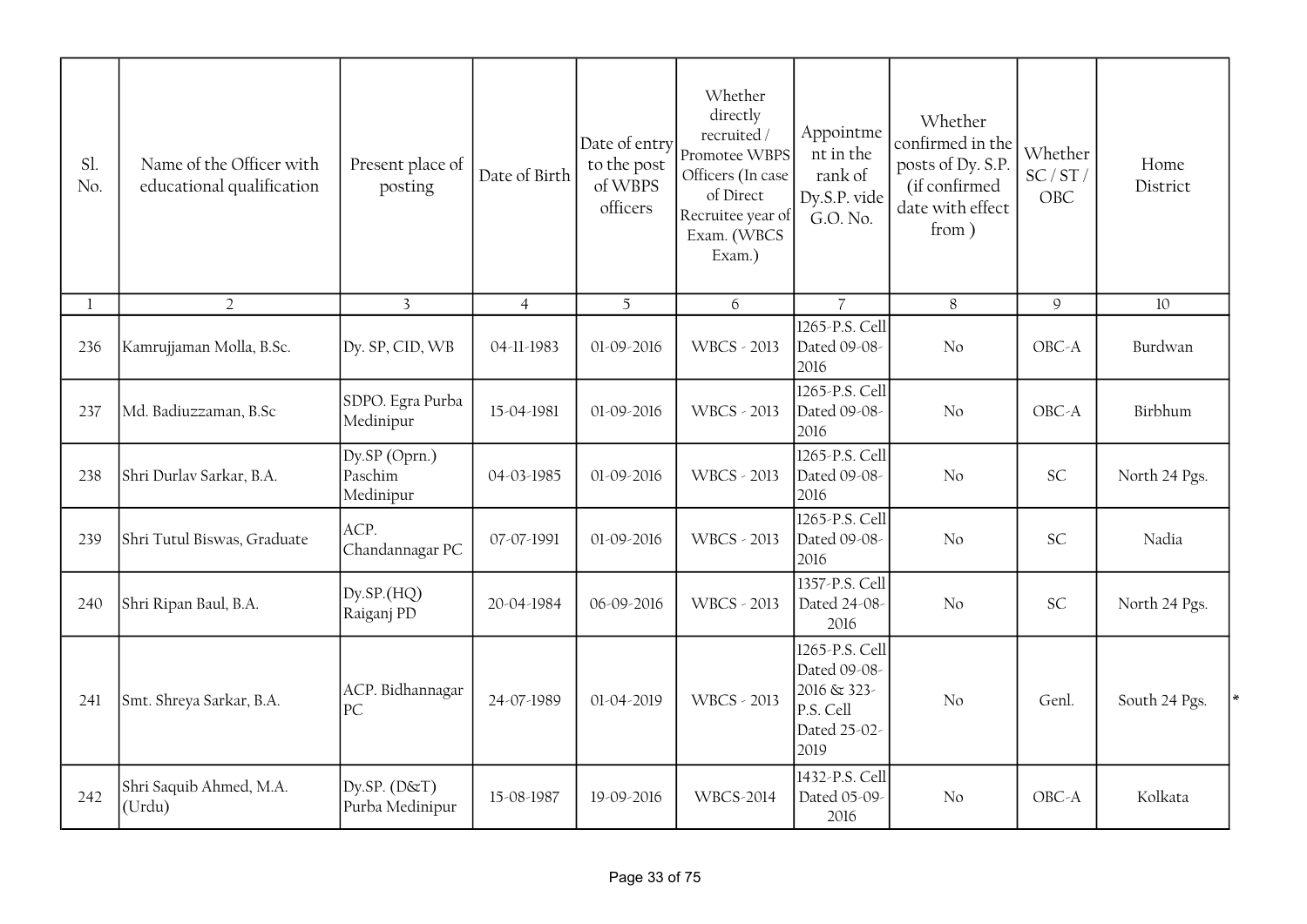| Sl.<br>No. | Name of the Officer with<br>educational qualification | Present place of<br>posting          | Date of Birth  | Date of entry<br>to the post<br>of WBPS<br>officers | Whether<br>directly<br>recruited/<br>Promotee WBPS<br>Officers (In case<br>of Direct<br>Recruitee year of<br>Exam. (WBCS<br>Exam.) | Appointme<br>nt in the<br>rank of<br>Dy.S.P. vide<br>G.O. No. | Whether<br>confirmed in the<br>posts of Dy. S.P.<br>(if confirmed<br>date with effect<br>from) | Whether<br>SC/ST/<br>OBC | Home<br>District |
|------------|-------------------------------------------------------|--------------------------------------|----------------|-----------------------------------------------------|------------------------------------------------------------------------------------------------------------------------------------|---------------------------------------------------------------|------------------------------------------------------------------------------------------------|--------------------------|------------------|
| 1          | $\overline{2}$                                        | $\overline{3}$                       | $\overline{4}$ | $\overline{5}$                                      | $\boldsymbol{6}$                                                                                                                   | $\overline{7}$                                                | $\, 8$                                                                                         | $\mathcal{G}$            | 10               |
| 243        | Shri Arijit Paul Chowdhury,<br>B.Sc                   | SDPO Mekliganj,<br>Cooch Behar       | 08-03-1987     | 19-09-2016                                          | <b>WBCS-2014</b>                                                                                                                   | 1432-P.S. Cell<br>Dated 05-09-<br>2016                        | No                                                                                             | Genl.                    | Darjeeling       |
| 244        | Shri Rohed Shaikh, B.Sc.(Hons.)                       | SDPO. Habra,<br>Barasat Police Dist. | 07-07-1988     | 22-09-2016                                          | <b>WBCS-2014</b>                                                                                                                   | 1432-P.S. Cell<br>Dated 05-09-<br>2016                        | 16-07-2019                                                                                     | OBC-A                    | Birbhum          |
| 245        | Shri Prasanta Debnath, M.Sc.                          | Dy.SP. Hqrs.<br>Malda                | 25-02-1989     | 20-09-2016                                          | <b>WBCS-2014</b>                                                                                                                   | 1432-P.S. Cell<br>Dated 05-09-<br>2016                        | No                                                                                             | $OBC - B$                | Burdwan          |
| 246        | Shri Mohtashim Akhtar, B.Sc.<br>(Hons.)               | Dy SP. HQrs.<br>Birbhum              | 14-07-1990     | 28-09-2016                                          | <b>WBCS-2014</b>                                                                                                                   | 1432-P.S. Cell<br>Dated 05-09-<br>2016                        | No                                                                                             | Genl.                    | Kolkata          |
| 247        | Smt. Moumita Sen, M.Sc.                               | Dy. SP, Telecom,<br><b>WB</b>        | 20-03-1983     | 19-09-2016                                          | <b>WBCS-2014</b>                                                                                                                   | 1432-P.S. Cell<br>Dated 05-09-<br>2016                        | 16-07-2019                                                                                     | Genl.                    | Kolkata          |
| 248        | Shri Tushar Kanti Pathak, B.Sc.<br>(Hons.)            | ACP, Barrackpore<br>PC               | 25-05-1982     | 04-10-2016                                          | <b>WBCS-2014</b>                                                                                                                   | 1432-P.S. Cell<br>Dated 05-09-<br>2016                        | No                                                                                             | Genl.                    | Burdwan          |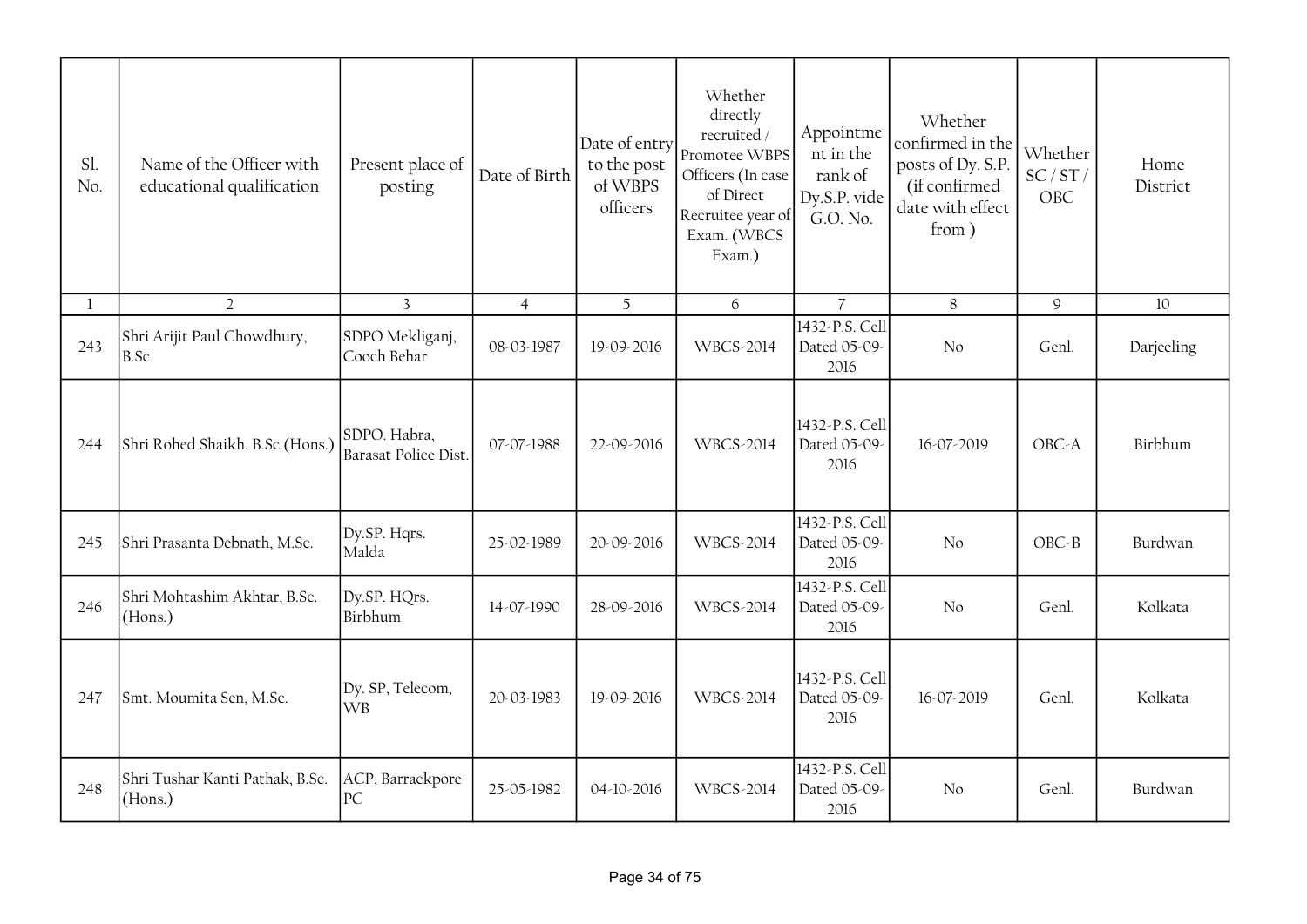| Sl.<br>No. | Name of the Officer with<br>educational qualification | Present place of<br>posting              | Date of Birth  | Date of entry<br>to the post<br>of WBPS<br>officers | Whether<br>directly<br>recruited /<br>Promotee WBPS<br>Officers (In case<br>of Direct<br>Recruitee year of<br>Exam. (WBCS<br>Exam.) | Appointme<br>nt in the<br>rank of<br>Dy.S.P. vide<br>G.O. No. | Whether<br>confirmed in the<br>posts of Dy. S.P.<br>(if confirmed<br>date with effect<br>from ) | Whether<br>SC/ST/<br>OBC | Home<br>District |
|------------|-------------------------------------------------------|------------------------------------------|----------------|-----------------------------------------------------|-------------------------------------------------------------------------------------------------------------------------------------|---------------------------------------------------------------|-------------------------------------------------------------------------------------------------|--------------------------|------------------|
|            | $\overline{2}$                                        | $\overline{3}$                           | $\overline{4}$ | 5                                                   | 6                                                                                                                                   | $\overline{7}$                                                | 8                                                                                               | $\mathcal{G}$            | 10               |
| 249        | Shri Bikram Prasad, B.A. (Hons.)                      | SDPO. Lalbagh,<br>Murshidabad            | 10-12-1987     | 19-09-2016                                          | <b>WBCS-2014</b>                                                                                                                    | 1432-P.S. Cell<br>Dated 05-09-<br>2016                        | No                                                                                              | Genl.                    | Malda            |
| 250        | Shri Suprakash Das, M.A.                              | Dy. $SP(D&T)$<br>Bankura                 | 07-04-1991     | 19-09-2016                                          | <b>WBCS-2014</b>                                                                                                                    | 1453-P.S. Cell<br>Dated 08-09-<br>2016                        | No                                                                                              | Genl.                    | Bankura          |
| 251        | Shri Tarkeshwar Ojha, B.Sc.                           | Dy. SP, DEO, WB                          | 06-06-1982     | 04-10-2016                                          | <b>WBCS-2014</b>                                                                                                                    | 1432-P.S. Cell<br>Dated 05-09-<br>2016                        | No                                                                                              | Genl.                    | Kolkata          |
| 252        | Shri Suprabhat Chakraborty, B.<br>Tech / B.E.         | SDPO, Sadar<br>South, Purba<br>Bardhaman | 02-10-1985     | 19-09-2016                                          | WBCS-2014                                                                                                                           | 1432-P.S. Cell<br>Dated 05-09-<br>2016                        | No                                                                                              | Genl.                    | Kolkata          |
| 253        | Shri Prabuddha Banerjee, B.Sc.<br>(Hons.)             | ACP, Barrackpore<br>PC                   | 20-03-1984     | 21-09-2016                                          | <b>WBCS-2014</b>                                                                                                                    | 1432-P.S. Cell<br>Dated 05-09-<br>2016                        | No                                                                                              | Genl.                    | Nadia            |
| 254        | Shri Arindam Pal Choudhury,<br>B.Sc (Hons.)           | Dy. SP Traffic,<br>Jalpaiguri            | 21-08-1983     | 06-09-2017                                          | <b>WBCS-2014</b>                                                                                                                    | 1432-P.S. Cell<br>Dated 05-09-<br>2016                        | No                                                                                              | Genl.                    | South 24 Pgs.    |
| 255        | Shri Suman Kanti Ghosh, M.A.<br>(English Lit.)        | Dy. SP, ACB, WB                          | 02-02-1990     | 19-09-2016                                          | <b>WBCS-2014</b>                                                                                                                    | 1432-P.S. Cell<br>Dated 05-09-<br>2016                        | No                                                                                              | Genl.                    | North 24 Pgs.    |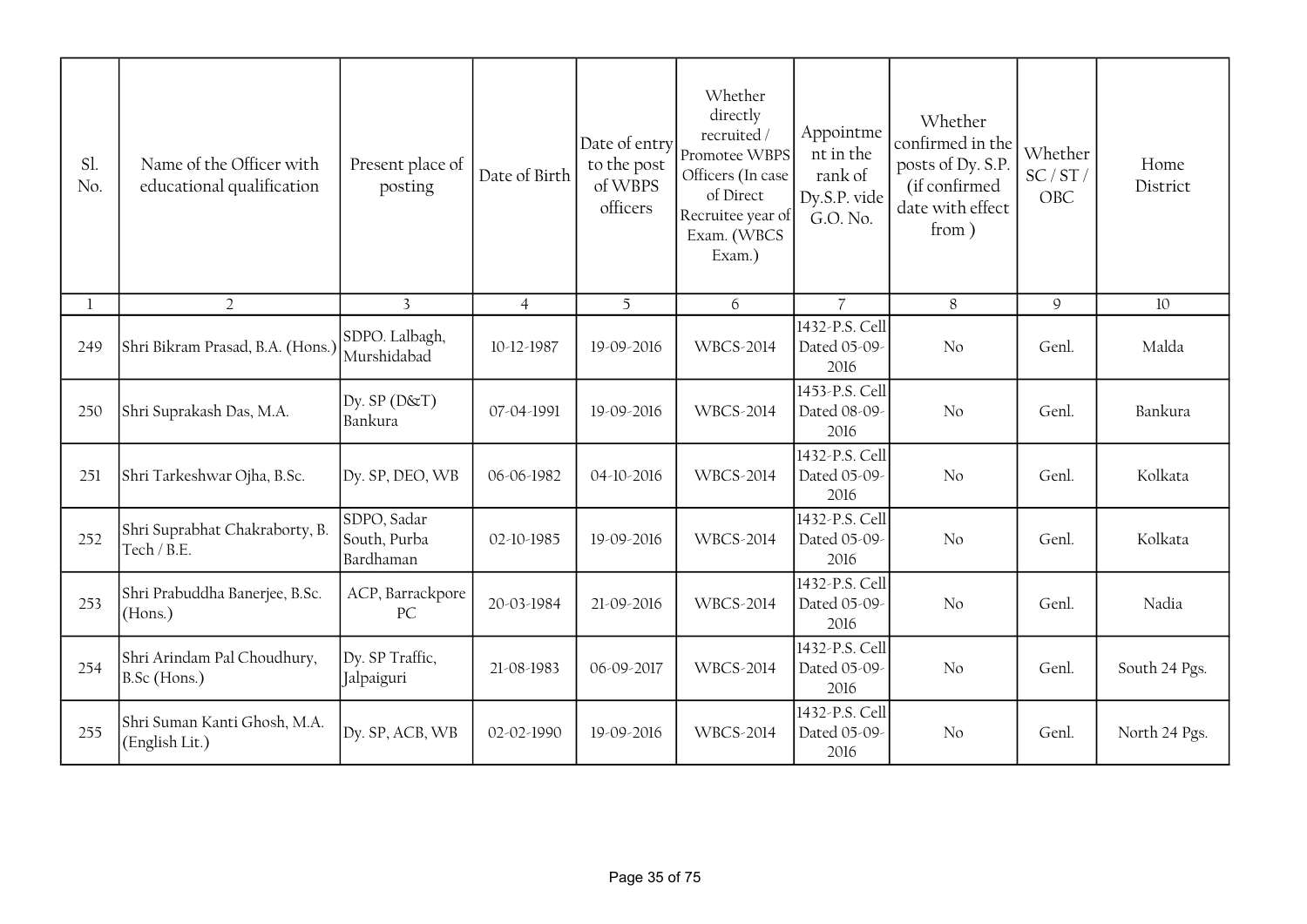| Sl.<br>No. | Name of the Officer with<br>educational qualification | Present place of<br>posting                                                                                                 | Date of Birth  | Date of entry<br>to the post<br>of WBPS<br>officers | Whether<br>directly<br>recruited /<br>Promotee WBPS<br>Officers (In case<br>of Direct<br>Recruitee year of<br>Exam. (WBCS<br>Exam.) | Appointme<br>nt in the<br>rank of<br>Dy.S.P. vide<br>G.O. No. | Whether<br>confirmed in the<br>posts of Dy. S.P.<br>(if confirmed<br>date with effect<br>from) | Whether<br>SC/ST/<br>OBC | Home<br>District |
|------------|-------------------------------------------------------|-----------------------------------------------------------------------------------------------------------------------------|----------------|-----------------------------------------------------|-------------------------------------------------------------------------------------------------------------------------------------|---------------------------------------------------------------|------------------------------------------------------------------------------------------------|--------------------------|------------------|
| 1          | $\overline{2}$                                        | $\overline{3}$                                                                                                              | $\overline{4}$ | 5                                                   | 6                                                                                                                                   | $\overline{7}$                                                | 8                                                                                              | $\mathsf g$              | 10               |
| 256        | Smt. Shabana Khatoon, M.A.<br>(Urdu)                  | Dy.SP. CID. WB<br>(deputed to<br>WBPD to work at<br>the office of the<br>DIG Provisioning,<br>WB)                           | 05-04-1982     | 01-10-2016                                          | <b>WBCS-2014</b>                                                                                                                    | 1432-P.S. Cell<br>Dated 05-09-<br>2016                        | No                                                                                             | OBC-A                    | Kolkata          |
| 257        | Shri Ayan Sadhu, B.Sc. (Hons.)                        | $Dy$ .SP. ( $D$ $\&$ T)<br>Birbhum                                                                                          | 07-02-1987     | 19-09-2016                                          | <b>WBCS-2014</b>                                                                                                                    | 1432-P.S. Cell<br>Dated 05-09-<br>2016                        | No.                                                                                            | Genl.                    | North 24 Pgs.    |
| 258        | Shri Soumo Mazumdar, M.A.                             | Asstt. Commdt. IR<br>lst Bn. (to work at<br>RAF Bn.<br>Durgapur)(on<br>deputation to the<br>Directorate of<br>Security, WB) | 13-10-1987     | 19-09-2016                                          | <b>WBCS-2014</b>                                                                                                                    | 1432-P.S. Cell<br>Dated 05-09-<br>2016                        | No                                                                                             | Genl.                    | Hooghly          |
| 259        | Shri Samir Adhikari, B.A.<br>(Hons.)                  | Dy.SP. DEB.<br>Purulia                                                                                                      | 05-05-1986     | 19-09-2016                                          | <b>WBCS-2014</b>                                                                                                                    | 1432-P.S. Cell<br>Dated 05-09-<br>2016                        | No                                                                                             | Genl.                    | Nadia            |
| 260        | Shri Saptarshi Bhattacharya,<br>B.A. (Hons.)          | SDPO. Kalna,<br>Purba Bardhaman                                                                                             | 01-03-1990     | 19-09-2016                                          | <b>WBCS-2014</b>                                                                                                                    | 1432-P.S. Cell<br>Dated 05-09-<br>2016                        | No.                                                                                            | Genl.                    | North 24 Pgs.    |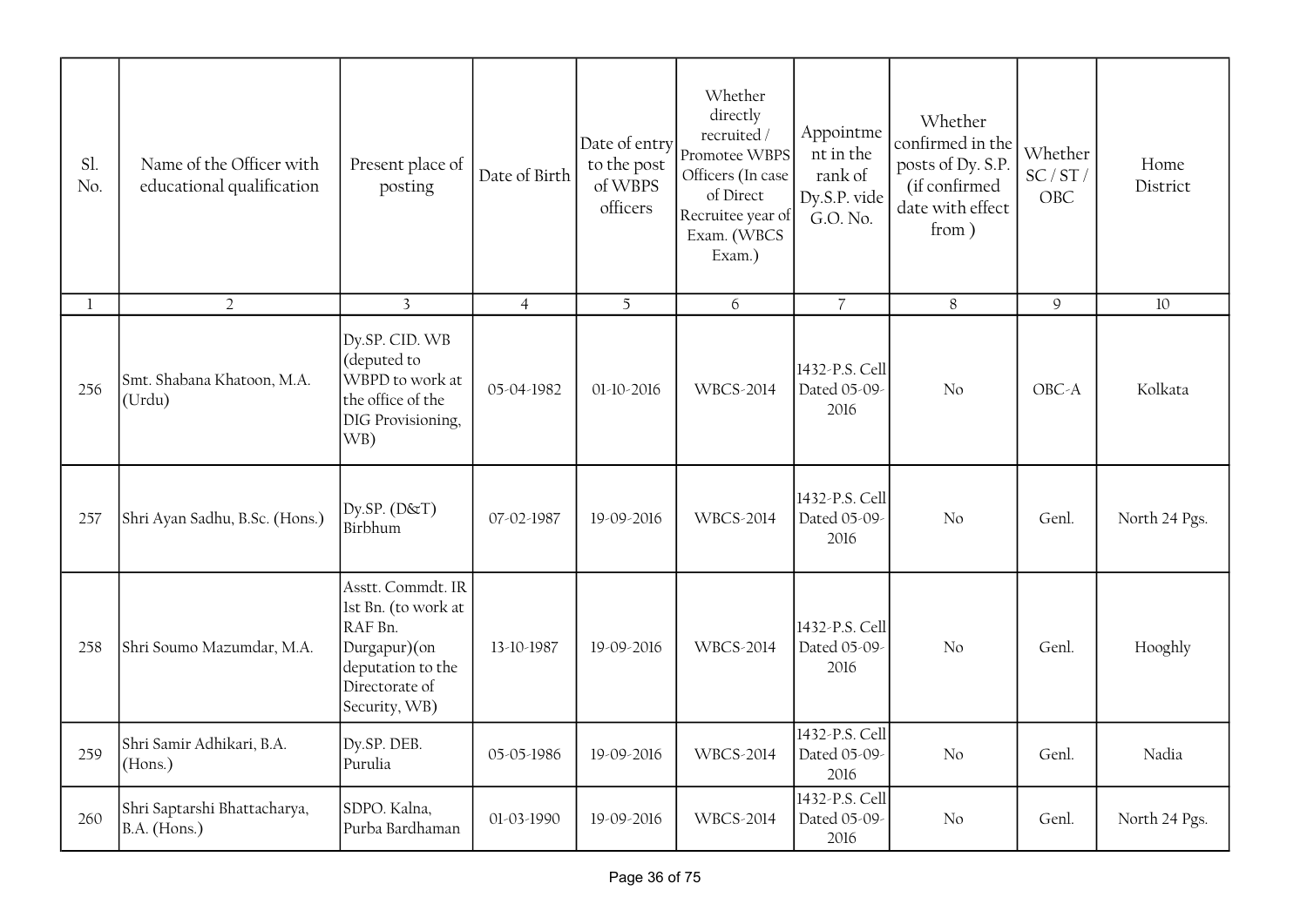| Sl.<br>No. | Name of the Officer with<br>educational qualification | Present place of<br>posting                           | Date of Birth  | Date of entry<br>to the post<br>of WBPS<br>officers | Whether<br>directly<br>recruited/<br>Promotee WBPS<br>Officers (In case<br>of Direct<br>Recruitee year of<br>Exam. (WBCS<br>Exam.) | Appointme<br>nt in the<br>rank of<br>Dy.S.P. vide<br>G.O. No. | Whether<br>confirmed in the<br>posts of Dy. S.P.<br>(if confirmed<br>date with effect<br>from) | Whether<br>SC/ST/<br>OBC | Home<br>District |
|------------|-------------------------------------------------------|-------------------------------------------------------|----------------|-----------------------------------------------------|------------------------------------------------------------------------------------------------------------------------------------|---------------------------------------------------------------|------------------------------------------------------------------------------------------------|--------------------------|------------------|
| 1          | $\overline{2}$                                        | 3                                                     | $\overline{4}$ | 5                                                   | 6                                                                                                                                  | $\overline{7}$                                                | 8                                                                                              | 9                        | 10               |
| 261        | Shri Abhishek Boliar, B.Tech./<br>B.E.                | Dy.SP. DIB.<br><b>Baruipur Police</b><br>Dist.        | 15-03-1984     | 29-09-2016                                          | <b>WBCS-2014</b>                                                                                                                   | 1432-P.S. Cell<br>Dated 05-09-<br>2016                        | 09-02-2021                                                                                     | Genl.                    | South 24 Pgs.    |
| 262        | Shri Samim Biswas, B.A. (Hons.) Paschim               | SDPO. Belda,<br>Medinipur                             | 03-05-1983     | 19-09-2016                                          | <b>WBCS-2014</b>                                                                                                                   | 1432-P.S. Cell<br>Dated 05-09<br>2016                         | No                                                                                             | OBC-A                    | Nadia            |
| 263        | Shri Biswajit Naskar, B.Sc.                           | ACP,<br>Chandannagar PC                               | 25-03-1987     | 19-09-2016                                          | WBCS-2014                                                                                                                          | 1432-P.S. Cell<br>Dated 05-09<br>2016                         | No                                                                                             | SC                       | North 24 Pgs.    |
| 264        | Shri Somnath Saha, B.Sc.<br>(Hons.)                   | SDPO, Contai,<br>Purba Medinipur                      | 17-06-1985     | 19-09-2016                                          | <b>WBCS-2014</b>                                                                                                                   | 1444-P.S.<br>Cell Dated 07<br>09-2016                         | No                                                                                             | <b>SC</b>                | Birbhum          |
| 265        | Shri Dip Kumar Das, B.A.<br>(Hons.)                   | ACP, Bidhannagar<br>PC                                | 15-09-1990     | 19-09-2016                                          | <b>WBCS-2014</b>                                                                                                                   | 1432-P.S. Cell<br>Dated 05-09-<br>2016                        | No                                                                                             | SC                       | South 24 Pgs.    |
| 266        | Shri Rathindranath Biswas,<br>B.Sc. (Hons.)           | Dy.SP. Traffic,<br>Diamond Harbour<br>Police District | 20-08-1991     | 19-09-2016                                          | <b>WBCS-2014</b>                                                                                                                   | 1432-P.S. Cell<br>Dated 05-09<br>2016                         | No                                                                                             | SC                       | North 24 Pgs.    |
| 267        | Shri Tamal Sarkar, B.A. (Hons.)                       | Dy.SP. Crime,<br><b>Baruipur PD</b>                   | 06-06-1986     | 23-09-2016                                          | WBCS-2014                                                                                                                          | 1432-P.S. Cell<br>Dated 05-09<br>2016                         | No                                                                                             | SC                       | North 24 Pgs.    |
| 268        | Shri Vikramjit Lama, M.A.                             | Dy.SP. Crime,<br>Jalpaiguri                           | 22-05-1988     | 20-09-2016                                          | <b>WBCS-2014</b>                                                                                                                   | 1463-P.S. Cell<br>Dated 09-09-<br>2016                        | No                                                                                             | <b>ST</b>                | Darjeeling       |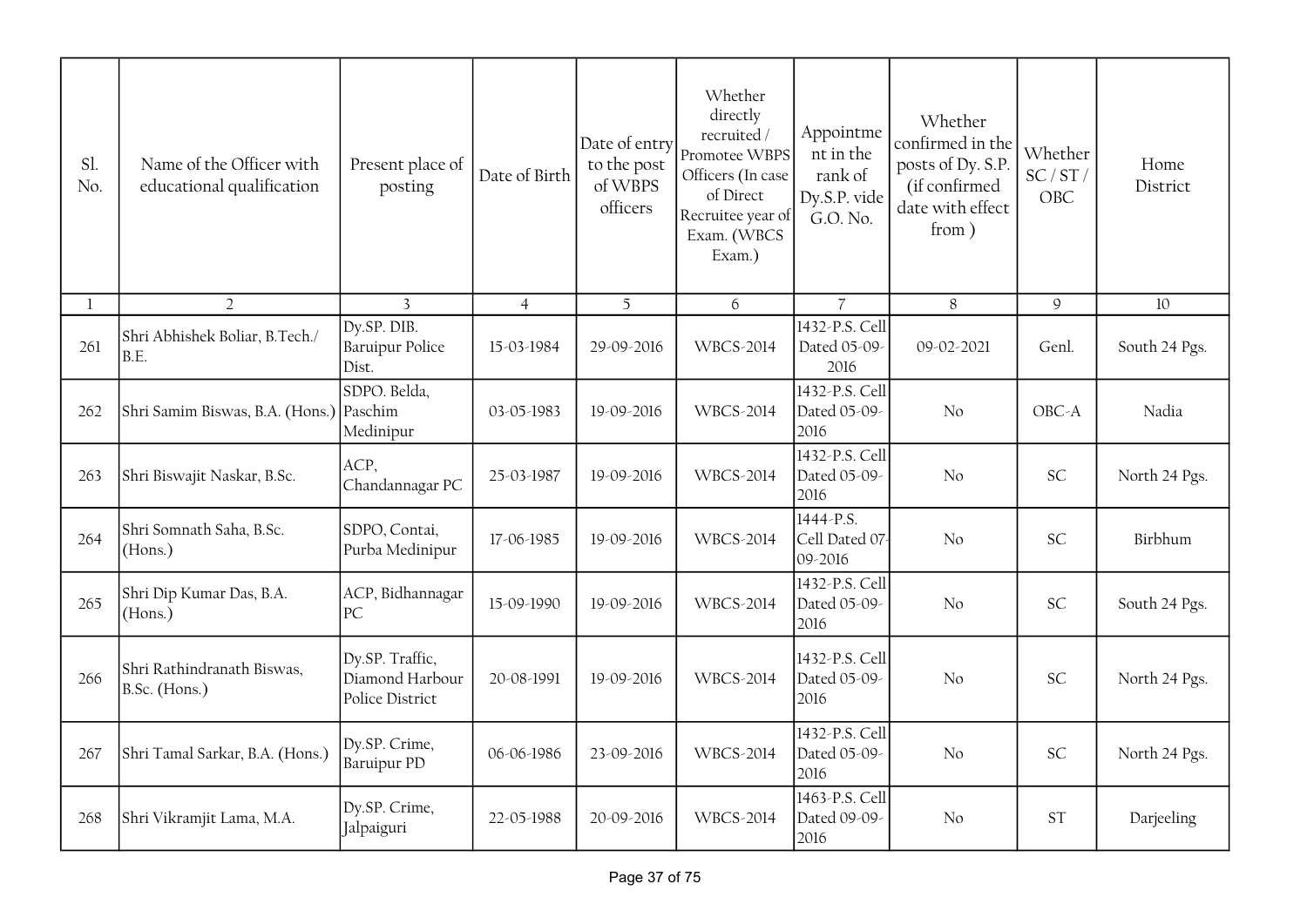| Sl.<br>No. | Name of the Officer with<br>educational qualification | Present place of<br>posting                                         | Date of Birth  | Date of entry<br>to the post<br>of WBPS<br>officers | Whether<br>directly<br>recruited/<br>Promotee WBPS<br>Officers (In case<br>of Direct<br>Recruitee year of<br>Exam. (WBCS<br>Exam.) | Appointme<br>nt in the<br>rank of<br>Dy.S.P. vide<br>G.O. No.                  | Whether<br>confirmed in the<br>posts of Dy. S.P.<br>(if confirmed<br>date with effect<br>from) | Whether<br>SC/ST/<br>OBC | Home<br>District |
|------------|-------------------------------------------------------|---------------------------------------------------------------------|----------------|-----------------------------------------------------|------------------------------------------------------------------------------------------------------------------------------------|--------------------------------------------------------------------------------|------------------------------------------------------------------------------------------------|--------------------------|------------------|
| 1          | $\overline{2}$                                        | $\overline{3}$                                                      | $\overline{4}$ | 5                                                   | 6                                                                                                                                  | $\overline{7}$                                                                 | 8                                                                                              | $\mathcal{Q}$            | 10               |
| 269        | Shri Shoubhik Patra, B.A.                             | Dy.SP,<br>Mandirbazar,<br>Sundarban PD                              | 11-03-1987     | 19-09-2016                                          | <b>WBCS-2014</b>                                                                                                                   | 1432-P.S. Cell<br>Dated 05-09-<br>2016                                         | No                                                                                             | <b>SC</b>                | South 24 Pgs.    |
| 270        | Shri Sukanta Hazra, B.Sc.                             | SDPO. Bagdah,<br>Bongaon PD                                         | 03-08-1984     | 19-09-2016                                          | <b>WBCS-2014</b>                                                                                                                   | 1432-P.S. Cell<br>Dated 05-09-<br>2016                                         | No                                                                                             | <b>SC</b>                | Howrah           |
| 271        | Smt. Arpita Ray, B.Tech.                              | $Dy$ . SP ( $D\&T$ )<br>Hooghly Rural                               | 15-08-1986     | 29-09-2020                                          | <b>WBCS-2014</b>                                                                                                                   | 1456-P.S.<br>Cell Dated 08<br>09-2016<br>524-P.S. Cell<br>Dated 27-03-<br>2019 | No                                                                                             | Genl.                    | North 24 Pgs.    |
| 272        | Shri Achintya Kr. Dey, B.Sc                           | ACP, Asansol-<br>Durgapur PC                                        | 17-03-1967     | 03-08-2017                                          | Promotee                                                                                                                           | 1277-P.S. Cell<br>Dated 06-07-<br>2017                                         | NA                                                                                             | Genl.                    | Birbhum          |
| 273        | Shri Sujit Kr. Bose, B.Sc (Hons.)                     | Assistant<br>Commandant,<br>RAFBn.BKP (on<br>deputation to<br>WBPD) | 28-04-1970     | 11-07-2017                                          | Promotee                                                                                                                           | 1277-P.S. Cell<br>Dated 06-07-<br>2017                                         | NA                                                                                             | Genl.                    | Hooghly          |
| 274        | Shri Debabrata Chattopadhyay,<br>B.Sc                 | Assistant<br>Commandant Spl.<br>IR. Bn.                             | 22-01-1969     | 17-07-2017                                          | Promotee                                                                                                                           | 1277-P.S. Cell<br>Dated 06-07-<br>2017                                         | <b>NA</b>                                                                                      | Genl.                    | Burdwan          |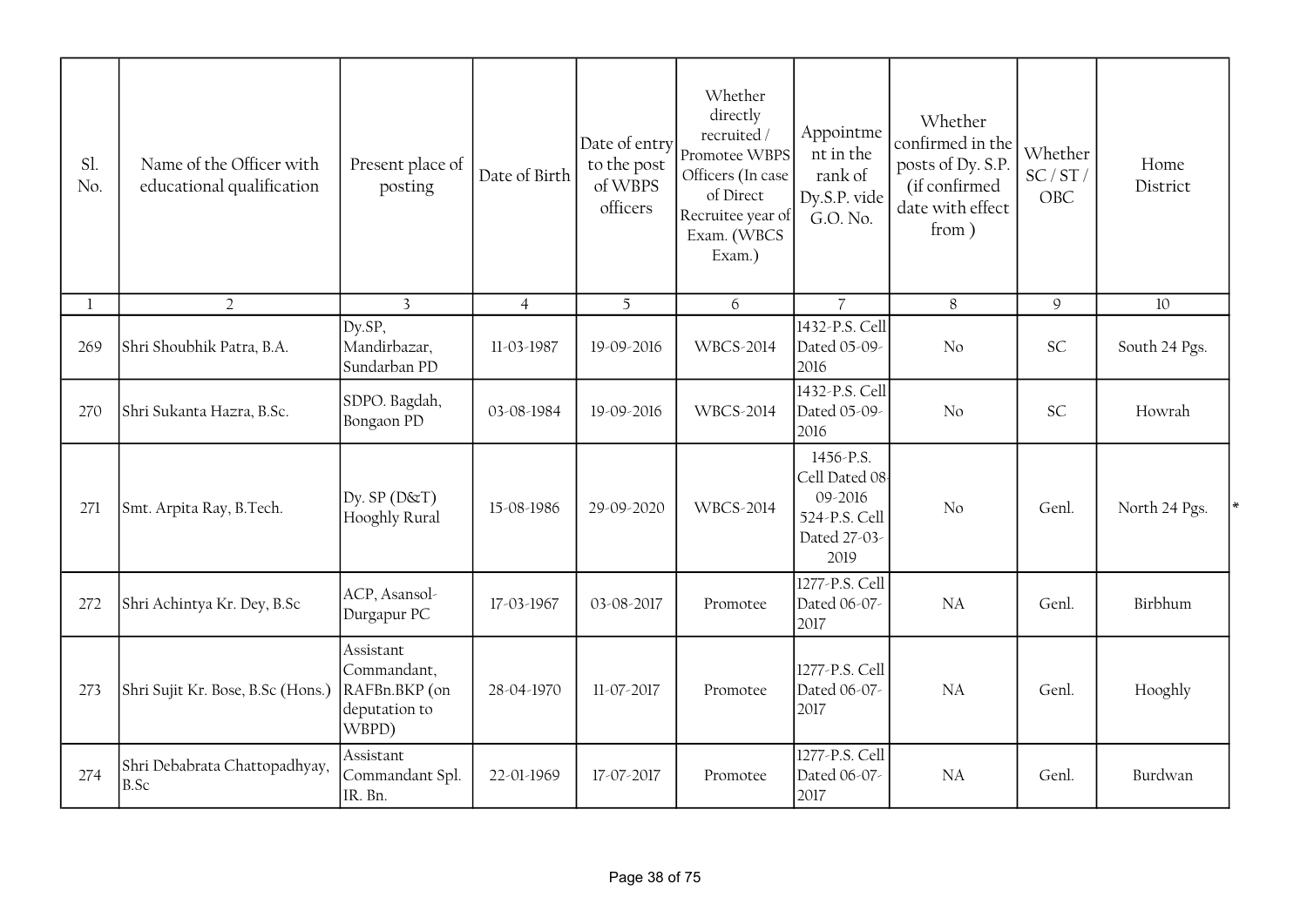| Sl.<br>No. | Name of the Officer with<br>educational qualification | Present place of<br>posting                                      | Date of Birth  | Date of entry<br>to the post<br>of WBPS<br>officers | Whether<br>directly<br>recruited/<br>Promotee WBPS<br>Officers (In case<br>of Direct<br>Recruitee year of<br>Exam. (WBCS<br>Exam.) | Appointme<br>nt in the<br>rank of<br>Dy.S.P. vide<br>G.O. No. | Whether<br>confirmed in the<br>posts of Dy. S.P.<br>(if confirmed<br>date with effect<br>from) | Whether<br>SC/ST/<br>OBC | Home<br>District |
|------------|-------------------------------------------------------|------------------------------------------------------------------|----------------|-----------------------------------------------------|------------------------------------------------------------------------------------------------------------------------------------|---------------------------------------------------------------|------------------------------------------------------------------------------------------------|--------------------------|------------------|
|            | $\overline{2}$                                        | $\overline{3}$                                                   | $\overline{4}$ | 5                                                   | 6                                                                                                                                  | $\overline{7}$                                                | 8                                                                                              | 9                        | 10               |
| 275        | Shri Jayanta Kr. Saha, B.Sc                           | ACP, Bidhannagar<br>PC                                           | 02-12-1968     | 07-07-2017                                          | Promotee                                                                                                                           | 1277-P.S. Cell<br>Dated 06-07-<br>2017                        | NA                                                                                             | Genl.                    | North 24 Pgs.    |
| 276        | Shri Asoke Nath<br>Chattopadhyay, B.Sc. (Hons.)       | Asstt. Commdt.<br>SAP 3rd Bn.,<br>deputed to SVSPA,<br><b>WB</b> | 26-03-1969     | 07-07-2017                                          | Promotee                                                                                                                           | 1277-P.S. Cell<br>Dated 06-07-<br>2017                        | <b>NA</b>                                                                                      | Genl.                    | Hooghly          |
| 277        | Shri Vidya Sagar Choubey, B.Sc                        | Asstt. Commdt.<br>SAP 6th Bn.                                    | 08-08-1967     | 24-07-2017                                          | Promotee                                                                                                                           | 1277-P.S. Cell<br>Dated 06-07-<br>2017                        | <b>NA</b>                                                                                      | Genl.                    | Baliya, UP       |
| 278        | Shri Dilip Kr. Chaubey, B.A.<br>(Hons.)               | Director SBDC,<br>CID, WB (in the<br>rank of Dy.SP)              | 03-05-1968     | 12-07-2017                                          | Promotee                                                                                                                           | 1277-P.S. Cell<br>Dated 06-07-<br>2017                        | NA                                                                                             | Genl.                    | Alipurduar       |
| 279        | Shri Kanhoji Mitra, B.Sc.                             | Asstt. Commdt.<br>SSF Bn. & deputed<br>to WBPHQ                  | 27-01-1969     | 28-07-2017                                          | Promotee                                                                                                                           | 1277-P.S. Cell<br>Dated 06-07-<br>2017                        | <b>NA</b>                                                                                      | Genl.                    | Nadia            |
| 280        | Shri Shibaji Ghosal, B.Com.<br>(Hons.)                | Dy.SP. (AP) DGP's<br>CR. WBPD                                    | 17-05-1967     | 26-07-2017                                          | Promotee                                                                                                                           | 1277-P.S. Cell<br>Dated 06-07-<br>2017                        | <b>NA</b>                                                                                      | Genl.                    | North 24Pgs.     |
| 281        | Shri Arup Kr. Kolley, B.Com.                          | Dy. $SP(AP)$<br>Paschim<br>Medinipur                             | 10-03-1967     | 07-07-2017                                          | Promotee                                                                                                                           | 1277-P.S. Cell<br>Dated 06-07-<br>2017                        | <b>NA</b>                                                                                      | Genl.                    | Howrah           |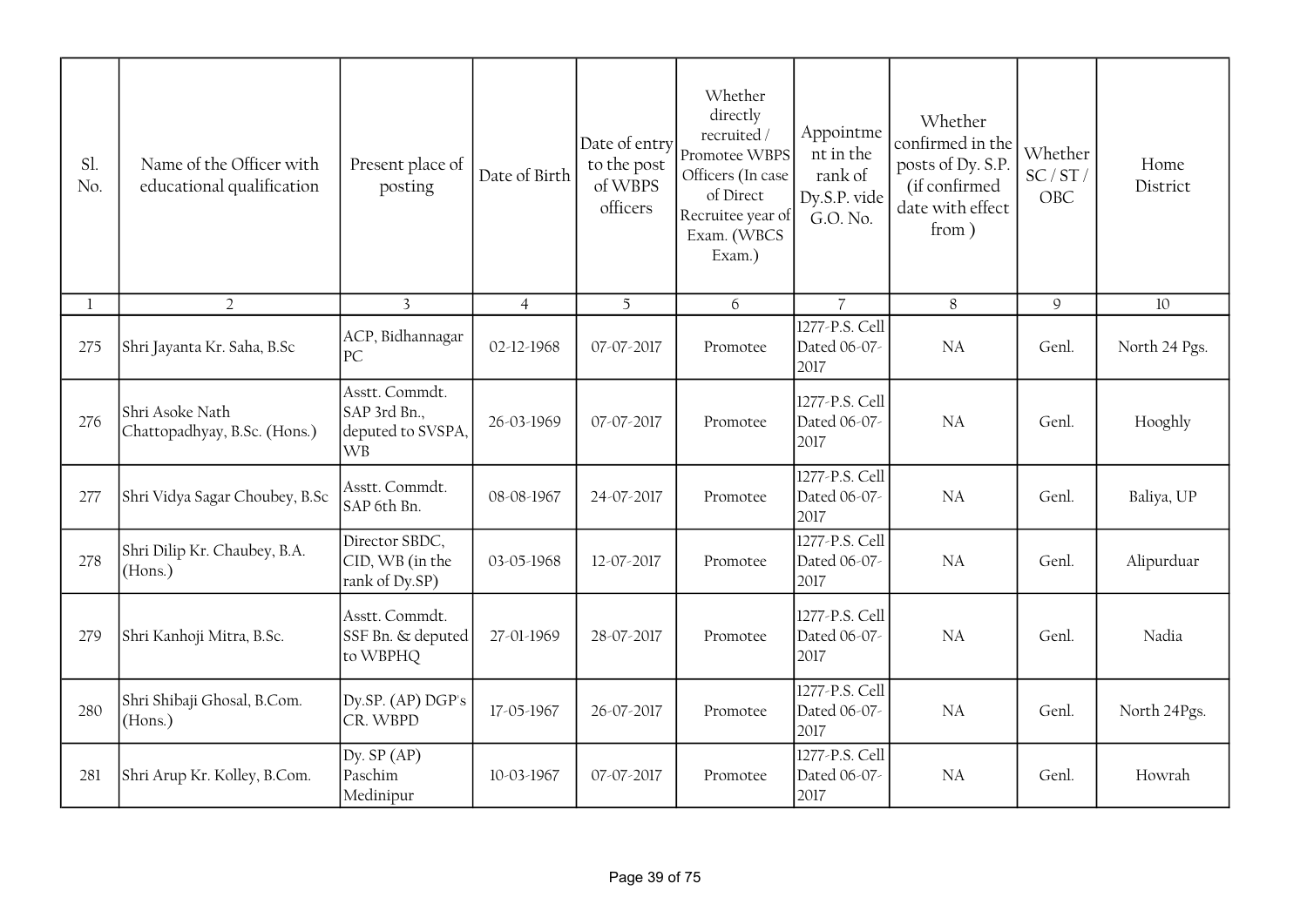| Sl.<br>No. | Name of the Officer with<br>educational qualification | Present place of<br>posting                          | Date of Birth  | Date of entry<br>to the post<br>of WBPS<br>officers | Whether<br>directly<br>recruited /<br>Promotee WBPS<br>Officers (In case<br>of Direct<br>Recruitee year of<br>Exam. (WBCS<br>Exam.) | Appointme<br>nt in the<br>rank of<br>Dy.S.P. vide<br>G.O. No. | Whether<br>confirmed in the<br>posts of Dy. S.P.<br>(if confirmed<br>date with effect<br>from) | Whether<br>SC/ST/<br>OBC | Home<br>District |
|------------|-------------------------------------------------------|------------------------------------------------------|----------------|-----------------------------------------------------|-------------------------------------------------------------------------------------------------------------------------------------|---------------------------------------------------------------|------------------------------------------------------------------------------------------------|--------------------------|------------------|
| 1          | $\overline{2}$                                        | $\overline{3}$                                       | $\overline{4}$ | 5                                                   | 6                                                                                                                                   | $\overline{7}$                                                | 8                                                                                              | $\mathsf 9$              | 10               |
| 282        | Shri Kailash Pati Mahato, M.Sc.                       | Asstt. CO, SAP<br>llth Bn.                           | 28-07-1968     | 20-12-2017                                          | Promotee                                                                                                                            | 1277-P.S. Cell<br>Dated 06-07-<br>2017                        | NA                                                                                             | Genl.                    | Purulia          |
| 283        | Shri Avijit Biswas, B. Com                            | Dy.SP. Highway<br>Patrol Scheme,<br>Traffic Hqs.     | 25-10-1965     | 30-08-2017                                          | Promotee                                                                                                                            | 1277-P.S. Cell<br>Dated 06-07-<br>2017                        | NA                                                                                             | Genl.                    | Howrah           |
| 284        | Shri Goutam Shankar, B.Com.                           | Assistant<br>Commandant,<br>Gorkha Bn.,<br>Naxalbari | 15-01-1967     | 17-07-2017                                          | Promotee                                                                                                                            | 1277-P.S. Cell<br>Dated 06-07-<br>2017                        | <b>NA</b>                                                                                      | <b>SC</b>                | Darjeeling       |
| 285        | Shri Abhijit Saha, B.Sc.                              | Dy.SRP.<br>Alipurduar,<br>Siliguri GRP               | 29-12-1962     | 31-12-2017                                          | Promotee                                                                                                                            | 2230-P.S.<br>Cell Dated 29.<br>12-2017                        | <b>NA</b>                                                                                      | Genl.                    | Dakshin Dinajpur |
| 286        | Shri Amitava Chandra, B.Sc.                           | Dy.SP. CLO. FSL<br>Cell, Kolkata                     | 02-10-1962     | 31-12-2017                                          | Promotee                                                                                                                            | 2230-P.S.<br>Cell Dated 29<br>12-2017                         | <b>NA</b>                                                                                      | Genl.                    | North 24Pgs.     |
| 287        | Shri Biplab Kumar Ghosh,<br>B.Com                     | Joint Assistant<br>Director, IB, WB                  | 06-08-1962     | 31-12-2017                                          | Promotee                                                                                                                            | 2230-P.S.<br>Cell Dated 29<br>12-2017                         | <b>NA</b>                                                                                      | Genl.                    | Murshidabad      |
| 288        | Shri Prasanta Kumar Nandy,<br>B.Sc. (Hons.)           | Dy.SP. CID, WB                                       | 19-01-1964     | 30-12-2017                                          | Promotee                                                                                                                            | 2230-P.S.<br>Cell Dated 29<br>12-2017                         | NA                                                                                             | Genl.                    | Burdwan          |
| 289        | Shri Manabendu Sekhar<br>Rakshit, B.A.                | ACP. Siliguri PC                                     | 02-01-1963     | 31-12-2017                                          | Promotee                                                                                                                            | 2230-P.S.<br>Cell Dated 29<br>12-2017                         | NA                                                                                             | Genl.                    | Malda            |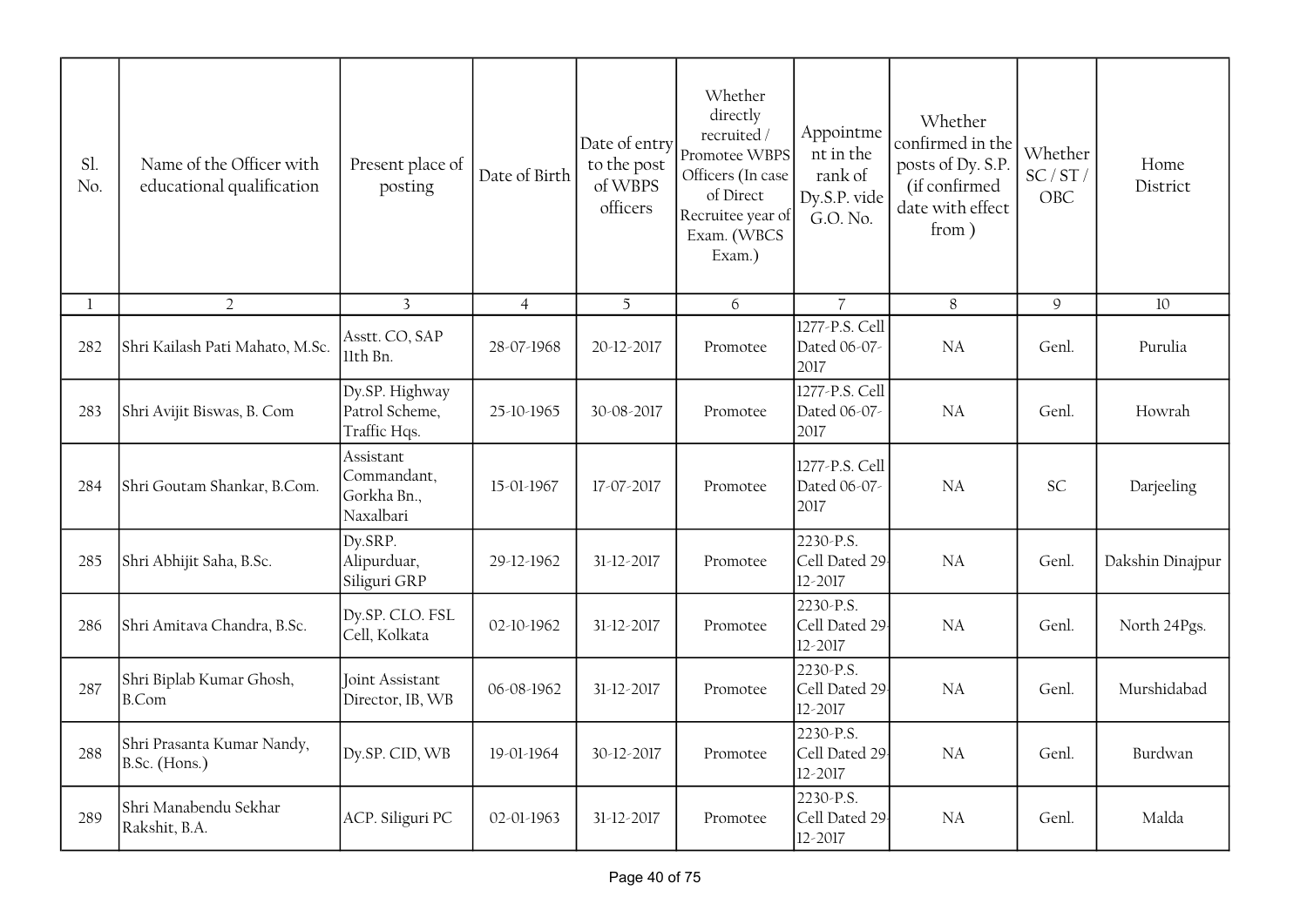| Sl.<br>No.   | Name of the Officer with<br>educational qualification | Present place of<br>posting                | Date of Birth  | Date of entry<br>to the post<br>of WBPS<br>officers | Whether<br>directly<br>recruited /<br>Promotee WBPS<br>Officers (In case<br>of Direct<br>Recruitee year of<br>Exam. (WBCS<br>Exam.) | Appointme<br>nt in the<br>rank of<br>Dy.S.P. vide<br>G.O. No. | Whether<br>confirmed in the<br>posts of Dy. S.P.<br>(if confirmed<br>date with effect<br>from) | Whether<br>SC/ST/<br>OBC | Home<br>District |
|--------------|-------------------------------------------------------|--------------------------------------------|----------------|-----------------------------------------------------|-------------------------------------------------------------------------------------------------------------------------------------|---------------------------------------------------------------|------------------------------------------------------------------------------------------------|--------------------------|------------------|
| $\mathbf{1}$ | $\overline{2}$                                        | $\overline{3}$                             | $\overline{4}$ | 5                                                   | 6                                                                                                                                   | $\overline{7}$                                                | 8                                                                                              | 9                        | 10               |
| 290          | Shri Ujjal Mukherjee, B.Sc.<br>(Pure)                 | Joint Assistant<br>Director, IB, WB        | 28-06-1964     | 31-12-2017                                          | Promotee                                                                                                                            | 2230-P.S.<br>Cell Dated 29<br>12-2017                         | NA                                                                                             | Genl.                    | Howrah           |
| 291          | Shri Dilip Kumar Karmakar,<br>B.Sc.                   | Dy. SP, DIB, Purba<br>Bardhaman            | 03-04-1964     | 30-12-2017                                          | Promotee                                                                                                                            | 2230-P.S.<br>Cell Dated 29<br>12-2017                         | NA                                                                                             | Genl.                    | Burdwan          |
| 292          | Shri Tapas Maulik, B.Sc.                              | Joint Assistant<br>Director, IB, WB        | 13-05-1965     | 31-12-2017                                          | Promotee                                                                                                                            | 2230-P.S.<br>Cell Dated 29<br>12-2017                         | <b>NA</b>                                                                                      | Genl.                    | North 24 Pgs     |
| 293          | Shri Ranjan Kumar Sinha, B.Sc.                        | Asstt. Commdt.<br>RAF Bn.<br>Barrackpore   | 30-07-1964     | 30-12-2017                                          | Promotee                                                                                                                            | 2230-P.S.<br>Cell Dated 29<br>12-2017                         | <b>NA</b>                                                                                      | Genl.                    | Birbhum          |
| 294          | Shri Kartick Chandra<br>Bhattacharjee, B.Sc.          | Asstt. CO,<br>Narayani Bn.,<br>Cooch Behar | 29-01-1964     | 31-12-2017                                          | Promotee                                                                                                                            | 2230-P.S.<br>Cell Dated 29<br>12-2017                         | NA                                                                                             | Genl.                    | Burdwan          |
| 295          | Shri Subhash Ray, B.Com.                              | Dy. $SP(HQ)$ ,<br>Krishnanagar PD          | 03-11-1964     | 31-12-2017                                          | Promotee                                                                                                                            | 2230-P.S.<br>Cell Dated 29<br>12-2017                         | NA                                                                                             | Genl.                    | North 24 Pgs.    |
| 296          | Smt. Sarbari Bhattacharya, B.A.                       | Joint Assistant<br>Director, IB, WB        | 16-01-1964     | 31-12-2017                                          | Promotee                                                                                                                            | 2230-P.S.<br>Cell Dated 29<br>12-2017                         | NA                                                                                             | Genl.                    | North 24 Pgs.    |
| 297          | Shri Tanmoy Ghosh, B.Com.                             | Joint Assistant<br>Director, IB, WB        | 12-06-1965     | 30-12-2017                                          | Promotee                                                                                                                            | 2230-P.S.<br>Cell Dated 29<br>12-2017                         | <b>NA</b>                                                                                      | Genl.                    | South 24 Pgs.    |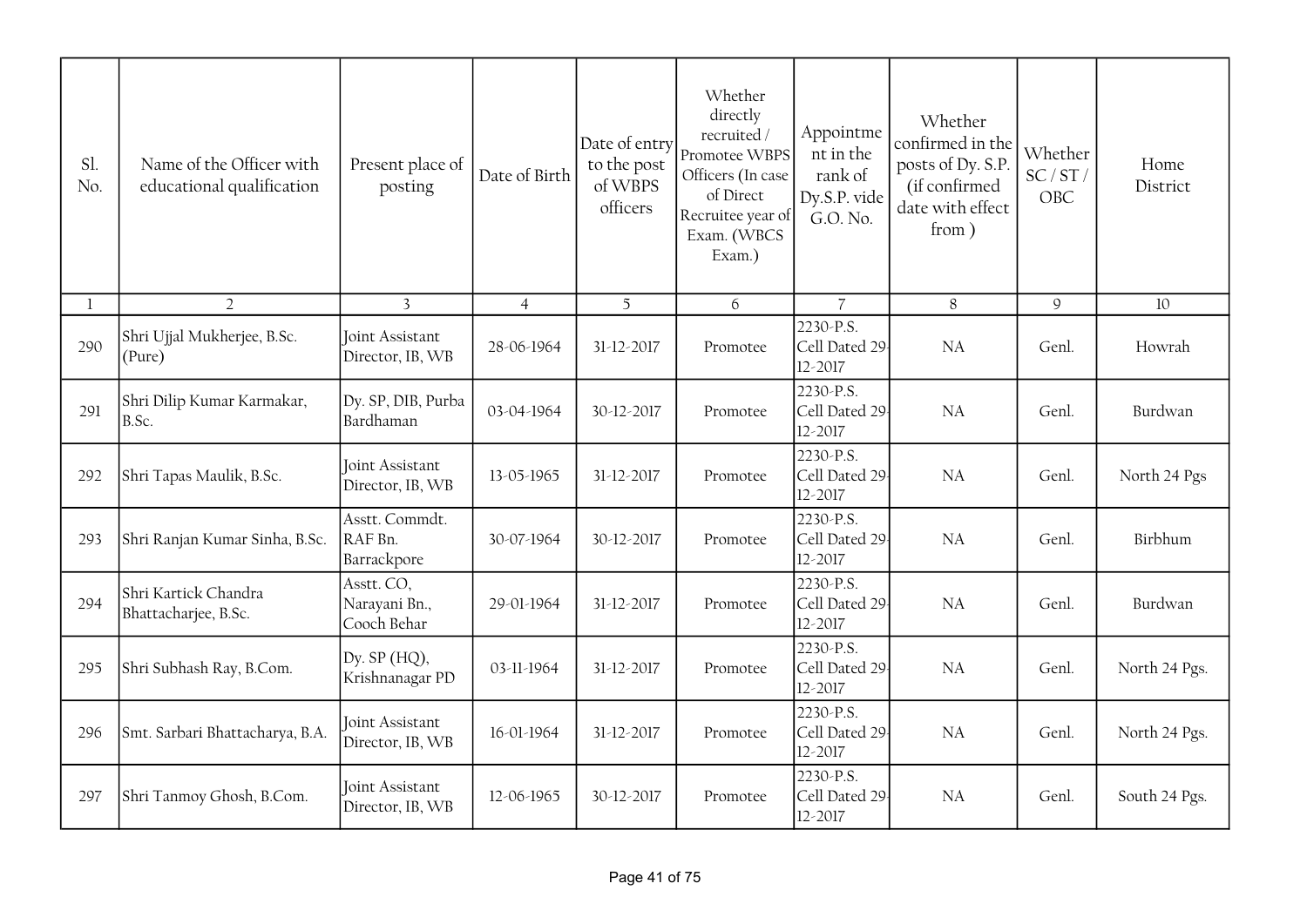| Sl.<br>No.   | Name of the Officer with<br>educational qualification | Present place of<br>posting         | Date of Birth  | Date of entry<br>to the post<br>of WBPS<br>officers | Whether<br>directly<br>recruited /<br>Promotee WBPS<br>Officers (In case<br>of Direct<br>Recruitee year of<br>Exam. (WBCS<br>Exam.) | Appointme<br>nt in the<br>rank of<br>Dy.S.P. vide<br>G.O. No. | Whether<br>confirmed in the<br>posts of Dy. S.P.<br>(if confirmed<br>date with effect<br>from) | Whether<br>SC/ST/<br>OBC | Home<br>District |
|--------------|-------------------------------------------------------|-------------------------------------|----------------|-----------------------------------------------------|-------------------------------------------------------------------------------------------------------------------------------------|---------------------------------------------------------------|------------------------------------------------------------------------------------------------|--------------------------|------------------|
| $\mathbf{l}$ | $\overline{2}$                                        | $\overline{3}$                      | $\overline{4}$ | 5                                                   | 6                                                                                                                                   | $\overline{7}$                                                | $8\,$                                                                                          | 9                        | 10               |
| 298          | Mirza Mir Kashim, B.Sc.                               | ACP. Asansol-<br>Durgapur PC        | 06-01-1966     | 30-12-2017                                          | Promotee                                                                                                                            | 2230-P.S.<br>Cell Dated 29<br>12-2017                         | NA                                                                                             | Genl.                    | Murshidabad      |
| 299          | Shri Subir Kumar Chakraborty,<br>B. Com (Hons.)       | Dy.SP. EB. WB                       | 02-10-1964     | 05-12-2019                                          | Promotee                                                                                                                            | 1825-P.S. Cell<br>Dated 28-11-<br>2019                        | <b>NA</b>                                                                                      | Genl.                    | Nadia            |
| 300          | Shri Abhijit Das, B.Sc.                               | Joint Assistant<br>Director, IB, WB | 16-01-1967     | 31-12-2017                                          | Promotee                                                                                                                            | 2230-P.S.<br>Cell Dated 29<br>12-2017                         | NA                                                                                             | Genl.                    | Jalpaiguri       |
| 301          | Shri Binod Chhetri, B.Com                             | Dy.SP. DEB.<br>Kalimpong            | 11-09-1965     | 31-12-2017                                          | Promotee                                                                                                                            | 2230-P.S.<br>Cell Dated 29<br>12-2017                         | <b>NA</b>                                                                                      | Genl.                    | Darjeeling       |
| 302          | Shri Abhijit Chowdhury-I, B.<br>Com (Hons.)           | Asstt. CO, BWHG                     | 27-01-1966     | 30-12-2017                                          | Promotee                                                                                                                            | 2230-P.S.<br>Cell Dated 29<br>12-2017                         | <b>NA</b>                                                                                      | Genl.                    | North 24 Pgs.    |
| 303          | Shri Sumohan Roy Chowdhury,<br>B. Sc                  | AC Jangalmahal<br>Bn., Jhargram     | 30-07-1964     | 30-12-2017                                          | Promotee                                                                                                                            | 2230-P.S.<br>Cell Dated 29<br>12-2017                         | <b>NA</b>                                                                                      | Genl.                    | Bankura          |
| 304          | Shri Narendra Nath Dutta, B.Sc.                       | Dy. SRP. Gede,<br>Sealdah GRP       | 11-01-1966     | 31-12-2017                                          | Promotee                                                                                                                            | 2230-P.S.<br>Cell Dated 29<br>12-2017                         | <b>NA</b>                                                                                      | Genl.                    | Nadia            |
| 305          | Shri Debasish Das, B.Sc.                              | Dy. SP DEB<br>Jalpaiguri            | 14-05-1964     | 30-12-2017                                          | Promotee                                                                                                                            | 2230-P.S.<br>Cell Dated 29<br>12-2017                         | <b>NA</b>                                                                                      | Genl.                    | Cooch Behar      |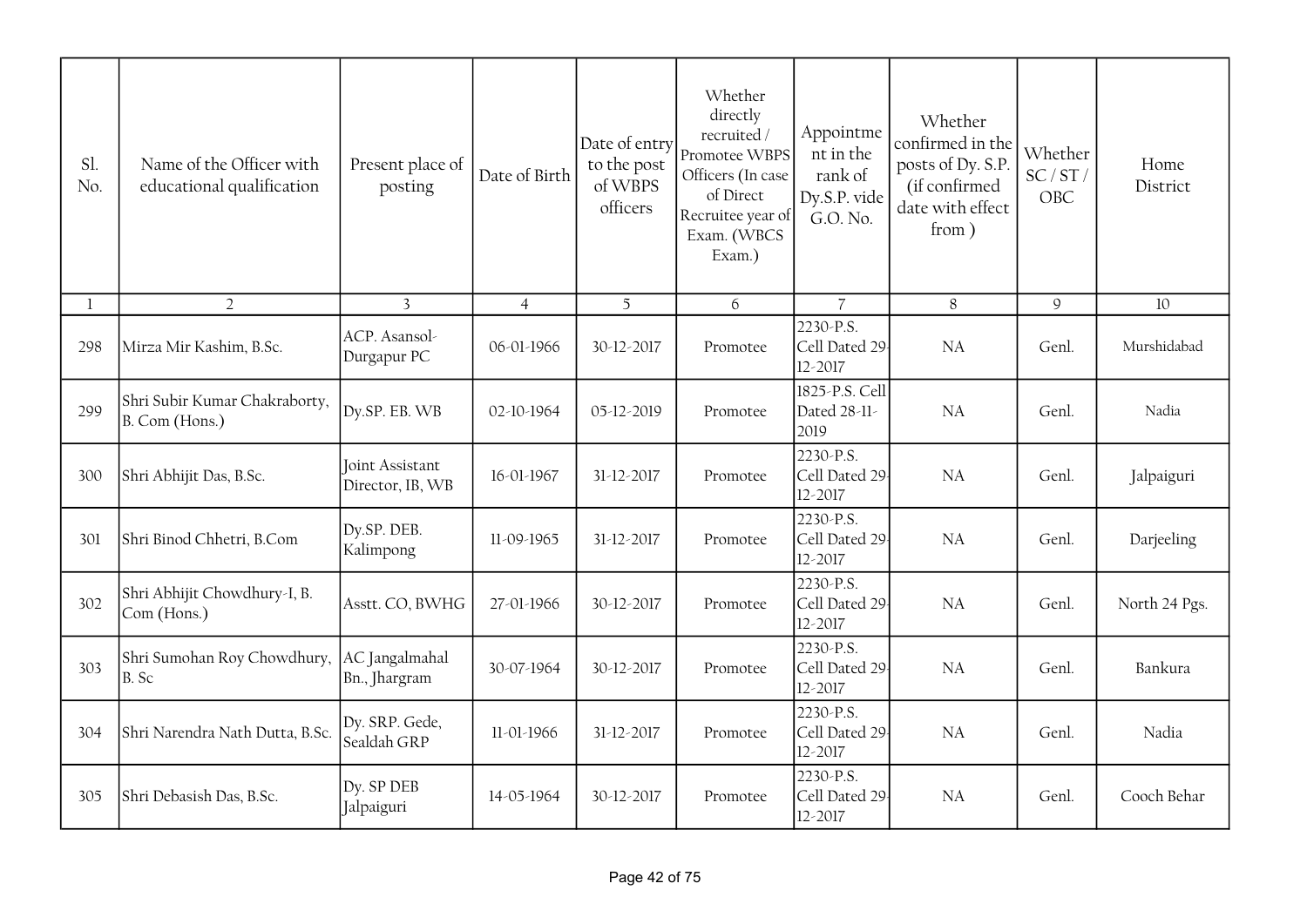| Sl.<br>No. | Name of the Officer with<br>educational qualification | Present place of<br>posting                      | Date of Birth  | Date of entry<br>to the post<br>of WBPS<br>officers | Whether<br>directly<br>recruited/<br>Promotee WBPS<br>Officers (In case<br>of Direct<br>Recruitee year of<br>Exam. (WBCS<br>Exam.) | Appointme<br>nt in the<br>rank of<br>Dy.S.P. vide<br>G.O. No. | Whether<br>confirmed in the<br>posts of Dy. S.P.<br>(if confirmed<br>date with effect<br>from) | Whether<br>SC/ST/<br>OBC | Home<br>District     |
|------------|-------------------------------------------------------|--------------------------------------------------|----------------|-----------------------------------------------------|------------------------------------------------------------------------------------------------------------------------------------|---------------------------------------------------------------|------------------------------------------------------------------------------------------------|--------------------------|----------------------|
| 1          | $\overline{2}$                                        | $\overline{3}$                                   | $\overline{4}$ | 5                                                   | 6                                                                                                                                  | $\overline{7}$                                                | 8                                                                                              | $\mathsf g$              | 10                   |
| 306        | Shri Aok Ranjan Munshi, B.Sc.                         | Dy SP, CID, WB                                   | 15-11-1965     | 31-12-2017                                          | Promotee                                                                                                                           | 2230-P.S.<br>Cell Dated 29<br>12-2017                         | <b>NA</b>                                                                                      | Genl.                    | Nadia                |
| 307        | Shri Pradip Kumar Sarkar, B.<br>Com.                  | Dy.SP. Traffic,<br>Cooch Behar                   | 05-04-1964     | 30-12-2017                                          | Promotee                                                                                                                           | 2230-P.S.<br>Cell Dated 29<br>12-2017                         | NA                                                                                             | Genl.                    | Darjeeling           |
| 308        | Shri Subrata Bardhan, M.Sc.<br>(Math.)                | Asstt. Commdt.<br>SAP 1st Bn.                    | 01-02-1964     | 30-12-2017                                          | Promotee                                                                                                                           | 2230-P.S.<br>Cell Dated 29<br>12-2017                         | NA                                                                                             | Genl.                    | Burdwan              |
| 309        | Md. Julfikkar Mollah. B.A.                            | Dy. SP. DIB.<br>Hooghly Rural                    | 01-11-1965     | 30-12-2017                                          | Promotee                                                                                                                           | 2230-P.S.<br>Cell Dated 29<br>12-2017                         | NA                                                                                             | Genl.                    | South 24 Pgs.        |
| 310        | Shri Nirmalendu Chakraborty,<br>B. Com (Hons.)        | Dy.SP. SCRB, WB                                  | 05-01-1965     | 31-12-2017                                          | Promotee                                                                                                                           | 2230-P.S.<br>Cell Dated 29<br>12-2017                         | <b>NA</b>                                                                                      | Genl.                    | Howrah               |
| 311        | Smt. Jaya Sarkar Saha, B.Sc.                          | Dy.SP. Directorate<br>of Economic<br>Offence, WB | 12-02-1963     | 30-12-2017                                          | Promotee                                                                                                                           | 2230-P.S.<br>Cell Dated 29<br>12-2017                         | <b>NA</b>                                                                                      | SC                       | North 24 Pgs.        |
| 312        | Shri Uday Kumar Tamang, B.A.                          | $Dy$ . $SP(DIB)$<br>Alipurduar                   | 03-05-1967     | 30-12-2017                                          | Promotee                                                                                                                           | 2230-P.S.<br>Cell Dated 29<br>12-2017                         | NA                                                                                             | ST                       | Darjeeling           |
| 313        | Shri Bishnupada Bera, M. Com.                         | Asstt. CO EFR 1st<br>Bn.                         | 25-01-1966     | 31-12-2017                                          | Promotee                                                                                                                           | 2230-P.S.<br>Cell Dated 29<br>12-2017                         | <b>NA</b>                                                                                      | SC                       | Paschim<br>Medinipur |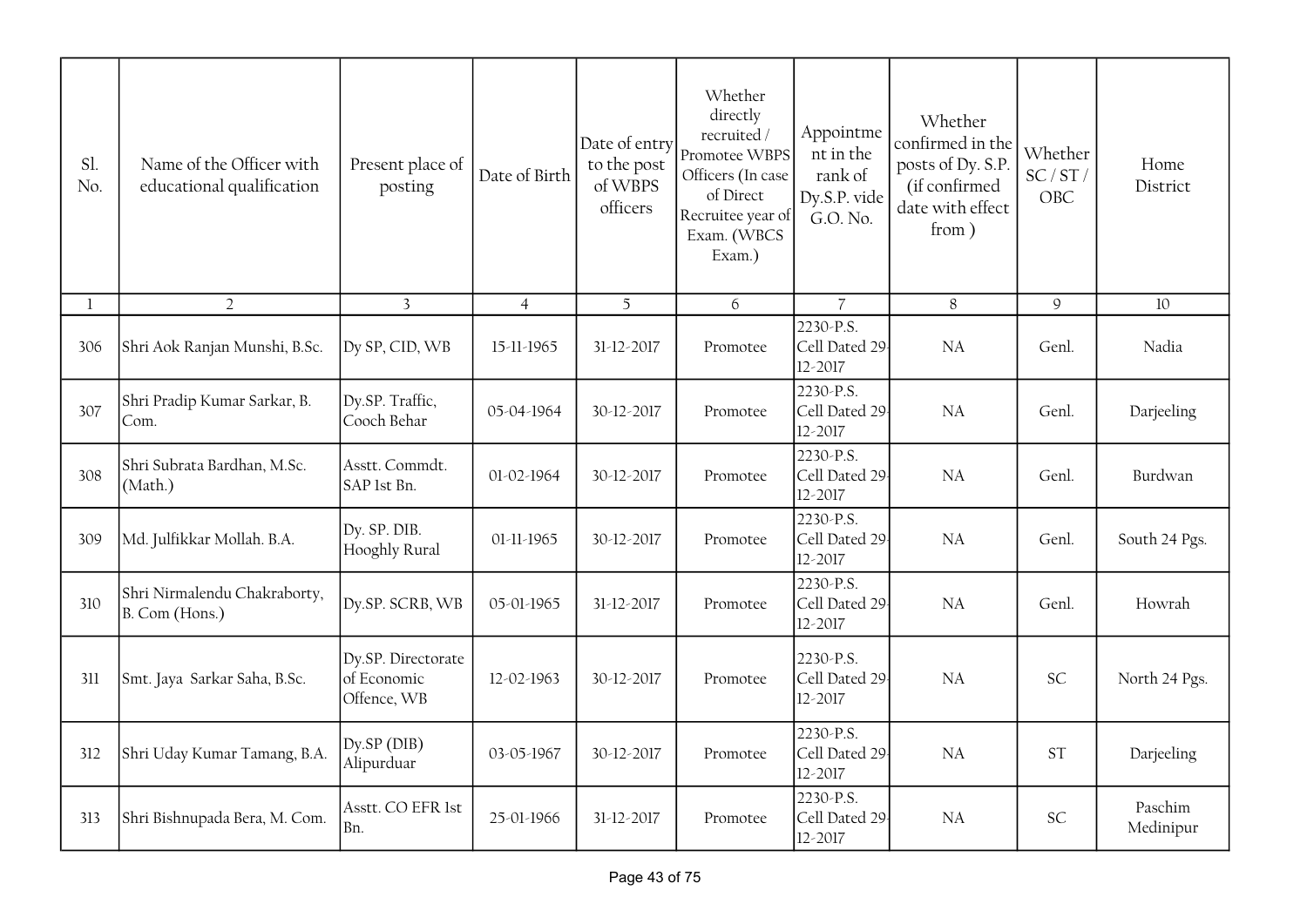| Sl.<br>No.   | Name of the Officer with<br>educational qualification | Present place of<br>posting                                            | Date of Birth  | Date of entry<br>to the post<br>of WBPS<br>officers | Whether<br>directly<br>recruited /<br>Promotee WBPS<br>Officers (In case<br>of Direct<br>Recruitee year of<br>Exam. (WBCS<br>Exam.) | Appointme<br>nt in the<br>rank of<br>Dy.S.P. vide<br>G.O. No. | Whether<br>confirmed in the<br>posts of Dy. S.P.<br>(if confirmed<br>date with effect<br>from) | Whether<br>SC/ST/<br>OBC | Home<br>District     |
|--------------|-------------------------------------------------------|------------------------------------------------------------------------|----------------|-----------------------------------------------------|-------------------------------------------------------------------------------------------------------------------------------------|---------------------------------------------------------------|------------------------------------------------------------------------------------------------|--------------------------|----------------------|
| $\mathbf{1}$ | $\overline{2}$                                        | $\overline{3}$                                                         | $\overline{4}$ | 5                                                   | $6\overline{6}$                                                                                                                     | $\overline{7}$                                                | 8                                                                                              | 9                        | 10                   |
| 314          | Smt. Sarbani Roy, M.Sc.                               | Joint Assistant<br>Director,<br>Intelligence<br>Branch, West<br>Bengal | 20-06-1969     | 31-12-2017                                          | Promotee                                                                                                                            | 2230-P.S.<br>Cell Dated 29<br>12-2017                         | <b>NA</b>                                                                                      | <b>SC</b>                | North 24 Pgs.        |
| 315          | Shri Dipendra Tamang, B.A.                            | Dy.SP. Hqrs.<br>Bongaon PD                                             | 04-08-1969     | 29-12-2017                                          | Promotee                                                                                                                            | 1176-P.S.Cell<br>Dated 17-07-<br>2019                         | <b>NA</b>                                                                                      | <b>ST</b>                | Darjeeling           |
| 316          | Shri Arunava Das, B.Sc.                               | Dy. SP.<br>Hqrs.Purulia                                                | 14-10-1969     | 01-01-2018                                          | Promotee                                                                                                                            | 2230-P.S.<br>Cell Dated 29<br>12-2017                         | NA                                                                                             | SC                       | Paschim<br>Medinipur |
| 317          | Shri Bhabendra Nath Mallik,<br>B.Com (B.Ed.)          | Dy.SP. DIB.<br>Paschim<br>Medinipur                                    | 03-05-1963     | 02-01-2018                                          | Promotee                                                                                                                            | 2230-P.S.<br>Cell Dated 29<br>12-2017                         | <b>NA</b>                                                                                      | SC                       | Murshidabad          |
| 318          | Shri Arun Kumar Bagdi, B.A.                           | Asstt. Commdt.<br>EFR. 3rd Bn.                                         | 11-11-1963     | 05-01-2018                                          | Promotee                                                                                                                            | 2230-P.S.<br>Cell Dated 29<br>12-2017                         | NA                                                                                             | <b>SC</b>                | Birbhum              |
| 319          | Shri Jiwan Lama Dukpa, B.A.                           | Joint Assistant<br>Director, IB, WB                                    | 19-10-1963     | $04 - 01 - 2018$                                    | Promotee                                                                                                                            | 2230-P.S.<br>Cell Dated 29<br>12-2017                         | <b>NA</b>                                                                                      | <b>ST</b>                | Darjeeling           |
| 320          | Shri Shyamal Kanti Das, B.A.<br>(Hons.)               | Dy. SP, DEB,<br><b>Ihargram</b>                                        | 02-08-1968     | 30-12-2017                                          | Promotee                                                                                                                            | 2230-P.S.<br>Cell Dated 29<br>12-2017                         | <b>NA</b>                                                                                      | <b>SC</b>                | North 24 Pgs.        |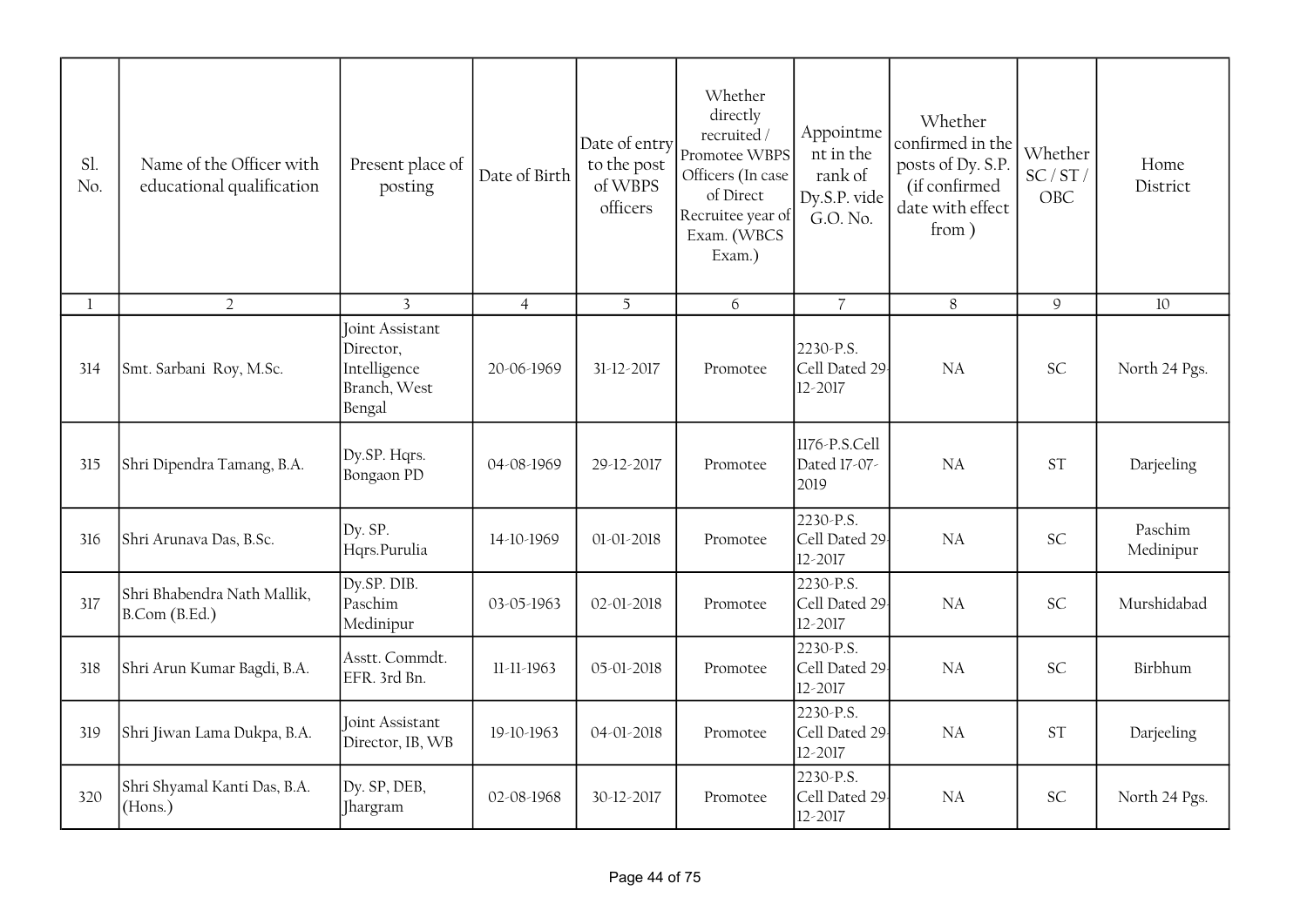| Sl.<br>No. | Name of the Officer with<br>educational qualification | Present place of<br>posting                    | Date of Birth  | Date of entry<br>to the post<br>of WBPS<br>officers | Whether<br>directly<br>recruited /<br>Promotee WBPS<br>Officers (In case<br>of Direct<br>Recruitee year of<br>Exam. (WBCS<br>Exam.) | Appointme<br>nt in the<br>rank of<br>Dy.S.P. vide<br>G.O. No. | Whether<br>confirmed in the<br>posts of Dy. S.P.<br>(if confirmed<br>date with effect<br>from) | Whether<br>SC/ST/<br>OBC | Home<br>District |
|------------|-------------------------------------------------------|------------------------------------------------|----------------|-----------------------------------------------------|-------------------------------------------------------------------------------------------------------------------------------------|---------------------------------------------------------------|------------------------------------------------------------------------------------------------|--------------------------|------------------|
| 1          | $\overline{2}$                                        | $\overline{3}$                                 | $\overline{4}$ | 5                                                   | 6                                                                                                                                   | $\overline{7}$                                                | 8                                                                                              | 9                        | 10               |
| 321        | Smt. Sarita Pariyar, B.A.                             | Dy.SP, DIB,<br>Kalimpong                       | 01-12-1965     | 01-01-2018                                          | Promotee                                                                                                                            | 2230-P.S.<br>Cell Dated 29<br>12-2017                         | <b>NA</b>                                                                                      | <b>SC</b>                | Darjeeling       |
| 322        | Shri Samir Kumar Kopti, B.Com.                        | Dy.SP. & PA to<br>DIGP. Railways,<br><b>WB</b> | 18-01-1964     | 12-01-2018                                          | Promotee                                                                                                                            | 2230-P.S.<br>Cell Dated 29<br>12-2017                         | <b>NA</b>                                                                                      | <b>SC</b>                | Hooghly          |
| 323        | Shri Madhab Chandra Das, B.<br>Com                    | Dy.SP. $(D&T)$<br>Islampur                     | 06-01-1963     | 01-01-2018                                          | Promotee                                                                                                                            | 2230-P.S.<br>Cell Dated 29<br>12-2017                         | <b>NA</b>                                                                                      | <b>SC</b>                | North 24 Pgs.    |
| 324        | Shri Prasenjit Banerjee, B., Com                      | SDPO, Kakdwip,<br>Sundarban PD                 | 28-10-1965     | 31-12-2017                                          | Promotee                                                                                                                            | 2230-P.S.<br>Cell Dated 29<br>12-2017                         | <b>NA</b>                                                                                      | Genl.                    | Kolkata          |
| 325        | Shri Goutam Chattopadhyay-II,<br>B. Com.              | Dy.SP. DEB.<br>Howrah Rural                    | 01-01-1965     | 30-12-2017                                          | Promotee                                                                                                                            | 2230-P.S.<br>Cell Dated 29<br>12-2017                         | <b>NA</b>                                                                                      | Genl.                    | Nadia            |
| 326        | Shri Dipak Adhikary, B.Com.                           | Dy.SP. (Traffic),<br>Ranaghat PD               | 04-04-1966     | 30-12-2017                                          | Promotee                                                                                                                            | 2230-P.S.<br>Cell Dated 29<br>12-2017                         | <b>NA</b>                                                                                      | Genl.                    | Hooghly          |
| 327        | Sk. Jabed Hossain, M.A.                               | Dy.SP. $(HQ)$<br>Ranaghat                      | 29-10-1982     | 01-09-2017                                          | <b>WBCS-2015</b>                                                                                                                    | 1430-P.S. Cell<br>Dated 01-08-<br>2017                        | No                                                                                             | OBC-A                    | Hooghly          |
| 328        | Sk. Samsuddin, B. Tech.                               | $Dy$ .SP $(D&T)$<br>Murshidabad PD             | 01-05-1992     | 01-09-2017                                          | <b>WBCS-2015</b>                                                                                                                    | 1430-P.S. Cell<br>Dated 01-08-<br>2017                        | No                                                                                             | OBC-A                    | Purba Burdwan    |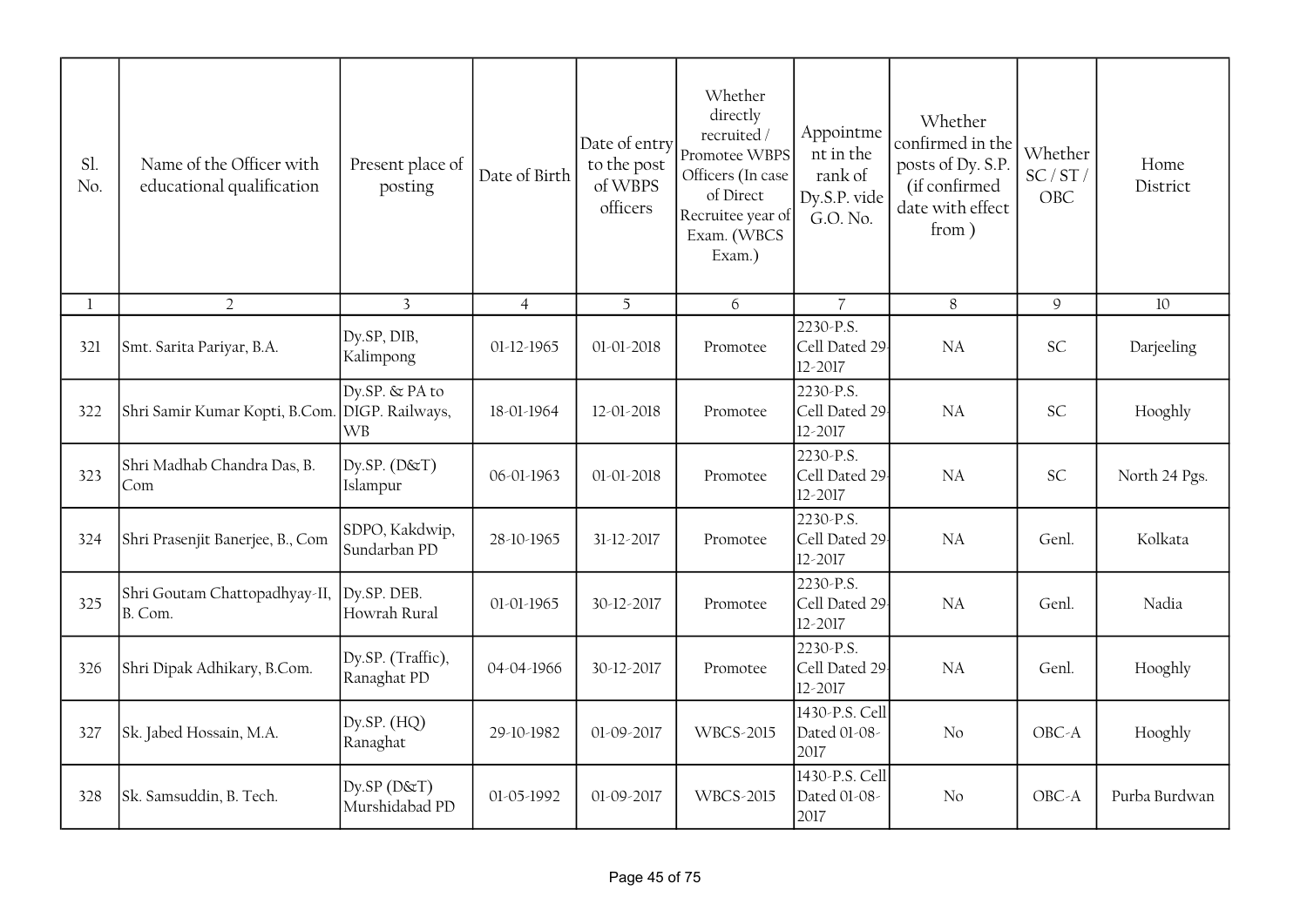| Sl.<br>No. | Name of the Officer with<br>educational qualification | Present place of<br>posting                                                                                | Date of Birth  | Date of entry<br>to the post<br>of WBPS<br>officers | Whether<br>directly<br>recruited /<br>Promotee WBPS<br>Officers (In case<br>of Direct<br>Recruitee year of<br>Exam. (WBCS<br>Exam.) | Appointme<br>nt in the<br>rank of<br>Dy.S.P. vide<br>G.O. No. | Whether<br>confirmed in the<br>posts of Dy. S.P.<br>(if confirmed<br>date with effect<br>from) | Whether<br>SC/ST/<br>OBC | Home<br>District |
|------------|-------------------------------------------------------|------------------------------------------------------------------------------------------------------------|----------------|-----------------------------------------------------|-------------------------------------------------------------------------------------------------------------------------------------|---------------------------------------------------------------|------------------------------------------------------------------------------------------------|--------------------------|------------------|
| 1          | $\overline{2}$                                        | $\overline{3}$                                                                                             | $\overline{4}$ | 5 <sup>5</sup>                                      | 6                                                                                                                                   | $\overline{7}$                                                | $8\phantom{.}$                                                                                 | $\mathcal{G}$            | 10               |
| 329        | Md. Ali Raza, B.C.A                                   | ACP,<br>Chandannagar PC                                                                                    | 04-03-1991     | 01-09-2017                                          | <b>WBCS-2015</b>                                                                                                                    | 1430-P.S. Cell<br>Dated 01-08-<br>2017                        | No                                                                                             | OBC-A                    | Kolkata          |
| 330        | Abdul Qaiyum, B.Sc.                                   | Dy.SP. Traffic<br>Jangipur PD                                                                              | 19-03-1980     | 06-09-2017                                          | <b>WBCS-2015</b>                                                                                                                    | 1430-P.S. Cell<br>Dated 01-08-<br>2017                        | No                                                                                             | OBC-A                    | North 24 Pgs.    |
| 331        | Reyaz Ahmed Khan, B.A.<br>(Hons.)                     | Asstt. Commdt.<br>RAF Bn. BKP                                                                              | 02-01-1967     | 13-10-2018                                          | Promotee                                                                                                                            | 1757-P.S. Cell<br>Dated 12-10-<br>2018                        | <b>NA</b>                                                                                      | Genl.                    | Siwan, Bihar     |
| 332        | Shri Sumit Chakraborty, M. Sc.                        | Dy.SP. Traffic<br>Bongaon Police<br>Dist.                                                                  | 20-07-1967     | 28-10-2018                                          | Promotee                                                                                                                            | 1757-P.S. Cell<br>Dated 12-10-<br>2018                        | <b>NA</b>                                                                                      | Genl.                    | Chandannagar PC  |
| 333        | Shri Rajib Gon, M.A.                                  | Asstt. Commdt.<br>SAP. 3rd Bn. (on<br>deputation to the<br>office of SSA, Govt.<br>$of WB$ )               | 05-04-1968     | 15-10-2018                                          | Promotee                                                                                                                            | 1757-P.S. Cell<br>Dated 12-10-<br>2018                        | <b>NA</b>                                                                                      | Genl.                    | Burdwan          |
| 334        | Shri Sumanta Sarkar, B.Com.                           | Asstt.Commdt.<br>SIRB to work on<br>deputation to<br>Directorate of<br>Security, WB till<br>further orders | 26-02-1968     | 15-10-2018                                          | Promotee                                                                                                                            | 1757-P.S. Cell<br>Dated 12-10-<br>2018                        | <b>NA</b>                                                                                      | Genl.                    | North 24 Pgs.    |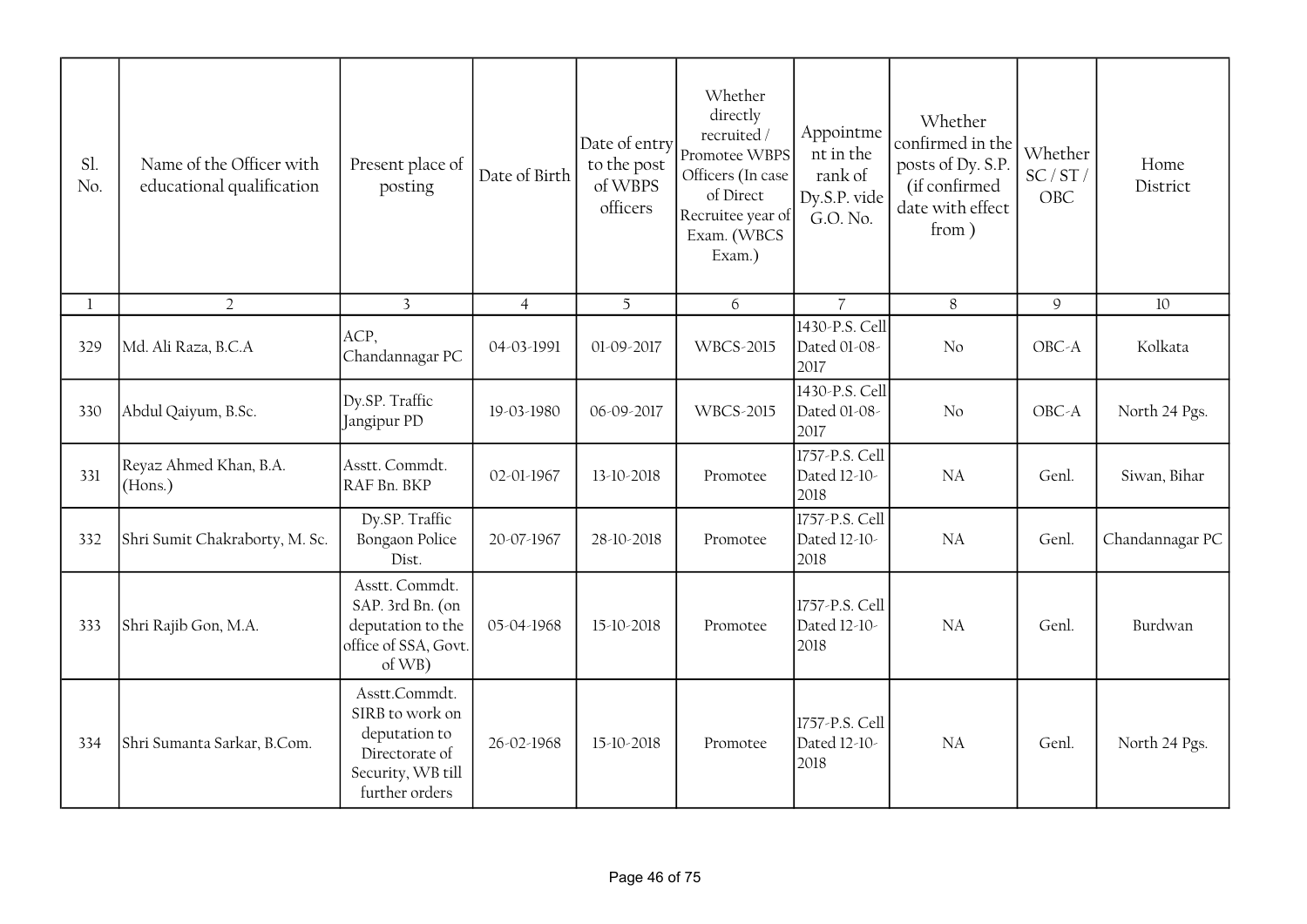| Sl.<br>No. | Name of the Officer with<br>educational qualification | Present place of<br>posting                                                                   | Date of Birth  | Date of entry<br>to the post<br>of WBPS<br>officers | Whether<br>directly<br>recruited/<br>Promotee WBPS<br>Officers (In case<br>of Direct<br>Recruitee year of<br>Exam. (WBCS<br>Exam.) | Appointme<br>nt in the<br>rank of<br>Dy.S.P. vide<br>G.O. No. | Whether<br>confirmed in the<br>posts of Dy. S.P.<br>(if confirmed<br>date with effect<br>from) | Whether<br>SC/ST/<br>OBC | Home<br>District     |
|------------|-------------------------------------------------------|-----------------------------------------------------------------------------------------------|----------------|-----------------------------------------------------|------------------------------------------------------------------------------------------------------------------------------------|---------------------------------------------------------------|------------------------------------------------------------------------------------------------|--------------------------|----------------------|
| 1          | $\overline{2}$                                        | $\overline{3}$                                                                                | $\overline{4}$ | 5                                                   | 6                                                                                                                                  | $\overline{7}$                                                | 8                                                                                              | $\mathcal{Q}$            | 10                   |
| 335        | Shri Malay Kumar Das- II, B.A.                        | AC RAF Bn.<br>Dabgram                                                                         | 26-07-1971     | 15-10-2018                                          | Promotee                                                                                                                           | 1757-P.S. Cell<br>Dated 12-10-<br>2018                        | <b>NA</b>                                                                                      | Genl.                    | Dakshin Dinajpur     |
| 336        | Shri Nanda Dulal Datta, B.Com<br>(Hons.)              | Asstt. Commdt.<br>SIRB to work on<br>deputation to the<br>Directorate of<br>Security, WB      | 08-01-1970     | 13-10-2018                                          | Promotee                                                                                                                           | 1757-P.S. Cell<br>Dated 12-10-<br>2018                        | NA                                                                                             | Genl.                    | Murshidabad          |
| 337        | Shri Hemanta Kumar<br>Bandyopadhyay, B.Sc (Hons.)     | Asstt. CO,<br>Commando Force,<br>Paschim<br>Medinipur                                         | 10-01-1968     | 13-10-2018                                          | Promotee                                                                                                                           | 1757-P.S. Cell<br>Dated 12-10-<br>2018                        | <b>NA</b>                                                                                      | Genl.                    | Hooghly              |
| 338        | Shri Indrajit Kr. Das, PG in<br>Counseling            | Asstt. Commdt.<br><b>SIRB</b>                                                                 | 24-02-1971     | 16-11-2018                                          | Promotee                                                                                                                           | 1757-P.S. Cell<br>Dated 12-10-<br>2018                        | <b>NA</b>                                                                                      | <b>SC</b>                | Kolkata              |
| 339        | Shri Koushik Das - I<br>B.Sc.                         | Dy.SP. CIF. WB                                                                                | 03-02-1973     | 15-02-2019                                          | Promotee                                                                                                                           | 2077-P.S.<br>Cell Dated 26<br>12-2018                         | <b>NA</b>                                                                                      | Genl.                    | Paschim<br>Medinipur |
| 340        | Shri Pinaki Ranjan Dutta<br>B.Com(Hons.)              | Dy.SP. Directorate<br>of Security, WB<br>(on deputation to<br>work at the office<br>of WBPRB) | 15-06-1970     | 26-12-2018                                          | Promotee                                                                                                                           | 2077-P.S.<br>Cell Dated 26<br>12-2018                         | <b>NA</b>                                                                                      | Genl.                    | South 24 Pgs.        |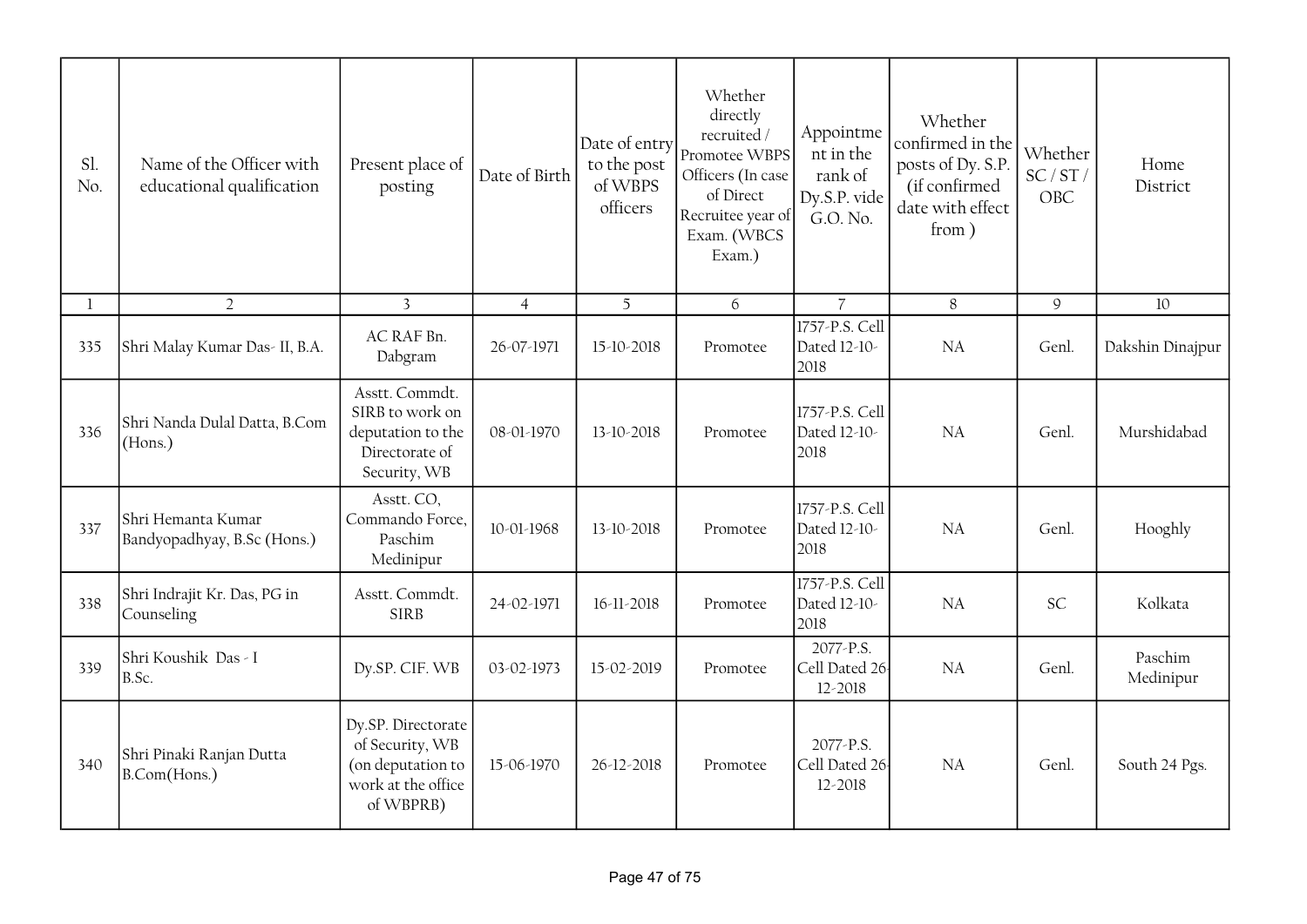| Sl.<br>No. | Name of the Officer with<br>educational qualification | Present place of<br>posting         | Date of Birth  | Date of entry<br>to the post<br>of WBPS<br>officers | Whether<br>directly<br>recruited /<br>Promotee WBPS<br>Officers (In case<br>of Direct<br>Recruitee year of<br>Exam. (WBCS<br>Exam.) | Appointme<br>nt in the<br>rank of<br>Dy.S.P. vide<br>G.O. No. | Whether<br>confirmed in the<br>posts of Dy. S.P.<br>(if confirmed<br>date with effect<br>from) | Whether<br>SC/ST/<br>OBC | Home<br>District |
|------------|-------------------------------------------------------|-------------------------------------|----------------|-----------------------------------------------------|-------------------------------------------------------------------------------------------------------------------------------------|---------------------------------------------------------------|------------------------------------------------------------------------------------------------|--------------------------|------------------|
| 1          | $\overline{2}$                                        | $\overline{3}$                      | $\overline{4}$ | 5                                                   | 6                                                                                                                                   | $\overline{7}$                                                | 8                                                                                              | $\mathsf g$              | 10               |
| 341        | Shri Subhashis Banik, B.Sc.                           | Dy. SP, STF, WB                     | 13-03-1965     | 29-06-2019                                          | Promotee                                                                                                                            | 1034-P.S. Cell<br>Dated 27-06-<br>2019                        | NA                                                                                             | Genl.                    | South Tripura    |
| 342        | Shri Samaresh De-II, B.Sc.<br>(Hons.)                 | Dy.SP. DEB. Purba<br>Bardhaman      | 30-11-1965     | 28-06-2019                                          | Promotee                                                                                                                            | 1034-P.S. Cell<br>Dated 27-06-<br>2019                        | <b>NA</b>                                                                                      | Genl.                    | Bankura          |
| 343        | Shri Tapan Kumar<br>Bhattacharjee, B.Com.             | Dy.SRP. Siliguri,<br>Siliguri GRP   | 10-03-1964     | 03-07-2019                                          | Promotee                                                                                                                            | 1034-P.S. Cell<br>Dated 27-06-<br>2019                        | NA                                                                                             | Genl.                    | Uttar Dinajpur   |
| 344        | Shri Somit Ghosh, B.Com.                              | Joint Assistant<br>Director IB, WB  | 28-02-1966     | 27-06-2019                                          | Promotee                                                                                                                            | 1034-P.S. Cell<br>Dated 27-06-<br>2019                        | NA                                                                                             | Genl.                    | North 24 Pgs.    |
| 345        | Smt. Ranjana Malakar, B.Sc.                           | Dy.SP. DEO.<br>Kolkata              | 17-12-1964     | 11-07-2019                                          | Promotee                                                                                                                            | 1034-P.S. Cell<br>Dated 27-06-<br>2019                        | NA                                                                                             | Genl.                    | Hooghly          |
| 346        | Smt. Aparna Sarkar, B.Sc.                             | Dy.SP. DEO.<br>Kolkata              | 03-12-1966     | 10-07-2019                                          | Promotee                                                                                                                            | 1034-P.S. Cell<br>Dated 27-06-<br>2019                        | NA                                                                                             | Genl.                    | Nadia            |
| 347        | Smt. Tanusree Biswas, B.Com.<br>(Hons.)               | Joint Assistant<br>Director, IB, WB | 18-01-1966     | 28-06-2019                                          | Promotee                                                                                                                            | 1034-P.S. Cell<br>Dated 27-06-<br>2019                        | NA                                                                                             | Genl.                    | Darjeeling       |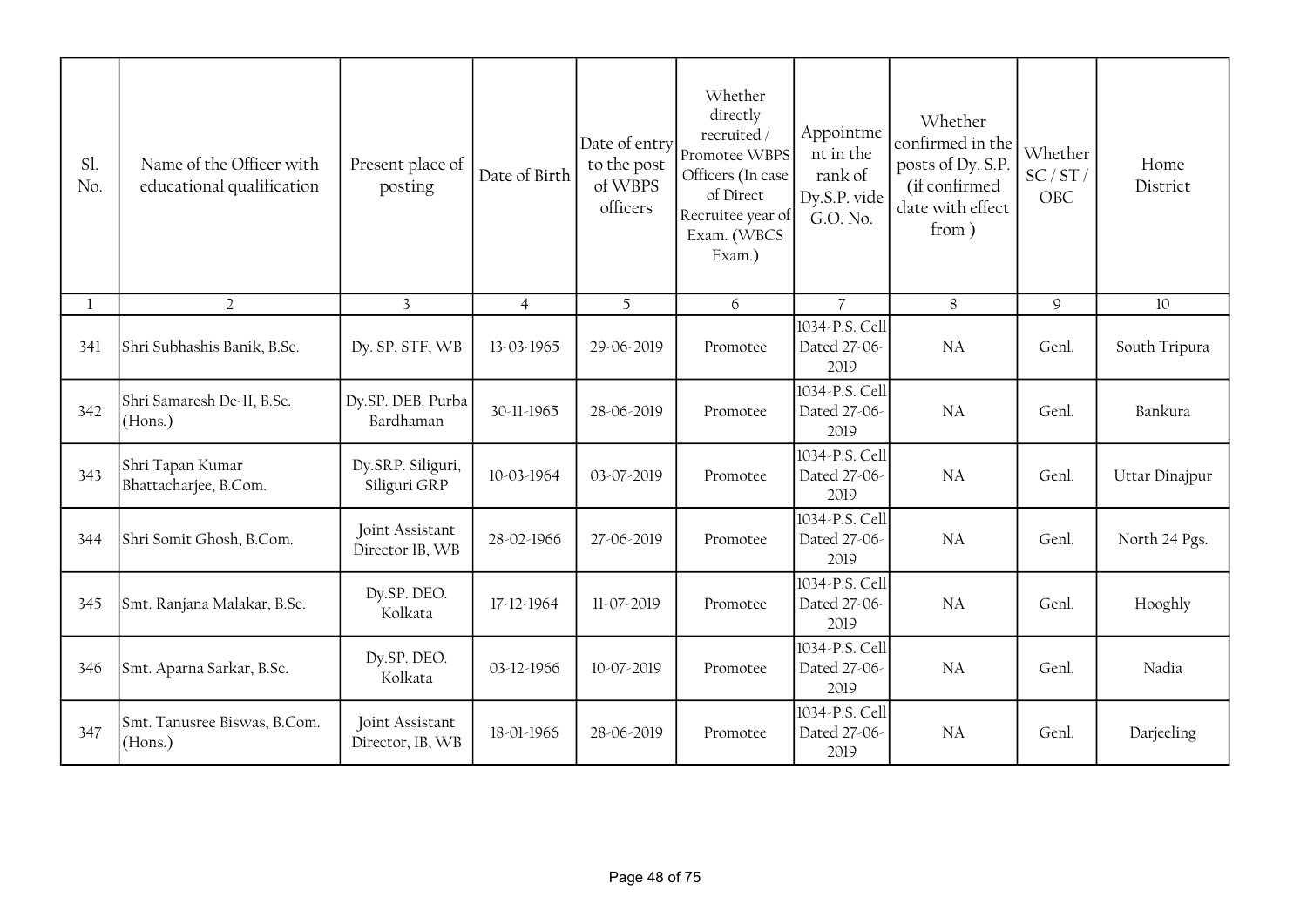| Sl.<br>No. | Name of the Officer with<br>educational qualification     | Present place of<br>posting                                                             | Date of Birth  | Date of entry<br>to the post<br>of WBPS<br>officers | Whether<br>directly<br>recruited/<br>Promotee WBPS<br>Officers (In case<br>of Direct<br>Recruitee year of<br>Exam. (WBCS<br>Exam.) | Appointme<br>nt in the<br>rank of<br>Dy.S.P. vide<br>G.O. No. | Whether<br>confirmed in the<br>posts of Dy. S.P.<br>(if confirmed<br>date with effect<br>from) | Whether<br>SC/ST/<br>OBC | Home<br>District     |
|------------|-----------------------------------------------------------|-----------------------------------------------------------------------------------------|----------------|-----------------------------------------------------|------------------------------------------------------------------------------------------------------------------------------------|---------------------------------------------------------------|------------------------------------------------------------------------------------------------|--------------------------|----------------------|
| 1          | $\overline{2}$                                            | $\overline{3}$                                                                          | $\overline{4}$ | 5                                                   | 6                                                                                                                                  | $\overline{7}$                                                | $\, 8$                                                                                         | $\mathcal{Q}$            | 10                   |
| 348        | Shri Rajen Kumar Chhetri, B.Sc.<br>(Hons.)                | ACP. Siliguri PC,<br>attached to STF<br>Siliguri in addition<br>to his normal<br>duties | 04-09-1966     | 01-07-2019                                          | Promotee                                                                                                                           | 1034-P.S. Cell<br>Dated 27-06-<br>2019                        | <b>NA</b>                                                                                      | Genl.                    | Darjeeling           |
| 349        | Smt. Sangita Sarkar (Roy<br>Chowdhury), B.Sc. B.A. (Spl.) | Dy. SP, EB, WB                                                                          | 15-10-1967     | 10-07-2019                                          | Promotee                                                                                                                           | 1034-P.S. Cell<br>Dated 27-06-<br>2019                        | NA                                                                                             | Genl.                    | North 24 Pgs.        |
| 350        | Shri Pares Chandra Ray, B.Sc.                             | ACP. Bidhannagar<br>PC                                                                  | 01-07-1964     | 27-06-2019                                          | Promotee                                                                                                                           | 1034-P.S. Cell<br>Dated 27-06-<br>2019                        | <b>NA</b>                                                                                      | Genl.                    | Paschim<br>Medinipur |
| 351        | Smt. Swapna Dutta Chowdhury,<br>B.Com.                    | Joint Assistant<br>Director IB, WB                                                      | 02-02-1966     | 27-06-2019                                          | Promotee                                                                                                                           | 1034-P.S. Cell<br>Dated 27-06-<br>2019                        | <b>NA</b>                                                                                      | Genl.                    | Kolkata              |
| 352        | Smt. Nandita Saha Majumder,<br>B.A.                       | Dy. SP, DIB, Malda                                                                      | 11-08-1962     | 01-07-2019                                          | Promotee                                                                                                                           | 1034-P.S. Cell<br>Dated 27-06-<br>2019                        | <b>NA</b>                                                                                      | Genl.                    | Malda                |
| 353        | Shri Samir Paul, B. Com.                                  | Dy.SP. Hqrs.<br>Jalpaiguri                                                              | 05-05-1966     | 29-06-2019                                          | Promotee                                                                                                                           | 1034-P.S. Cell<br>Dated 27-06-<br>2019                        | <b>NA</b>                                                                                      | Genl.                    | Darjeeling           |
| 354        | Shri Dipankar Som, B.Sc.                                  | Dy.SP & PA to IGP<br><b>NBR</b>                                                         | 14-05-1965     | 30-06-2019                                          | Promotee                                                                                                                           | 1034-P.S. Cell<br>Dated 27-06-<br>2019                        | NA                                                                                             | Genl.                    | Jalpaiguri           |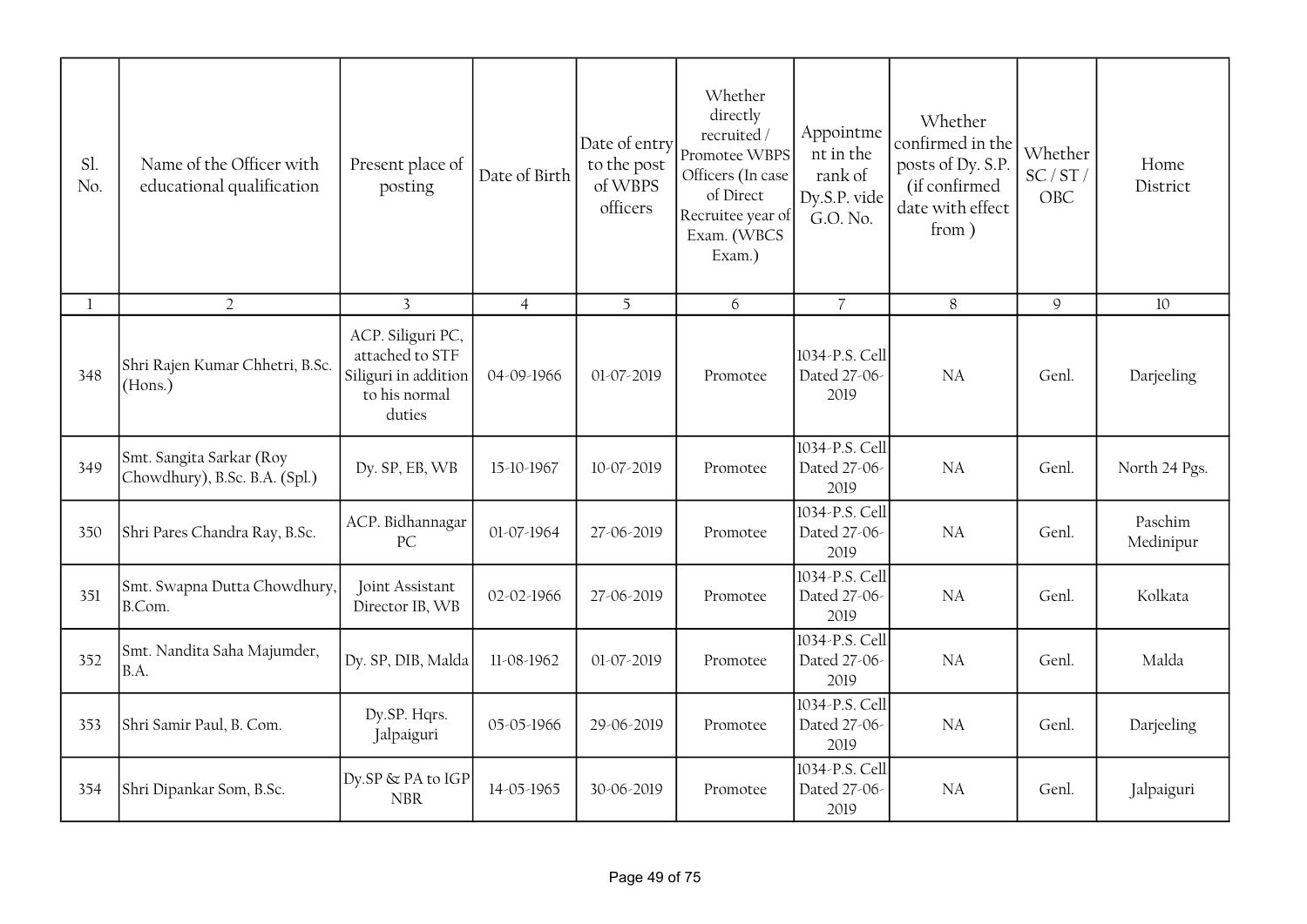| Sl.<br>No.   | Name of the Officer with<br>educational qualification | Present place of<br>posting              | Date of Birth  | Date of entry<br>to the post<br>of WBPS<br>officers | Whether<br>directly<br>recruited /<br>Promotee WBPS<br>Officers (In case<br>of Direct<br>Recruitee year of<br>Exam. (WBCS<br>Exam.) | Appointme<br>nt in the<br>rank of<br>Dy.S.P. vide<br>G.O. No. | Whether<br>confirmed in the<br>posts of Dy. S.P.<br>(if confirmed<br>date with effect<br>from) | Whether<br>SC/ST/<br>OBC | Home<br>District |
|--------------|-------------------------------------------------------|------------------------------------------|----------------|-----------------------------------------------------|-------------------------------------------------------------------------------------------------------------------------------------|---------------------------------------------------------------|------------------------------------------------------------------------------------------------|--------------------------|------------------|
| $\mathbf{1}$ | $\overline{2}$                                        | $\overline{3}$                           | $\overline{4}$ | 5                                                   | 6                                                                                                                                   | $\overline{7}$                                                | 8                                                                                              | 9                        | 10               |
| 355          | Shri Asim Kumar Panja, B.Com<br>(Hons.)               | Dy. SP (Traffic)<br>Paschim<br>Medinipur | 10-11-1965     | 12-07-2019                                          | Promotee                                                                                                                            | 1034-P.S. Cell<br>Dated 27-06-<br>2019                        | <b>NA</b>                                                                                      | Genl.                    | Bankura          |
| 356          | Smt. Rita Chowdhury, B.A.                             | Dy.SP. Vigilance<br>Commission, WB       | 03-10-1966     | 28-06-2019                                          | Promotee                                                                                                                            | 1034-P.S. Cell<br>Dated 27-06-<br>2019                        | NA                                                                                             | Genl.                    | Hooghly          |
| 357          | Shri Birendra Kumar Pathak,<br>B.Sc.                  | $Dy$ SP ( $D$ &T)<br>Purba Bardhaman     | 01-01-1966     | 29-06-2019                                          | Promotee                                                                                                                            | 1034-P.S. Cell<br>Dated 27-06-<br>2019                        | NA                                                                                             | Genl.                    | Bhojpur, Bihar   |
| 358          | Shri Tathagata Pandey, B.Sc.                          | ACP. Asansol<br>Durgapur P.C.            | 17-02-1965     | 15-07-2019                                          | Promotee                                                                                                                            | 1034-P.S. Cell<br>Dated 27-06-<br>2019                        | NA                                                                                             | Genl.                    | Murshidabad      |
| 359          | Shri Abhijit Bhattacharyya, M.<br>Com.                | Dy.SP. DEB.<br>Bankura                   | 31-12-1965     | 14-07-2019                                          | Promotee                                                                                                                            | 1034-P.S. Cell<br>Dated 27-06-<br>2019                        | NA                                                                                             | Genl.                    | Hooghly          |
| 360          | Shri Srimanta Kumar<br>Bandopadhyay, B. Com.          | ACP, Asansol-<br>Durgapur PC             | 02-01-1966     | 28-06-2019                                          | Promotee                                                                                                                            | 1034-P.S. Cell<br>Dated 27-06-<br>2019                        | NA                                                                                             | Genl.                    | Hooghly          |
| 361          | Shri Sukanta Banerjee, B.Com                          | ACP.Asansol-<br>Durgapur PC              | 07-07-1965     | 01-07-2019                                          | Promotee                                                                                                                            | 1034-P.S. Cell<br>Dated 27-06-<br>2019                        | NA                                                                                             | Genl.                    | Burdwan          |
| 362          | Shri Mihir Lal Naskar<br>B.Sc.                        | Dy.SP (Traffic)<br><b>I</b> hargram      | 01-06-1966     | 28-06-2019                                          | Promotee                                                                                                                            | 1034-P.S. Cell<br>Dated 27-06-<br>2019                        | <b>NA</b>                                                                                      | <b>SC</b>                | Kolkata          |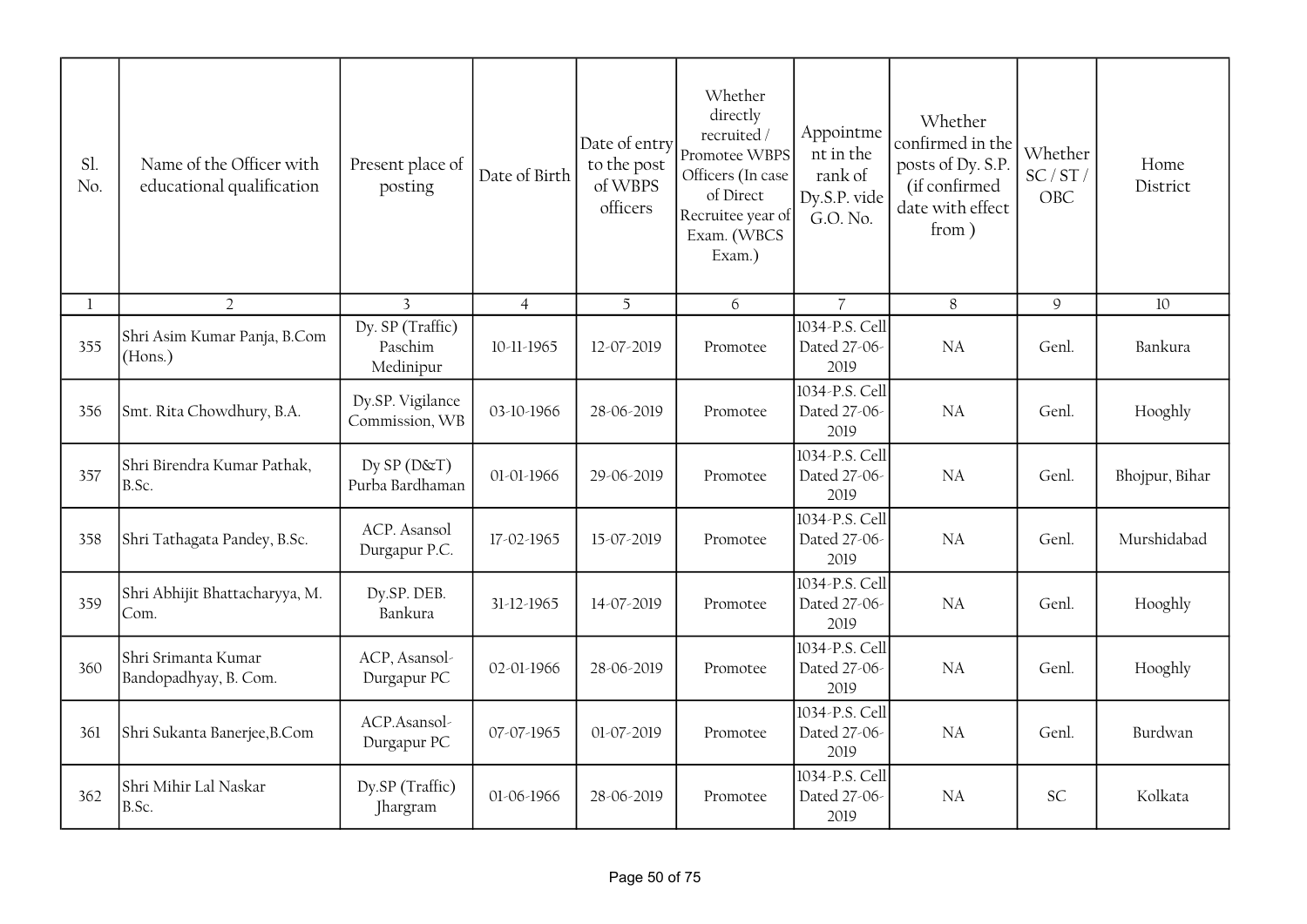| Sl.<br>No. | Name of the Officer with<br>educational qualification | Present place of<br>posting         | Date of Birth  | Date of entry<br>to the post<br>of WBPS<br>officers | Whether<br>directly<br>recruited /<br>Promotee WBPS<br>Officers (In case<br>of Direct<br>Recruitee year of<br>Exam. (WBCS<br>Exam.) | Appointme<br>nt in the<br>rank of<br>Dy.S.P. vide<br>G.O. No. | Whether<br>confirmed in the<br>posts of Dy. S.P.<br>(if confirmed<br>date with effect<br>from) | Whether<br>SC/ST/<br>OBC | Home<br>District |
|------------|-------------------------------------------------------|-------------------------------------|----------------|-----------------------------------------------------|-------------------------------------------------------------------------------------------------------------------------------------|---------------------------------------------------------------|------------------------------------------------------------------------------------------------|--------------------------|------------------|
| 1          | $\overline{2}$                                        | $\overline{3}$                      | $\overline{4}$ | 5                                                   | 6                                                                                                                                   | $\overline{7}$                                                | 8                                                                                              | $\mathcal{G}$            | 10               |
| 363        | Shri Tridibesh Adhikary, B.A.                         | Joint Assistant<br>Director, IB, WB | 02-05-1967     | 28-06-2019                                          | Promotee                                                                                                                            | 1034-P.S. Cell<br>Dated 27-06-<br>2019                        | <b>NA</b>                                                                                      | <b>SC</b>                | Jalpaiguri       |
| 364        | Shri Tshering Bhutia, B.A.                            | Dy.SP (Traffic)<br>Islampur PD      | 02-02-1965     | 03-07-2019                                          | Promotee                                                                                                                            | 1034-P.S. Cell<br>Dated 27-06-<br>2019                        | <b>NA</b>                                                                                      | <b>ST</b>                | Darjeeling       |
| 365        | Shri Palak Mallick, B.Com.                            | Dy.SP. DIB.<br>Dakshin Dinajpur     | 09-11-1965     | 01-07-2019                                          | Promotee                                                                                                                            | 1034-P.S. Cell<br>Dated 27-06-<br>2019                        | <b>NA</b>                                                                                      | <b>SC</b>                | North 24 Pgs.    |
| 366        | Shri Susanta Rajbanshi, B.Com.                        | Dy.SP. DIB. Purulia                 | 08-06-1970     | 29-06-2019                                          | Promotee                                                                                                                            | 1034-P.S. Cell<br>Dated 27-06-<br>2019                        | <b>NA</b>                                                                                      | <b>SC</b>                | Hooghly          |
| 367        | Shri Joseph Kujur, B.Com.                             | Dy.SP. DIB.<br>Islampur PD          | 29-12-1972     | 10-07-2019                                          | Promotee                                                                                                                            | 1034-P.S. Cell<br>Dated 27-06-<br>2019                        | NA                                                                                             | ST                       | Dakshin Dinajpur |
| 368        | Shri Sanjib Sarkar, B.Sc.                             | Dy.SP, DEB,<br><b>Barasat PD</b>    | 31-12-1963     | 01-07-2019                                          | Promotee                                                                                                                            | 1034-P.S. Cell<br>Dated 27-06-<br>2019                        | NA                                                                                             | SC                       | North 24 Pgs.    |
| 369        | Shri Narendra Kalicotay, B.A.                         | ACP. Siliguri PC                    | 10-09-1966     | 30-06-2019                                          | Promotee                                                                                                                            | 1034-P.S. Cell<br>Dated 27-06-<br>2019                        | NA                                                                                             | SC                       | Darjeeling       |
| 370        | Shri Swapan Das, B.Com                                | Dy. SP, Civil<br>Defence            | 09-07-1965     | 17-07-2019                                          | Promotee                                                                                                                            | 1034-P.S. Cell<br>Dated 27-06-<br>2019                        | NA                                                                                             | SC                       | North 24 Pgs.    |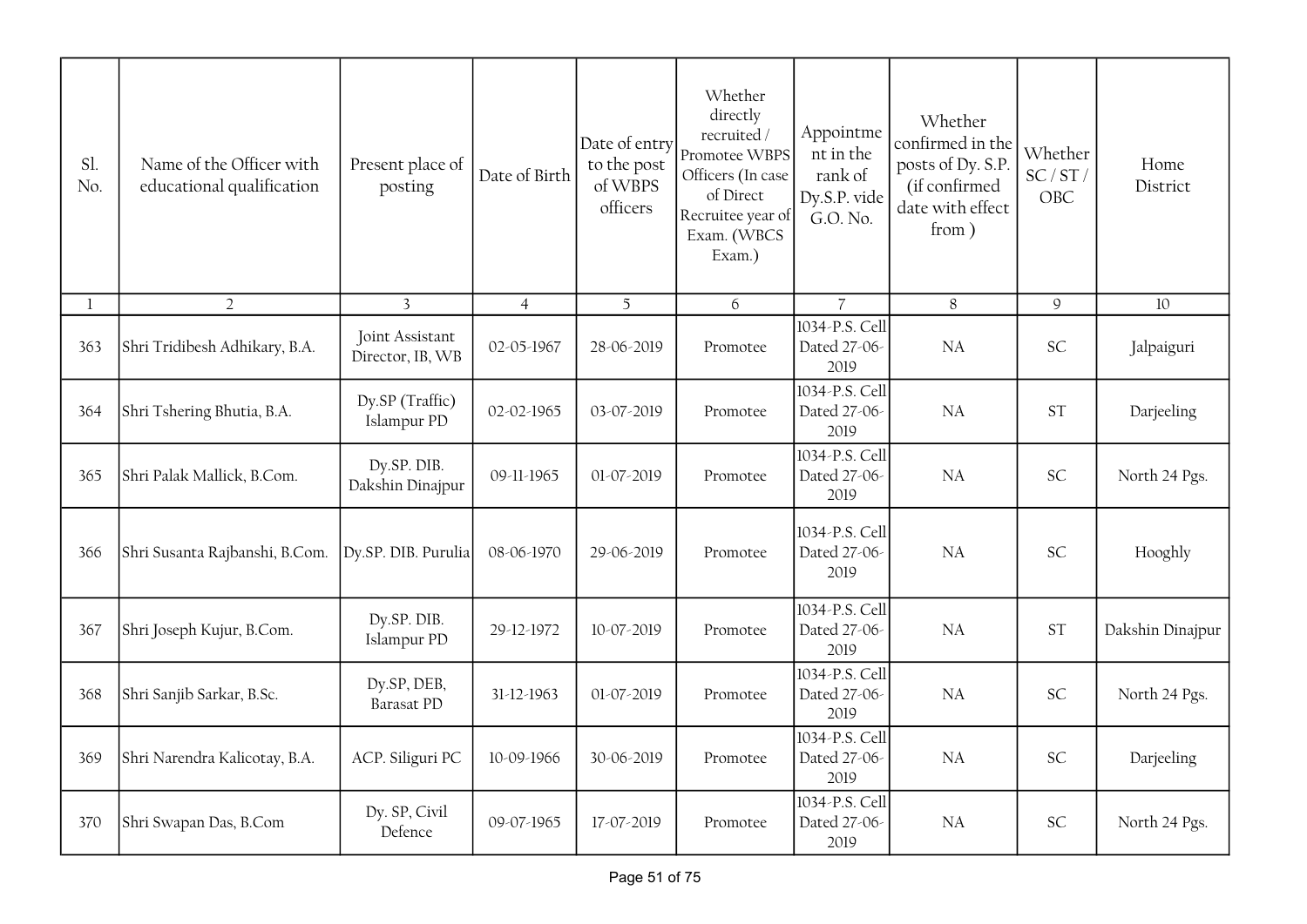| Sl.<br>No.   | Name of the Officer with<br>educational qualification          | Present place of<br>posting         | Date of Birth  | Date of entry<br>to the post<br>of WBPS<br>officers | Whether<br>directly<br>recruited /<br>Promotee WBPS<br>Officers (In case<br>of Direct<br>Recruitee year of<br>Exam. (WBCS<br>Exam.) | Appointme<br>nt in the<br>rank of<br>Dy.S.P. vide<br>G.O. No. | Whether<br>confirmed in the<br>posts of Dy. S.P.<br>(if confirmed<br>date with effect<br>from) | Whether<br>SC/ST/<br>OBC | Home<br>District |
|--------------|----------------------------------------------------------------|-------------------------------------|----------------|-----------------------------------------------------|-------------------------------------------------------------------------------------------------------------------------------------|---------------------------------------------------------------|------------------------------------------------------------------------------------------------|--------------------------|------------------|
| $\mathbf{1}$ | $\overline{2}$                                                 | $\overline{3}$                      | $\overline{4}$ | $\overline{5}$                                      | 6                                                                                                                                   | $\overline{7}$                                                | 8                                                                                              | $\mathcal{Q}$            | 10               |
| 371          | Shri Sonam Gyaltsen Wangdi,<br>B.A.                            | Joint Assistant<br>Director, IB, WB | 19-05-1965     | 08-07-2019                                          | Promotee                                                                                                                            | 1034-P.S. Cell<br>Dated 27-06-<br>2019                        | NA                                                                                             | <b>ST</b>                | Darjeeling       |
| 372          | Shri Passang Topgay Bhutia,<br>B.Com.                          | ACP. Siliguri PC                    | 31-03-1965     | 30-06-2019                                          | Promotee                                                                                                                            | 1034-P.S. Cell<br>Dated 27-06-<br>2019                        | <b>NA</b>                                                                                      | <b>ST</b>                | Darjeeling       |
| 373          | Shri Ram Prosad Roy, B.Com.                                    | ACP. Barrackpore<br>PC              | 02-05-1962     | 06-11-2019                                          | Promotee                                                                                                                            | 1117-P.S. Cell<br>Dated 08-07-<br>2019                        | NA                                                                                             | Genl.                    | Nadia            |
| 374          | Shri Tushar Kanti Kar, B.Sc.                                   | ACP. Howrah PC                      | 10-01-1965     | 01-07-2019                                          | Promotee                                                                                                                            | 1034-P.S. Cell<br>Dated 27-06-<br>2019                        | NA                                                                                             | Genl.                    | Burdwan          |
| 375          | Shri Gautam Talukdar, B.Sc.                                    | Dy. SP, Traffic,<br>Murshidabad PD  | 01-06-1966     | 03-07-2019                                          | Promotee                                                                                                                            | 1034-P.S. Cell<br>Dated 27-06-<br>2019                        | NA                                                                                             | Genl.                    | North 24 Pgs.    |
| 376          | Shri Bibhas Chandra Mandal,<br>B.Sc. (Hons.)                   | Joint Assistant<br>Director, IB, WB | 05-01-1963     | 01-07-2019                                          | Promotee                                                                                                                            | 1034-P.S. Cell<br>Dated 27-06-<br>2019                        | <b>NA</b>                                                                                      | Genl.                    | Nadia            |
| 377          | Smt. Ipsita Dutta, M.E.<br>(Computer Science &<br>Engineering) | ACP, Asansol-<br>Durgapur PC        | 20-08-1988     | 01-04-2019                                          | <b>WBCS - 2017</b>                                                                                                                  | 309-P.S. Cell<br>Dated 22-02-<br>2019                         | Passed<br>Departmental<br>Examination<br>completely                                            | Genl.                    | South 24 Pgs.    |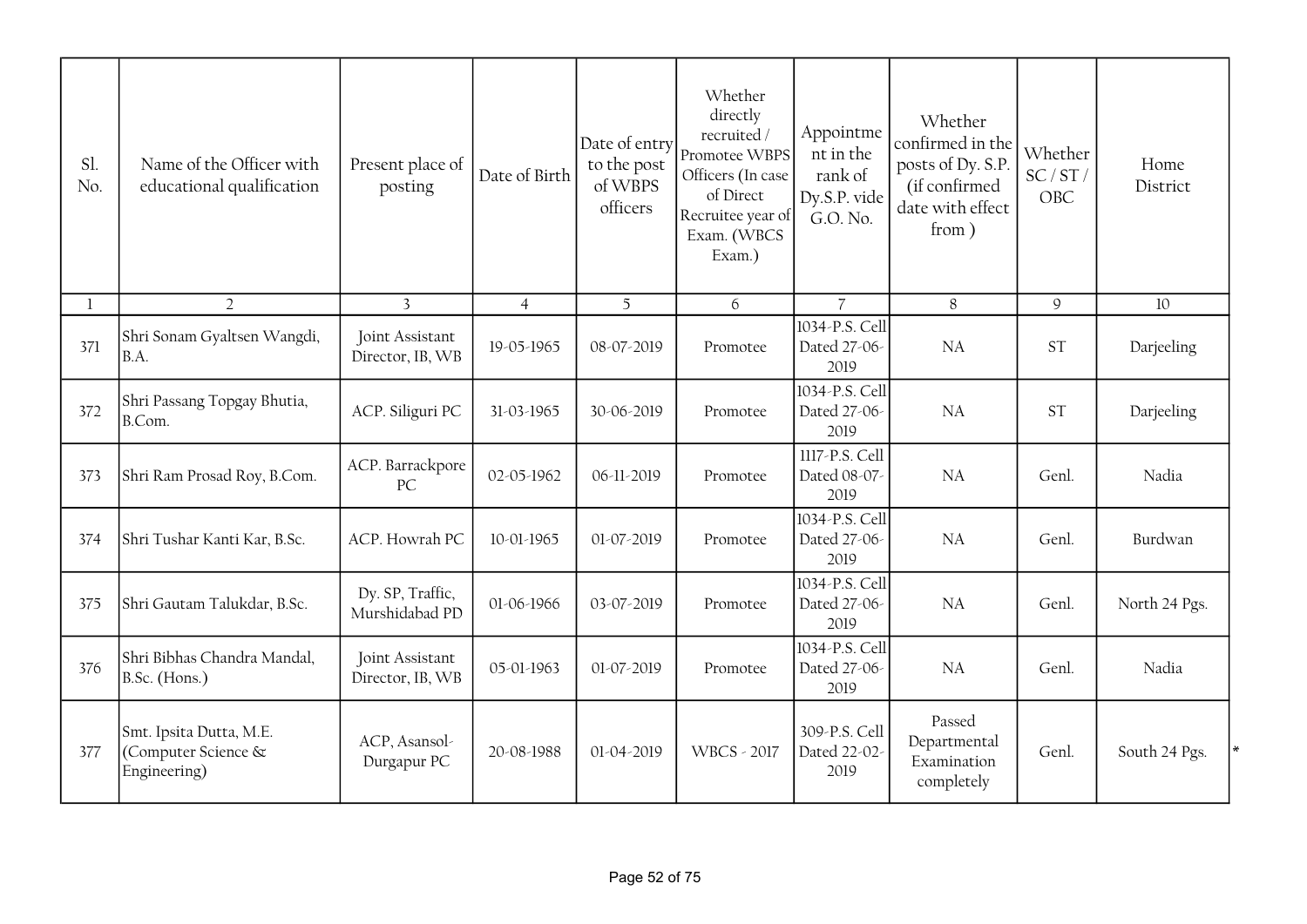| Sl.<br>No.   | Name of the Officer with<br>educational qualification | Present place of<br>posting     | Date of Birth  | Date of entry<br>to the post<br>of WBPS<br>officers | Whether<br>directly<br>recruited/<br>Promotee WBPS<br>Officers (In case<br>of Direct<br>Recruitee year of<br>Exam. (WBCS<br>Exam.) | Appointme<br>nt in the<br>rank of<br>Dy.S.P. vide<br>G.O. No. | Whether<br>confirmed in the<br>posts of Dy. S.P.<br>(if confirmed<br>date with effect<br>from) | Whether<br>SC/ST/<br>OBC | Home<br>District     |  |
|--------------|-------------------------------------------------------|---------------------------------|----------------|-----------------------------------------------------|------------------------------------------------------------------------------------------------------------------------------------|---------------------------------------------------------------|------------------------------------------------------------------------------------------------|--------------------------|----------------------|--|
| $\mathbf{1}$ | $\overline{2}$                                        | $\overline{3}$                  | $\overline{4}$ | 5                                                   | 6                                                                                                                                  | $\overline{7}$                                                | 8                                                                                              | $\mathsf g$              | 10                   |  |
| 378          | Shri Uttam Garain, B.V.S.C.                           | SDPO. Belpahari,<br>Jhargram    | 15-08-1990     | 01-04-2019                                          | <b>WBCS - 2017</b>                                                                                                                 | 309-P.S. Cell<br>Dated 22-02-<br>2019                         | $\rm No$                                                                                       | $OBC - B$                | Purulia              |  |
| 379          | Smt. Moumita Das (Ghosh),<br>B.A.                     | ACP.<br>Chandannagar PC         | 01-08-1985     | 01-04-2019                                          | <b>WBCS - 2017</b>                                                                                                                 | 309-P.S. Cell<br>Dated 22-02-<br>2019                         | No                                                                                             | Genl.                    | North 24 Pgs.        |  |
| 380          | Shri Dipanjan Chatterjee, B.Sc.<br>(Hons.)            | SDPO. Sagar,<br>Sundarban PD    | 18-10-1993     | 01-04-2019                                          | <b>WBCS - 2017</b>                                                                                                                 | 309-P.S. Cell<br>Dated 22-02-<br>2019                         | No                                                                                             | Genl.                    | Paschim<br>Medinipur |  |
| 381          | Shri Manish Kumar Yadav,<br>B.C.A.                    | ACP. Siliguri PC                | 16-02-1987     | 01-04-2019                                          | <b>WBCS - 2017</b>                                                                                                                 | 309-P.S. Cell<br>Dated 22-02-<br>2019                         | No                                                                                             | $OBC-B$                  | North 24 Pgs.        |  |
| 382          | Shri Gourab Ghosh, B.A.<br>(Hons.)                    | Dy.SP. DEB.<br>Dakshin Dinajpur | 26-08-1991     | 01-04-2019                                          | <b>WBCS - 2017</b>                                                                                                                 | 309-P.S. Cell<br>Dated 22-02-<br>2019                         | No                                                                                             | $OBC - B$                | Nadia                |  |
| 383          | Shri Pratik Rai, B.A. (Hons.)                         | ACP. Asansol-<br>Durgapur PC    | 11-12-1994     | 01-04-2019                                          | WBCS - 2017                                                                                                                        | 309-P.S. Cell<br>Dated 22-02-<br>2019                         | No                                                                                             | Genl.                    | Howrah               |  |
| 384          | Smt. Priyanka Malitha, B.Sc.<br>(Hons.)               | Dy.SP IUCAW<br>Krishnanagar PD  | 02-02-1992     | 01-04-2019                                          | <b>WBCS - 2017</b>                                                                                                                 | 309-P.S. Cell<br>Dated 22-02-<br>2019                         | N <sub>o</sub>                                                                                 | $OBC - B$                | Murshidabad          |  |
| 385          | Dr. Mohit Mollah, M.B.B.S.                            | Dy. SP, DEB,<br>Baruipur PD     | 10-09-1990     | 01-04-2019                                          | <b>WBCS - 2017</b>                                                                                                                 | 309-P.S. Cell<br>Dated 22-02-<br>2019                         | No                                                                                             | OBC-A                    | Murshidabad          |  |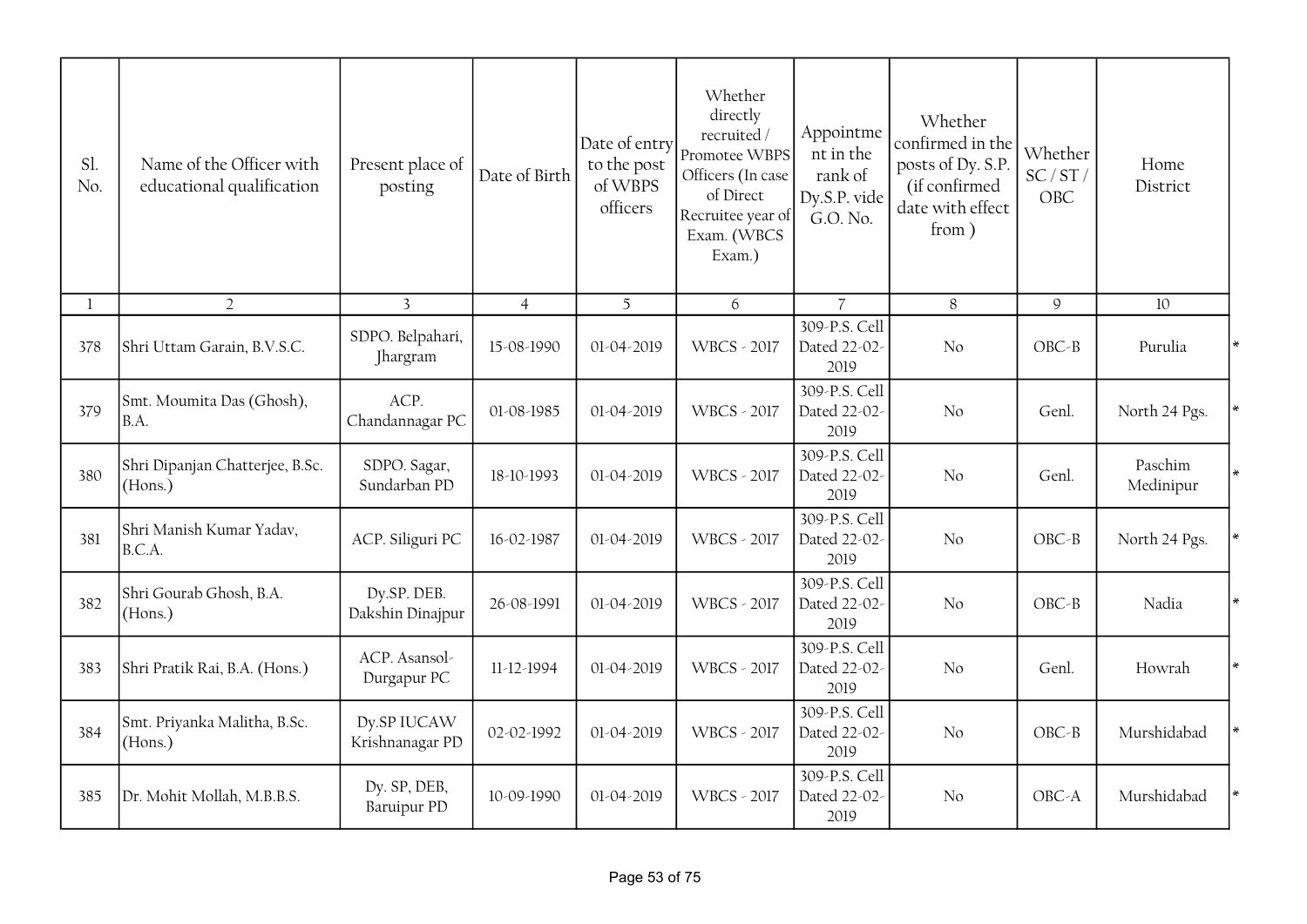| Sl.<br>No.   | Name of the Officer with<br>educational qualification | Present place of<br>posting           | Date of Birth  | Date of entry<br>to the post<br>of WBPS<br>officers | Whether<br>directly<br>recruited/<br>Promotee WBPS<br>Officers (In case<br>of Direct<br>Recruitee year of<br>Exam. (WBCS<br>Exam.) | Appointme<br>nt in the<br>rank of<br>Dy.S.P. vide<br>G.O. No. | Whether<br>confirmed in the<br>posts of Dy. S.P.<br>(if confirmed<br>date with effect<br>from) | Whether<br>SC/ST/<br>OBC | Home<br>District |  |
|--------------|-------------------------------------------------------|---------------------------------------|----------------|-----------------------------------------------------|------------------------------------------------------------------------------------------------------------------------------------|---------------------------------------------------------------|------------------------------------------------------------------------------------------------|--------------------------|------------------|--|
| $\mathbf{1}$ | $\overline{2}$                                        | $\overline{3}$                        | $\overline{4}$ | 5                                                   | 6                                                                                                                                  | $\overline{7}$                                                | 8                                                                                              | $\mathsf g$              | 10               |  |
| 386          | Shri Chiranjit Mandal, M.A.                           | Dy.SP. Directorate<br>of Security, WB | 01-02-1986     | 01-04-2019                                          | <b>WBCS - 2017</b>                                                                                                                 | 309-P.S. Cell<br>Dated 22-02-<br>2019                         | No                                                                                             | $OBC - B$                | Bankura          |  |
| 387          | Shri Abunur Hossain, M.Sc.                            | ACP. Barrackpore<br>PC                | 05-10-1990     | 01-04-2019                                          | <b>WBCS - 2017</b>                                                                                                                 | 309-P.S. Cell<br>Dated 22-02-<br>2019                         | No                                                                                             | OBC-A                    | Murshidabad      |  |
| 388          | Md. Omar Ali Mollah, B.Tech.                          | ACP. Asansol-<br>Durgapur PC          | 20-07-1988     | 01-04-2019                                          | <b>WBCS - 2017</b>                                                                                                                 | 309-P.S. Cell<br>Dated 22-02-<br>2019                         | No                                                                                             | OBC-A                    | Birbhum          |  |
| 389          | Shri Debasis Roy, B.Tech.                             | Dy.SP. Hqrs.<br>Islampur PD           | 18-08-1989     | 01-04-2019                                          | <b>WBCS - 2017</b>                                                                                                                 | 309-P.S. Cell<br>Dated 22-02-<br>2019                         | No                                                                                             | SC                       | North 24 Pgs.    |  |
| 390          | Shri Tapas Sarkar, B.Tech.                            | Dy.SP. Directorate<br>of Security, WB | 03-03-1991     | 01-04-2019                                          | <b>WBCS - 2017</b>                                                                                                                 | 309-P.S. Cell<br>Dated 22-02-<br>2019                         | No                                                                                             | <b>SC</b>                | North 24 Pgs.    |  |
| 391          | Shri Leewang Tamang, B. Tech.                         | Dy.SP. Traffic,<br>Raiganj            | 25-03-1992     | 01-04-2019                                          | <b>WBCS - 2017</b>                                                                                                                 | 309-P.S. Cell<br>Dated 22-02-<br>2019                         | No                                                                                             | <b>ST</b>                | Darjeeling       |  |
| 392          | Shri Vishmadeb Guha, B.Tech                           | <b>ACP</b> Howrah PC                  | 30-11-1991     | 29-09-2020                                          | <b>WBCS-2017</b>                                                                                                                   | 309-P.S. Cell<br>Dated 22-02-<br>2019                         | N <sub>0</sub>                                                                                 | Genl.                    | North 24 Pgs.    |  |
| 393          | Shri Sajal Mondal, B.E.                               | <b>ACP Barrackpore</b><br>PC          | 04-04-1989     | 08-10-2020                                          | <b>WBCS - 2017</b>                                                                                                                 | 789-P.S. Cell<br>Dated 16-09-<br>2020                         | No                                                                                             | SC                       | Burdwan          |  |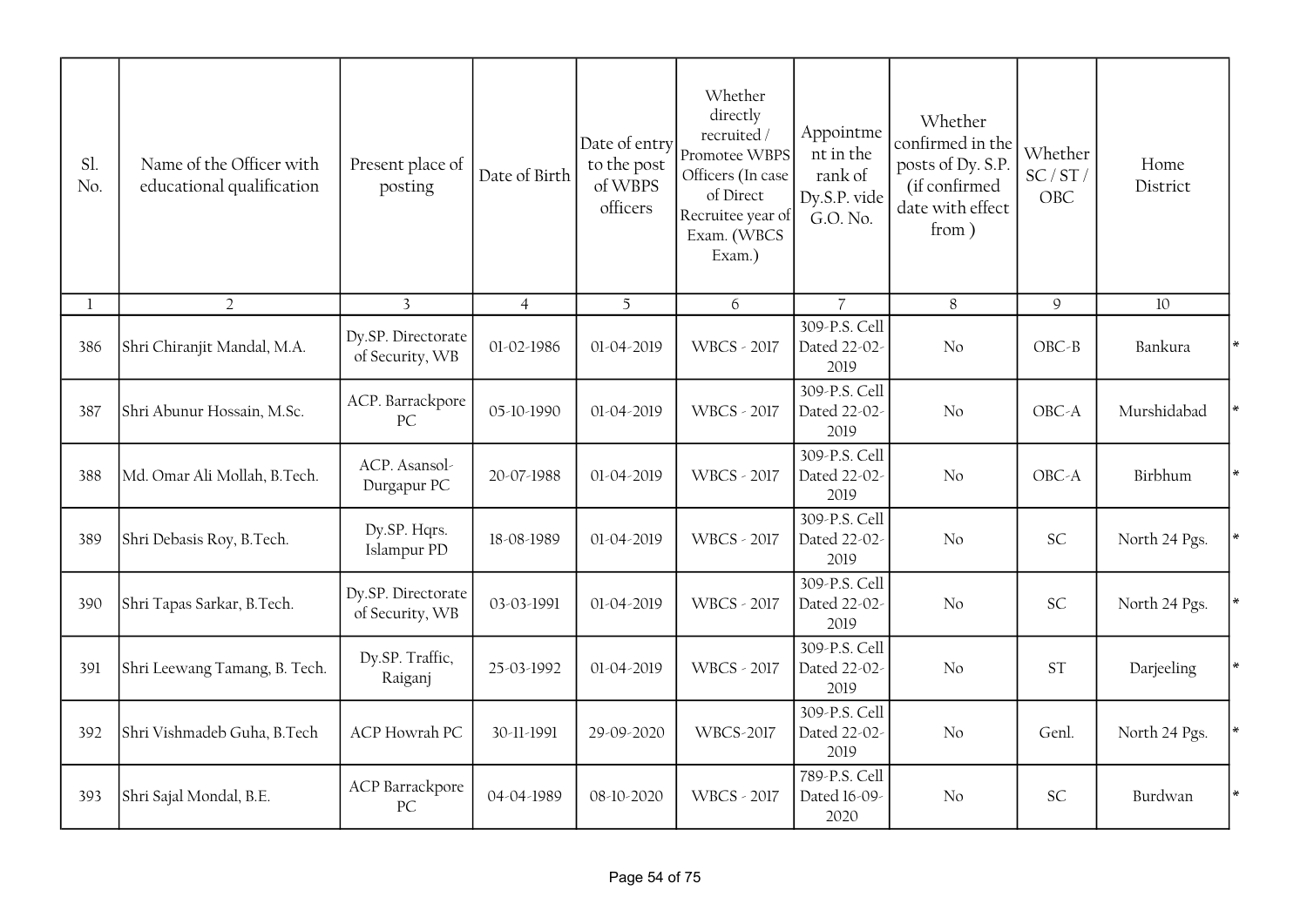| Sl.<br>No.   | Name of the Officer with<br>educational qualification | Present place of<br>posting                  | Date of Birth  | Date of entry<br>to the post<br>of WBPS<br>officers | Whether<br>directly<br>recruited /<br>Promotee WBPS<br>Officers (In case<br>of Direct<br>Recruitee year of<br>Exam. (WBCS<br>Exam.) | Appointme<br>nt in the<br>rank of<br>Dy.S.P. vide<br>G.O. No. | Whether<br>confirmed in the<br>posts of Dy. S.P.<br>(if confirmed<br>date with effect<br>from) | Whether<br>SC/ST/<br>OBC | Home<br>District     |
|--------------|-------------------------------------------------------|----------------------------------------------|----------------|-----------------------------------------------------|-------------------------------------------------------------------------------------------------------------------------------------|---------------------------------------------------------------|------------------------------------------------------------------------------------------------|--------------------------|----------------------|
| $\mathbf{1}$ | $\overline{2}$                                        | $\overline{3}$                               | $\overline{4}$ | 5 <sup>5</sup>                                      | 6                                                                                                                                   | $\overline{7}$                                                | 8                                                                                              | $\mathcal{Q}$            | 10                   |
| 394          | Shri Asit Samanta B.Com                               | Dy.SP. DIB. Purba<br>Medinipur               | 15-12-1962     | 02-06-2020                                          | Promotee                                                                                                                            | 442-P.S. Cell<br>Dated 27-05-<br>2020                         | <b>NA</b>                                                                                      | Genl.                    | Kolkata              |
| 395          | Shri Sandip Mal B.Com                                 | Dy.SP. Traffic,<br>Bankura                   | 29-11-1963     | 15-06-2020                                          | Promotee                                                                                                                            | 442-P.S. Cell<br>Dated 27-05-<br>2020                         | NA                                                                                             | Genl.                    | Paschim<br>Medinipur |
| 396          | Shri Chandan Kumar Ghosh<br>B.Sc.                     | Dy.SP & PA to<br>DIG Midnapore<br>Range      | 15-06-1963     | 01-06-2020                                          | Promotee                                                                                                                            | 442-P.S. Cell<br>Dated 27-05-<br>2020                         | <b>NA</b>                                                                                      | Genl.                    | Paschim<br>Medinipur |
| 397          | Shri Nudu Dorjey Sherpa B.A.                          | Asstt., CO, RAF<br>Bn., Dabgram              | 19-01-1966     | 05-06-2020                                          | Promotee                                                                                                                            | 442-P.S. Cell<br>Dated 27-05-<br>2020                         | <b>NA</b>                                                                                      | <b>ST</b>                | Darjeeling           |
| 398          | Shri Krishnendu Ghosh Dastidar<br>B.Sc.               | SDPO. Amta,<br>Howrah Rural                  | 01-09-1965     | 09-06-2020                                          | Promotee                                                                                                                            | 442-P.S. Cell<br>Dated 27-05-<br>2020                         | <b>NA</b>                                                                                      | Genl.                    | South 24 Pgs.        |
| 399          | Shri Shyamal Biswas B.Sc.                             | ACP Siliguri PC                              | 25-10-1965     | 07-06-2020                                          | Promotee                                                                                                                            | 442-P.S. Cell<br>Dated 27-05-<br>2020                         | <b>NA</b>                                                                                      | Genl.                    | Nadia                |
| 400          | Shri Partha Sanyal B.Com.                             | Dy.SP. Adm.<br>Diamond Harbour<br>${\rm PD}$ | 21-02-1966     | 19-06-2020                                          | Promotee                                                                                                                            | 442-P.S. Cell<br>Dated 27-05-<br>2020                         | <b>NA</b>                                                                                      | Genl.                    | Nadia                |
| 401          | Shri Saradindu Mandal B.Sc.                           | Asstt. CO, SAP 6th<br>Bn.                    | 08-04-1963     | 03-06-2020                                          | Promotee                                                                                                                            | 442-P.S. Cell<br>Dated 27-05-<br>2020                         | <b>NA</b>                                                                                      | Genl.                    | Birbhum              |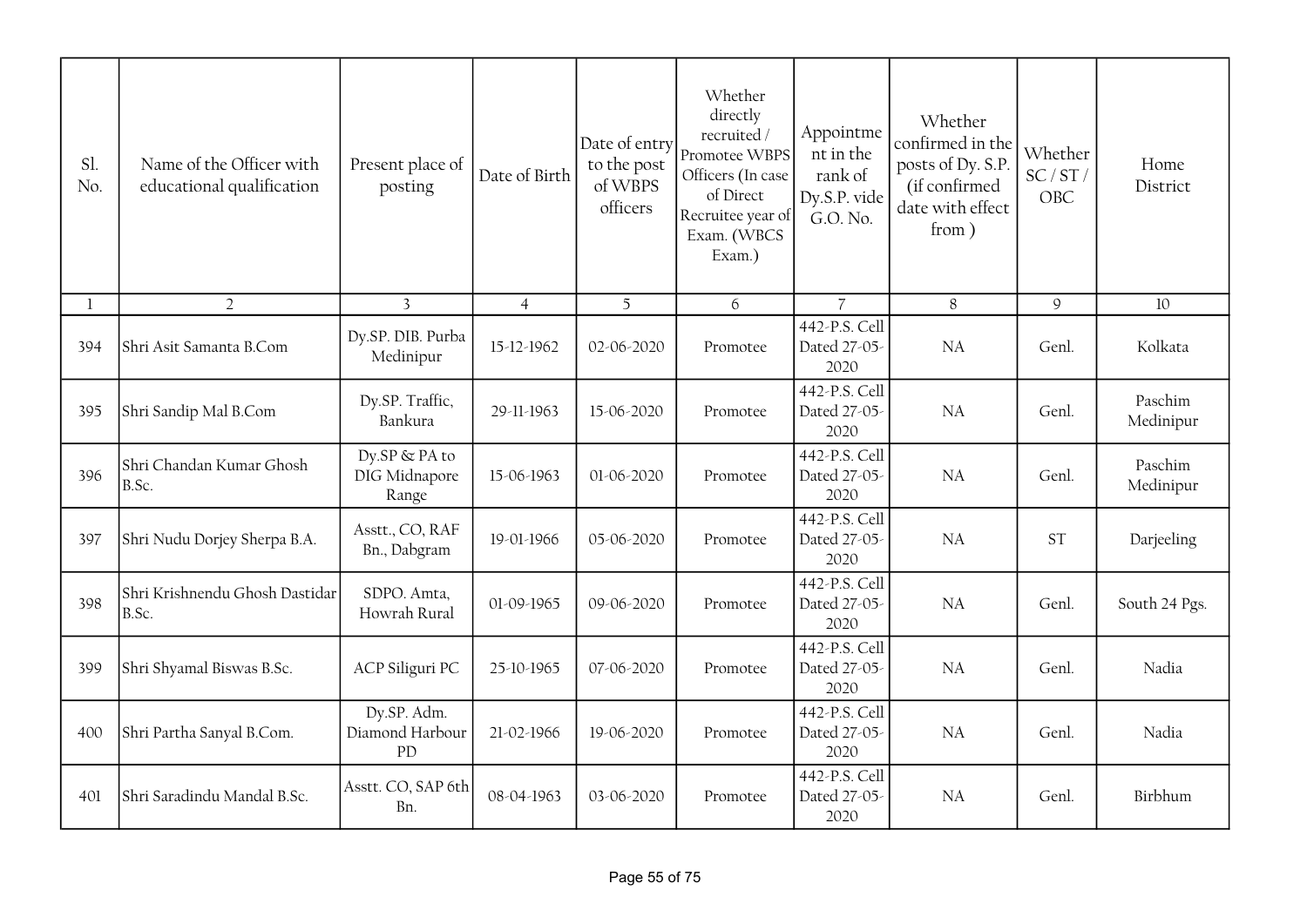| Sl.<br>No. | Name of the Officer with<br>educational qualification | Present place of<br>posting   | Date of Birth  | Date of entry<br>to the post<br>of WBPS<br>officers | Whether<br>directly<br>recruited /<br>Promotee WBPS<br>Officers (In case<br>of Direct<br>Recruitee year of<br>Exam. (WBCS<br>Exam.) | Appointme<br>nt in the<br>rank of<br>Dy.S.P. vide<br>G.O. No. | Whether<br>confirmed in the<br>posts of Dy. S.P.<br>(if confirmed<br>date with effect<br>from) | Whether<br>SC/ST/<br>OBC | Home<br>District |
|------------|-------------------------------------------------------|-------------------------------|----------------|-----------------------------------------------------|-------------------------------------------------------------------------------------------------------------------------------------|---------------------------------------------------------------|------------------------------------------------------------------------------------------------|--------------------------|------------------|
| 1          | $\overline{2}$                                        | $\overline{3}$                | $\overline{4}$ | 5                                                   | 6                                                                                                                                   | $\overline{7}$                                                | 8                                                                                              | 9                        | 10               |
| 402        | Shri Rajesh Alley B.A                                 | Dy.SP. CID. WB                | 17-07-1965     | 05-06-2020                                          | Promotee                                                                                                                            | 442-P.S. Cell<br>Dated 27-05-<br>2020                         | NA                                                                                             | Genl.                    | Darjeeling       |
| 403        | Shri Bikash Kanti Dey B.Sc.                           | Dy.SP. STF. WB                | 14-02-1966     | 29-05-2020                                          | Promotee                                                                                                                            | 442-P.S. Cell<br>Dated 27-05-<br>2020                         | NA                                                                                             | Genl.                    | Nadia            |
| 404        | Sk. Md. Feroze Hossain, B.Sc                          | Dy.SP. Crime,<br>Birbhum      | 04-12-1965     | 03-08-2020                                          | Promotee                                                                                                                            | 442-P.S. Cell<br>Dated 27-05-<br>2020                         | NA                                                                                             | Genl.                    | Purba Burdwan    |
| 405        | Shri Amitava Sen B.Sc                                 | Asstt. Commdt.<br>SAP 7th Bn. | 20-06-1966     | 30-06-2020                                          | Promotee                                                                                                                            | 442-P.S. Cell<br>Dated 27-05-<br>2020                         | NA                                                                                             | Genl.                    | Howrah           |
| 406        | Shri Swapan Kumar Sarker, B.A.                        | Asstt. CO, SAP<br>10th Bn.    | 10-02-1964     | 10-06-2020                                          | Promotee                                                                                                                            | 442-P.S. Cell<br>Dated 27-05-<br>2020                         | NA                                                                                             | Genl.                    | Coochbehar       |
| 407        | Shri Nimai Chand Chaudhuri,<br>B.A.                   | Dy.SP. DEB.<br>Hooghly Rural  | 11-02-1966     | 02-06-2020                                          | Promotee                                                                                                                            | 442-P.S. Cell<br>Dated 27-05-<br>2020                         | NA                                                                                             | Genl.                    | Burdwan          |
| 408        | Shri Mrityunjay<br>Bandyopadhyay, B.Sc.               | ACP. Howrah PC                | 04-01-1967     | 29-05-2020                                          | Promotee                                                                                                                            | 442-P.S. Cell<br>Dated 27-05-<br>2020                         | NA                                                                                             | Genl.                    | Bankura          |
| 409        | Shri Robin Thapa B.Sc.                                | SDPO. Mal,<br>Jalpaiguri      | 01-01-1969     | 29-05-2020                                          | Promotee                                                                                                                            | 442-P.S. Cell<br>Dated 27-05-<br>2020                         | <b>NA</b>                                                                                      | Genl.                    | Darjeeling       |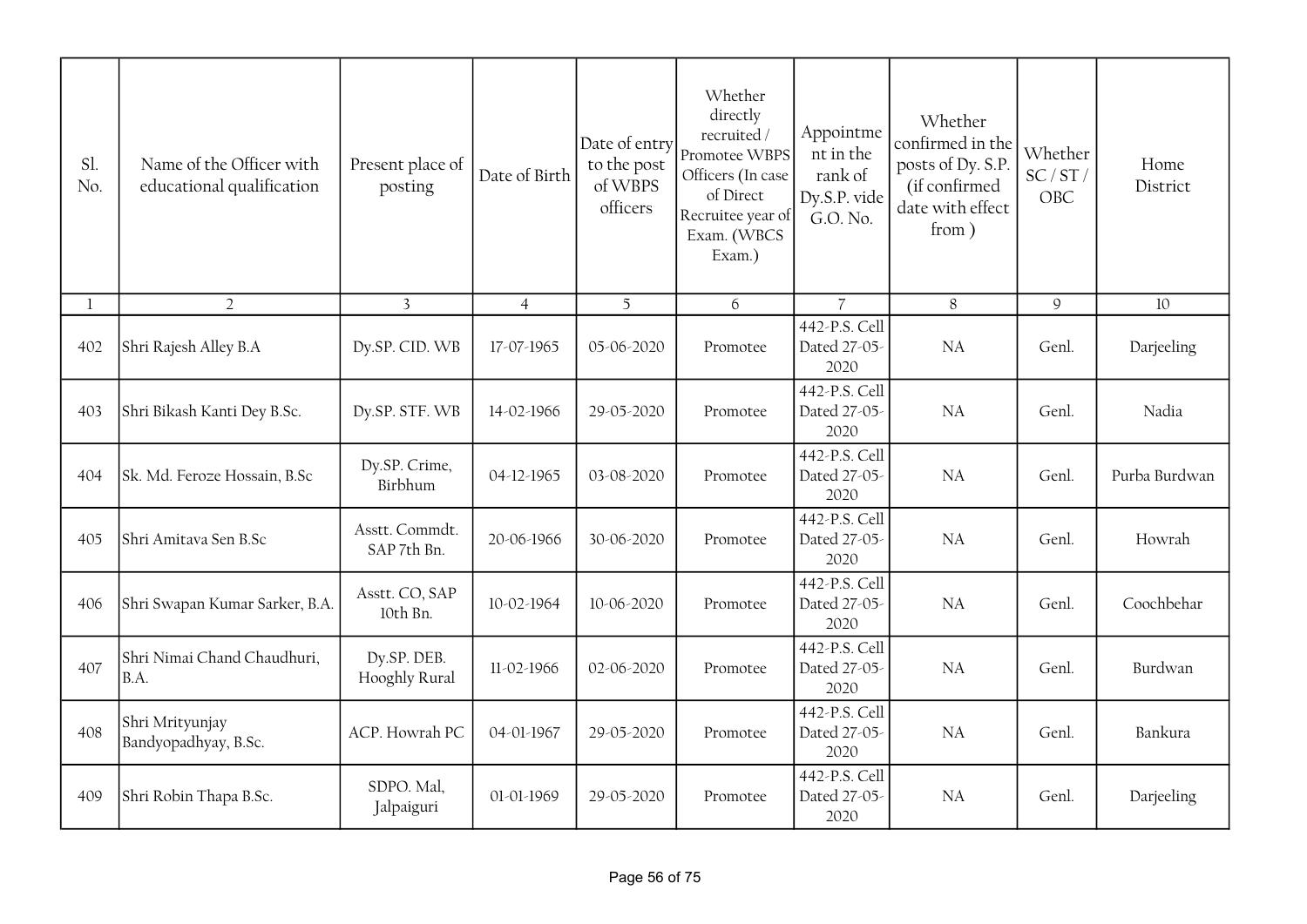| Sl.<br>No.   | Name of the Officer with<br>educational qualification | Present place of<br>posting                                                   | Date of Birth  | Date of entry<br>to the post<br>of WBPS<br>officers | Whether<br>directly<br>recruited /<br>Promotee WBPS<br>Officers (In case<br>of Direct<br>Recruitee year of<br>Exam. (WBCS<br>Exam.) | Appointme<br>nt in the<br>rank of<br>Dy.S.P. vide<br>G.O. No. | Whether<br>confirmed in the<br>posts of Dy. S.P.<br>(if confirmed<br>date with effect<br>from ) | Whether<br>SC/ST/<br>OBC | Home<br>District     |
|--------------|-------------------------------------------------------|-------------------------------------------------------------------------------|----------------|-----------------------------------------------------|-------------------------------------------------------------------------------------------------------------------------------------|---------------------------------------------------------------|-------------------------------------------------------------------------------------------------|--------------------------|----------------------|
| $\mathbf{1}$ | $\overline{2}$                                        | $\overline{3}$                                                                | $\overline{4}$ | 5 <sup>5</sup>                                      | 6                                                                                                                                   | $\overline{7}$                                                | 8                                                                                               | $\mathcal{Q}$            | 10                   |
| 410          | Shri Koushik Ghosh B.A.                               | Dy.SP. CID, WB                                                                | 01-08-1967     | 29-05-2020                                          | Promotee                                                                                                                            | 442-P.S. Cell<br>Dated 27-05-<br>2020                         | <b>NA</b>                                                                                       | Genl.                    | Purulia              |
| 411          | Shri Tauheed Anwar B.Com.                             | ACP. Asansol-<br>Durgapur PC                                                  | 22-01-1968     | 10-06-2020                                          | Promotee                                                                                                                            | 442-P.S. Cell<br>Dated 27-05-<br>2020                         | NA                                                                                              | Genl.                    | Paschim<br>Medinipur |
| 412          | Shri Nirupam Ghosh B.Com.                             | Dy. SP, Industrial,<br>Diamond Harbour<br>PD                                  | 16-10-1968     | 04-06-2020                                          | Promotee                                                                                                                            | 442-P.S. Cell<br>Dated 27-05-<br>2020                         | NA                                                                                              | Genl.                    | Burdwan              |
| 413          | Smt. Atreyi Sen B.A.                                  | Dy.SP. CID. WB                                                                | 23-12-1967     | 03-06-2020                                          | Promotee                                                                                                                            | 442-P.S. Cell<br>Dated 27-05-<br>2020                         | NA                                                                                              | Genl.                    | Nadia                |
| 414          | Shri Debajyoti Saha, B. Com.                          | Dy. SP, Traffic,<br>Hooghly Rural                                             | 04.08.63       | 20-12-2021                                          | Promotee                                                                                                                            | 2000 P.S Cell<br>Dated<br>17.12.2021                          | <b>NA</b>                                                                                       |                          | Hooghly              |
| 415          | Shri Supriya Basu B.Com.                              | Dy.SP. DEB. Purba<br>Medinipur                                                | 07-01-1964     | 01-06-2020                                          | Promotee                                                                                                                            | 442-P.S. Cell<br>Dated 27-05-<br>2020                         | NA                                                                                              | Genl.                    | South 24 Pgs.        |
| 416          | Shri Amlan Kumar Chakraborty<br>B.Sc.                 | Asstt. Commdt.<br>RAF Bn.<br>Barrackpore<br>(deputed to Co-<br>ord Cell, PHQ) | 09-12-1968     | 28-05-2020                                          | Promotee                                                                                                                            | 442-P.S. Cell<br>Dated 27-05-<br>2020                         | NA.                                                                                             | Genl.                    | North 24 Pgs.        |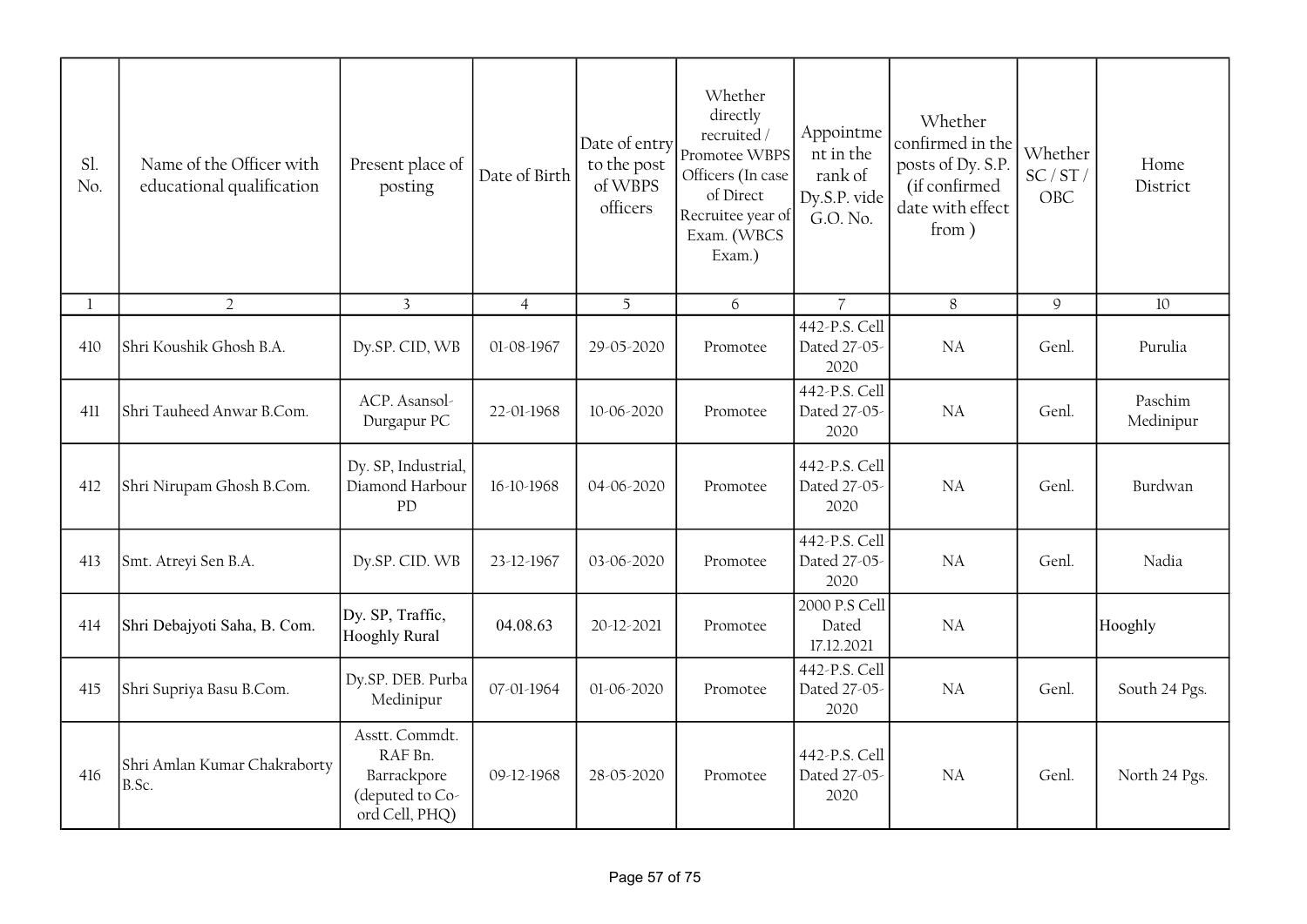| Sl.<br>No.   | Name of the Officer with<br>educational qualification | Present place of<br>posting                                                                   | Date of Birth  | Date of entry<br>to the post<br>of WBPS<br>officers | Whether<br>directly<br>recruited/<br>Promotee WBPS<br>Officers (In case<br>of Direct<br>Recruitee year of<br>Exam. (WBCS<br>Exam.) | Appointme<br>nt in the<br>rank of<br>Dy.S.P. vide<br>G.O. No. | Whether<br>confirmed in the<br>posts of Dy. S.P.<br>(if confirmed<br>date with effect<br>from) | Whether<br>SC/ST/<br><b>OBC</b> | Home<br>District |
|--------------|-------------------------------------------------------|-----------------------------------------------------------------------------------------------|----------------|-----------------------------------------------------|------------------------------------------------------------------------------------------------------------------------------------|---------------------------------------------------------------|------------------------------------------------------------------------------------------------|---------------------------------|------------------|
| $\mathbf{1}$ | $\overline{2}$                                        | $\overline{3}$                                                                                | $\overline{4}$ | 5                                                   | 6                                                                                                                                  | $\overline{7}$                                                | 8                                                                                              | $\mathsf 9$                     | 10               |
| 417          | Smt. Rupasree Pahari<br>(Chatterjee), B.A.            | ACP Bidhannagar<br>PC                                                                         | 27-02-1968     | 04-06-2020                                          | Promotee                                                                                                                           | 442-P.S. Cell<br>Dated 27-05-<br>2020                         | <b>NA</b>                                                                                      | Genl.                           | North 24 Pgs.    |
| 418          | Shri Dhruba Pradhan B.A.                              | Dy.SP. DEB.<br>Islampur Police<br>Dist.                                                       | 09-08-1967     | 01-06-2020                                          | Promotee                                                                                                                           | 442-P.S. Cell<br>Dated 27-05-<br>2020                         | <b>NA</b>                                                                                      | Genl.                           | Darjeeling       |
| 419          | Shri Baidya Nath Ghosh, M.<br>Com                     | Dy. SP, DEB,<br>Malda                                                                         | 09.02.67       | 03-01-2022                                          | Promotee                                                                                                                           | 2000 P.S Cell<br>Dated<br>17.12.2021                          | <b>NA</b>                                                                                      |                                 | Nadia            |
| 420          | Shri Arun Kumar Roy, M. Com                           | Joint Assistant<br>Director, IB, WB                                                           | 15-08-1967     | 29-12-2020                                          | Promotee                                                                                                                           | 1154-P.S. Cell<br>28-12-2020                                  | <b>NA</b>                                                                                      | <b>SC</b>                       | North 24 Pgs.    |
| 421          | Shri Sherap Dorjee Lepcha B.A.                        | Dy.SP. $(HQ)$<br>Darjeeling                                                                   | 19-04-1967     | 29-05-2020                                          | Promotee                                                                                                                           | 442-P.S. Cell<br>Dated 27-05-<br>2020                         | <b>NA</b>                                                                                      | <b>ST</b>                       | Darjeeling       |
| 422          | Shri Bidit Kumar Mondal<br>B.Com.                     | Dy.SP. Directorate<br>of Economic<br>Offences, WB<br>(deputed to M-<br>Cell, PHQ,<br>Nabanna) | 02-02-1969     | 28-05-2020                                          | Promotee                                                                                                                           | 442-P.S. Cell<br>Dated 27-05-<br>2020                         | NA                                                                                             | <b>SC</b>                       | Murshidabad      |
| 423          | Shri Ujjal Das B.Com.                                 | Dy.SRP. Asansol<br>Horah GRP                                                                  | 08-04-1968     | 09-06-2020                                          | Promotee                                                                                                                           | 442-P.S. Cell<br>Dated 27-05-<br>2020                         | NA                                                                                             | <b>SC</b>                       | Murshidabad      |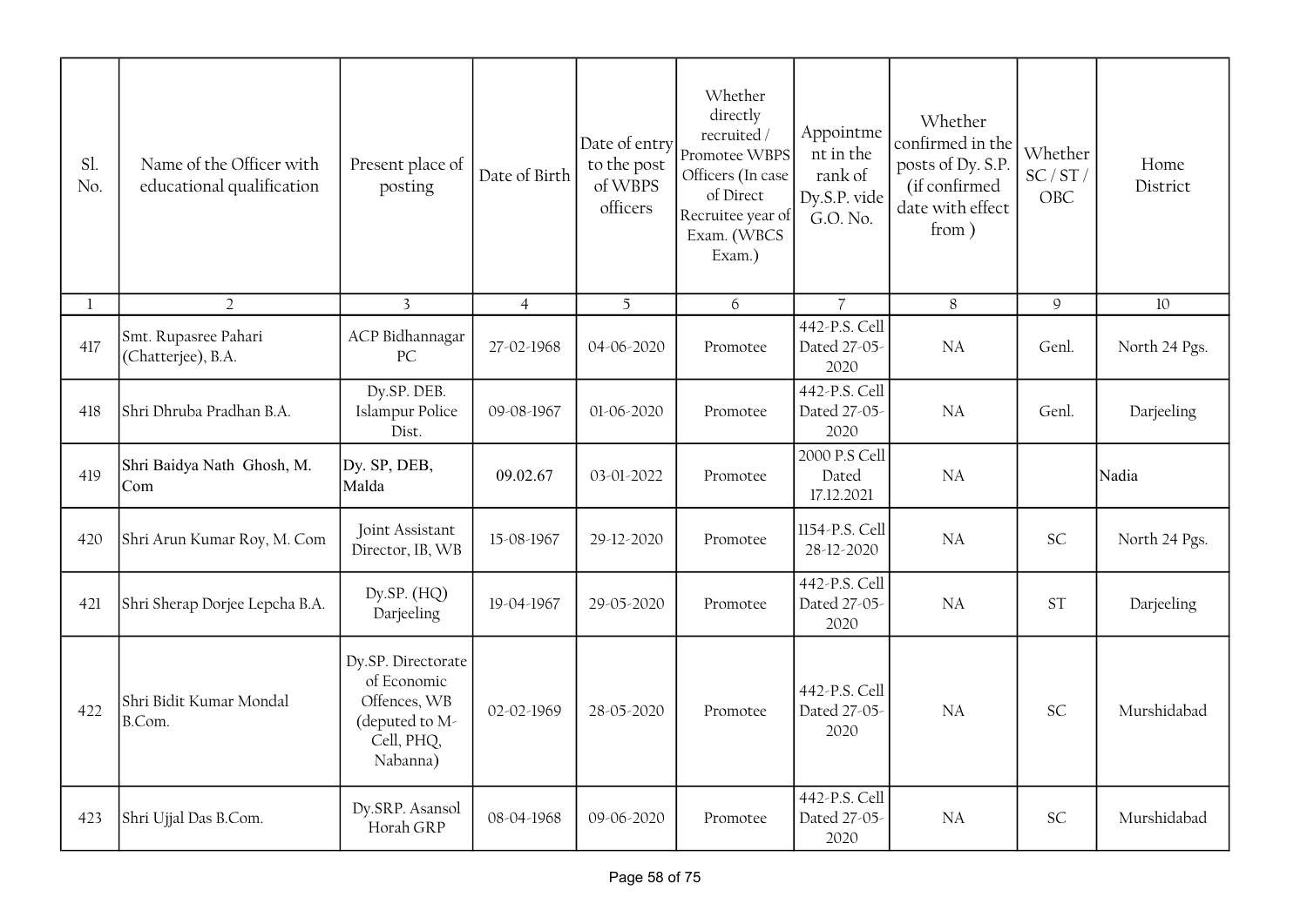| Sl.<br>No. | Name of the Officer with<br>educational qualification | Present place of<br>posting           | Date of Birth  | Date of entry<br>to the post<br>of WBPS<br>officers | Whether<br>directly<br>recruited /<br>Promotee WBPS<br>Officers (In case<br>of Direct<br>Recruitee year of<br>Exam. (WBCS<br>Exam.) | Appointme<br>nt in the<br>rank of<br>Dy.S.P. vide<br>G.O. No. | Whether<br>confirmed in the<br>posts of Dy. S.P.<br>(if confirmed<br>date with effect<br>from) | Whether<br>SC/ST/<br>OBC | Home<br>District     |
|------------|-------------------------------------------------------|---------------------------------------|----------------|-----------------------------------------------------|-------------------------------------------------------------------------------------------------------------------------------------|---------------------------------------------------------------|------------------------------------------------------------------------------------------------|--------------------------|----------------------|
| 1          | $\overline{2}$                                        | $\overline{3}$                        | $\overline{4}$ | 5 <sup>5</sup>                                      | 6                                                                                                                                   | $\overline{7}$                                                | 8                                                                                              | $\mathcal{Q}$            | 10                   |
| 424        | Shri Jugal Chandra Biswas<br>M.Com.                   | Dy.SP. Hqrs.<br>Kalimpong             | 15-04-1964     | 30-05-2020                                          | Promotee                                                                                                                            | 442-P.S. Cell<br>Dated 27-05-<br>2020                         | <b>NA</b>                                                                                      | <b>SC</b>                | Nadia                |
| 425        | Shri Biswanath Biswas B.Sc.                           | AC EFR 1st Bn.                        | 18-08-1966     | 05-06-2020                                          | Promotee                                                                                                                            | 442-P.S. Cell<br>Dated 27-05-<br>2020                         | NA                                                                                             | <b>SC</b>                | North 24 Pgs.        |
| 426        | Shri Goutam Biswas B.Com.                             | Dy.SP. DIB.<br>Howrah Rural           | 09-05-1967     | $05 - 06 - 2020$                                    | Promotee                                                                                                                            | 442-P.S. Cell<br>Dated 27-05-<br>2020                         | <b>NA</b>                                                                                      | <b>SC</b>                | South 24 Pgs.        |
| 427        | Shri Debashish Bose                                   | Asstt., CO, Gorkha<br>Bn.             | 12-02-1967     | 02-06-2020                                          | Promotee                                                                                                                            | 442-P.S. Cell<br>Dated 27-05-<br>2020                         | <b>NA</b>                                                                                      | Genl.                    | Darjeeling           |
| 428        | Shri Sujit Kumar Das B.Sc.                            | Dy.SP. Vigilance<br>Commission, WB    | 13-01-1968     | 08-06-2020                                          | Promotee                                                                                                                            | 442-P.S. Cell<br>Dated 27-05-<br>2020                         | NA                                                                                             | OBC                      | Coochbehar           |
| 429        | Shri Saumya Santa Pahari B.Sc.                        | Dy.SP. Traffic,<br><b>Baruipur PD</b> | 02-04-1966     | 29-05-2020                                          | Promotee                                                                                                                            | 442-P.S. Cell<br>Dated 27-05-<br>2020                         | <b>NA</b>                                                                                      | Genl.                    | Paschim<br>Medinipur |
| 430        | Smt. Kalyani Bhadra MA.                               | Dy.SP (System)<br>SCRB, WB            | 20-09-1967     | 06-07-2020                                          | Promotee                                                                                                                            | 543-P.S. Cell<br>Dated 30-06-<br>2020                         | <b>NA</b>                                                                                      | Genl.                    | Nadia                |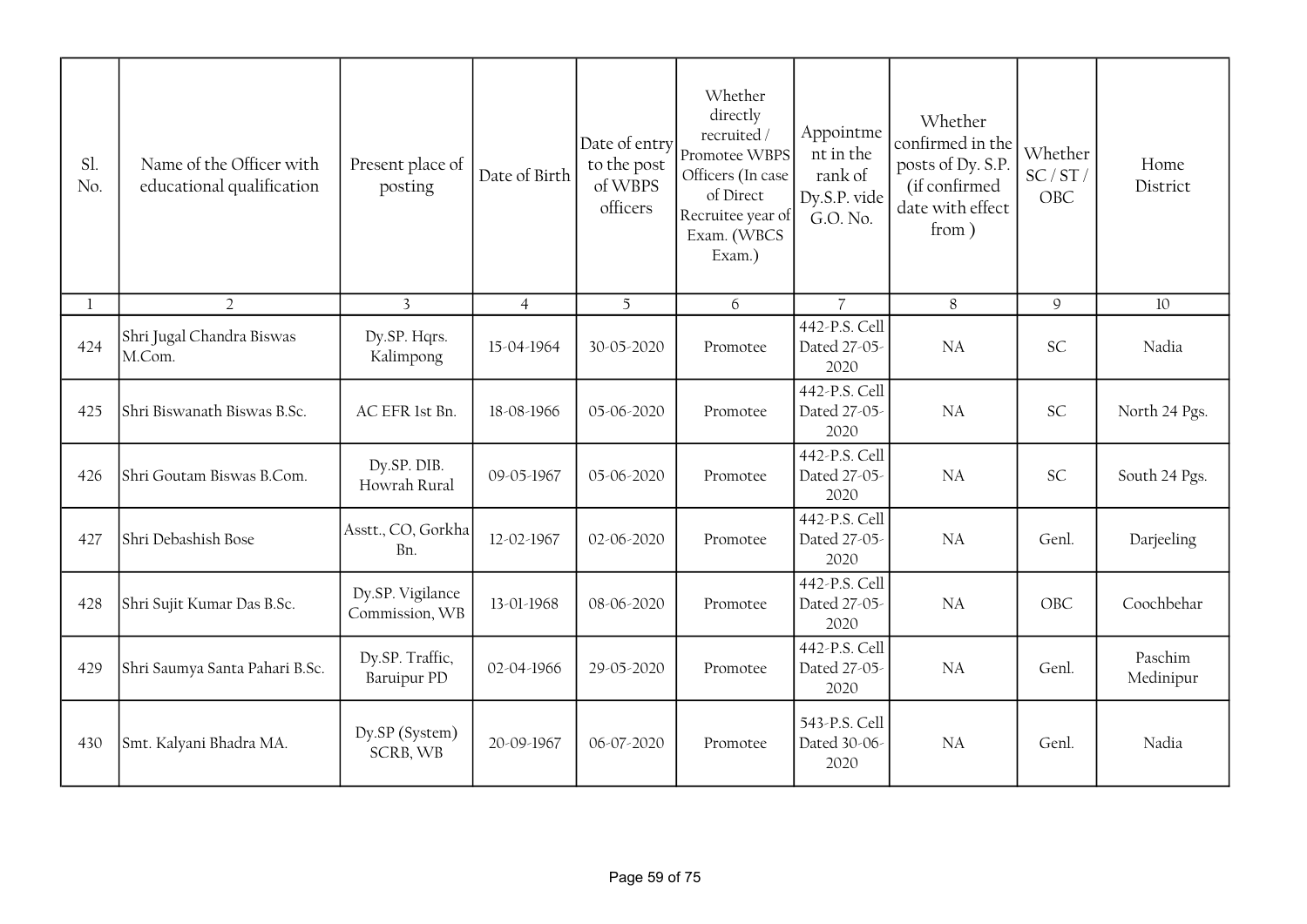| Sl.<br>No. | Name of the Officer with<br>educational qualification | Present place of<br>posting                | Date of Birth  | Date of entry<br>to the post<br>of WBPS<br>officers | Whether<br>directly<br>recruited/<br>Promotee WBPS<br>Officers (In case<br>of Direct<br>Recruitee year of<br>Exam. (WBCS<br>Exam.) | Appointme<br>nt in the<br>rank of<br>Dy.S.P. vide<br>G.O. No. | Whether<br>confirmed in the<br>posts of Dy. S.P.<br>(if confirmed<br>date with effect<br>from) | Whether<br>SC/ST/<br>OBC | Home<br>District |
|------------|-------------------------------------------------------|--------------------------------------------|----------------|-----------------------------------------------------|------------------------------------------------------------------------------------------------------------------------------------|---------------------------------------------------------------|------------------------------------------------------------------------------------------------|--------------------------|------------------|
| 1          | $\overline{2}$                                        | $\mathbf{3}$                               | $\overline{4}$ | 5                                                   | 6                                                                                                                                  | $\overline{7}$                                                | 8                                                                                              | 9                        | 10               |
| 431        | Shri Faisel Bin Ahmed B.Sc.                           | $Dy$ .SP ( $D$ &T)<br>Paschim<br>Medinipur | 01-12-1967     | 11-11-2020                                          | Promotee                                                                                                                           | 543-P.S. Cell<br>Dated 30-06-<br>2020                         | <b>NA</b>                                                                                      | Genl.                    | Murshidabad      |
| 432        | Shri Tuhin Chowdhury B.Com                            | ACP. Asansol-<br>Durgapur PC               | 02-02-1968     | 24-08-2020                                          | Promotee                                                                                                                           | 681-P.S. Cell<br>Dated 13-08-<br>2020                         | <b>NA</b>                                                                                      | Genl.                    | Purba Bardhaman  |
| 433        | Shri Sujit Kumar Das B.Sc.                            | Asstt. Commdt.<br>SAP. 1st Bn.             | 24-11-1970     | 17-08-2020                                          | Promotee                                                                                                                           | 681-P.S. Cell<br>Dated 13-08-<br>2020                         | <b>NA</b>                                                                                      | OBC                      | North 24 Pgs.    |
| 434        | Shri Ramendranath Paul B.Sc.<br>(Hons.)               | Dy.SP. ACB. WB                             | 10-01-1970     | 14-08-2020                                          | Promotee                                                                                                                           | 681-P.S. Cell<br>Dated 13-08-<br>2020                         | <b>NA</b>                                                                                      | OBC                      | Nadia            |
| 435        | Shri Santanu Tarafdar B. Com.                         | ACP. AP. Siliguri<br>PC                    | 11-12-1972     | 19-08-2020                                          | Promotee                                                                                                                           | 681-P.S. Cell<br>Dated 13-08-<br>2020                         | <b>NA</b>                                                                                      | Genl.                    | Jalpaiguri       |
| 436        | Shri Dipankar Sumar B. Com<br>(Hons.)                 | Dy. $SP(AP)$<br>Sundarban PD               | 06-12-1970     | 18-08-2020                                          | Promotee                                                                                                                           | 681-P.S. Cell<br>Dated 13-08-<br>2020                         | NA                                                                                             | Genl.                    | North 24 Pgs.    |
| 437        | Shri Sudipta Deb<br>M. Com.                           | Dy.SP. CIF. WB                             | 27-11-1970     | 19-08-2020                                          | Promotee                                                                                                                           | 681-P.S. Cell<br>Dated 13-08-<br>2020                         | <b>NA</b>                                                                                      | Genl.                    | Bankura          |
| 438        | Shri Dibyendu Das B.Sc.                               | Dy. SP (Traffic)-II,<br>Purba Medinipur    | 05-11-1971     | 28-08-2020                                          | Promotee                                                                                                                           | 681-P.S. Cell<br>Dated 13-08-<br>2020                         | NA                                                                                             | Genl.                    | Murshidabad      |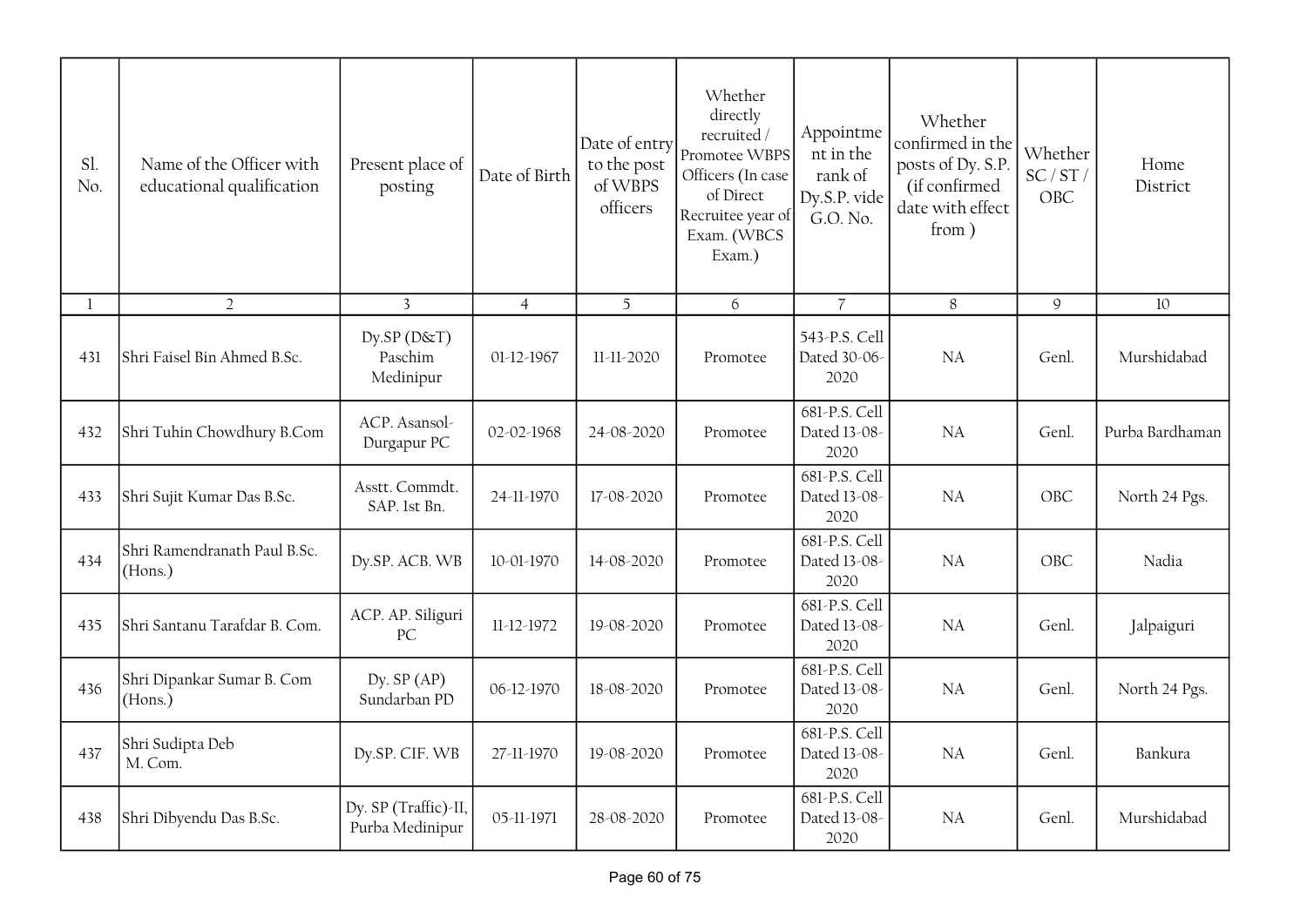| Sl.<br>No.   | Name of the Officer with<br>educational qualification | Present place of<br>posting           | Date of Birth  | Date of entry<br>to the post<br>of WBPS<br>officers | Whether<br>directly<br>recruited /<br>Promotee WBPS<br>Officers (In case<br>of Direct<br>Recruitee year of<br>Exam. (WBCS<br>Exam.) | Appointme<br>nt in the<br>rank of<br>Dy.S.P. vide<br>G.O. No. | Whether<br>confirmed in the<br>posts of Dy. S.P.<br>(if confirmed<br>date with effect<br>from) | Whether<br>SC/ST/<br>OBC | Home<br>District     |
|--------------|-------------------------------------------------------|---------------------------------------|----------------|-----------------------------------------------------|-------------------------------------------------------------------------------------------------------------------------------------|---------------------------------------------------------------|------------------------------------------------------------------------------------------------|--------------------------|----------------------|
| $\mathbf{1}$ | $\overline{2}$                                        | $\overline{3}$                        | $\overline{4}$ | 5 <sup>5</sup>                                      | 6                                                                                                                                   | $\overline{7}$                                                | 8                                                                                              | 9                        | 10                   |
| 439          | Shri Biswajit Chatterjee, B.Com.                      | AC STRA Bn.,<br>Purulia               | 25-01-1964     | 18-08-2020                                          | Promotee                                                                                                                            | 681-P.S. Cell<br>Dated 13-08-<br>2020                         | <b>NA</b>                                                                                      | Genl.                    | Paschim<br>Bardhaman |
| 440          | Shri Samir Chakraborty B.A.                           | Asstt. Comdt. SAP<br>3rd Bn.          | 10-10-1967     | 20-08-2020                                          | Promotee                                                                                                                            | 681-P.S. Cell<br>Dated 13-08-<br>2020                         | NA                                                                                             | Genl.                    | North 24 Pgs.        |
| 441          | Shri Sanjay Kumar<br>B.Com.                           | Dy.SP. AP.<br>Murshidabad             | 12-01-1972     | 24-08-2020                                          | Promotee                                                                                                                            | 681-P.S. Cell<br>Dated 13-08-<br>2020                         | NA                                                                                             | Genl.                    | Bihar                |
| 442          | Shri Billa Mangal Saha B.Sc.                          | Dy. SP (Traffic),<br>Dakshin Dinajpur | 14-10-1968     | 11-09-2020                                          | Promotee                                                                                                                            | 681-P.S. Cell<br>Dated 13-08-<br>2020                         | <b>NA</b>                                                                                      | Genl.                    | Jalpaiguri           |
| 443          | Shri Gautam Chakraborty<br>B.Com                      | Asstt. Commdt.<br>SAP 9th Bn.         | 18-01-1966     | 02-10-2020                                          | Promotee                                                                                                                            | 681-P.S. Cell<br>Dated 13-08-<br>2020                         | <b>NA</b>                                                                                      | Genl.                    | Howrah               |
| 444          | Shri Indranil Sanyal B.Sc.                            | Dy.SP. AP.<br>Baruipur PD             | 21-12-1970     | 14-08-2020                                          | Promotee                                                                                                                            | 681-P.S. Cell<br>Dated 13-08-<br>2020                         | <b>NA</b>                                                                                      | Genl.                    | Hooghly              |
| 445          | Shri Atanu Banerjee B.Com.                            | Dy.SP. Traffic,<br>Purba Bardhaman    | 22-01-1970     | 10-10-2020                                          | Promotee                                                                                                                            | 681-P.S. Cell<br>Dated 13-08-<br>2020                         | <b>NA</b>                                                                                      | Genl.                    | North 24 Pgs.        |
| 446          | Shri Partha Roy B.Com.                                | ACP, AP, BKP PC                       | 08-03-1972     | 18-08-2020                                          | Promotee                                                                                                                            | 681-P.S. Cell<br>Dated 13-08-<br>2020                         | <b>NA</b>                                                                                      | Genl.                    | South 24 Pgs.        |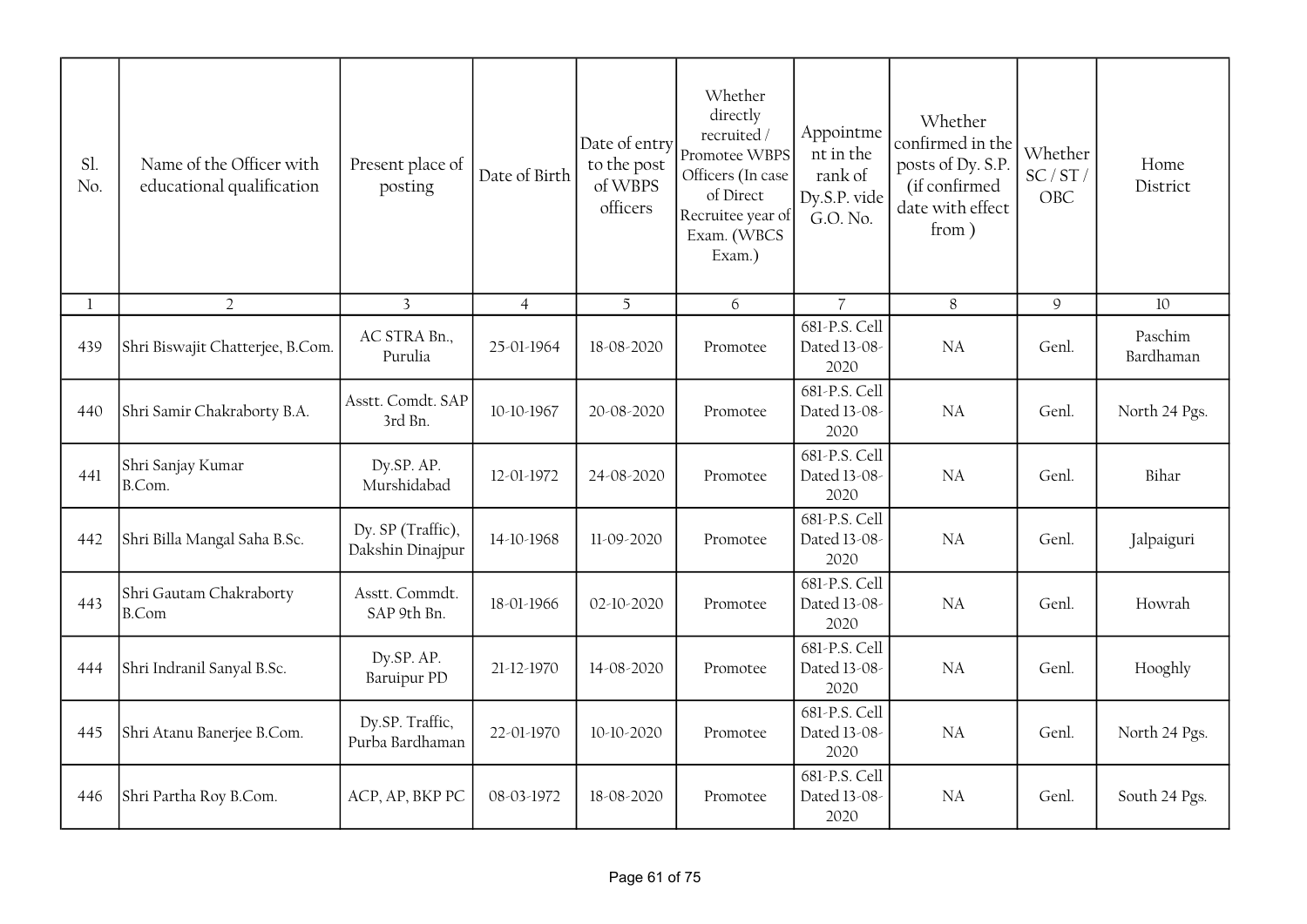| Sl.<br>No. | Name of the Officer with<br>educational qualification | Present place of<br>posting                                                                 | Date of Birth  | Date of entry<br>to the post<br>of WBPS<br>officers | Whether<br>directly<br>recruited /<br>Promotee WBPS<br>Officers (In case<br>of Direct<br>Recruitee year of<br>Exam. (WBCS<br>Exam.) | Appointme<br>nt in the<br>rank of<br>Dy.S.P. vide<br>G.O. No. | Whether<br>confirmed in the<br>posts of Dy. S.P.<br>(if confirmed<br>date with effect<br>from ) | Whether<br>SC/ST/<br>OBC | Home<br>District |
|------------|-------------------------------------------------------|---------------------------------------------------------------------------------------------|----------------|-----------------------------------------------------|-------------------------------------------------------------------------------------------------------------------------------------|---------------------------------------------------------------|-------------------------------------------------------------------------------------------------|--------------------------|------------------|
|            | $\overline{2}$                                        | $\overline{3}$                                                                              | $\overline{4}$ | 5                                                   | 6                                                                                                                                   | $\overline{7}$                                                | 8                                                                                               | $\mathsf{Q}$             | 10               |
| 447        | Md. Abid Hossain B.Sc.                                | Asstt. Commdt.<br>SAP 6th Bn.                                                               | 15-01-1968     | 03-10-2020                                          | Promotee                                                                                                                            | 681-P.S. Cell<br>Dated 13-08-<br>2020                         | NA                                                                                              | Genl.                    | Bankura          |
| 448        | Shri Aloke Kumar Ghosh B.Sc.                          | Asstt. Commdt.<br>DIG AP Cell<br>(deputed to the<br>office ADG.<br>Coastal Security,<br>WB) | 10-11-1971     | 19-08-2020                                          | Promotee                                                                                                                            | 681-P.S. Cell<br>Dated 13-08-<br>2020                         | <b>NA</b>                                                                                       | Genl.                    | North 24 Pgs.    |
| 449        | Shri Hemanta Das B.A.                                 | Asstt. Commdt.<br>SAP 12th Bn.                                                              | 03-03-1966     | 25-08-2020                                          | Promotee                                                                                                                            | 681-P.S. Cell<br>Dated 13-08-<br>2020                         | NA                                                                                              | Genl.                    | Malda            |
| 450        | Shri Prem Kumar Singh B.A.                            | Asstt. Commdt.<br>SAP 4th Bn.                                                               | 15-07-1964     | 09-09-2020                                          | Promotee                                                                                                                            | 681-P.S. Cell<br>Dated 13-08-<br>2020                         | NA                                                                                              | Genl.                    | Jalpaiguri       |
| 451        | Shri Somnath Sarkar B.Sc.                             | Dy.SP. Directorate<br>of Security, WB                                                       | 14-11-1970     | 17-08-2020                                          | Promotee                                                                                                                            | 681-P.S. Cell<br>Dated 13-08-<br>2020                         | NA                                                                                              | Genl.                    | South 24 Pgs.    |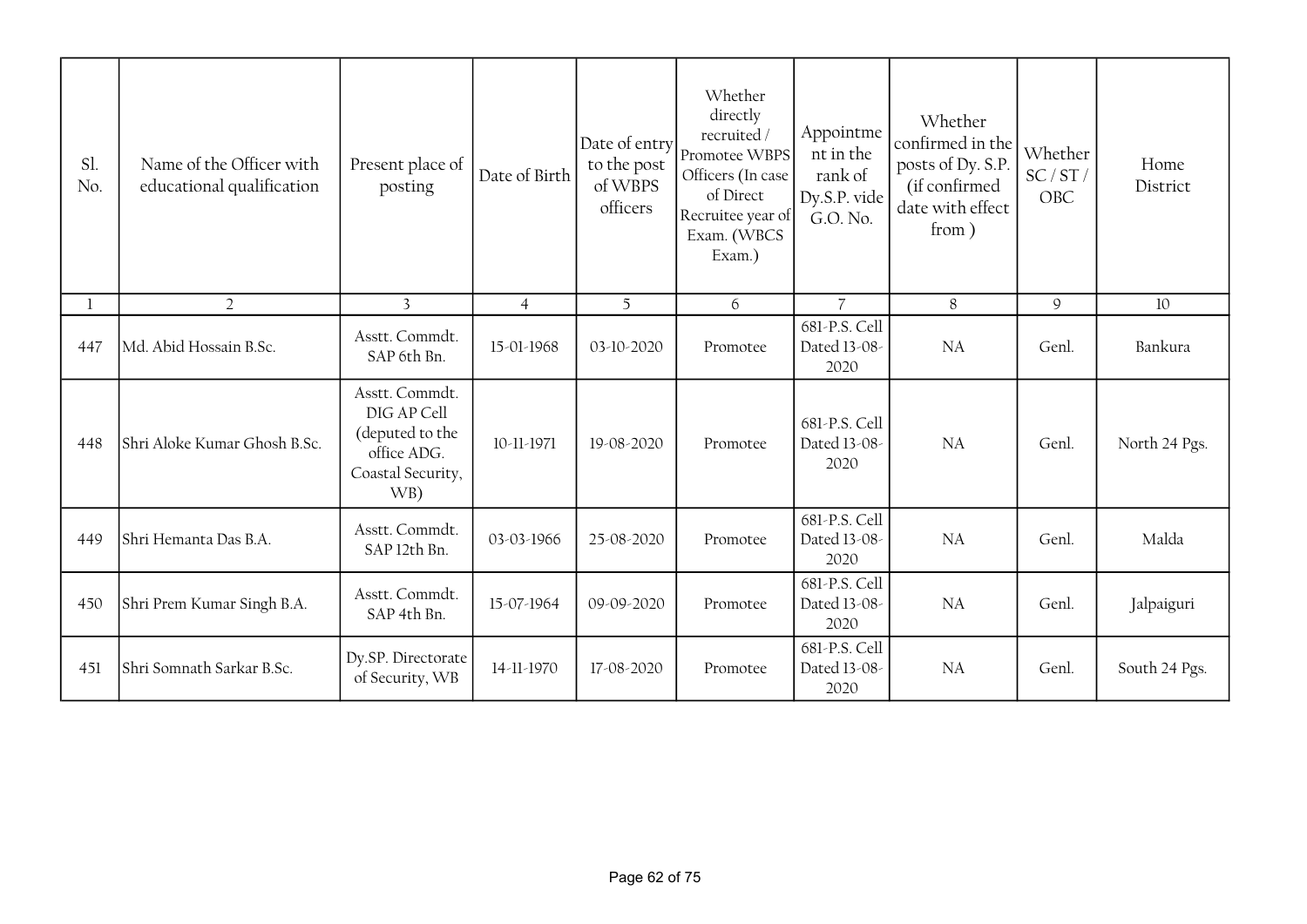| Sl.<br>No.   | Name of the Officer with<br>educational qualification | Present place of<br>posting                                                                                                                        | Date of Birth  | Date of entry<br>to the post<br>of WBPS<br>officers | Whether<br>directly<br>recruited/<br>Promotee WBPS<br>Officers (In case<br>of Direct<br>Recruitee year of<br>Exam. (WBCS<br>Exam.) | Appointme<br>nt in the<br>rank of<br>Dy.S.P. vide<br>G.O. No. | Whether<br>confirmed in the<br>posts of Dy. S.P.<br>(if confirmed<br>date with effect<br>from) | Whether<br>SC/ST/<br>OBC | Home<br>District |
|--------------|-------------------------------------------------------|----------------------------------------------------------------------------------------------------------------------------------------------------|----------------|-----------------------------------------------------|------------------------------------------------------------------------------------------------------------------------------------|---------------------------------------------------------------|------------------------------------------------------------------------------------------------|--------------------------|------------------|
| $\mathbf{1}$ | $\overline{2}$                                        | $\overline{3}$                                                                                                                                     | $\overline{4}$ | 5                                                   | 6                                                                                                                                  | $\overline{7}$                                                | $8\,$                                                                                          | $\mathcal{G}$            | 10               |
| 452          | Shri Malay Kumar Saha, B.A.                           | Asstt. Commdt.<br>RAF Bn.<br>Barrackpore (on<br>deputation to<br>DGP's Sub-CR,<br>Bhabani Bhawan,<br>PHQ, incharge of<br>Security Section,<br>PHQ) | 01-09-1965     | 30-12-2020                                          | Promotee                                                                                                                           | 973-P.S. Cell<br>Dated 12-11-<br>2020                         | <b>NA</b>                                                                                      | Genl.                    | Nadia            |
| 453          | Shri Asit Chakraborty, B.Com                          | Asstt. Commdt.<br>SAP 13th Bn.                                                                                                                     | 09.01.1969     | 08-01-2021                                          | Promotee                                                                                                                           | 973-P.S. Cell<br>Dated 12-11-<br>2020                         | NA                                                                                             | Genl.                    | Nadia            |
| 454          | Shri Pradip Kumar Jana, B.A.                          | Asstt. Commdt.<br>SSF Bn.                                                                                                                          | 25-12-1965     | 31-12-2020                                          | Promotee                                                                                                                           | 973-P.S. Cell<br>Dated 12-11-<br>2020                         | <b>NA</b>                                                                                      | <b>SC</b>                | South 24 Pgs.    |
| 455          | Shri Anil Kumar Mandal, B.A.                          | Asstt. Commdt.<br>SAP 2nd Bn.<br>(deputed to<br>Welfare Section,<br>WBPD)                                                                          | 28-04-1967     | 15-12-2020                                          | Promotee                                                                                                                           | 973-P.S. Cell<br>Dated 12-11-<br>2020                         | <b>NA</b>                                                                                      | <b>SC</b>                | South 24 Pgs.    |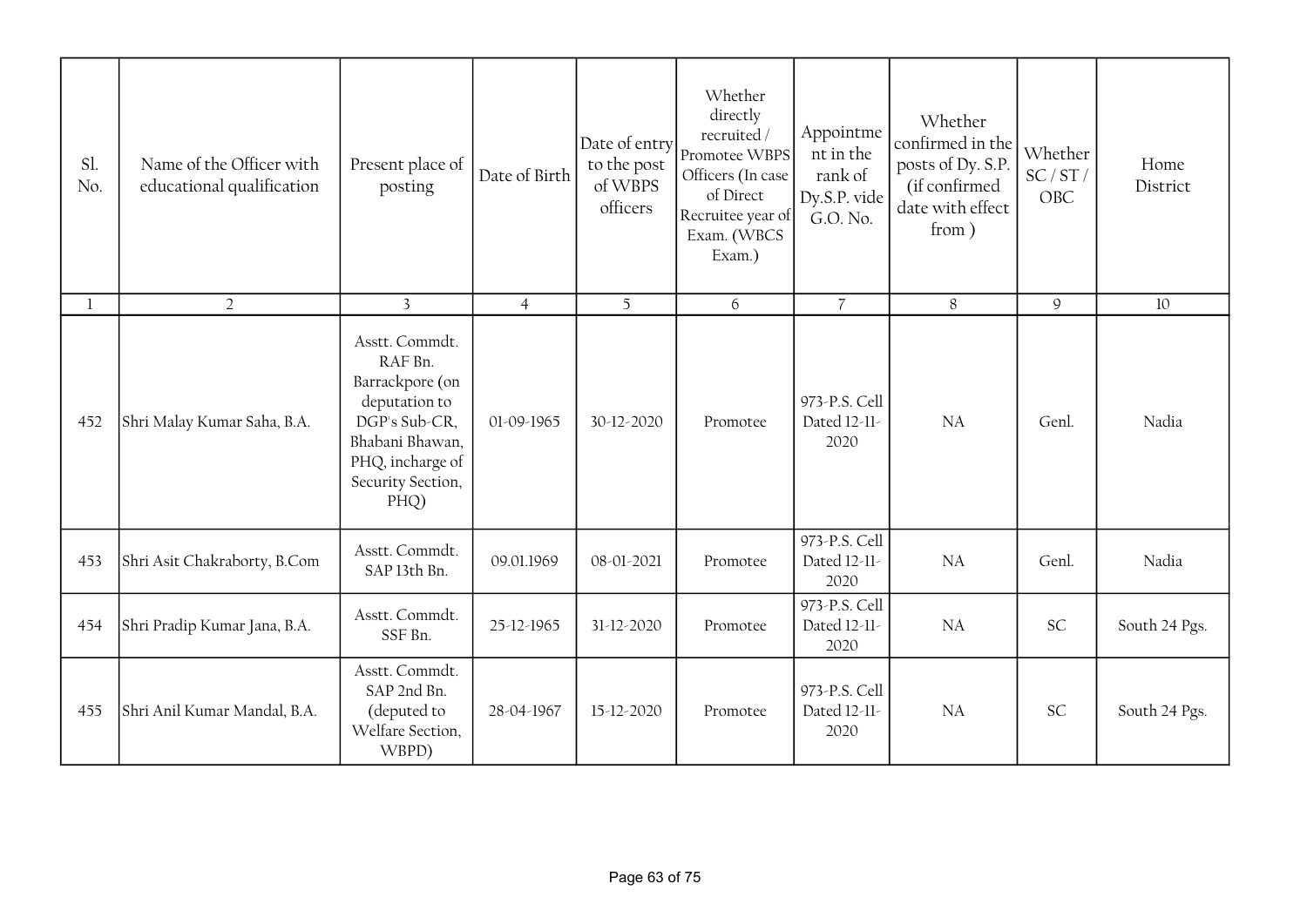| Sl.<br>No. | Name of the Officer with<br>educational qualification | Present place of<br>posting                                                             | Date of Birth  | Date of entry<br>to the post<br>of WBPS<br>officers | Whether<br>directly<br>recruited /<br>Promotee WBPS<br>Officers (In case<br>of Direct<br>Recruitee year of<br>Exam. (WBCS<br>Exam.) | Appointme<br>nt in the<br>rank of<br>Dy.S.P. vide<br>G.O. No. | Whether<br>confirmed in the<br>posts of Dy. S.P.<br>(if confirmed<br>date with effect<br>from) | Whether<br>SC/ST/<br>OBC | Home<br>District |
|------------|-------------------------------------------------------|-----------------------------------------------------------------------------------------|----------------|-----------------------------------------------------|-------------------------------------------------------------------------------------------------------------------------------------|---------------------------------------------------------------|------------------------------------------------------------------------------------------------|--------------------------|------------------|
| 1          | $\overline{2}$                                        | $\mathbf{3}$                                                                            | $\overline{4}$ | 5                                                   | 6                                                                                                                                   | $\overline{7}$                                                | 8                                                                                              | $\mathsf g$              | 10               |
| 456        | Shri Monoj Kumar Saha, B.Com.                         | Asstt. Commdt. IR<br>1st Bn. Durgapur<br>(deputed to<br>Directorate of<br>Security, WB) | 25-12-1971     | 30-11-2020                                          | Promotee                                                                                                                            | 973-P.S. Cell<br>Dated 12-11-<br>2020                         | <b>NA</b>                                                                                      | <b>SC</b>                | North 24 Pgs.    |
| 457        | Shri Tenzing Bhutia, B.A.                             | Dy.SP. Traffic,<br>Alipurduar                                                           | 08-09-1967     | 26-11-2020                                          | Promotee                                                                                                                            | 973-P.S. Cell<br>Dated 12-11-<br>2020                         | <b>NA</b>                                                                                      | <b>ST</b>                | Kalimpong        |
| 458        | Shri Jayanta Bag, B.Com.                              | ACP, Howrah PC                                                                          | 07-01-1969     | 31-12-2020                                          | Promotee                                                                                                                            | 973-P.S. Cell<br>Dated 12-11-<br>2020                         | <b>NA</b>                                                                                      | <b>SC</b>                | North 24 Pgs.    |
| 459        | Shri Gopal Chandra Naiya, B.A.                        | Dy.SP. (AP) lst IR<br>Bn. Durgapur<br>(deputed to<br>Directorate of<br>Security, WB)    | 02-04-1971     | 16-11-2020                                          | Promotee                                                                                                                            | 973-P.S. Cell<br>Dated 12-11-<br>2020                         | <b>NA</b>                                                                                      | <b>SC</b>                | North 24 Pgs.    |
| 460        | Shri Patrick Tshering, B.Com.                         | Asstt. Commdt.<br>Narayani Bn.<br>Cooch Behar                                           | 03-01-1977     | 15-11-2020                                          | Promotee                                                                                                                            | 973-P.S. Cell<br>Dated 12-11-<br>2020                         | NA                                                                                             | <b>ST</b>                | Darjeeling       |
| 461        | Shri Avijit Panja, B.Sc.                              | Dy.SP. (AP) lst IR<br>Bn. Durgapur<br>(deputed to<br>Directorate of<br>Security, WB)    | 02-01-1974     | 16-11-2020                                          | Promotee                                                                                                                            | 973-P.S. Cell<br>Dated 12-11-<br>2020                         | <b>NA</b>                                                                                      | <b>SC</b>                | Hooghly          |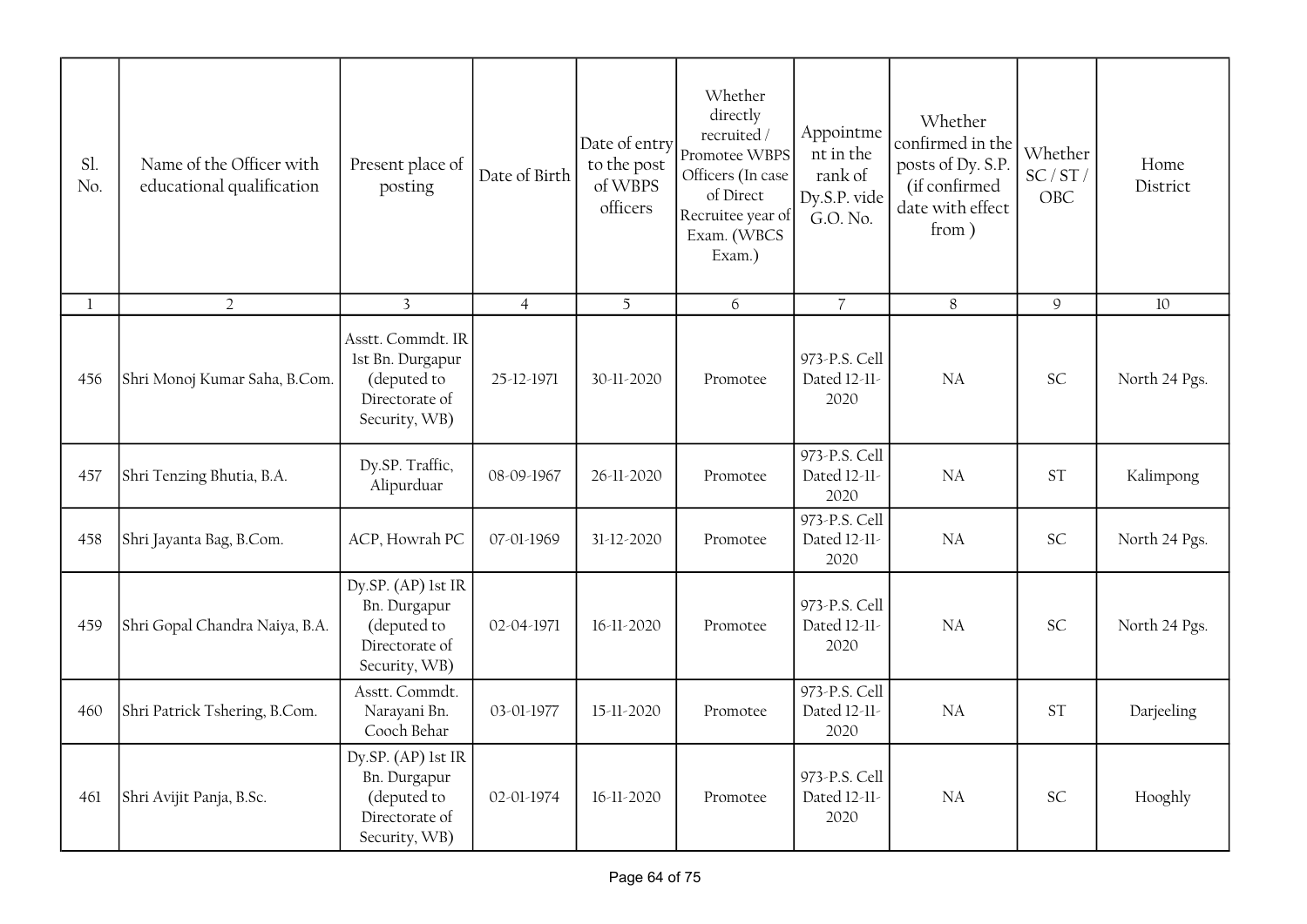| Sl.<br>No. | Name of the Officer with<br>educational qualification             | Present place of<br>posting                                      | Date of Birth  | Date of entry<br>to the post<br>of WBPS<br>officers | Whether<br>directly<br>recruited /<br>Promotee WBPS<br>Officers (In case<br>of Direct<br>Recruitee year of<br>Exam. (WBCS<br>Exam.) | Appointme<br>nt in the<br>rank of<br>Dy.S.P. vide<br>G.O. No. | Whether<br>confirmed in the<br>posts of Dy. S.P.<br>(if confirmed<br>date with effect<br>from) | Whether<br>SC/ST/<br>OBC | Home<br>District  |
|------------|-------------------------------------------------------------------|------------------------------------------------------------------|----------------|-----------------------------------------------------|-------------------------------------------------------------------------------------------------------------------------------------|---------------------------------------------------------------|------------------------------------------------------------------------------------------------|--------------------------|-------------------|
|            | $\overline{2}$                                                    | $\overline{3}$                                                   | $\overline{4}$ | $\overline{5}$                                      | 6                                                                                                                                   | $\overline{7}$                                                | 8                                                                                              | $\mathcal{Q}$            | 10                |
| 462        | Shri Jayanta Das, B.Com.                                          | ACP, AP,<br>Chandannagar PC                                      | 09-01-1973     | 15-12-2020                                          | Promotee                                                                                                                            | 973-P.S. Cell<br>Dated 12-11-<br>2020                         | NA                                                                                             | SC                       | Jalpaiguri        |
| 463        | Shri Prosenjit Dey, B.Com<br>(Hons.)                              | Asstt. Commdt.<br>SAP 8th Bn.<br>(deputed to DGPs<br>CR Nabanna) | 11-01-1970     | 18-12-2020                                          | Promotee                                                                                                                            | 973-P.S. Cell<br>Dated 12-11-<br>2020                         | NA                                                                                             | Genl.                    | Kolkata           |
| 464        | Shri Sabyasachi Ghosh, M.Sc.                                      | Dy. $SP(D&T)$<br>Jhargram                                        | 17-07-1993     | 01-10-2020                                          | <b>WBCS - 2018</b>                                                                                                                  | 789-P.S. Cell<br>Dated 16-09-<br>2020                         | No                                                                                             | Genl.                    | Burdwan<br>$\ast$ |
| 465        | Shri Tanay Chatterjee, B.Sc<br>(Hons.)                            | <b>ACP</b> Barrackpore<br>PC                                     | 25-08-1987     | 21-09-2020                                          | <b>WBCS - 2018</b>                                                                                                                  | 789-P.S. Cell<br>Dated 16-09-<br>2020                         | No                                                                                             | Genl.                    | Hooghly<br>∗      |
| 466        | Shri Rakesh Kumar Chowdhury, Dy. SP Traffic-II,<br>B.Tech, M.B.A. | Purba Bardhaman                                                  | 24-01-1984     | 01-10-2020                                          | <b>WBCS - 2018</b>                                                                                                                  | 789-P.S. Cell<br>Dated 16-09-<br>2020                         | No                                                                                             | Genl.                    | Kolkata           |
| 467        | Md. Jasim, B.Sc. (Hons.)                                          | Asstt. Commdt.,<br>SAP 1st Bn.                                   | 27-12-1991     | 01-10-2020                                          | <b>WBCS - 2018</b>                                                                                                                  | 789-P.S. Cell<br>Dated 16-09-<br>2020                         | No                                                                                             | Genl.                    | Hooghly           |
| 468        | Smt. Paramita Mukherjee, B.D.S                                    | Asstt. Commdt.,<br>SAP 4th Bn.                                   | 21-03-1992     | 29-09-2020                                          | <b>WBCS-2018</b>                                                                                                                    | 789-P.S. Cell<br>Dated 16-09-<br>2020                         | No                                                                                             | Genl.                    | ∗<br>Hooghly      |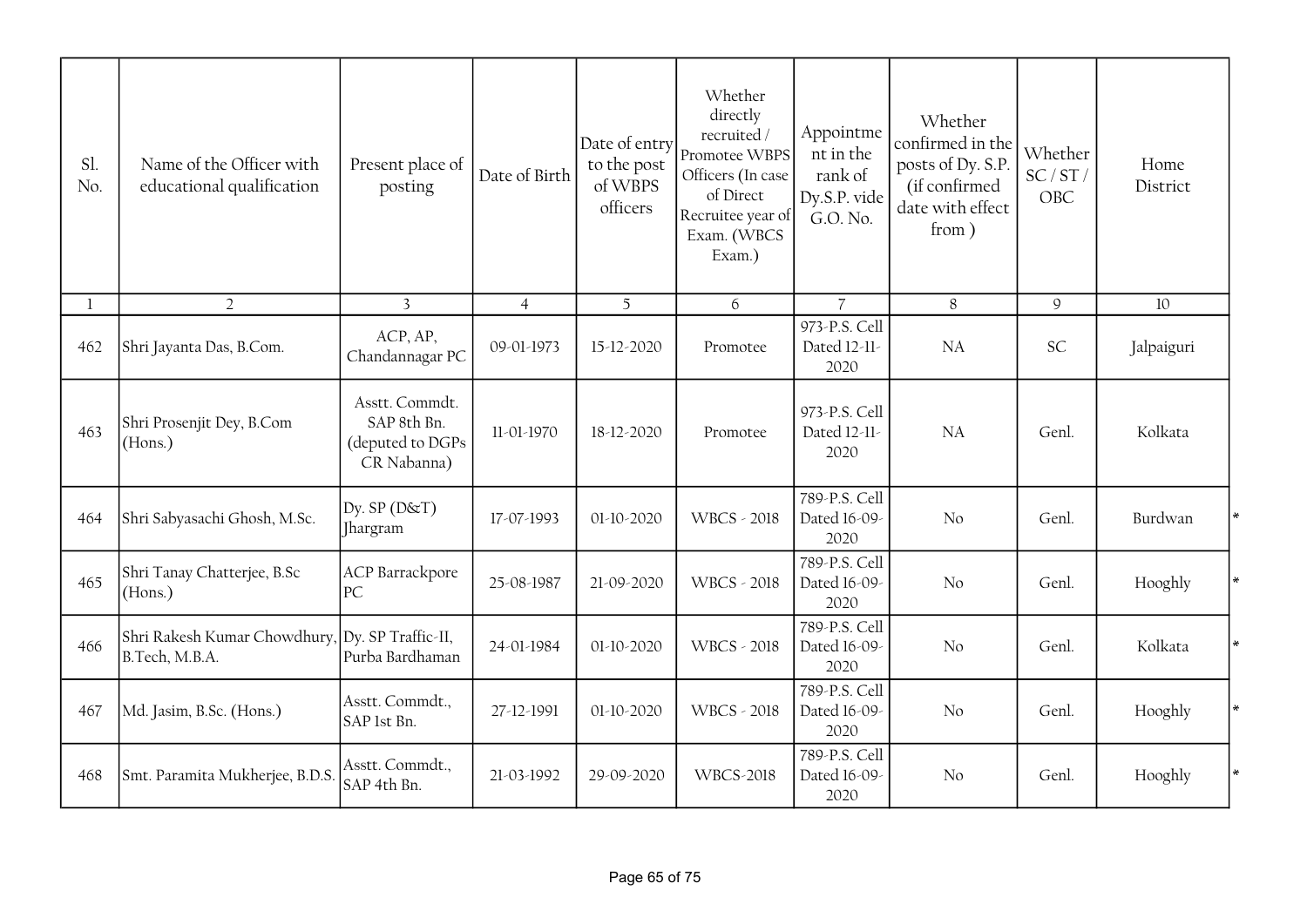| Sl.<br>No. | Name of the Officer with<br>educational qualification | Present place of<br>posting    | Date of Birth  | Date of entry<br>to the post<br>of WBPS<br>officers | Whether<br>directly<br>recruited/<br>Promotee WBPS<br>Officers (In case<br>of Direct<br>Recruitee year of<br>Exam. (WBCS<br>Exam.) | Appointme<br>nt in the<br>rank of<br>Dy.S.P. vide<br>G.O. No. | Whether<br>confirmed in the<br>posts of Dy. S.P.<br>(if confirmed<br>date with effect<br>from) | Whether<br>SC/ST/<br>OBC | Home<br>District |        |
|------------|-------------------------------------------------------|--------------------------------|----------------|-----------------------------------------------------|------------------------------------------------------------------------------------------------------------------------------------|---------------------------------------------------------------|------------------------------------------------------------------------------------------------|--------------------------|------------------|--------|
| 1          | $\overline{2}$                                        | $\overline{3}$                 | $\overline{4}$ | 5                                                   | 6                                                                                                                                  | $\overline{7}$                                                | 8                                                                                              | $\mathsf g$              | 10               |        |
| 469        | Shri Subhankar Biswas, B.Tech                         | ACP<br>Chandannagar PC         | 06-04-1992     | 21-09-2020                                          | <b>WBCS - 2018</b>                                                                                                                 | 789-P.S. Cell<br>Dated 16-09-<br>2020                         | No                                                                                             | Genl.                    | Kolkata          | $\ast$ |
| 470        | Md. Ahsan Quadri, B.A. (Hons.)                        | Asstt. Commdt.,<br>SAP 7th Bn. | 03-01-1991     | 02-10-2020                                          | <b>WBCS - 2018</b>                                                                                                                 | 789-P.S. Cell<br>Dated 16-09-<br>2020                         | N <sub>o</sub>                                                                                 | OBC-A                    | Kolkata          |        |
| 471        | Shri Subhadeep Ghosh,<br>B.Sc.(Hons.)                 | Asstt. Commdt.,<br>SAP 8th Bn. | 23-03-1994     | 02-10-2020                                          | <b>WBCS - 2018</b>                                                                                                                 | 789-P.S. Cell<br>Dated 16-09-<br>2020                         | No                                                                                             | $OBC - B$                | North 24 Pgs.    |        |
| 472        | Shri Biman Halder, B. Tech                            | Asstt. Commdt.,<br>IR 1st Bn.  | 20-05-1989     | 08-10-2020                                          | <b>WBCS - 2018</b>                                                                                                                 | 789-P.S. Cell<br>Dated 16-09-<br>2020                         | No                                                                                             | SC                       | South 24 Pgs.    |        |
| 473        | Shri Gyalsen Lepcha, B.Com.<br>(Hons)                 | ACP Siliguri PC                | 18-05-1996     | 21-09-2020                                          | <b>WBCS - 2018</b>                                                                                                                 | 789-P.S. Cell<br>Dated 16-09-<br>2020                         | Passed<br>Departmental<br>Examination<br>completely                                            | <b>ST</b>                | Darjeeling       |        |
| 474        | Shri Anirban Mazumdar                                 | Dy. SP (Crime)<br>Alipurduar   | 03-06-1987     | 21-09-2020                                          | <b>WBCS - 2018</b>                                                                                                                 | 789-P.S. Cell<br>Dated 16-09-<br>2020                         | No                                                                                             | SC                       | Birbhum          |        |
| 475        | Shri Debasish Roy, BA                                 | Dy. SP, DIB,<br>Bankura        | 03.03.63       | 03-09-2021                                          | Promotee                                                                                                                           | 1359-P.S Cell<br>Dated<br>24.08.2021                          | NA                                                                                             | Genl.                    | Purulia          |        |
| 476        | Shri Subrata Bhowmick, B. Com                         | DySP(D&T)<br>Howrah Rural      | 01.06.64       | 02-09-2021                                          | Promotee                                                                                                                           | 1359-P.S Cell<br>Dated<br>24.08.2021                          | NA                                                                                             | Genl.                    | Hooghly          |        |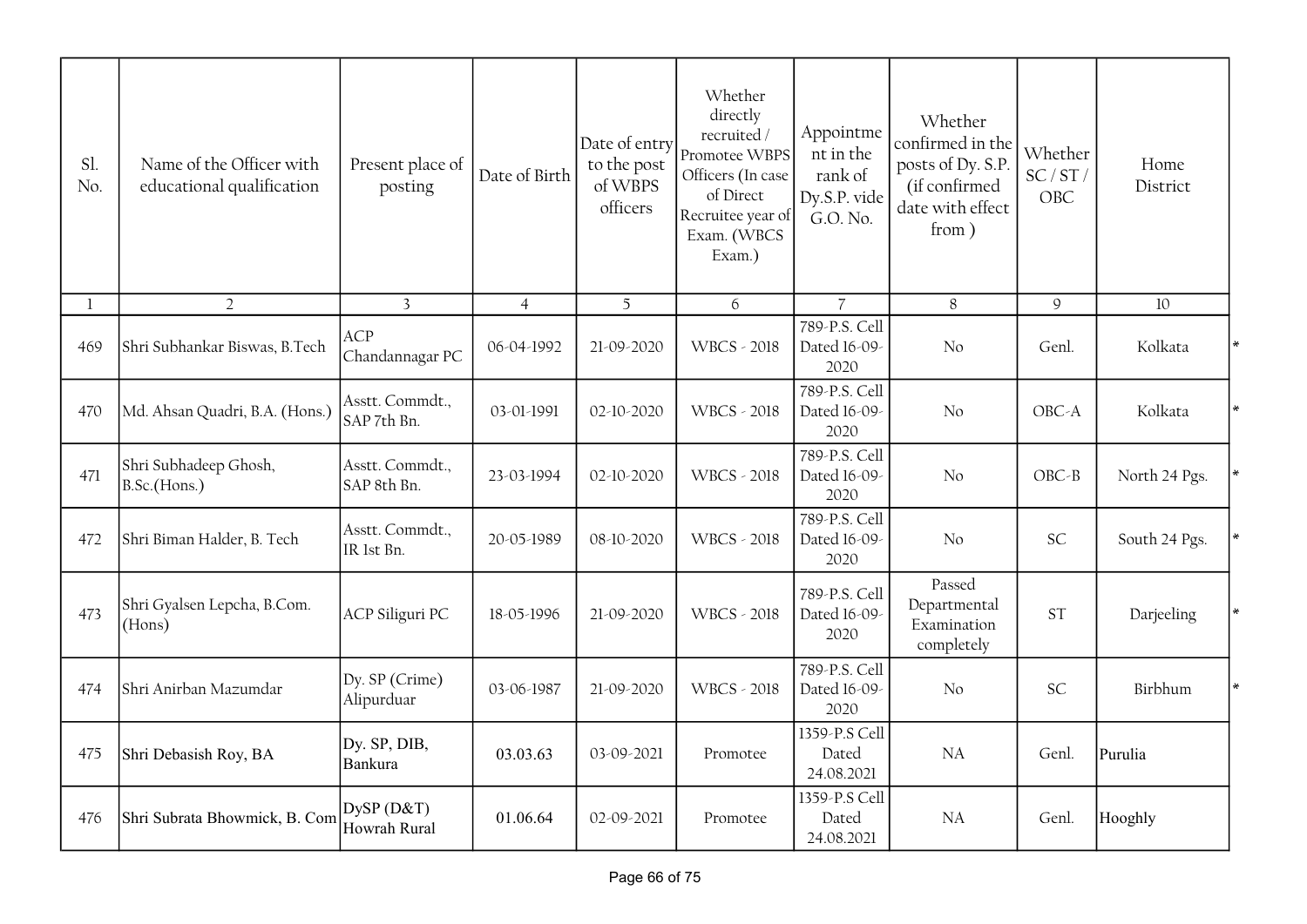| Sl.<br>No.   | Name of the Officer with<br>educational qualification | Present place of<br>posting        | Date of Birth  | Date of entry<br>to the post<br>of WBPS<br>officers | Whether<br>directly<br>recruited/<br>Promotee WBPS<br>Officers (In case<br>of Direct<br>Recruitee year of<br>Exam. (WBCS<br>Exam.) | Appointme<br>nt in the<br>rank of<br>Dy.S.P. vide<br>G.O. No. | Whether<br>confirmed in the<br>posts of Dy. S.P.<br>(if confirmed<br>date with effect<br>from) | Whether<br>SC/ST/<br>OBC | Home<br>District |
|--------------|-------------------------------------------------------|------------------------------------|----------------|-----------------------------------------------------|------------------------------------------------------------------------------------------------------------------------------------|---------------------------------------------------------------|------------------------------------------------------------------------------------------------|--------------------------|------------------|
| $\mathbf{I}$ | $\overline{2}$                                        | $\overline{3}$                     | $\overline{4}$ | 5                                                   | 6                                                                                                                                  | $\overline{7}$                                                | 8                                                                                              | $\mathcal{Q}$            | 10               |
| 477          | Shri Prabir Kumar<br>Mukhopadhyay, B. Com             | DySP (HQ)<br>Jhargram              | 01.10.63       | 09-09-2021                                          | Promotee                                                                                                                           | 1359-P.S Cell<br>Dated<br>24.08.2021                          | NA                                                                                             | Genl.                    | Bankura          |
| 478          | Shri Jyotirmoy Basu, B. Com                           | $DySP$ (HQ)<br>Howrah Rural        | 16.01.65       | 01-09-2021                                          | Promotee                                                                                                                           | 1359-P.S Cell<br>Dated<br>24.08.2021                          | NA                                                                                             | Genl.                    | Hooghly          |
| 479          | Shri Imtiaj Khan, BSc                                 | Dy. SP, STF, WB<br>posted at Malda | 04.11.65       | 06-09-2021                                          | Promotee                                                                                                                           | 1359-P.S Cell<br>Dated<br>24.08.2021                          | NA                                                                                             | Genl.                    | Murshidabad      |
| 480          | Shri Chandra Sekhar Dash, BA<br>(H)                   | DySRP Kharagpur                    | 26.03.63       | 07-09-2021                                          | Promotee                                                                                                                           | 1359-P.S Cell<br>Dated<br>24.08.2021                          | NA                                                                                             | Genl.                    | Paschim MDP      |
| 481          | Shri Atanu Ghosal, B. Com                             | DySP HQ Purba<br>Bardhaman         | 13.06.67       | 24-08-2021                                          | Promotee                                                                                                                           | 1359-P.S Cell<br>Dated<br>24.08.2021                          | <b>NA</b>                                                                                      | Genl.                    | Darjeeling       |
| 482          | Shri Ramkrishna Das, B. Com                           | DySP Vigilance<br>Wing, KMC        | 16.06.67       | 27-08-2021                                          | Promotee                                                                                                                           | 1359-P.S Cell<br>Dated<br>24.08.2021                          | NA                                                                                             | Genl.                    | South 24 Pgs     |
| 483          | Shri Moksedur Rahaman, BSc                            | <b>ACP Siliguri PC</b>             | 25.08.66       | 04-10-2021                                          | Promotee                                                                                                                           | 1359-P.S Cell<br>Dated<br>24.08.2021                          | <b>NA</b>                                                                                      | Genl.                    | D/Dinajpur       |
| 484          | Shri Sankar Prasad Ghorai, BSc                        | DySRP Ranaghat                     | 17.01.67       | 25-08-2021                                          | Promotee                                                                                                                           | 1359-P.S Cell<br>Dated<br>24.08.2021                          | <b>NA</b>                                                                                      | Genl.                    | Paschim MDP      |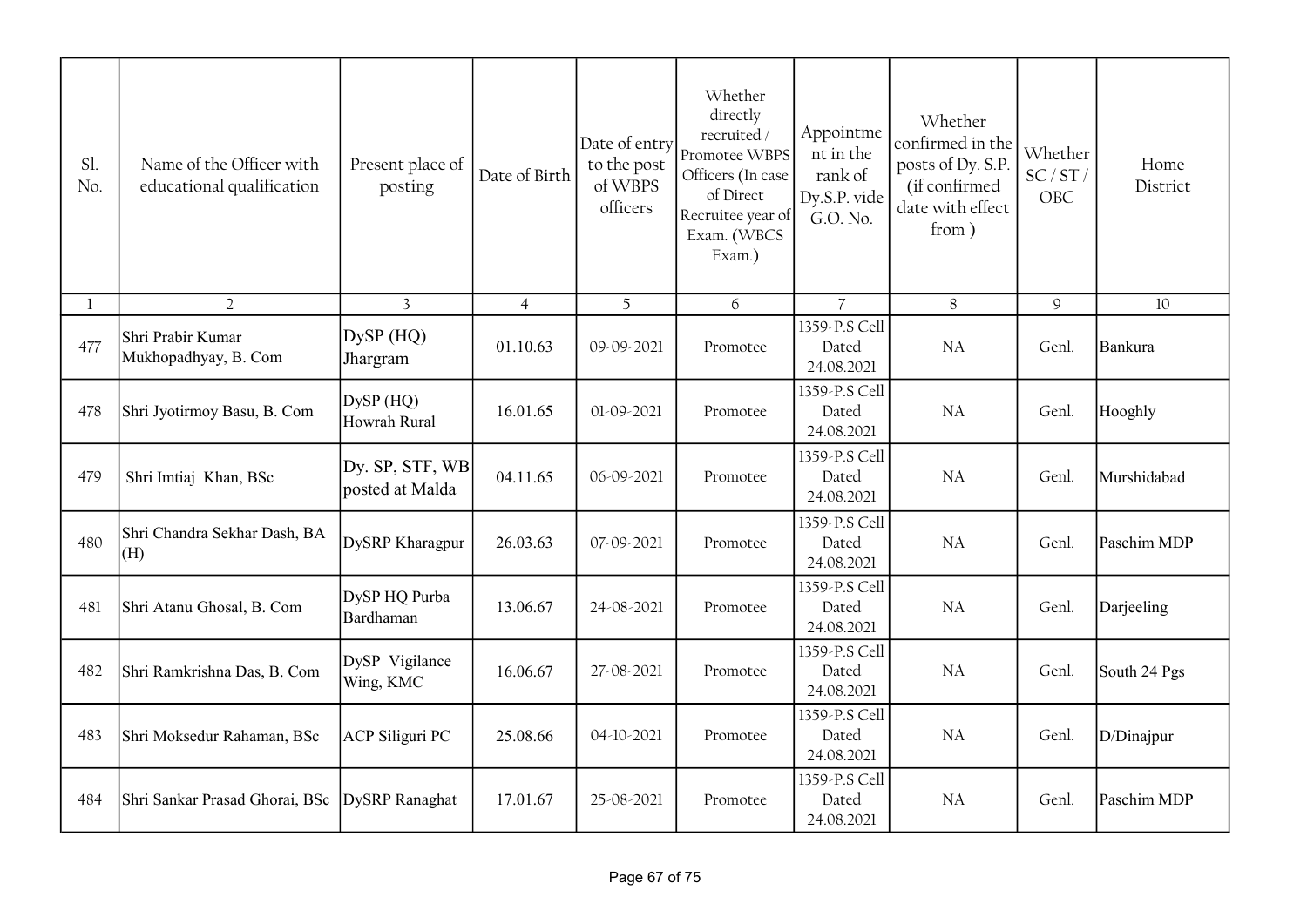| Sl.<br>No.  | Name of the Officer with<br>educational qualification | Present place of<br>posting     | Date of Birth  | Date of entry<br>to the post<br>of WBPS<br>officers | Whether<br>directly<br>recruited /<br>Promotee WBPS<br>Officers (In case<br>of Direct<br>Recruitee year of<br>Exam. (WBCS<br>Exam.) | Appointme<br>nt in the<br>rank of<br>Dy.S.P. vide<br>G.O. No. | Whether<br>confirmed in the<br>posts of Dy. S.P.<br>(if confirmed<br>date with effect<br>from) | Whether<br>SC/ST/<br>OBC | Home<br>District     |
|-------------|-------------------------------------------------------|---------------------------------|----------------|-----------------------------------------------------|-------------------------------------------------------------------------------------------------------------------------------------|---------------------------------------------------------------|------------------------------------------------------------------------------------------------|--------------------------|----------------------|
| $\mathbf l$ | $\overline{2}$                                        | $\overline{3}$                  | $\overline{4}$ | 5                                                   | 6                                                                                                                                   | $\overline{7}$                                                | 8                                                                                              | $\mathcal{G}$            | 10                   |
| 485         | Shri Simul Sarkar, MSc                                | Dy. SP, DIB,<br>Ranaghat PD     | 04.07.68       | 01-09-2021                                          | Promotee                                                                                                                            | 1359-P.S Cell<br>Dated<br>24.08.2021                          | <b>NA</b>                                                                                      | Genl.                    | Nadia                |
| 486         | Shri Mihir Kumar Dey, B. Com                          | DySP Traffic<br>Purulia         | 01.03.67       | 30-08-2021                                          | Promotee                                                                                                                            | 1359-P.S Cell<br>Dated<br>24.08.2021                          | NA                                                                                             | Genl.                    | Hooghly              |
| 487         | Shri Madhusudan<br>Mukhopadhyay, BA                   | <b>ACP</b> Bidhananagar<br> PC  | 15.01.66       | 07-10-2021                                          | Promotee                                                                                                                            | 1359-P.S Cell<br>Dated<br>24.08.2021                          | NA                                                                                             | Genl.                    | Birbhum              |
| 488         | Shri Partha Ranjan Mandal, B.<br>Com                  | <b>ACP</b> Barrackpore<br> PC   | 15.02.70       | 01-09-2021                                          | Promotee                                                                                                                            | 1359-P.S Cell<br>Dated<br>24.08.2021                          | <b>NA</b>                                                                                      | Genl.                    | Paschim<br>Midnapore |
| 489         | Shri Amitava Konar, B. Com                            | <b>DySP DEB</b><br>Krishnanagar | 13.02.67       | 13-09-2021                                          | Promotee                                                                                                                            | 1359-P.S Cell<br>Dated<br>24.08.2021                          | <b>NA</b>                                                                                      | Genl.                    | Hooghly              |
| 490         | Shri Lala Mir, BA                                     | DySP CID WB                     | 12.10.68       | 27-08-2021                                          | Promotee                                                                                                                            | 1359-P.S Cell<br>Dated<br>24.08.2021                          | NA                                                                                             | Genl.                    | Murshidabad          |
| 491         | Md. Mohai Menul Haque, BA                             | DySP HQ Purba<br>Medinipur      | 04.04.68       | 06-09-2021                                          | Promotee                                                                                                                            | 1359-P.S Cell<br>Dated<br>24.08.2021                          | <b>NA</b>                                                                                      | Genl.                    | Birbhum              |
| 492         | Shri Debasis Chattaraj, B. Com                        | <b>DySP DEB</b><br>Sundarban PD | 18.02.67       | 30-08-2021                                          | Promotee                                                                                                                            | 1359-P.S Cell<br>Dated<br>24.08.2021                          | <b>NA</b>                                                                                      | Genl.                    | Paschim<br>Bardhaman |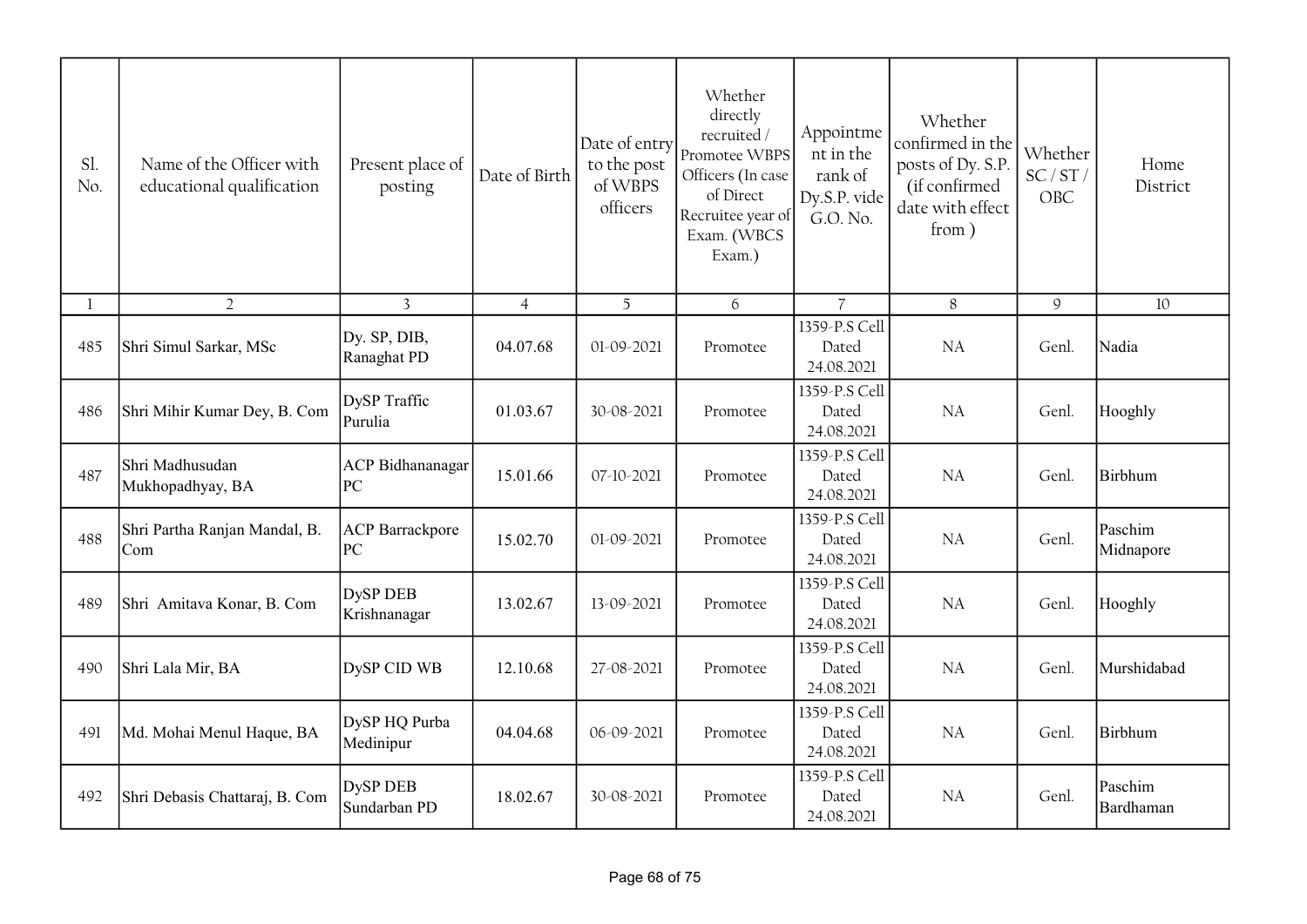| Sl.<br>No.   | Name of the Officer with<br>educational qualification | Present place of<br>posting       | Date of Birth  | Date of entry<br>to the post<br>of WBPS<br>officers | Whether<br>directly<br>recruited /<br>Promotee WBPS<br>Officers (In case<br>of Direct<br>Recruitee year of<br>Exam. (WBCS<br>Exam.) | Appointme<br>nt in the<br>rank of<br>Dy.S.P. vide<br>G.O. No. | Whether<br>confirmed in the<br>posts of Dy. S.P.<br>(if confirmed<br>date with effect<br>from) | Whether<br>SC/ST/<br>OBC | Home<br>District |
|--------------|-------------------------------------------------------|-----------------------------------|----------------|-----------------------------------------------------|-------------------------------------------------------------------------------------------------------------------------------------|---------------------------------------------------------------|------------------------------------------------------------------------------------------------|--------------------------|------------------|
| $\mathbf{1}$ | $\overline{2}$                                        | $\overline{3}$                    | $\overline{4}$ | 5                                                   | 6                                                                                                                                   | $\overline{7}$                                                | 8                                                                                              | 9                        | 10               |
| 493          | Shri Lakshmi Narayan De, BA                           | <b>DySP DEB</b><br>Ranaghat PD    | 01.02.68       | 08-09-2021                                          | Promotee                                                                                                                            | 1359-P.S Cell<br>Dated<br>24.08.2021                          | <b>NA</b>                                                                                      | Genl.                    | Hooghly          |
| 494          | Shri Partha Pratim Ghosh, B.<br>Com                   | <b>DySP</b> Telecom               | 05.08.67       | 31-08-2021                                          | Promotee                                                                                                                            | 1359-P.S Cell<br>Dated<br>24.08.2021                          | <b>NA</b>                                                                                      | Genl.                    | South 24 Pgs     |
| 495          | Smt Nibedita Pal Talukdar, MA                         | <b>ACP</b> Howrah PC              | 01.07.67       | 25-08-2021                                          | Promotee                                                                                                                            | 1359-P.S Cell<br>Dated<br>24.08.2021                          | NA                                                                                             | Genl.                    | North 24 Pgs     |
| 496          | Shri Subrata Kumar Barik, MA                          | Dy. SP (DIB)<br><b>Bongaon PD</b> | 10.03.68       | 03-09-2021                                          | Promotee                                                                                                                            | 1359-P.S Cell<br>Dated<br>24.08.2021                          | NA                                                                                             | Genl.                    | South 24 Pgs     |
| 497          | Shri Swapan Kumar<br>Chakraborty, B. Com              | DySP DEB,<br><b>Birbhum</b>       | 19.03.67       | 01-09-2021                                          | Promotee                                                                                                                            | 1359-P.S Cell<br>Dated<br>24.08.2021                          | <b>NA</b>                                                                                      | Genl.                    | North 24 Pgs     |
| 498          | Shri Bhanu Rai, B. Com                                | Dy.SP Crime,<br>Cooch Behar       | 09.01.68       | 17-09-2021                                          | Promotee                                                                                                                            | 1359-P.S Cell<br>Dated<br>24.08.2021                          | NA                                                                                             | Genl.                    | Alipurduar       |
| 499          | Shri Nandan Kumar Panigrahi,<br>B. Com                | Dy. SP, DIB,<br>Sundarban PD      | 21.06.67       | 01-09-2021                                          | Promotee                                                                                                                            | 1359-P.S Cell<br>Dated<br>24.08.2021                          | NA                                                                                             | Genl.                    | Purba Medinipur  |
| 500          | Shri Suraj Thakuri, B. Com                            | <b>ACP Siliguri PC</b>            | 16.01.67       | 16-09-2021                                          | Promotee                                                                                                                            | 1359-P.S Cell<br>Dated<br>24.08.2021                          | <b>NA</b>                                                                                      | Genl.                    | Darjeeling       |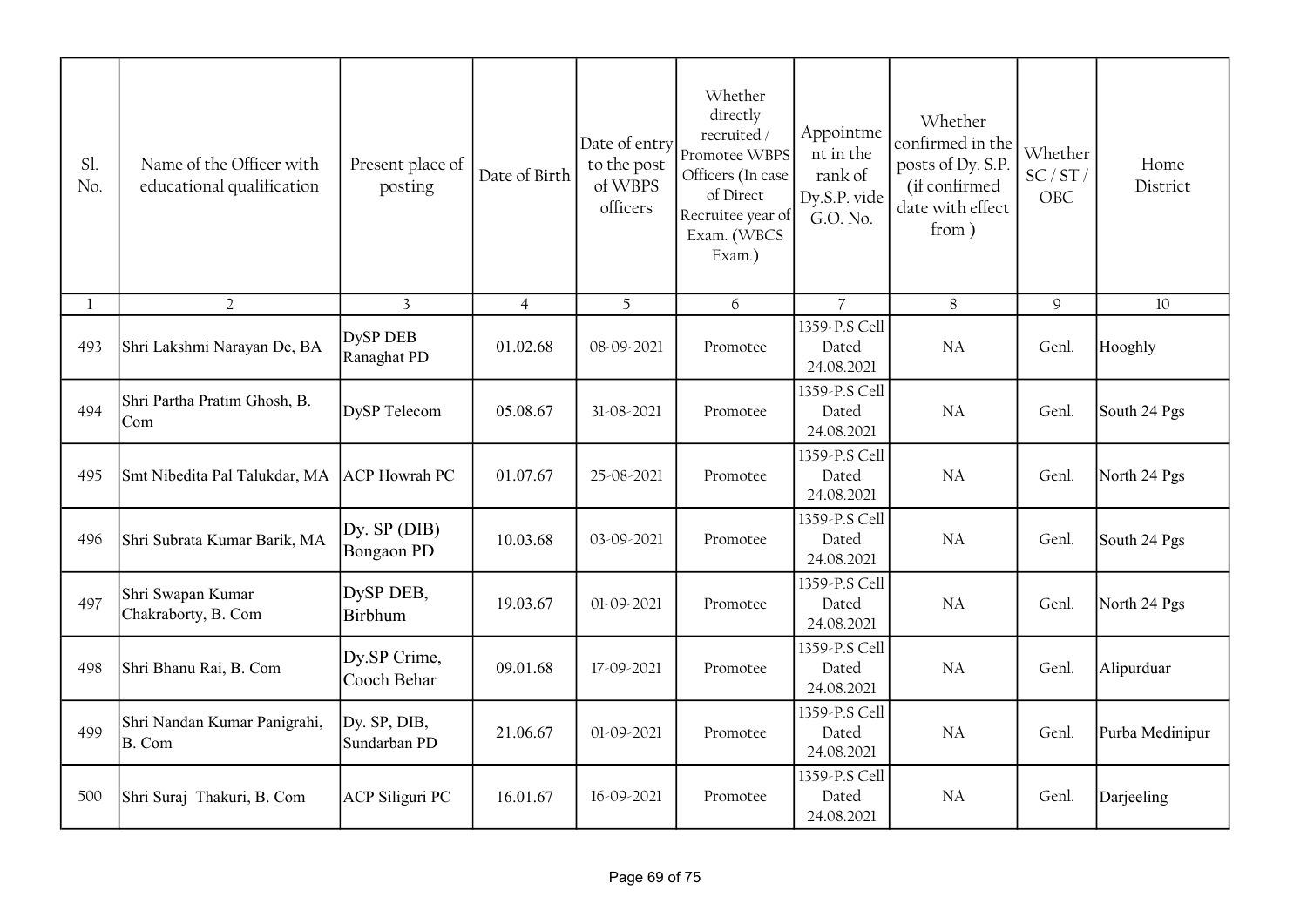| Sl.<br>No. | Name of the Officer with<br>educational qualification     | Present place of<br>posting                            | Date of Birth  | Date of entry<br>to the post<br>of WBPS<br>officers | Whether<br>directly<br>recruited/<br>Promotee WBPS<br>Officers (In case<br>of Direct<br>Recruitee year of<br>Exam. (WBCS<br>Exam.) | Appointme<br>nt in the<br>rank of<br>Dy.S.P. vide<br>G.O. No. | Whether<br>confirmed in the<br>posts of Dy. S.P.<br>(if confirmed<br>date with effect<br>from) | Whether<br>SC/ST/<br>OBC | Home<br>District |
|------------|-----------------------------------------------------------|--------------------------------------------------------|----------------|-----------------------------------------------------|------------------------------------------------------------------------------------------------------------------------------------|---------------------------------------------------------------|------------------------------------------------------------------------------------------------|--------------------------|------------------|
| 1          | $\overline{2}$                                            | $\overline{3}$                                         | $\overline{4}$ | 5                                                   | 6                                                                                                                                  | $\overline{7}$                                                | 8                                                                                              | 9                        | $10\,$           |
| 501        | Shri Somenath Banerjee, BSc                               | <b>ACP</b> Bidhannagar<br>PC                           | 01.01.68       | 22-09-2021                                          | Promotee                                                                                                                           | 1359-P.S Cell<br>Dated<br>24.08.2021                          | NA                                                                                             | Genl.                    | North 24 Pgs     |
| 502        | Md. Ajam Ali, BSc                                         | DySP (SOG)<br>Murshidabad<br>deputed to<br>Jangipur PD | 08.01.64       | 01-09-2021                                          | Promotee                                                                                                                           | 1359-P.S Cell<br>Dated<br>24.08.2021                          | NA                                                                                             | Genl.                    | Malda            |
| 503        | Shri Sujit Kumar Mandal, B.<br>$\mathsf{Com}(\mathrm{H})$ | DySP DIB,<br><b>Basirhat PD</b>                        | 15.08.67       | 02-09-2021                                          | Promotee                                                                                                                           | 1359-P.S Cell<br>Dated<br>24.08.2021                          | NA                                                                                             | Genl.                    | Murshidabad      |
| 504        | Shri Balajee Ghosh, BSc                                   | DySP Vigilance<br>Commission WB                        | 04.01.69       | 25-08-2021                                          | Promotee                                                                                                                           | 1359-P.S Cell<br>Dated<br>24.08.2021                          | <b>NA</b>                                                                                      | Genl.                    | North 24 Pgs     |
| 505        | Shri Abdul Gaffar, BA                                     | <b>ACP</b> Howrah PC                                   | 03.11.67       | 31-08-2021                                          | Promotee                                                                                                                           | 1359-P.S Cell<br>Dated<br>24.08.2021                          | NA                                                                                             | Genl.                    | North 24 Pgs     |
| 506        | Shri Sunayan Basu, B. Com                                 | Asstt. CO, SAP<br>3rd Bn.                              | 08.07.68       | 28-08-2021                                          | Promotee                                                                                                                           | 1359-P.S Cell<br>Dated<br>24.08.2021                          | NA                                                                                             | Genl.                    | North 24 Pgs     |
| 507        | Shri Subir Roy, BSc                                       | <b>ACP</b> Barrackpore P                               | 04.05.67       | 25-08-2021                                          | Promotee                                                                                                                           | 1359-P.S Cell<br>Dated<br>24.08.2021                          | NA                                                                                             | Genl.                    | Hooghly          |
| 508        | Shri Sukumar Misra, BSc                                   | DySRP Malda                                            | 12.03.64       | 01-09-2021                                          | Promotee                                                                                                                           | 1359-P.S Cell<br>Dated<br>24.08.2021                          | NA                                                                                             | Genl.                    | Malda            |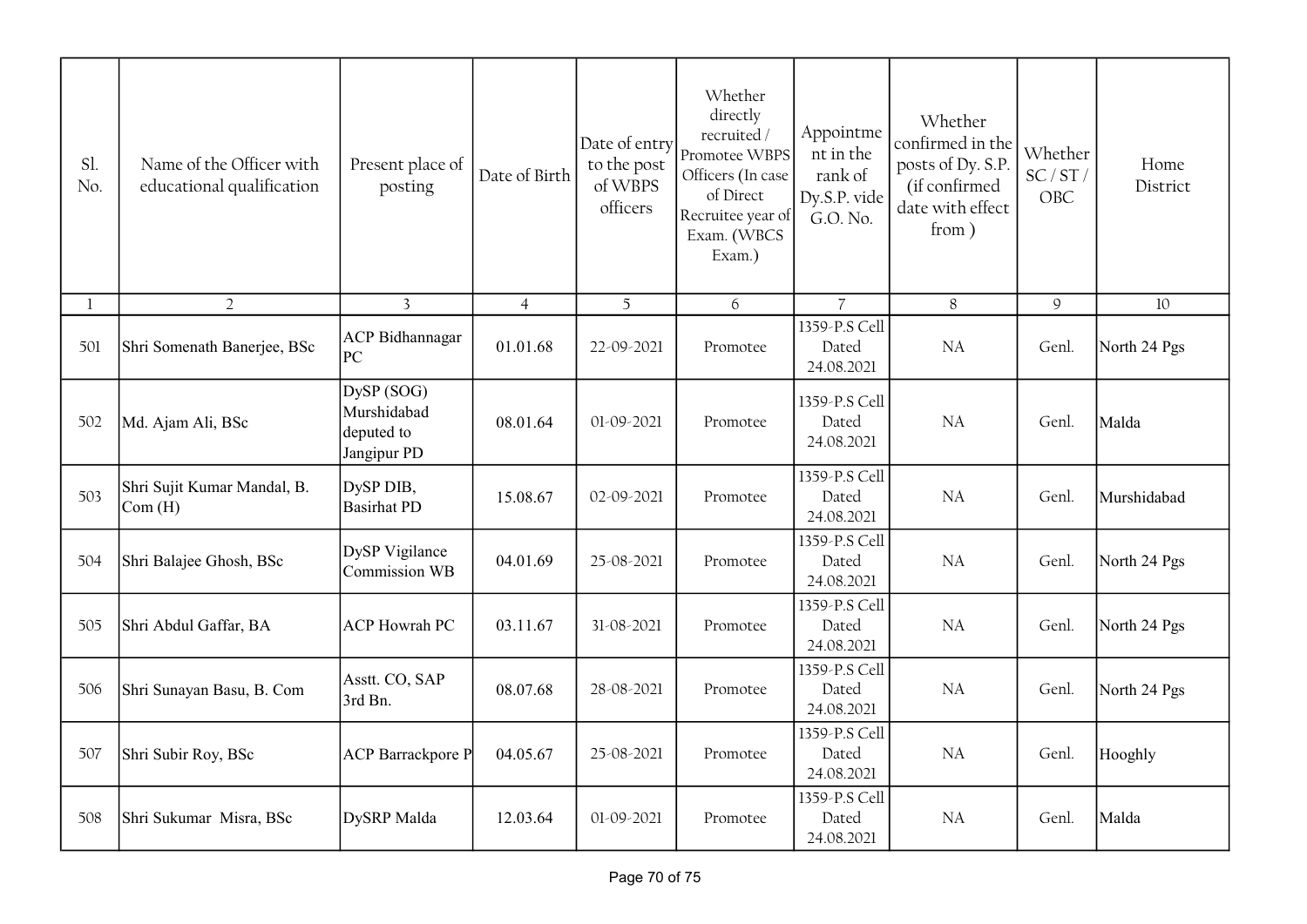| Sl.<br>No.   | Name of the Officer with<br>educational qualification | Present place of<br>posting        | Date of Birth  | Date of entry<br>to the post<br>of WBPS<br>officers | Whether<br>directly<br>recruited /<br>Promotee WBPS<br>Officers (In case<br>of Direct<br>Recruitee year of<br>Exam. (WBCS<br>Exam.) | Appointme<br>nt in the<br>rank of<br>Dy.S.P. vide<br>G.O. No. | Whether<br>confirmed in the<br>posts of Dy. S.P.<br>(if confirmed<br>date with effect<br>from) | Whether<br>SC/ST/<br>OBC | Home<br>District   |
|--------------|-------------------------------------------------------|------------------------------------|----------------|-----------------------------------------------------|-------------------------------------------------------------------------------------------------------------------------------------|---------------------------------------------------------------|------------------------------------------------------------------------------------------------|--------------------------|--------------------|
| $\mathbf{1}$ | $\overline{2}$                                        | $\overline{3}$                     | $\overline{4}$ | 5 <sup>5</sup>                                      | 6                                                                                                                                   | $\overline{7}$                                                | 8                                                                                              | 9                        | 10                 |
| 509          | Shri Somendra Nath Sur, B.<br> Com                    | Jt. Asst. Director IB              | 15.08.67       | 25-08-2021                                          | Promotee                                                                                                                            | 1359-P.S Cell<br>Dated<br>24.08.2021                          | <b>NA</b>                                                                                      | Genl.                    | South 24 Pgs       |
| 510          | Shri Somdeb Bandyopadhyay,<br>B. Com (H)              | <b>ACP</b> Barrackpore<br>PC       | 06.09.68       | 27-09-2021                                          | Promotee                                                                                                                            | 1359-P.S Cell<br>Dated<br>24.08.2021                          | NA                                                                                             | Genl.                    | Kolkata            |
| 511          | Shri Sourav Chaudhuri, BSc                            | <b>ACP</b> Asansol-<br>Durgapur PC | 17.07.67       | 01-09-2021                                          | Promotee                                                                                                                            | 1359-P.S Cell<br>Dated<br>24.08.2021                          | <b>NA</b>                                                                                      | Genl.                    | Bankura            |
| 512          | Shri Dil Keshar Sarki, B. Com                         | DySP (D&T)<br>Raiganj PD           | 22.04.65       | 13-09-2021                                          | Promotee                                                                                                                            | 1359-P.S Cell<br>Dated<br>24.08.2021                          | <b>NA</b>                                                                                      | SC                       | Darjeeling         |
| 513          | Shri Debdas Majumder, B. Com                          | <b>ACP</b><br>Chandannagar PC      | 16.06.68       | 30-08-2021                                          | Promotee                                                                                                                            | 1359-P.S Cell<br>Dated<br>24.08.2021                          | <b>NA</b>                                                                                      | <b>SC</b>                | Burdwan            |
| 514          | Shri Ram Kumar Mondal, BSc                            | <b>ACP</b> Howrah PC               | 17.11.66       | 30-08-2021                                          | Promotee                                                                                                                            | 1359-P.S Cell<br>Dated<br>24.08.2021                          | <b>NA</b>                                                                                      | <b>SC</b>                | Howrah             |
| 515          | Shri Sailendra Nath Biswas, BSc                       | DySP DIB Raiganj<br>PD             | 09.09.69       | 18-11-2021                                          | Promotee                                                                                                                            | 1359-P.S Cell<br>Dated<br>24.08.2021                          | <b>NA</b>                                                                                      | <b>SC</b>                | Nadia              |
| 516          | Shri Pradeep Sarkar, BSc                              | DySP (D&T)<br>D/Dinajpur           | 16.06.65       | 06-09-2021                                          | Promotee                                                                                                                            | 1359-P.S Cell<br>Dated<br>24.08.2021                          | <b>NA</b>                                                                                      | <b>SC</b>                | <b>Islampur PD</b> |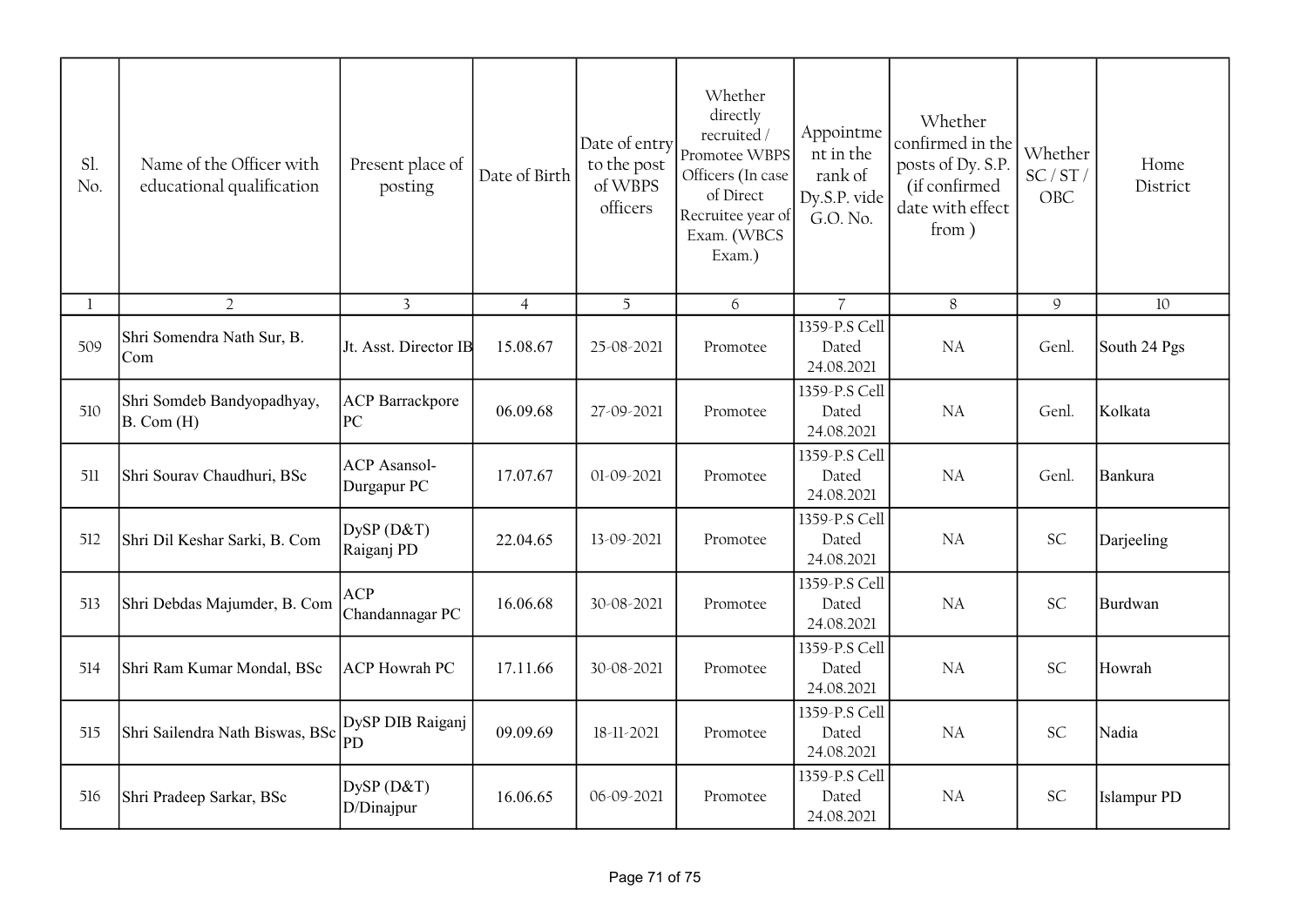| Sl.<br>No. | Name of the Officer with<br>educational qualification | Present place of<br>posting                     | Date of Birth  | Date of entry<br>to the post<br>of WBPS<br>officers | Whether<br>directly<br>recruited/<br>Promotee WBPS<br>Officers (In case<br>of Direct<br>Recruitee year of<br>Exam. (WBCS<br>Exam.) | Appointme<br>nt in the<br>rank of<br>Dy.S.P. vide<br>G.O. No. | Whether<br>confirmed in the<br>posts of Dy. S.P.<br>(if confirmed<br>date with effect<br>from) | Whether<br>SC/ST/<br>OBC | Home<br>District |
|------------|-------------------------------------------------------|-------------------------------------------------|----------------|-----------------------------------------------------|------------------------------------------------------------------------------------------------------------------------------------|---------------------------------------------------------------|------------------------------------------------------------------------------------------------|--------------------------|------------------|
| 1          | $\overline{2}$                                        | 3                                               | $\overline{4}$ | 5                                                   | 6                                                                                                                                  | $\overline{7}$                                                | 8                                                                                              | $\mathsf{9}$             | 10               |
| 517        | Shri Nihar Ranjan Roy, MA                             | DySP, Traffic,<br><b>Barasat PD</b>             | 02.01.68       | 02-09-2021                                          | Promotee                                                                                                                           | 1359-P.S Cell<br>Dated<br>24.08.2021                          | <b>NA</b>                                                                                      | SC                       | North 24 Pgs     |
| 518        | Shri Binod Gazmere, BSc                               | DySP DIB Cooch<br>Behar                         | 30.08.70       | 03-09-2021                                          | Promotee                                                                                                                           | 1359-P.S Cell<br>Dated<br>24.08.2021                          | <b>NA</b>                                                                                      | SC                       | Darjeeling       |
| 519        | Md Nayimullah, BSc                                    | Asst. Commdt.<br>SAP 6th Bn.                    | 17.01.70       | 23-09-2021                                          | Promotee                                                                                                                           | 1430 P.S Cell<br>Dated<br>02.09.2021                          | <b>NA</b>                                                                                      | Genl.                    | Chandannagar PC  |
| 520        | Shri Subrata Kumar Saha, B.<br>Com                    | Asst. Commdt.<br>EFR 3rd Bn.                    | 14.03.70       | 24-09-2021                                          | Promotee                                                                                                                           | 1430 P.S Cell<br>Dated<br>02.09.2021                          | <b>NA</b>                                                                                      | Genl.                    | Kolkata          |
| 521        | Shri Krishnendu Ganguly, B.<br>Com                    | Asst. Commdt.<br>SAP 2nd Bn.<br>deputed to WBPD | 15.01.70       | 03-09-2021                                          | Promotee                                                                                                                           | 1430 P.S Cell<br>Dated<br>02.09.2021                          | <b>NA</b>                                                                                      | Genl.                    | Chandannagar PC  |
| 522        | Shri Yogendra Kumar Rai, BSc                          | Asst. Commdt.<br>SAP 7th Bn.                    | 05.09.72       | 27-11-2021                                          | Promotee                                                                                                                           | 1430 P.S Cell<br>Dated<br>02.09.2021                          | NA                                                                                             | Genl.                    | Howrah PC        |
| 523        | Shri Uday Kumar Chhetri, BA                           | Asstt. Commdt.,<br>SAP 12th Bn.                 | 07.10.74       | 30-12-2021                                          | Promotee                                                                                                                           | 1999 P.S Cell<br>Dated<br>17.12.2021                          | <b>NA</b>                                                                                      | Genl.                    | Jalpaiguri       |
| 524        | Shri Tulsi Das Bhattacharjee,<br><b>BSc</b>           | SDPO Beldanga,<br>Murshidabad PD                | 01.01.67       | 29-12-2021                                          | Promotee                                                                                                                           | 2000 P.S Cell<br>Dated<br>17.12.2021                          | <b>NA</b>                                                                                      | Genl.                    | Purba Burdwan    |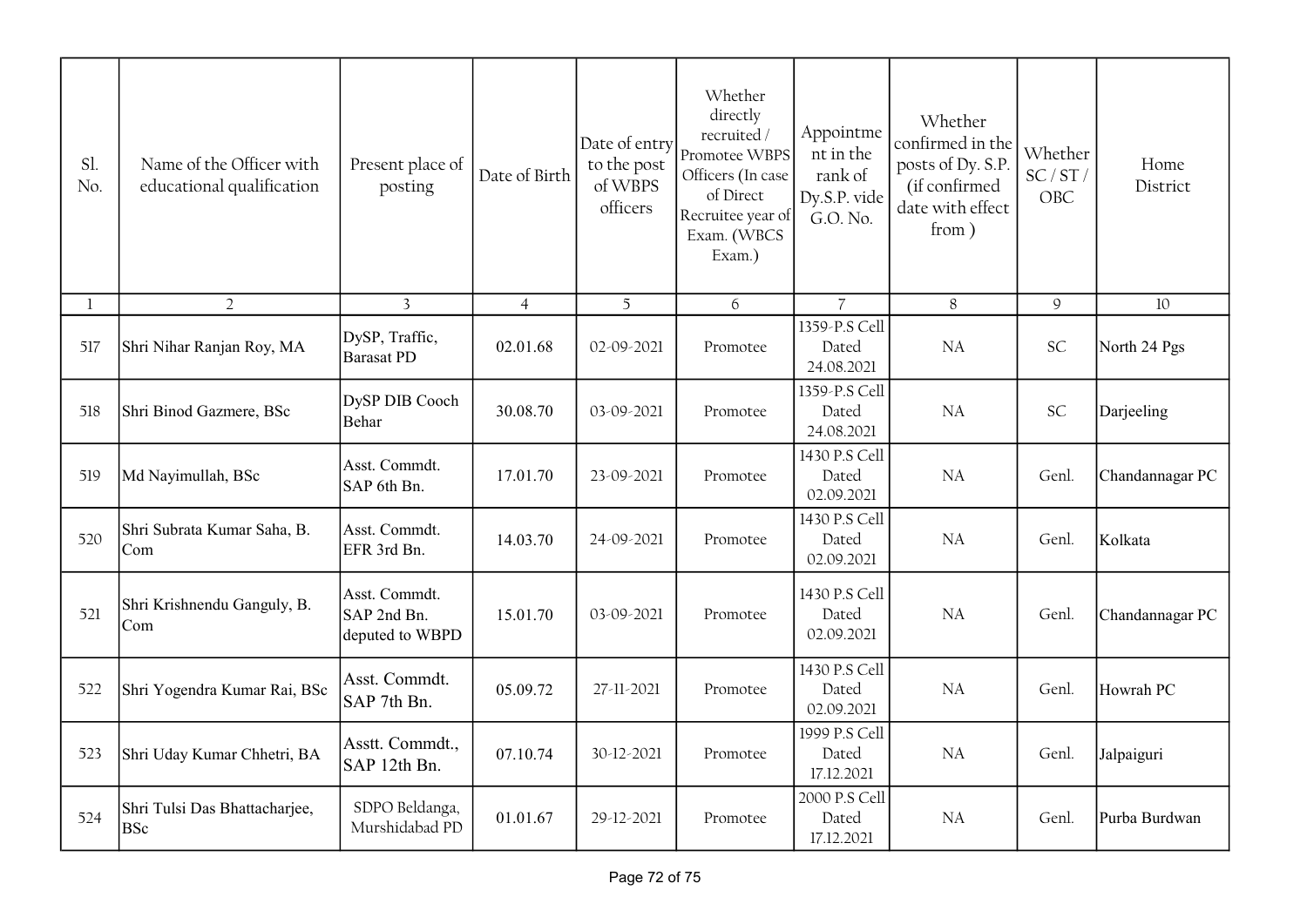| Sl.<br>No.   | Name of the Officer with<br>educational qualification | Present place of<br>posting            | Date of Birth  | Date of entry<br>to the post<br>of WBPS<br>officers | Whether<br>directly<br>recruited/<br>Promotee WBPS<br>Officers (In case<br>of Direct<br>Recruitee year of<br>Exam. (WBCS<br>Exam.) | Appointme<br>nt in the<br>rank of<br>Dy.S.P. vide<br>G.O. No. | Whether<br>confirmed in the<br>posts of Dy. S.P.<br>(if confirmed<br>date with effect<br>from) | Whether<br>SC/ST/<br><b>OBC</b> | Home<br>District  |        |
|--------------|-------------------------------------------------------|----------------------------------------|----------------|-----------------------------------------------------|------------------------------------------------------------------------------------------------------------------------------------|---------------------------------------------------------------|------------------------------------------------------------------------------------------------|---------------------------------|-------------------|--------|
| $\mathbf{l}$ | $\overline{2}$                                        | $\overline{3}$                         | $\overline{4}$ | 5 <sup>5</sup>                                      | 6                                                                                                                                  | $\overline{7}$                                                | $8\,$                                                                                          | $\mathsf{Q}$                    | 10                |        |
| 525          | Shri Gautam Chakraborti-III, B.<br>$Com (Pt.-I)$      | Dy. SP, Traffic,<br><b>Basirhat PD</b> | 02.02.67       | 07-01-2022                                          | Promotee                                                                                                                           | 2000 P.S Cell<br>Dated<br>17.12.2021                          | NA                                                                                             | Genl.                           | Kolkata           |        |
| 526          | Shri Tridib Biswas, B. Tech                           | $Dy$ .SP $(U/T)$<br>SVSPA, BKP         | 29-10-1992     | 27-12-2021                                          | <b>WBCS - 2019</b>                                                                                                                 | 2002-P.S.<br>Cell Dated 17<br>12-2020                         | No                                                                                             | Genl.                           | Nadia             |        |
| 527          | Smt. Chandraa Biswas, MA<br>(English)                 | $Dy$ .SP $(U/T)$<br>SVSPA, BKP         | 07-06-1991     | 27-12-2021                                          | <b>WBCS - 2019</b>                                                                                                                 | 2002-P.S.<br>Cell Dated 17-<br>12-2020                        | No                                                                                             | Genl.                           | Nadia             |        |
| 528          | Shri Kartick Dey, M. Sc                               | $Dy$ .SP $(U/T)$<br>SVSPA, BKP         | 11-11-1991     | 23-02-2022                                          | <b>WBCS - 2019</b>                                                                                                                 |                                                               | No                                                                                             | Genl.                           | <b>Barasat</b>    |        |
| 529          | Shri Kunal Mukherjee, B. Tech                         | $Dy$ .SP (U/T)<br>SVSPA, BKP           | 18-12-1993     | 27-12-2021                                          | <b>WBCS - 2019</b>                                                                                                                 | 2002-P.S.<br>Cell Dated 17<br>12-2020                         | No                                                                                             | Genl.                           | Hooghly           | $\ast$ |
| 530          | Smt. Shilpi Paul, M.Sc                                | $Dy$ .SP $(U/T)$<br>SVSPA, BKP         | 28-07-1988     | 27-12-2021                                          | <b>WBCS - 2019</b>                                                                                                                 | 2002-P.S.<br>Cell Dated 17-<br>12-2020                        | No                                                                                             | Genl.                           | North 24 Parganas |        |
| 531          | Shri Ramgopal Mondal, B. Sc<br>(H)                    | Dy.SP(U/T)<br>SVSPA, BKP               | 27-07-1992     | 27-12-2021                                          | WBCS - 2019                                                                                                                        | 2002-P.S.<br>Cell Dated 17-<br>12-2020                        | No                                                                                             | Genl.                           | Birbhum           |        |
| 532          | Shri Arindam Chakraborty, B.<br>Tech                  | $Dy$ .SP $(U/T)$<br>SVSPA, BKP         | 17-08-1992     | 29-12-2021                                          | <b>WBCS - 2019</b>                                                                                                                 | 2002-P.S.<br>Cell Dated 17<br>12-2020                         | No                                                                                             | Genl.                           | Howrah            |        |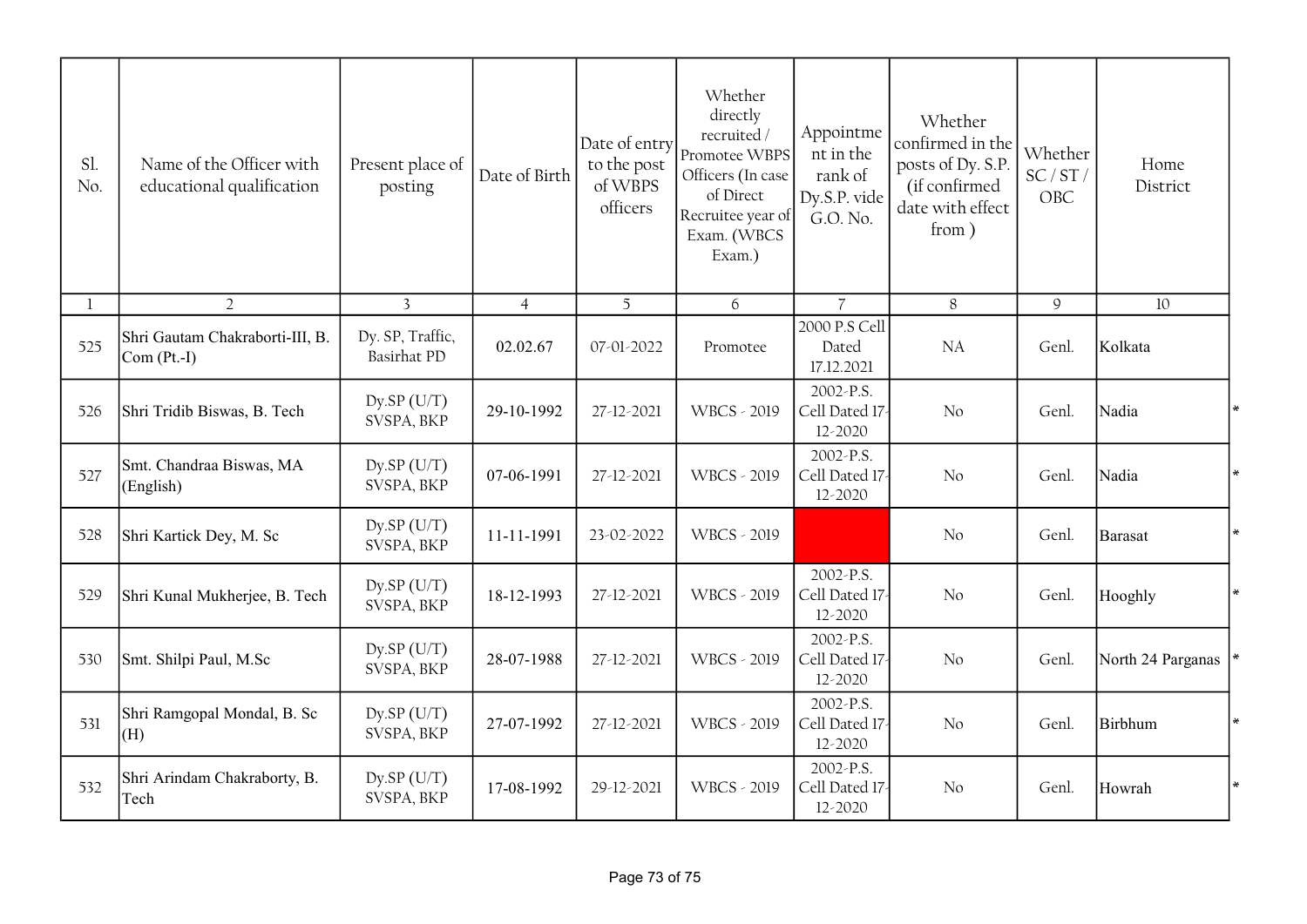| Sl.<br>No. | Name of the Officer with<br>educational qualification | Present place of<br>posting    | Date of Birth  | Date of entry<br>to the post<br>of WBPS<br>officers | Whether<br>directly<br>recruited /<br>Promotee WBPS<br>Officers (In case<br>of Direct<br>Recruitee year of<br>Exam. (WBCS<br>Exam.) | Appointme<br>nt in the<br>rank of<br>Dy.S.P. vide<br>G.O. No. | Whether<br>confirmed in the<br>posts of Dy. S.P.<br>(if confirmed<br>date with effect<br>from) | Whether<br>SC/ST/<br>OBC | Home<br>District  |
|------------|-------------------------------------------------------|--------------------------------|----------------|-----------------------------------------------------|-------------------------------------------------------------------------------------------------------------------------------------|---------------------------------------------------------------|------------------------------------------------------------------------------------------------|--------------------------|-------------------|
|            | $\overline{2}$                                        | $\overline{3}$                 | $\overline{4}$ | 5                                                   | 6                                                                                                                                   | $\overline{7}$                                                | 8                                                                                              | 9                        | 10                |
| 533        | Md. Arif Nowaz, B. Sc (H)                             | Dy.SP(U/T)<br>SVSPA, BKP       | 02-04-1993     | 27-12-2021                                          | <b>WBCS - 2019</b>                                                                                                                  | 2002-P.S.<br>Cell Dated 17<br>12-2020                         | No                                                                                             | OBC-A                    | Purba Bardhaman   |
| 534        | Shri Tamal Kumar Biswas, B.<br>Tech                   | $Dy$ .SP $(U/T)$<br>SVSPA, BKP | 26-10-1989     | 27-12-2021                                          | <b>WBCS - 2019</b>                                                                                                                  | 2002-P.S.<br>Cell Dated 17-<br>12-2020                        | No                                                                                             | SC                       | North 24 Parganas |
| 535        | Shri Som Shuvra Kapri, B. Tech                        | Dy.SP(U/T)<br>SVSPA, BKP       | 16-06-1986     | 27-12-2021                                          | <b>WBCS - 2019</b>                                                                                                                  | 2002-P.S.<br>Cell Dated 17<br>12-2020                         | No                                                                                             | $OBC - B$                | Bankura           |
| 536        | Shri Debadrish Biswas, M.Sc                           | Dy.SP(U/T)<br>SVSPA, BKP       | 15-05-1991     | 27-12-2021                                          | <b>WBCS - 2019</b>                                                                                                                  | 2002-P.S.<br>Cell Dated 17<br>12-2020                         | No                                                                                             | <b>SC</b>                | Nadia             |
| 537        | Shri Rahul Barman, BDS                                | Dy.SP(U/T)<br>SVSPA, BKP       | 07-08-1991     | 27-12-2021                                          | <b>WBCS - 2019</b>                                                                                                                  | 2002-P.S.<br>Cell Dated 17-<br>12-2020                        | No                                                                                             | SC                       | Cooch Behar       |
| 538        | Shri Osama Bakhtiar, B Tech                           | $Dy$ .SP $(U/T)$<br>SVSPA, BKP | 29-11-1994     | 21-02-2022                                          | <b>WBCS - 2019</b>                                                                                                                  |                                                               | No                                                                                             | OBC-A                    | Chandannagar PC   |
| 539        | Shri Suman Kumar Jaiswal                              | ACP, Asansol-<br>Durgapur PC   | 06-01-1969     | 04-05-2022                                          | Promotee                                                                                                                            | 471-P.S Cell<br>Dated 18-04-<br>2022                          | No                                                                                             | $OBC-A$                  | Hooghly           |
| 540        | Shri Sandip Sarkhel                                   | Dy. $SP(HQ)$<br>Barasat PD     | 06-03-1968     | 29-04-2022                                          | Promotee                                                                                                                            | 471-P.S Cell<br>Dated 18-04-<br>2022                          | No                                                                                             | Genl.                    | Paschim MDP       |